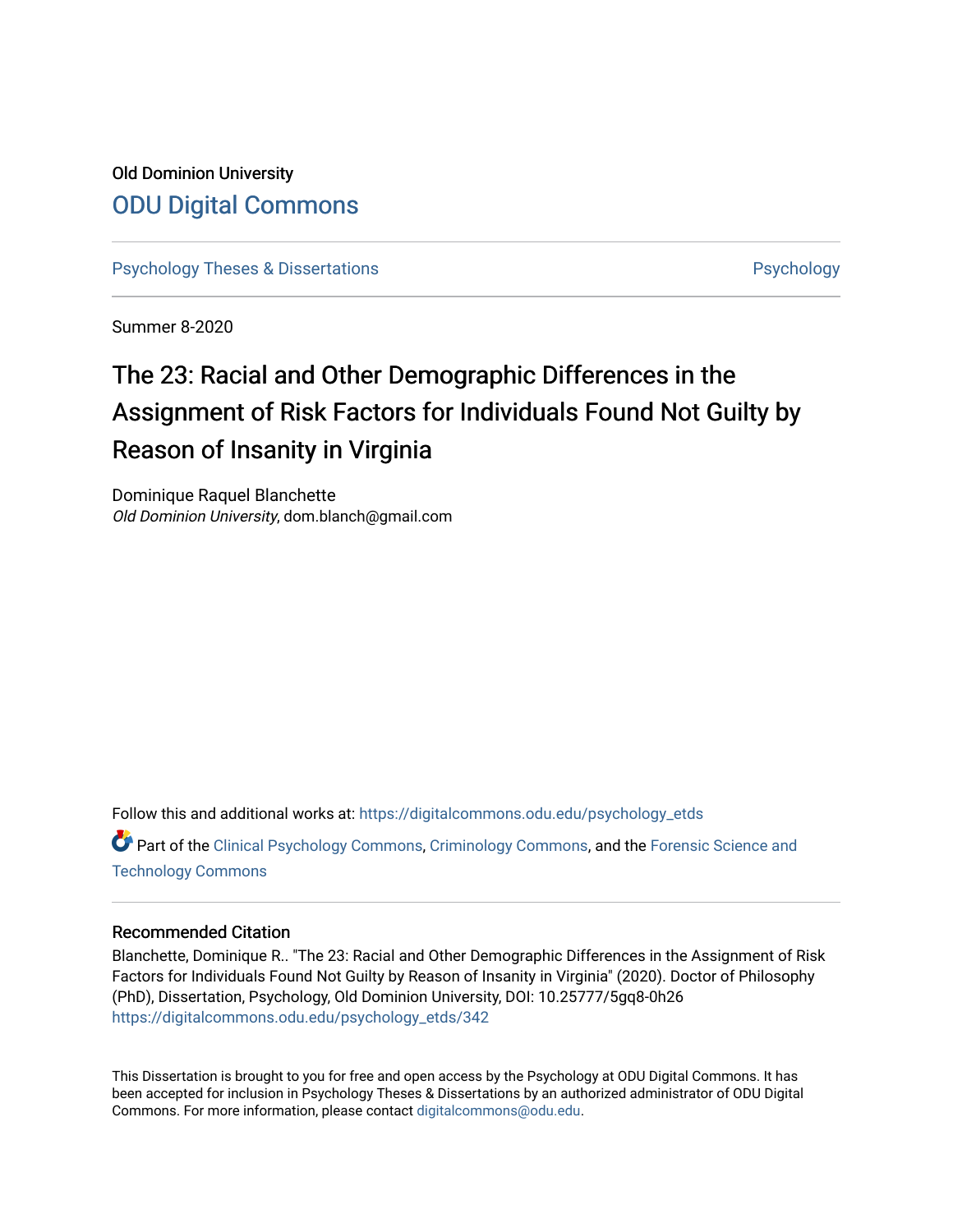## **THE 23: RACIAL AND OTHER DEMOGRAPHIC DIFFERENCES IN THE ASSIGNMENT OF RISK FACTORS FOR INDIVIDUALS FOUND NOT GUILTY BY**

### **REASON OF INSANITY IN VIRGINIA**

by

Dominique Raquel Blanchette B.A. 2012, Hampton University M.A. 2014, The Chicago School of Professional Psychology, Los Angeles

> A Dissertation Submitted to the Graduate Faculties of Eastern Virginia Medical School Norfolk State University Old Dominion University in Partial Fulfillment of the Requirements for the Degree of

### DOCTOR OF PHILOSOPHY

### CLINICAL PSYCHOLOGY

### VIRGINIA CONSORTIUM PROGRAM IN CLINCAL PSYCHOLOGY August 2020

 Approved by: Robin J. Lewis (Director) Barbara A. Winstead (Member) Desideria S. Hacker (Member) Richard W. Handel (Member) Andrew L. Osborn (Member)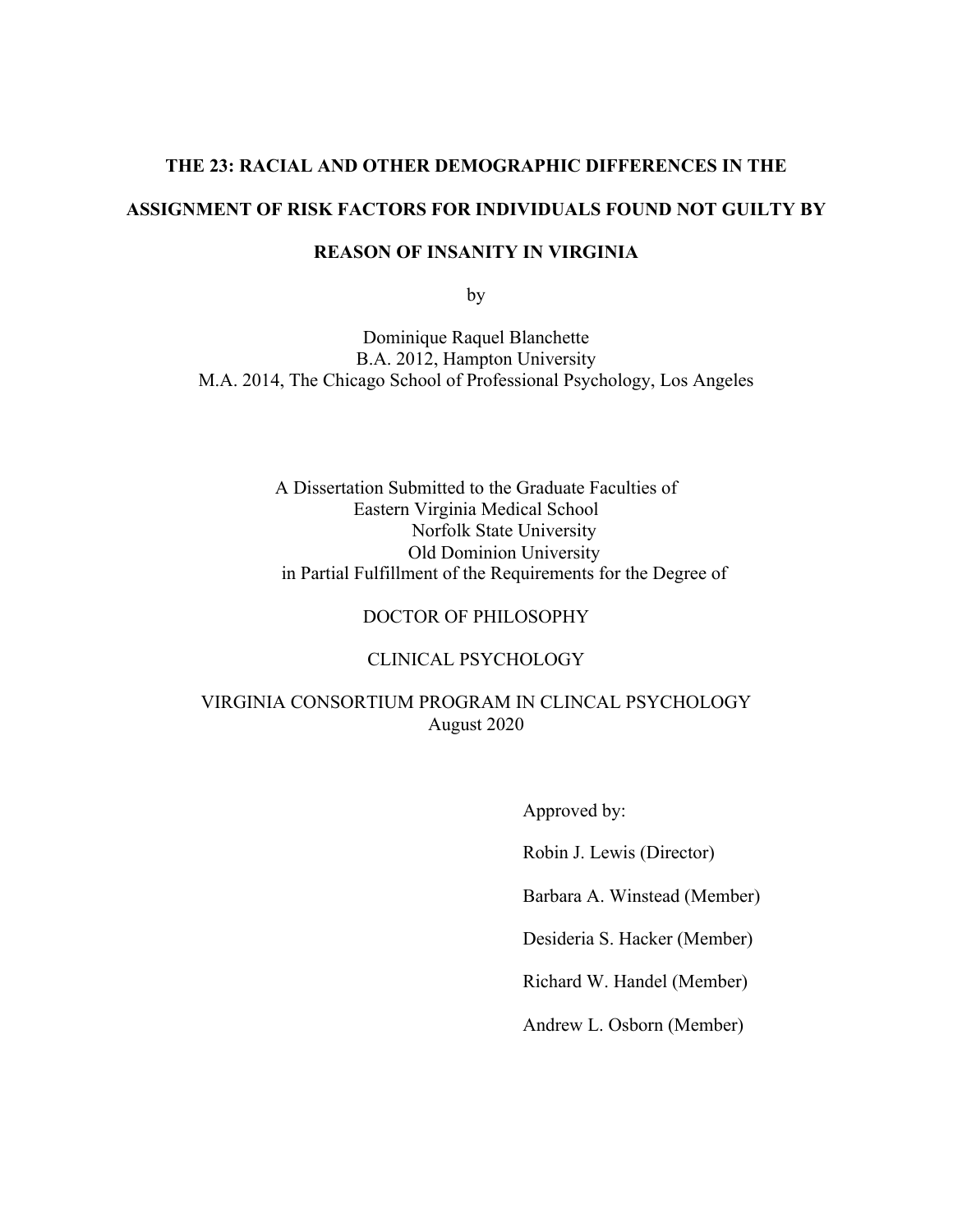#### **ABSTRACT**

### THE 23: RACIAL AND OTHER DEMOGRAPHIC DIFFERNCES IN THE ASSIGNMENT OF RISK FACTORS FOR INDIVIDUALS FOUND NOT GUILTY BY REASON OF INSANITY IN VIRGINIA

### Dominique Raquel Blanchette Virginia Consortium Program in Clinical Psychology, 2020 Director: Dr. Robin Lewis

Not Guilty by Reason of Insanity (NGRI) acquittees uniquely walk the line of involvement in both the criminal justice and mental health systems, both of which have literature indicating the presence of underlying racial biases related to practices and outcomes. The current study examined 366 forensic charts from an inpatient psychiatric hospital in Virginia to examine potential differences in the number of risk factors assigned for NGRI acquittees based on a variety of demographic variables. Information about demographic characteristics, psychiatric history, and criminal history was recorded and analyzed. It was hypothesized that younger age, male gender, a psychotic diagnosis, violent NGRI offense, and identifying as Black would all be associated with more assigned risk factors. It was also expected that race would account for additional variance in the assignment of risk factors above and beyond other salient demographic variables. Results indicated that Black participants were assigned more risk factors than their White counterparts, men were assigned more risk factors than women, and individuals with a felony offense stayed longer in the hospital than individuals with a misdemeanor offense. Race also accounted for additional variance in the assignment of risk factors above and beyond age, gender, diagnosis, and type of criminal offense. Implications of this study include the need to consider incorporating cultural sensitivity training, specifically related to race, and education around implicit biases into forensic examiner training that may impact risk assessment and clinical judgment.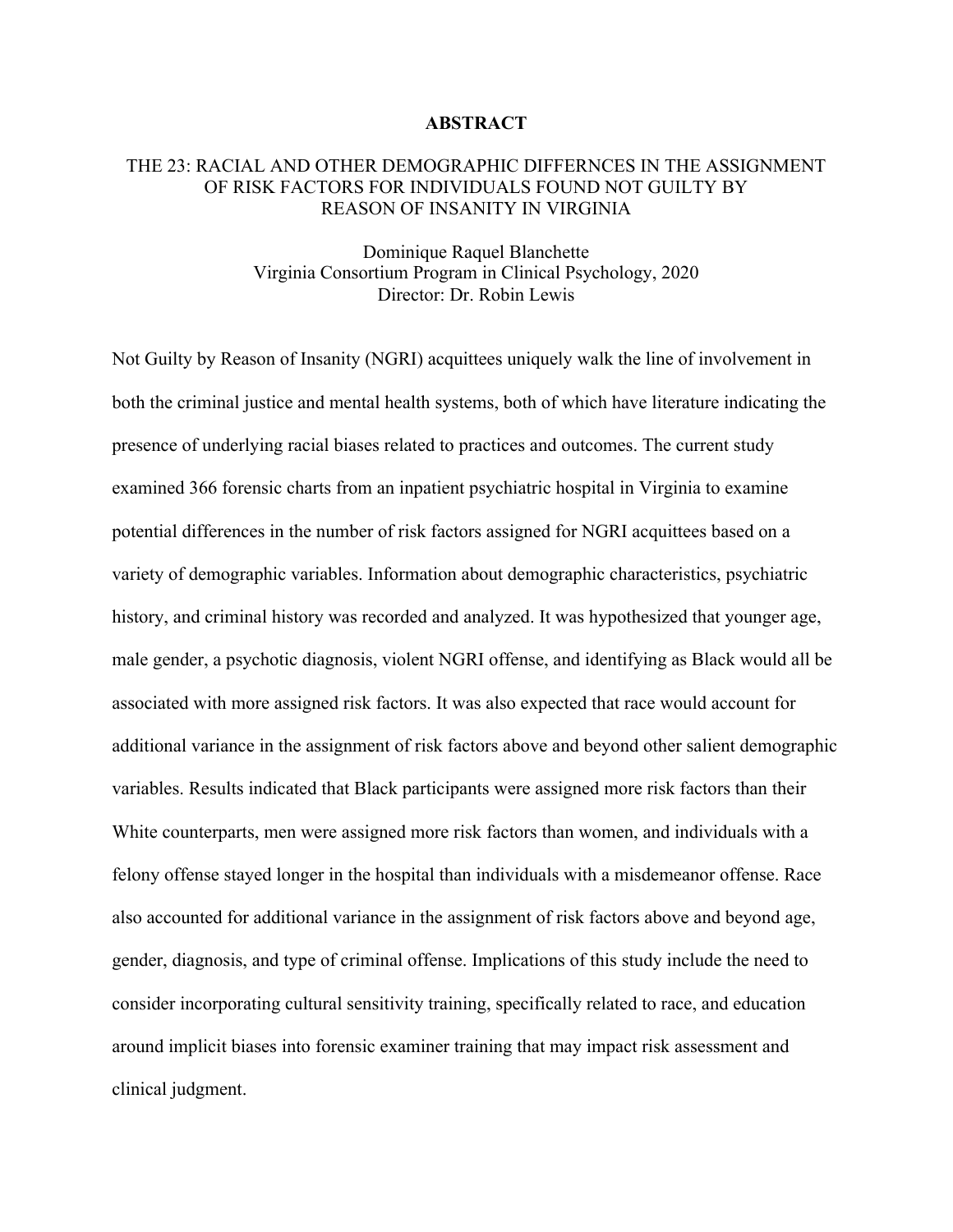Copyright, 2019, Dominique Raquel Blanchette, All Rights Reserved.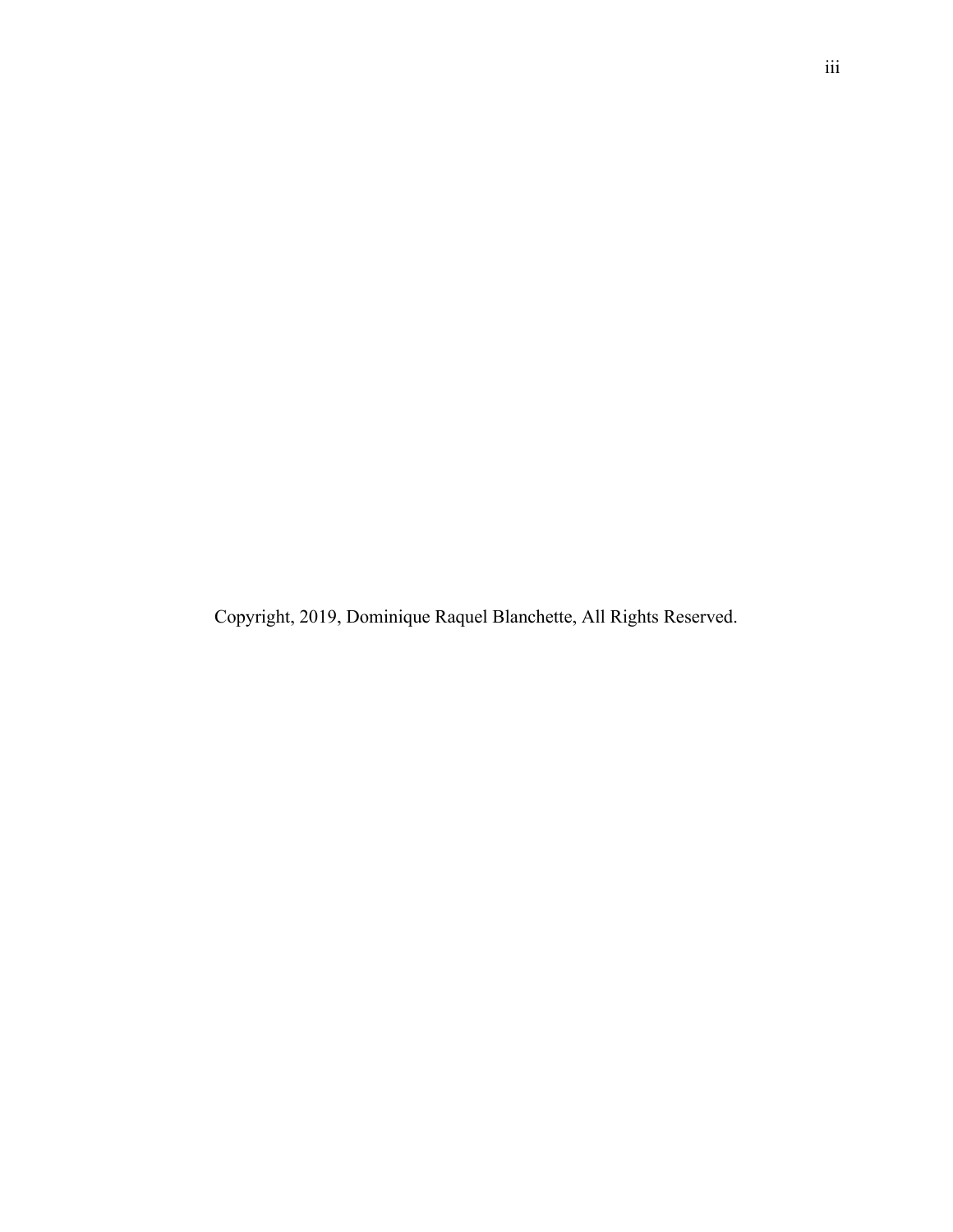This dissertation is dedicated to the original defying stereotypes group, my family and friends, and my clinical supervisors who have supported my efforts to be a change agent and advocate for patients of color across settings.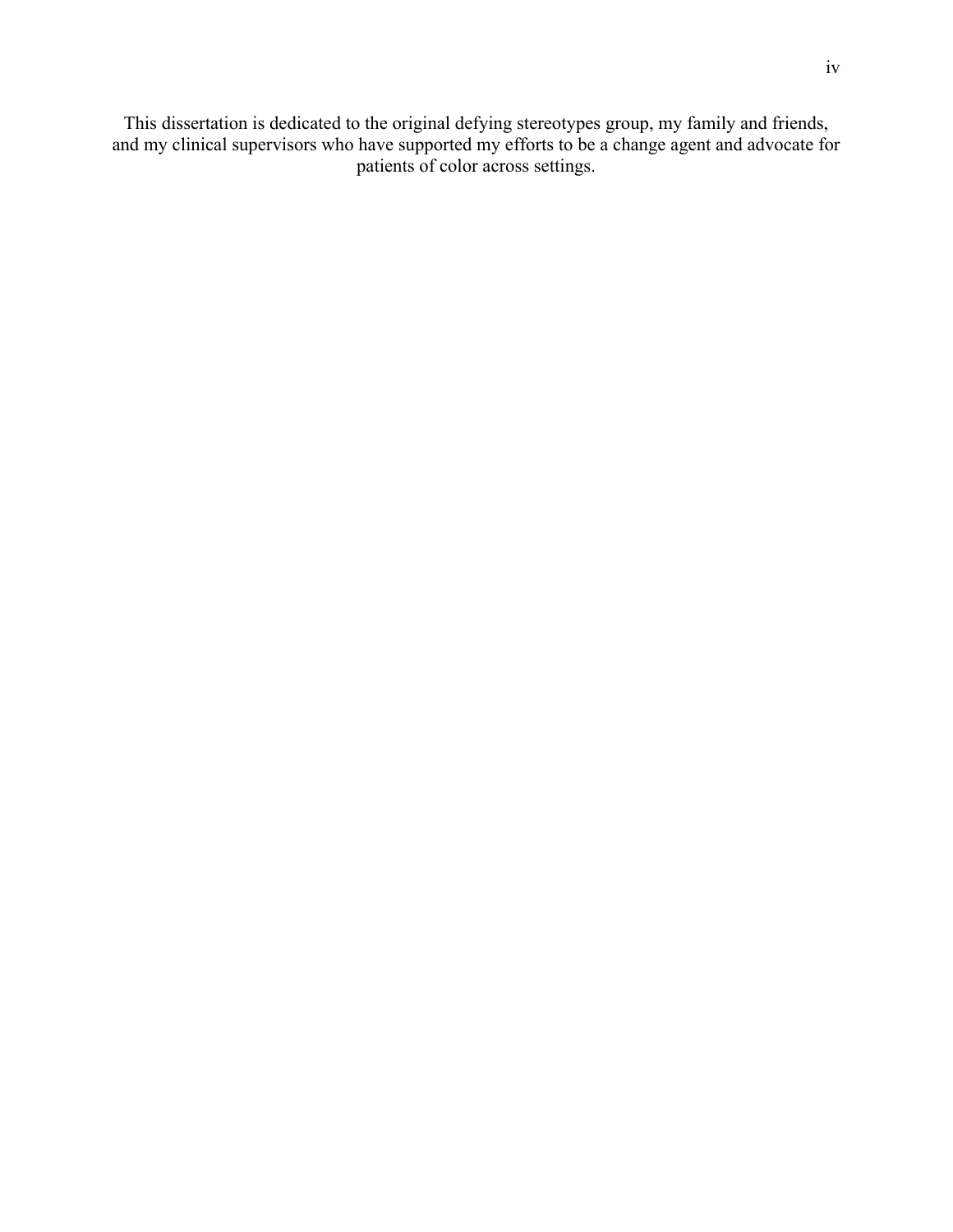### **ACKNOWLEDGMENTS**

My humblest gratitude and appreciation to my entire dissertation committee for guidance and help in editing this manuscript. Special recognition should be paid to my research mentor, Dr. Robin Lewis, for allowing me to pursue my passions in research over the last 5 years; and my special chair, Dr. Andrew Osborn, for his expertise and support in helping me think through the big picture of forensic risk assessment.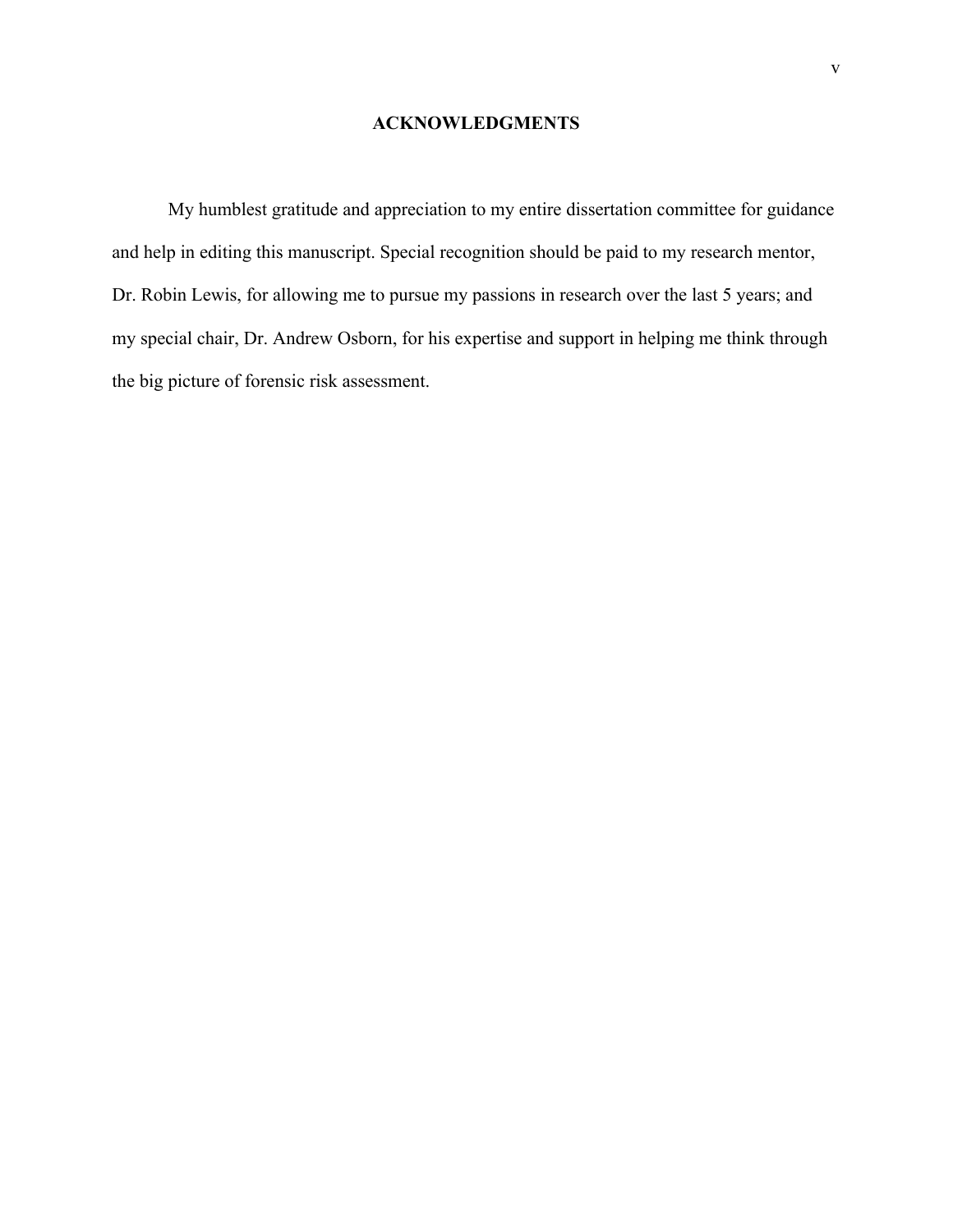### **NOMENCLATURE**

*AAB* Analysis of Aggressive Behavior (Report) *IAAB* Initial Analysis of Aggressive Behavior (Report) *NGRI* Not Guilty by Reason of Insanity *TCE* Temporary Custody Evaluation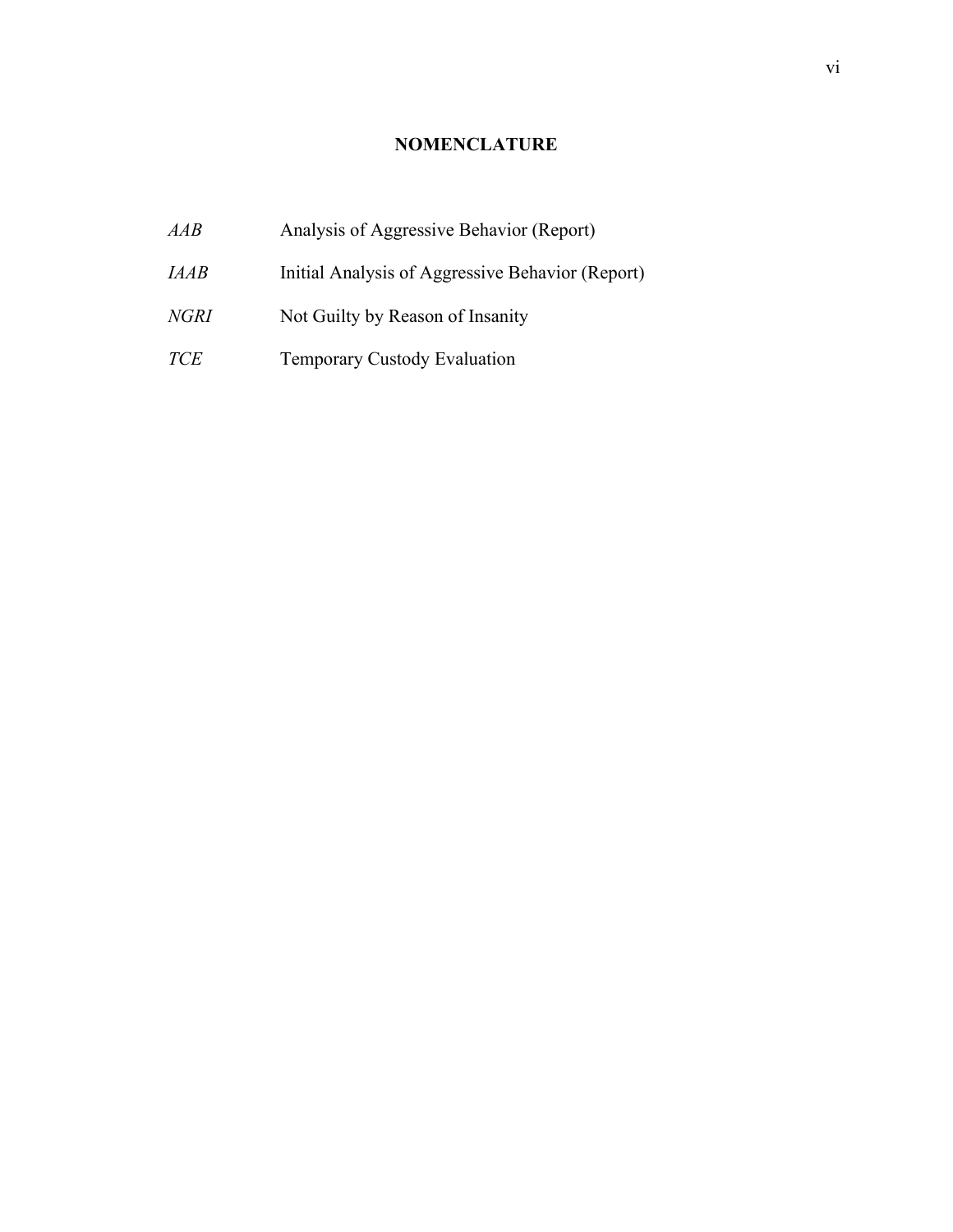### **TABLE OF CONTENTS**

### Chapter

## Page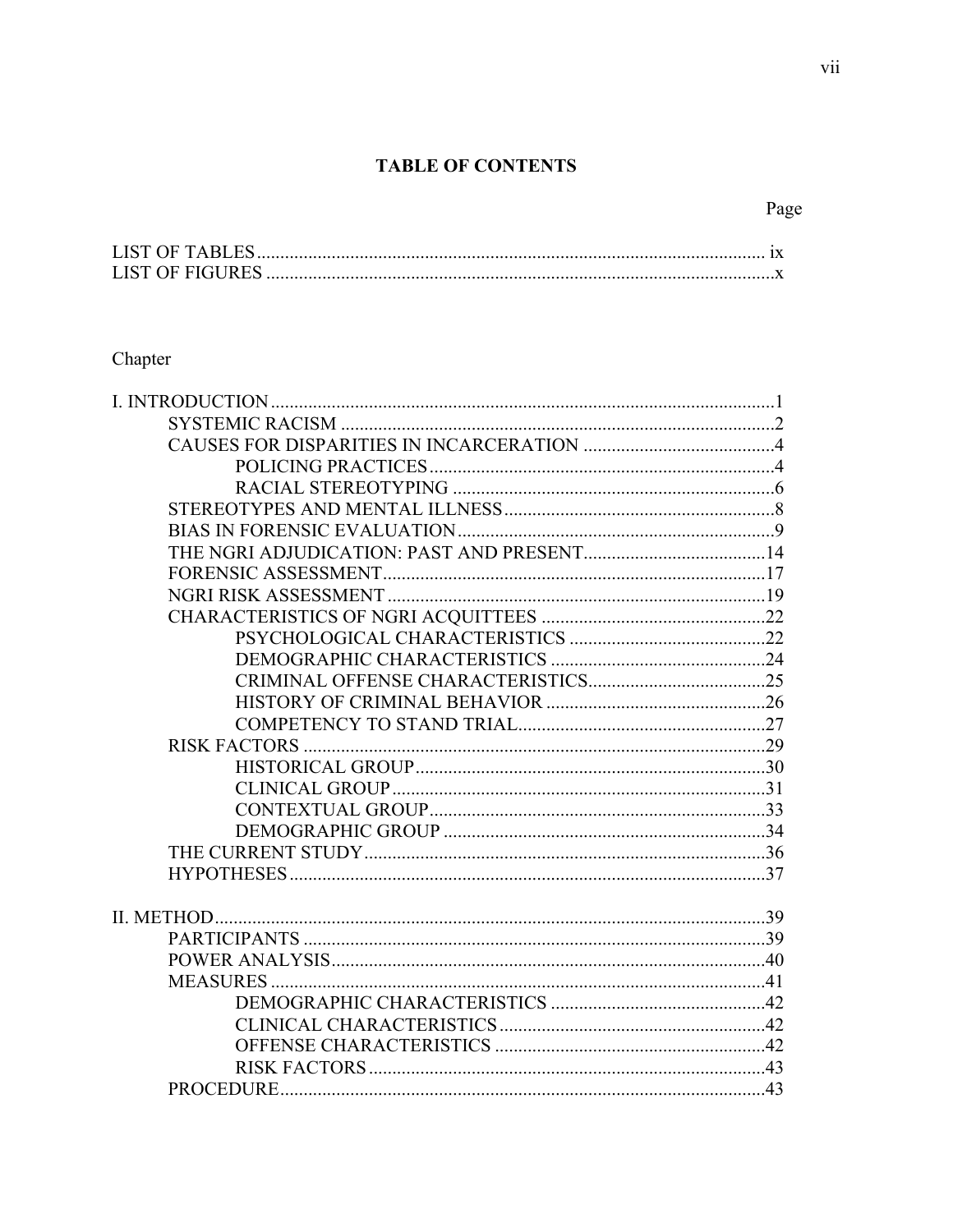| DEMOGRAPHIC VARIABLES AND RISK OUTCOMES50      |     |
|------------------------------------------------|-----|
| FELONY OFFENSES, MISDEMEANOR OFFENSES,         |     |
| RISK FACTORS, AND LENGTH OF HOSPITALIZATION53  |     |
| VIOLENT/NONVIOLENT CRIME AND RACE OUTCOMES55   |     |
| RACE, SALIENT VARIABLES, AND RISK FACTORS55    |     |
|                                                |     |
|                                                |     |
|                                                |     |
|                                                |     |
|                                                |     |
|                                                |     |
|                                                |     |
|                                                |     |
|                                                |     |
| RACE AND POTENTIAL IMPLICIT BIASES IN FORENSIC |     |
|                                                |     |
|                                                |     |
|                                                |     |
|                                                |     |
|                                                |     |
|                                                |     |
|                                                |     |
|                                                |     |
|                                                |     |
| <b>APPENDICES</b>                              |     |
| A. FORMATTING OUTLINE OF IAAB REPORTS PER      |     |
|                                                |     |
|                                                |     |
| VITA.                                          | .92 |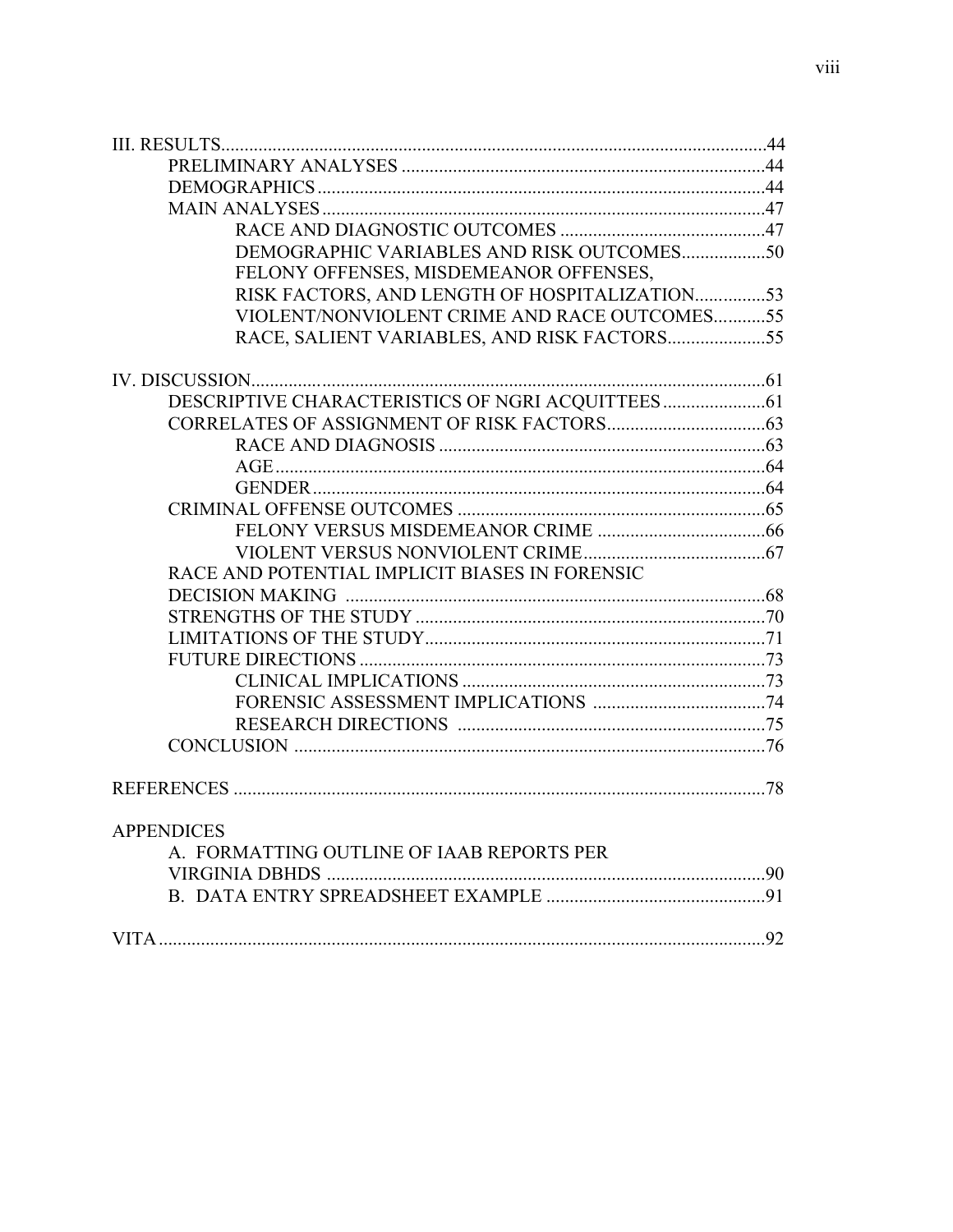### **LIST OF TABLES**

| Table                                                                                                                                            | Page |
|--------------------------------------------------------------------------------------------------------------------------------------------------|------|
| 1. Virginia Department of Health and Behavior Services Risk Factors 32                                                                           |      |
| 2. Description of Final Sample (Black and White Participants Only)45                                                                             |      |
|                                                                                                                                                  |      |
| 4. Analysis of Variance Summary for Main Effects and Interaction of Race<br>and Classification of Diagnosis on Number of Risk Factors Assigned49 |      |
|                                                                                                                                                  |      |
| 6. Analysis of Variance Summary for Main Effects and Interaction of Gender                                                                       |      |
| 7. Multivariate Analysis of Variance Summary for Type of Criminal Offense,                                                                       |      |
| 8. Means for Length of Hospitalization and Number of Risk Factors by                                                                             |      |
| 9. Means and Standard Deviations for Race and Criminal Offense Outcomes                                                                          |      |
| 10. Correlations for Variables in Hierarchical Regression Analysis 59                                                                            |      |
| 11. Hierarchical Regression Analysis of Predictors of                                                                                            |      |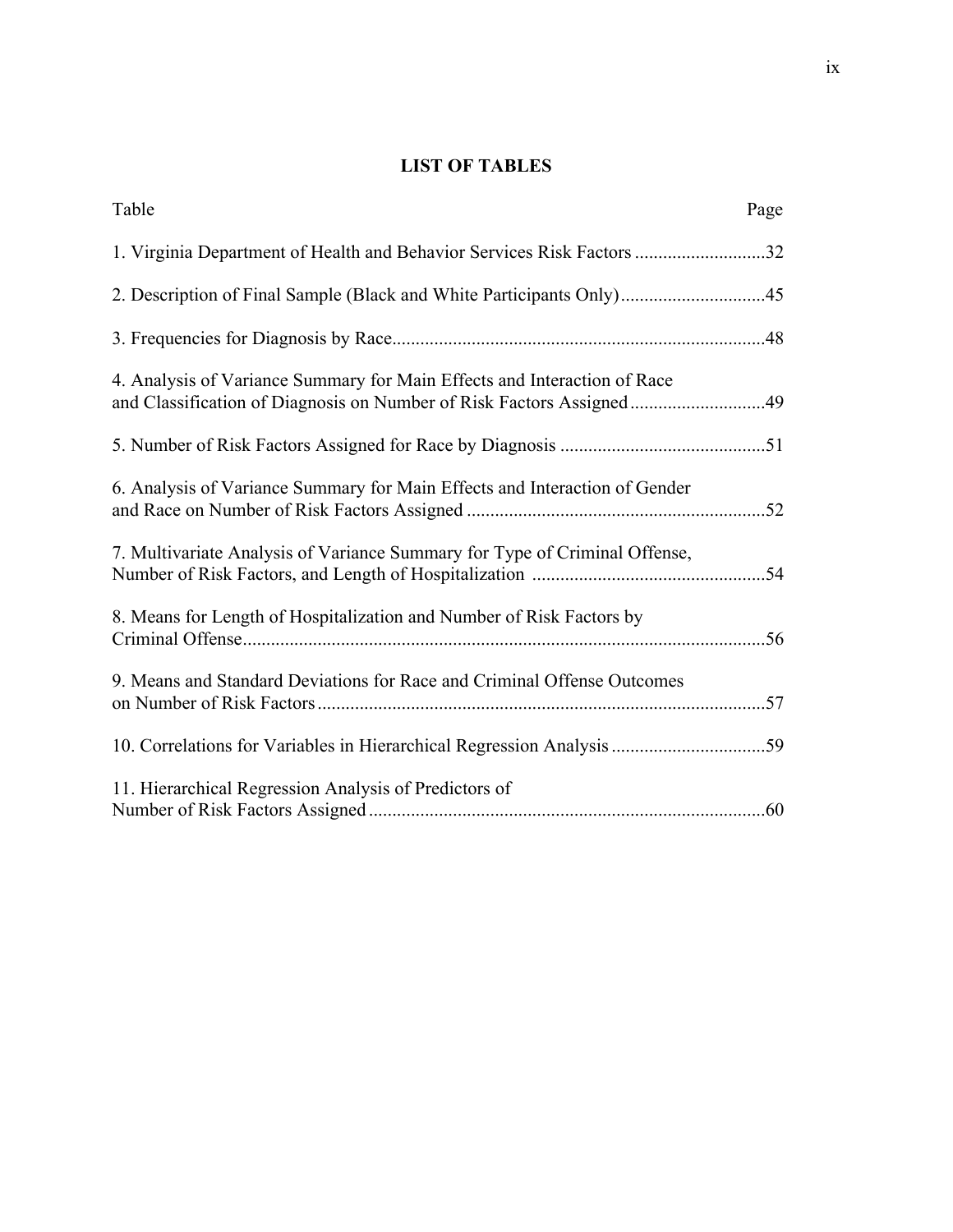### **LIST OF FIGURES**

| Figure | Page |
|--------|------|
|        |      |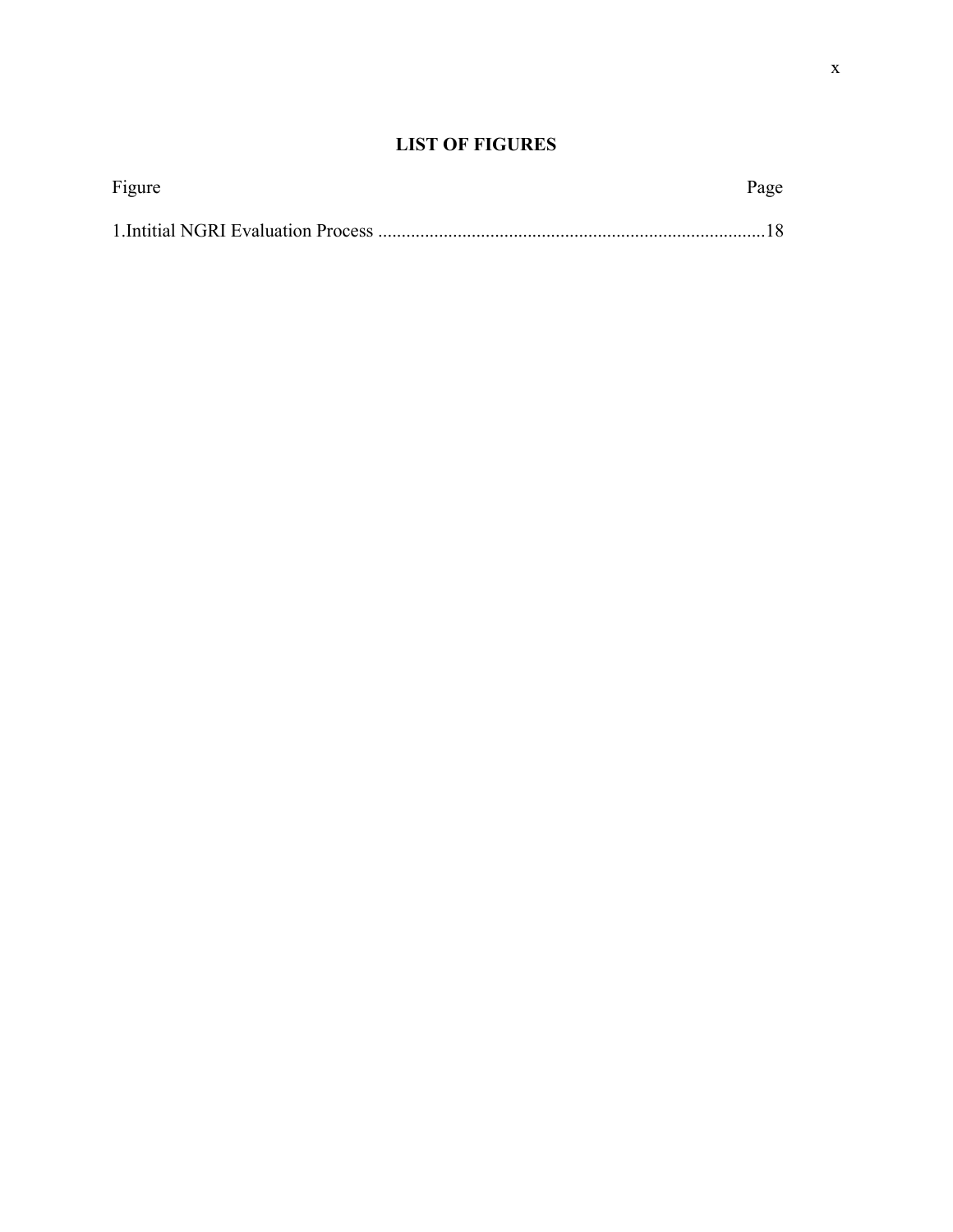### **CHAPTER 1**

#### **INTRODUCTION**

Literature from a variety of disciplines including psychology, sociology, and criminal justice points to the presence of systemic biases that negatively affect individuals who are racial minorities, particularly Blacks. For Black men and women who become involved in the criminal justice and mental health systems, these biases manifest in a variety of ways, from higher incarceration and arrest rates, to assignment of more assigned diagnoses and increased prescription of medication. Related to both the criminal justice and mental health systems, the impact of race on risk assessment for not guilty by reason of insanity (NGRI) acquittees is an important, yet understudied topic. NGRI acquittees uniquely walk the line of involvement in both the criminal justice and mental health systems, both of which have literature indicating the presence of underlying racial biases related to practices and outcomes. As such, the present study examined potential differences in the number of risk factors assigned for NGRI acquittees based on a variety of demographic characteristics including age, gender, diagnosis, criminal offense, and race. Specifically, the study investigated whether race would account for variation in the assignment of risk factors above and beyond all other demographic variables. This study fills an important gap in the literature, as if indeed there is a difference in the number of risk factors assigned to acquittees based on demographic variables, particularly race, this points to potential problems related to the objectivity of the forensic evaluation process. As such, minorities may be adversely impacted in the form of lengthier inpatient hospitalizations, with more assigned risk factors making it more difficult to matriculate through the NGRI privileging process.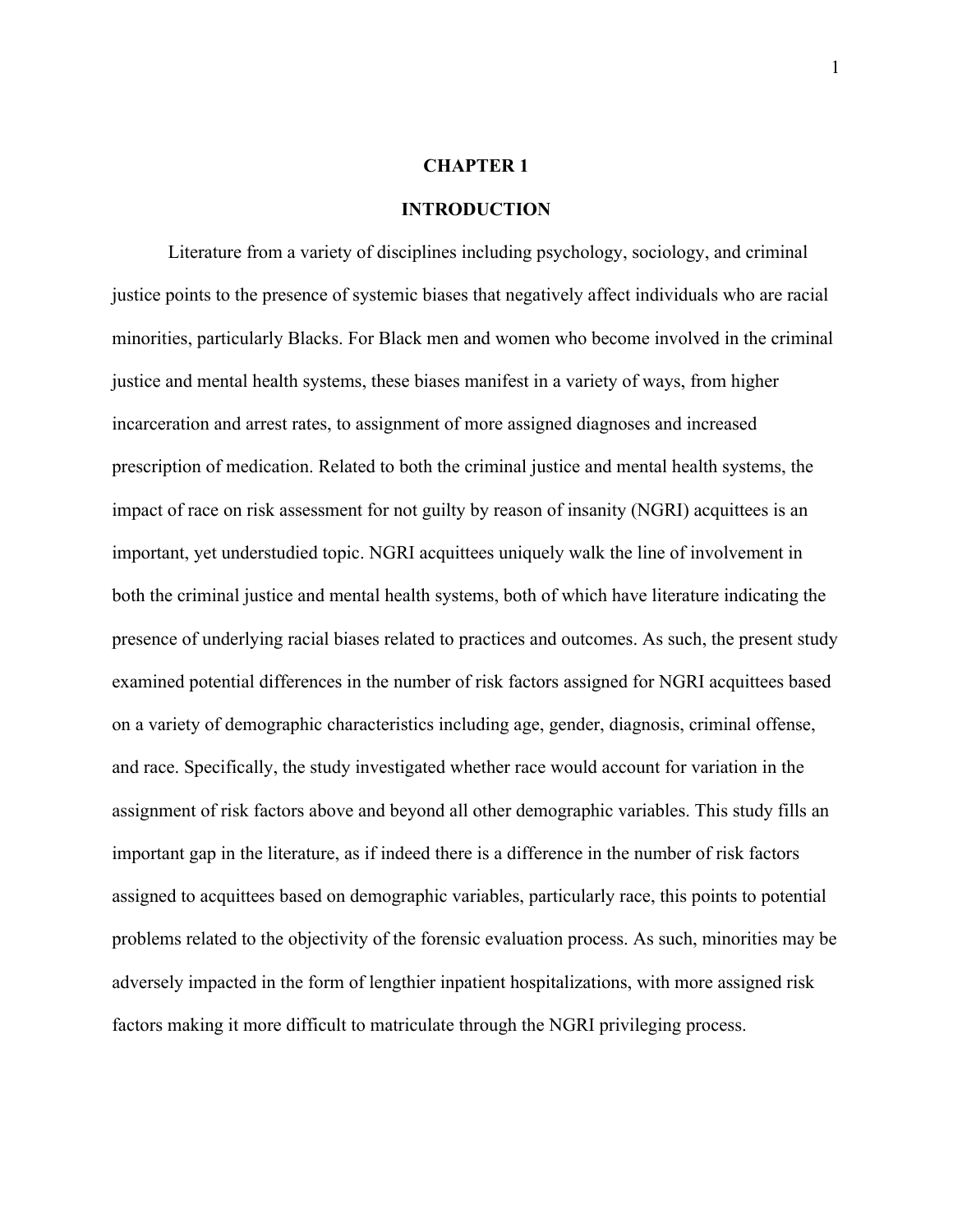### **Systemic Racism**

Race and the criminal justice system have been intertwined, dating back to the founding of the United States of America. In his *Notes on the State of Virginia* (1786), Thomas Jefferson explained slavery to be a necessary evil, citing that there would be economic and political consequences of abolishing slavery too harmful to consider (Seabrook & Wyatt-Nichol, 2016). Jefferson, an architect of the Declaration of Independence and third President of the United States, was himself a slave owner, and was noted in his many writings to refer to Blacks as inferior, less attractive than Whites, and incapable of complex emotion. Fifteen of 55 delegates at America's Constitutional Convention were slave owners, helping to craft the Constitution upon which our criminal justice system stands. This same Constitution originally included the slave trade clause (permitting and taxing the sale of Black slaves), the three-fifths clause (identifying Black slaves as three-fifths of a person), and the fugitive slave clause (mandating the return of Black slaves who ran away to their owner) (Seabrook & Wyatt-Nichol, 2016).  $\blacksquare$ 

In the Civil War era, punishments for crimes were often unjust, with overarching themes of racial discrimination. For instance, many Pre-Civil War states set death as a punishment for Black individuals, with a lesser punishment for White individuals found guilty of the same crime (Levinson, Smith, & Young, 2014). An extension of the biases present in law making included some states labeling certain crimes as eligible for the death penalty or not, based on whether the defendant was White or Black (Levinson et al., 2014). As many Black slaves gained freedom, fear of Blacks (particularly men) permeated throughout the United States, with many state governments adopting or maintaining the death penalty as a means of maintaining societal order against the perceived threat of Blacks (Levinson et al., 2014). Whites thus attempted to maintain societal dominance, creating Jim Crow laws, which led to mass violence, lynching, and race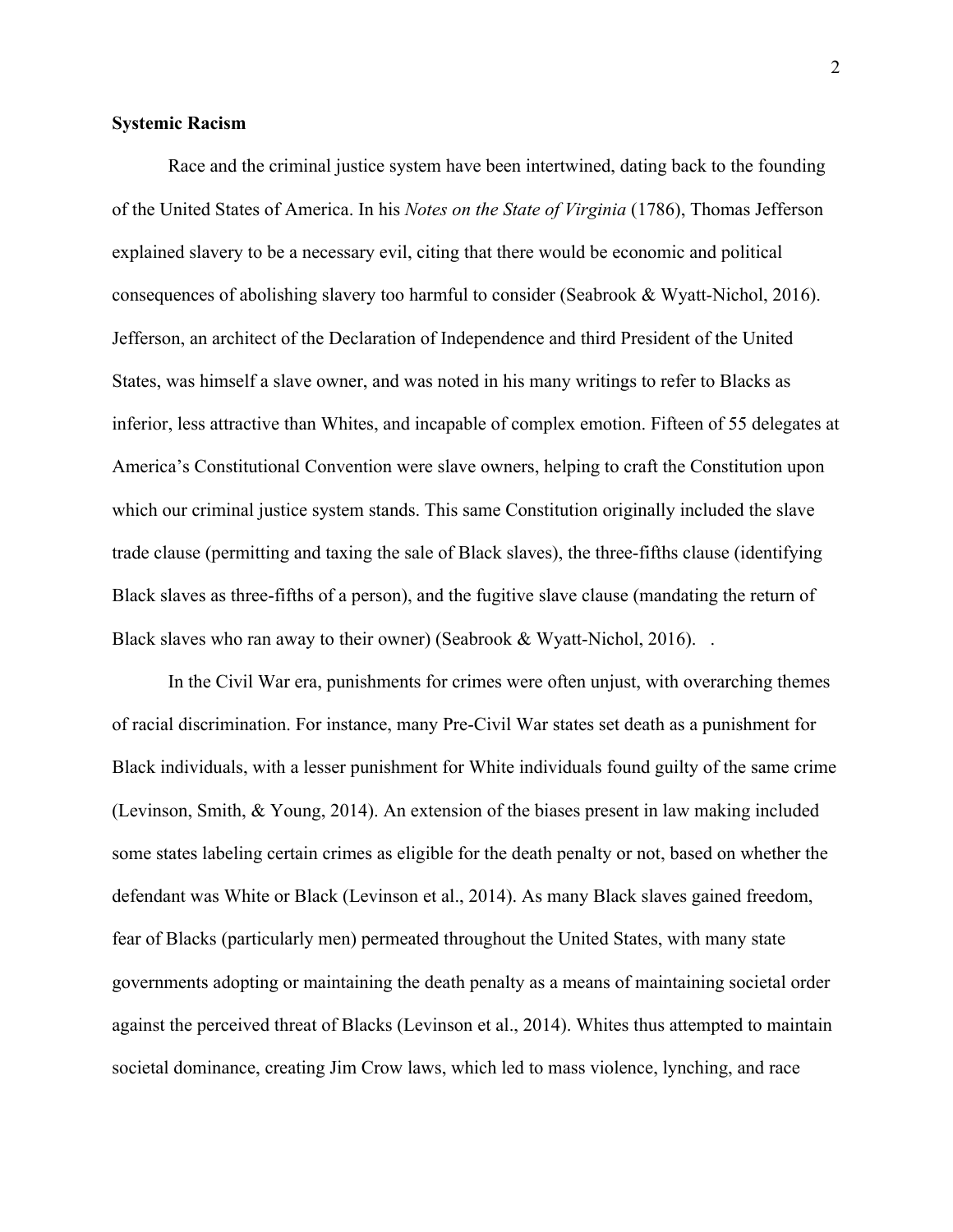riots, as the Post-Civil War and Reconstruction era gave way to the Civil rights movement (Seabrook & Wyatt-Nichol, 2016).

The connection between race and criminal justice was again evident in the 1980's when tough criminal justice polices and discussion on crime in the media increased, just as incarceration rates began to increase (Mears, Pickett, Golden, Chiricos, & Gertz, 2013). Coined as the racial typification of crime, this label described the phenomenon of what was occurring during a time of historically extreme rates of imprisonment. Specifically, the majority of those incarcerated were young African-American men from disadvantaged neighborhoods (Wildeman, 2012). This racial typification of crime, linking race with criminality, is thought to have contributed to a collective belief among White individuals that Blacks were the cause of crime in America, thus leading them to support punitive policies (Mears et al., 2013).

Statistics from the Bureau of Justice provide evidence supporting the presence of mass incarceration, and how it has disproportionately impacted Blacks in the United States. As of 2016, 1.53 million people were incarcerated in state and federal facilities across the United States, with men making up the majority of those incarcerated compared to women: 471 per 100,00 versus 65 per 100,000, respectively (Bureau of Justice Statistics, 2016). Nationwide as of 2017, Black individuals (on average) were incarcerated at a rate of 2,336 per 100,000 compared to 397 per 100,000 for White individuals (Bureau of Justice Statistics, 2019). This is an increase from the 2016 statistics which were 1,408 per every 100,000 for Black individuals, followed by and White individuals (275 per 100,000) (Nellis, 2016). In Virginia specifically, disproportionate incarceration rates (for male and female offenders) based on race remain evident, with 1,386 Blacks per 100,000 incarcerated compared to 208 per 100,000 White individuals, and 116 per 100,000 Hispanic individuals (Nellis, 2016).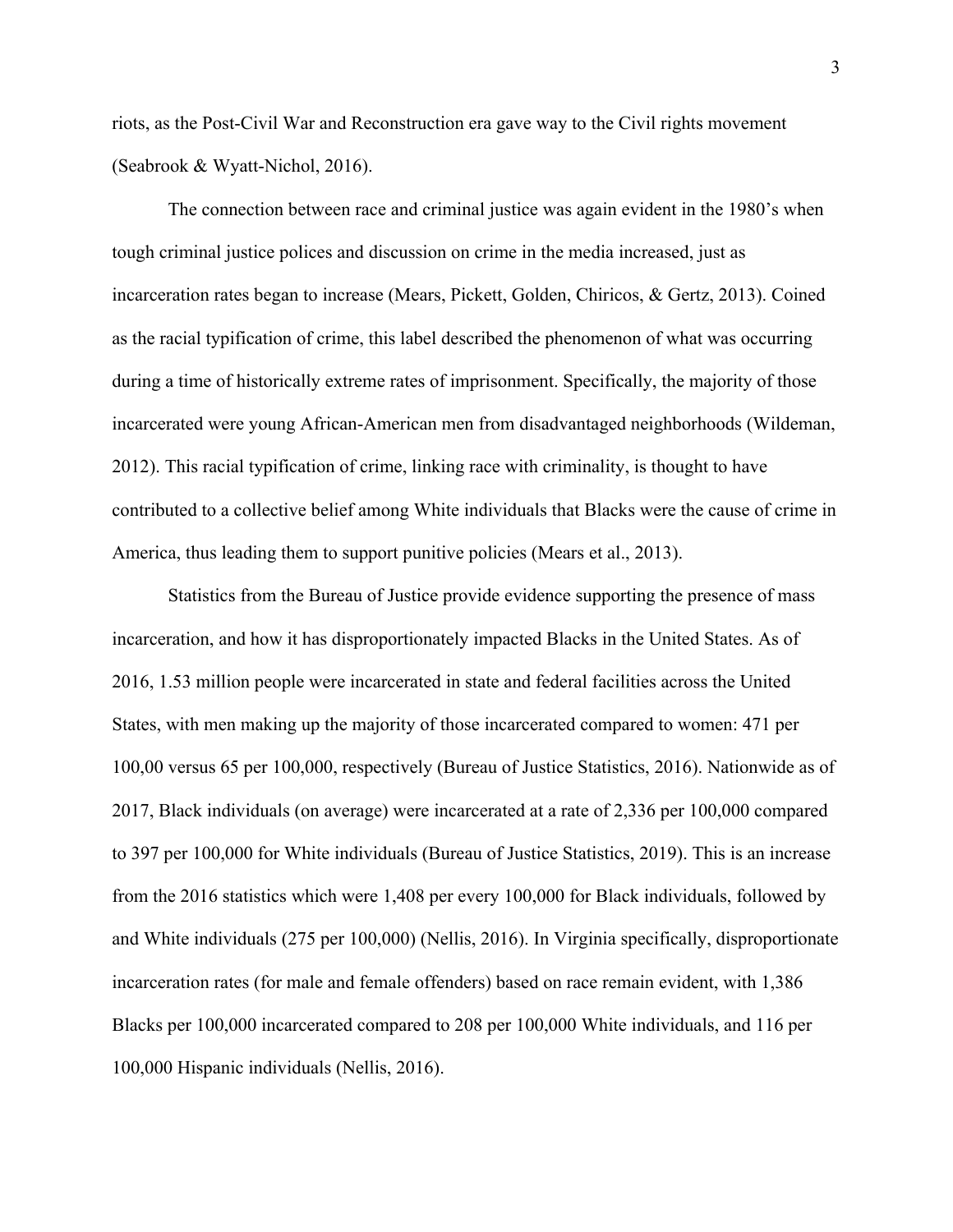When comparing incarceration rates by race, as of 2016 Blacks were incarcerated at 5.1 times the rate of Whites nationwide, and Latinos 1.4 times the rate of Whites. In five states (Wisconsin, Vermont, New Jersey, Minnesota, and Iowa) that racial disparity doubles, with 10 Black people imprisoned for every one White person. Twelve states, including Virginia, have prison populations in which more than half of the inmates are Black; and Maryland tops the list with 72% of current prison inmates identifying as African American (Nellis, 2016).

Considering gender, 1 in 20 Black men is incarcerated in a state prison in 11 states, which does not account for federal jails and prisons (this would likely increase that number by 50%). As of the end of 2017, Black men (2,336 per 100,000) were incarcerated at six times the rate of their White male counterparts (397 per 100,000) (Bureau of Justice Statistics, 2019). In Virginia, 1 in 27 Black men over the age of 18 are in prison. Oklahoma has the highest incarceration rate for Black men, with 1 in 15 in prison (Nellis, 2016). The rates of Black females in prison per 100,00 in the national population (92 per 100,000) was almost double that of White females (49 per 100,000) at the end of 2017 (Bureau of Justice Statistics, 2019).

#### **Causes for Disparities in Incarceration**

**Policing practices.** The racial disparities in rates of incarceration begin with the disproportionate amount of arrests made, thought to be a result of racial profiling. The concept of racial profiling is based on the notion that a set of physical, psychological, and behavioral characteristics (often in conjunction with race) are used by police officers at their discretion when making decisions related to policing in communities (Seabrook & Wyatt-Nichol, 2016). The concept of racial profiling in policing is consistently supported by the literature and available statistics. The decision by the United States Supreme Court in Whren et al. v. U.S. (1996) gave police officers the power to use race as a basis for a police stop, if there were other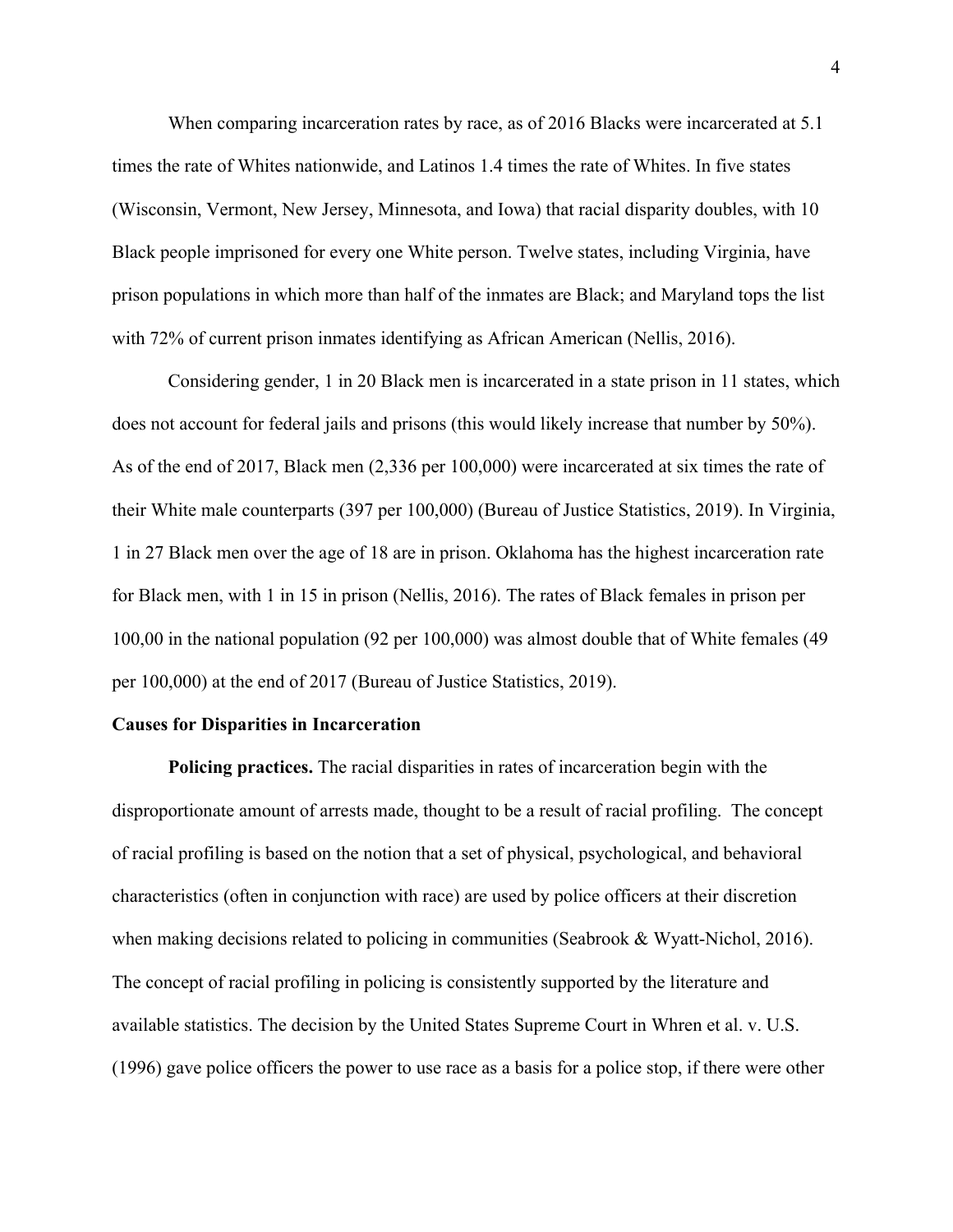factors motivating the stop. This brings into play the concept of "reasonable suspicion" which can include location (i.e., individual is in a high crime area) and behavior (i.e., person acting suspicious or bizarre) (Gelman, Fagan, & Kiss, 2007). Massey and Denton (1993) noted that because minority citizens usually populate "high crime areas", these individuals and the neighborhoods they live in are subject to elevated suspiciousness by police. This suspiciousness of minorities based on the communities they live in, may result in a greater likelihood of being stopped by police (Gelman, et al., 2007). For example, in New York City, using the "Stop and Frisk" policy, Blacks made up 51% of stops and Hispanics made up 33% of stops even though they represent only 26% and 24% of the New York City population. Further, Hispanics were stopped 39% more often than Whites, and Blacks were stopped 23% more than Whites (Gelman, et al., 2007).

Research indicates that Blacks are more likely than Whites to be fearful of interactions with law enforcement, believing they will be victims of harsh or unlawful punishment; and Blacks are four times more likely than their White counterparts to be victims of police use of force (Seabrook & Wyatt-Nichol, 2016). Though the rates of Blacks and Whites likely to be stopped for a traffic violation are similar, Blacks are three times more likely to be searched during a routine traffic stop. Across 170 cities in the United States, police officers were more likely to use deadly force in cities in which the economic disparities between Whites and Blacks were evident, and cities in which the Black population was relatively high (Seabrook & Wyatt-Nichol, 2016).

The literature indicates that the likelihood of being stopped as a racial minority (i.e., Blacks and Hispanics) is greater than for their Caucasian counterparts. The results of these stops for minority individuals often include greater use of deadly force, unwarranted searches, and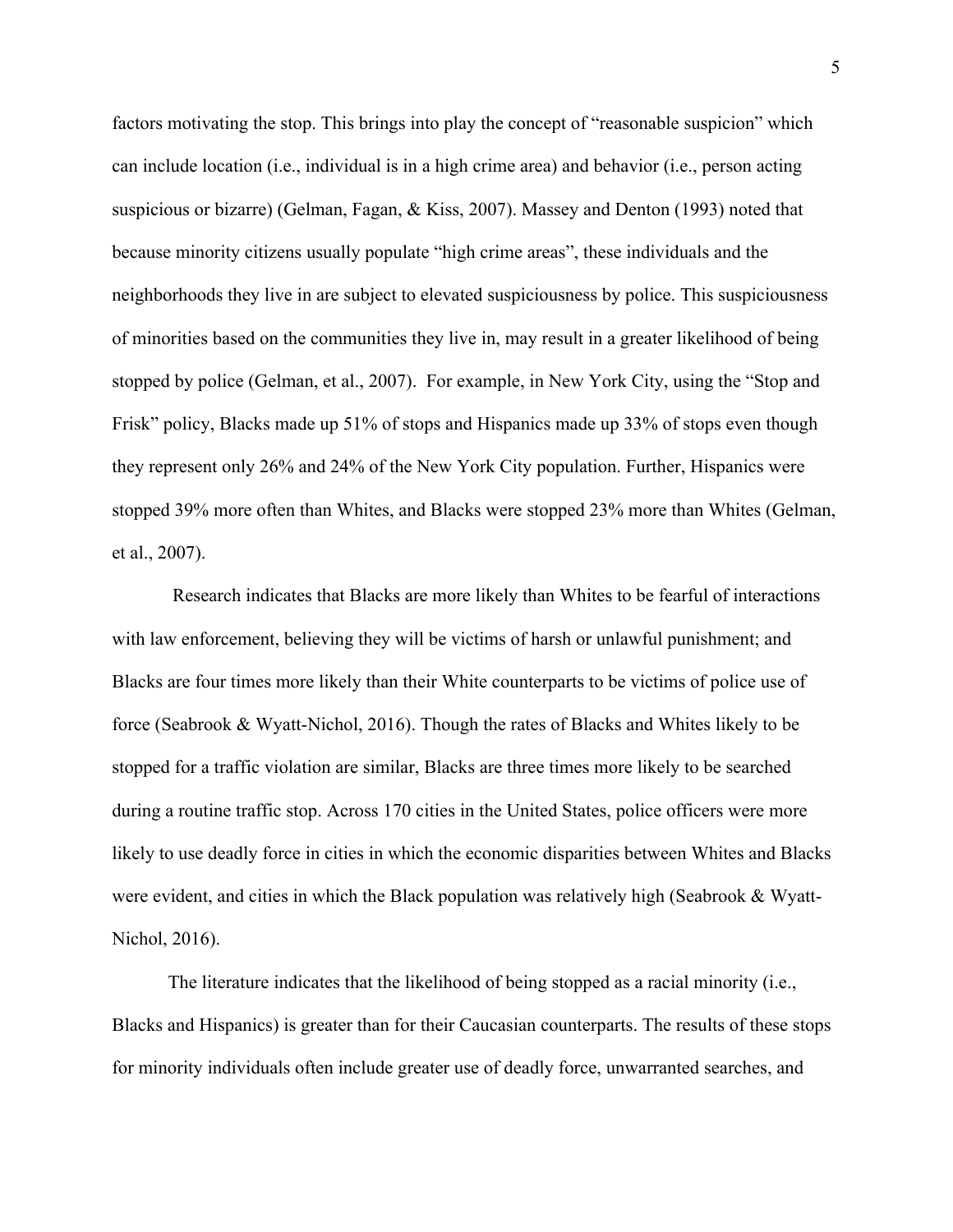more arrests made (Gelman et al., 2007; Seabrook & Wyatt-Nichol, 2016). As such, racial profiling in policing is thought to contribute to the disproportionate rates of incarceration, particularly when comparing Blacks and Whites, with no evidence to support that Blacks are committing crimes or traffic violations at a higher rate than their White counterparts.

**Racial stereotyping.** Though many of the blatant methods of racial discrimination seen in the Civil War and Reconstruction era have faded over the decades, implicit biases toward minorities regarding race remain imbedded within the criminal justice system, specifically related to racial profiling and mass incarceration. One explanation related to both profiling and incarceration rates of minorities may relate to racial stereotypes and implicit biases. A stereotype can be defined as "a standardized or simplified image or conception, held in common about members of a group" (Dictionary.com Unabridged, 2017). Implicit biases are in turn related to unconscious generalizations or stereotypes about one's group or another group that impact perception and behaviors (Seabrook & Wyatt-Nichol, 2016).

Avenues by which racial stereotypes and implicit biases are created and maintained have been an area of investigation in psychology, journalism, and sociology. Stereotypes held by individuals can impact a number of behaviors and decisions, including job interviews offered, how medical treatment is rendered, and the allocation of economic resources (Abraham & Appiah, 2006). Early stereotypes of Blacks included a focus on physical and anatomical differences they were presumed to possess compared to Whites, including a flat nose, abnormally long arms, big lips, thick skulls and thick skin. These physical characteristics were thought to result in Blacks being less sensitive to pain, Black women not experiencing pain during childbirth, and Blacks unable to think in abstract ways (Plous & Williams, 1995).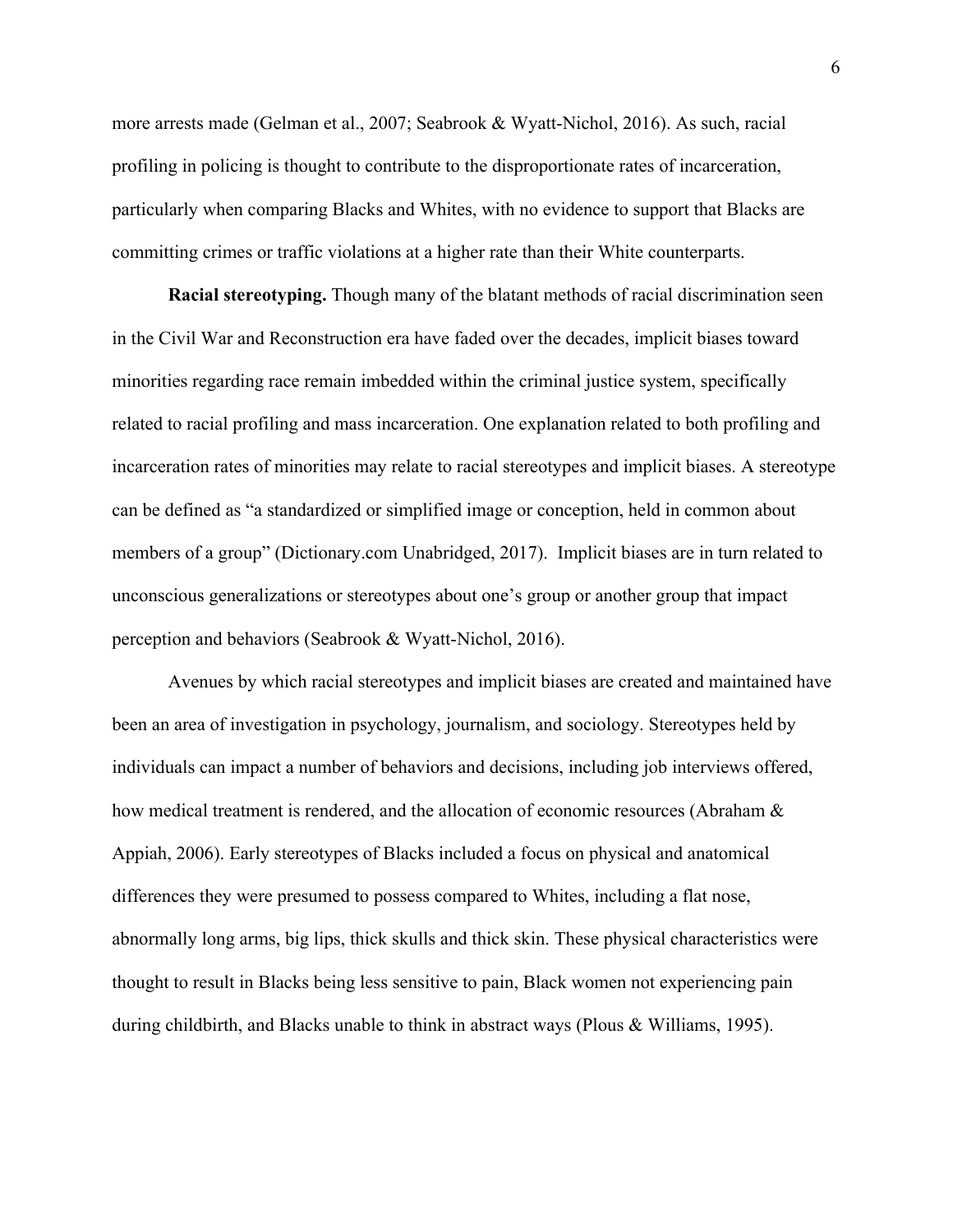Over the decades common race-based stereotypes include African Americans portrayed as violent, criminal, indigent, and uneducated (Abraham & Appiah, 2006; Campbell, 1995; Hurwitz & Peffley, 2005; Plous and Williams 1995). Further, news media in particular implicitly link African Americans with negative themes and images, such as poverty, drug use, prisons, welfare, babies born addicted to substances, and HIV/AIDS (Abraham & Appiah, 2006). Blacks are stereotyped as living in resource poor, unpredictable environments, with lifestyles that include criminality, sexual promiscuity, seeking instant gratification, and impulsiveness (Williams, Sng, & Neuberg, 2015). Further, they are thought to be opportunistic, and display physical aggression or violence (Williams et al., 2015). Black women, who are considered double minorities based on race and gender, experience the most negative workplace experiences and discrimination (Berdhal & Probst 2004; Kulik, Roberson, & Perry, 2007; Nelson & Probst, 2004) and Black men experience worse outcomes than all other races in outcomes related to education, the labor market, and the criminal justice system (Crocker, Favreau, & Caulet, 2002; Sidanius & Veniegas, 2000).

Studying stereotypes within the criminal justice system, Levinson, Smith, and Young (2014) found that jury eligible individuals in six leading death penalty states held implicit racial stereotypes about Blacks and Whites. These stereotypes included that Blacks were worthless, lazy, aggressive, and less intelligent than Whites (Levinson et al., 2014; Sommers & Ellsworth, 2000). Regarding racial profiling, negative stereotypes of Black men held by law enforcement include that they are aggressive and dangerous (Seabrook & Wyatt-Nichol, 2016), giving way to phrases such as "driving while Black." These stereotypes held by law enforcement appear to have infiltrated the criminal justice system as a whole, with Blacks receiving harsher sentences than Whites who perpetrate similar crimes (Klein, Petersilia, & Turner, 1990; Pettit & Western,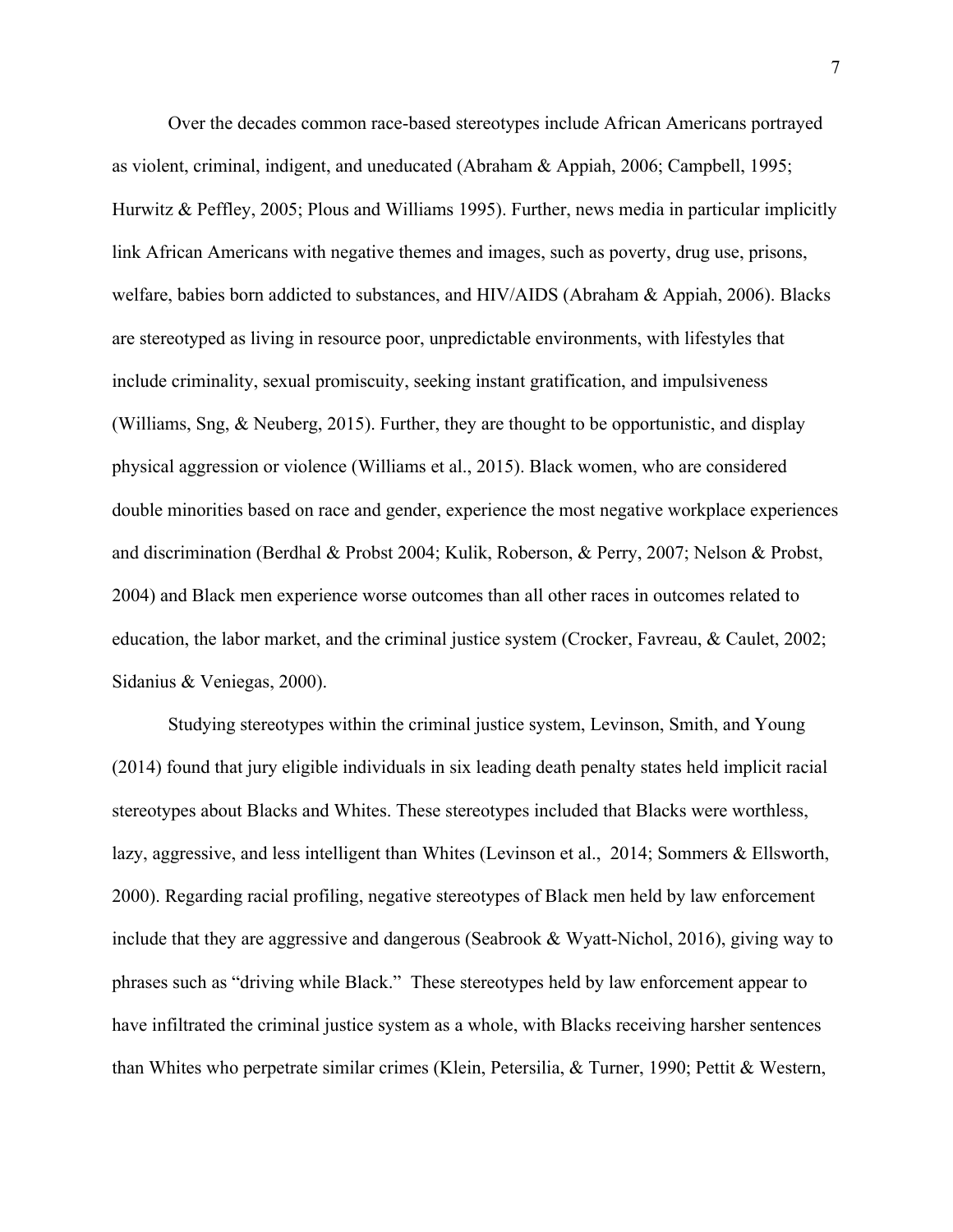2004). These negative themes and images pertaining to Blacks are linked to growing concern that reoccurring patterns can activate stereotypical schemas and associations when evaluating certain social and political issues (Abraham & Appiah, 2006). For institutions such as the criminal justice system, the infiltration of stereotypical themes and images related to race, poses a great threat to fairness and objectivity in decision-making that can influence lifelong outcomes.

### **Stereotypes and Mental Illness**

Just as individuals who are Black may face a variety of stereotypes based on race, so too may those diagnosed with a mental illness. The stereotypes of mental illness are largely misinformed, creating harmful misconceptions of individuals who suffer from them. Stereotypes of particular importance are not only that mentally ill individuals are thought of (and portrayed in media) negatively, but that they have a propensity to be unpredictable, and engage in criminal behavior and violence (Murphy, Fatoye, & Wibberley, 2012; Swantek, 2009).

For racial and ethnic minority individuals (who already often receive a biased portrayal in the media) struggling with mental illness presents a unique challenge to succeed amidst double discrimination (Swantek, 2008). Racial minorities are disproportionately affected by severe mental illness, as they generally are less likely to seek mental health services, have less access to services, and receive lower quality services. Discrimination, poverty, and the stigma of mental illness in minority communities are thought to contribute to the racial disparities that exist, for both Black and Hispanic individuals. When minorities do receive services, particularly for Blacks, racial disparities impact treatment, diagnoses, commitment, and prescription of medication (Eack & Newhill, 2012).

Racial minorities with mental illness are likely to be stigmatized more harshly than individuals of the racial majority (Corrigan, Edwards, Green, Diwan, & Penn, 2001).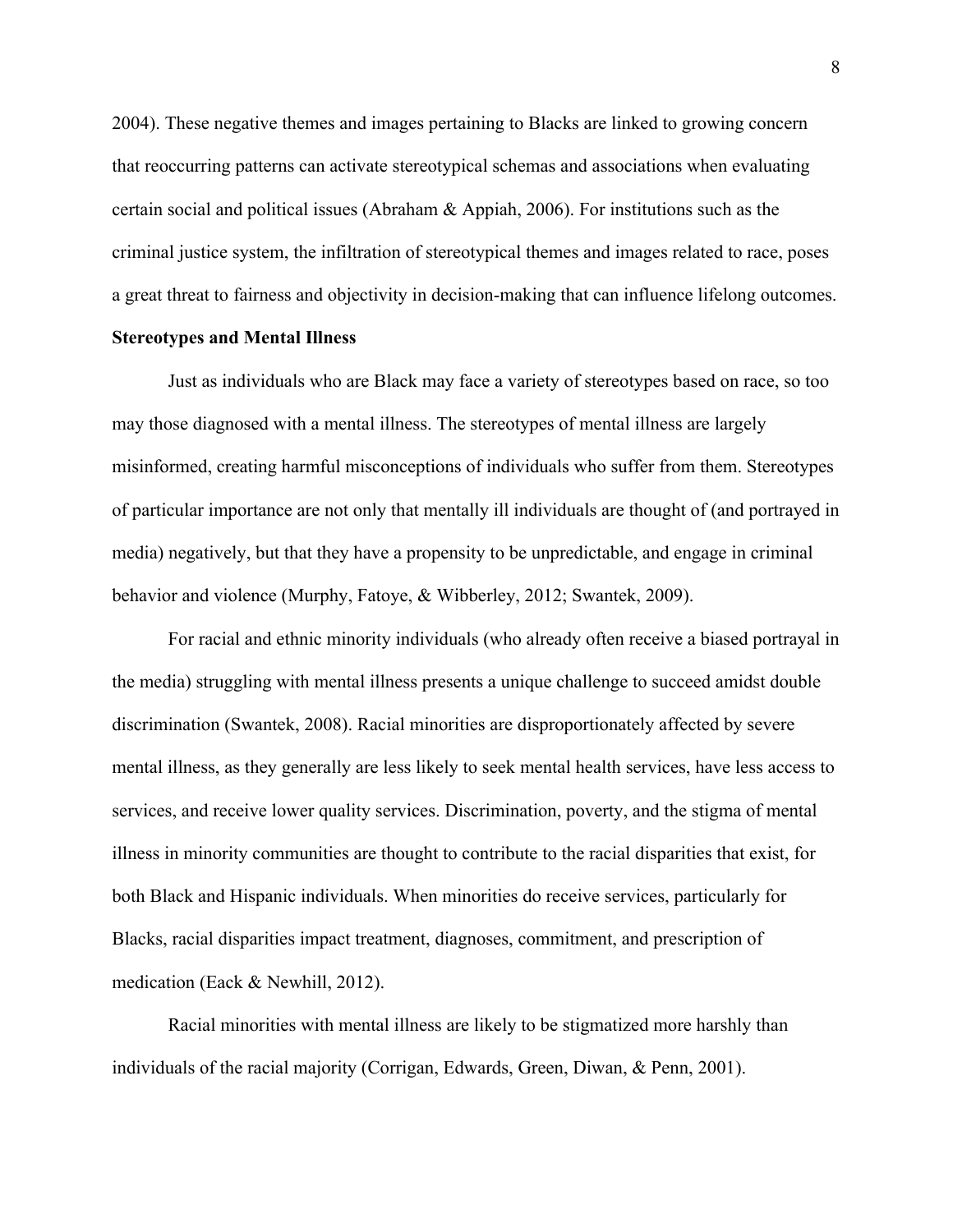Specifically, Blacks with severe mental illness are more likely to be diagnosed with a psychotic disorder such as schizophrenia; however there are almost no actual differences in prevalence rates of the disorder according to the literature (Eack & Newhill, 2012). Compared to their White counterparts, Blacks are less likely to be diagnosed with a mood disorder (i.e., depression) (Barnes, 2008; Snowden & Cheung, 1990; Strakowski, Shelton, & Kolbrener, 1993). Further, Blacks are more likely to be given injectable forms of medication, prescribed medication at higher doses, and in general are more likely to be prescribed medication overall (Citrome, Levine, & Allingham, 1996; Segal, Bola, & Watson, 1996). Blacks are also more likely to be committed for involuntary inpatient hospitalization than their White counterparts (Eack & Newhill, 2012; Rosenfield, 1984).

Black men and women diagnosed with a mental illness face unique challenges as individuals with double minority status. Stigma, diagnoses, medication regimens, access to services, and quality of services has differed based on race; and racial minorities are disproportionately affected by severe mental illness. As such, it is not surprising that the literature points to the fact that Blacks are more likely to be involuntarily committed for hospitalization than Whites. The presence of these stereotypes about Blacks, related to both mental illness and criminal behavior, lead to potential concerns as we consider how negative stereotypes may affect different areas of forensic evaluation and practice.

#### **Bias in Forensic Evaluation**

The literature previously reviewed paints a picture of systemic biases against racial minorities, particularly African Americans, within the mental health and criminal justice systems. Many of the biases identified within the mental health and criminal justice literature are also found in literature on forensic evaluation. Mental health professionals, such as clinical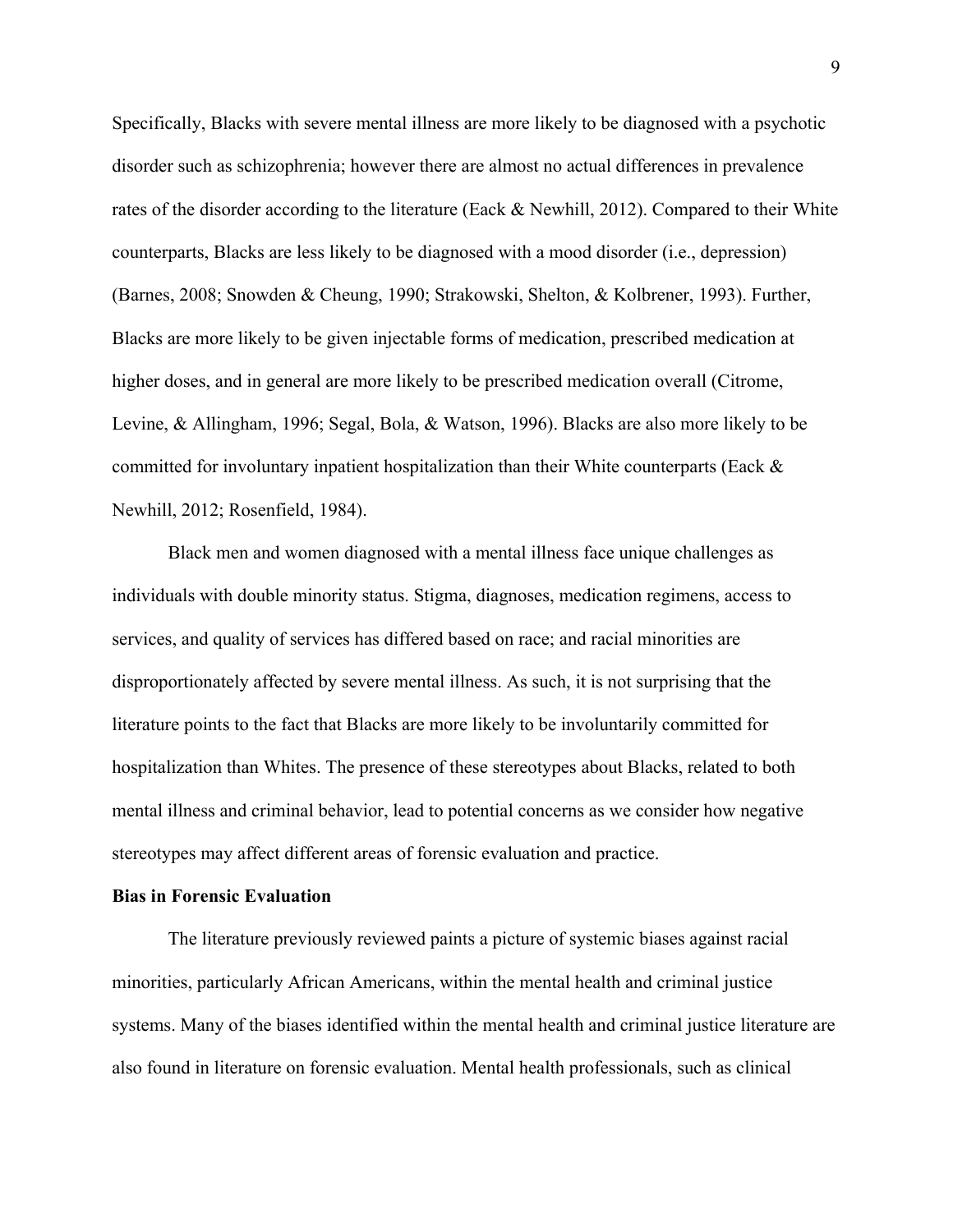psychologists and psychiatrists, act in forensic capacities by aiding the courts when psychological issues are relevant to a case (Neal, Hight, Howatt, & Hamanza, 2017). Relevant psychological issues include child custody hearings, psychological injury in a civil lawsuit, competency to stand trial, or insanity cases (Neal et al., 2017).

Implicit bias (bias outside of an individual's awareness) is a challenge facing the field of forensic evaluation as the way evaluators interpret, process, and make conclusions can have important consequences regarding the outcomes of legal matters (Neal & Grisso, 2014). Professionals use heuristics, or mental shortcuts used as "rules of thumb", when solutions aren't readily apparent to make decisions related to a forensic evaluation. It is hypothesized that because of the large (but very important) amount of work forensic evaluators are tasked to complete in a short period of time, individuals may use cognitive or social-cognitive shortcuts to analyze patterns and relationships in data (Neal & Grisso, 2014).

Types of heuristics thought to impact cognitive bias in forensic evaluation are the representative and availability heuristics, coined by Tversky and Kahneman (1973, 1974). The representative heuristic describes a shortcut used to determine the subjective probability of an event estimated by it's similarity to a specific class of events (Neal & Grisso, 2014). The availability heuristic refers to the overestimation that an outcome will occur based on the recollection of other similar occurrences (Neal & Grisso, 2014). A well known example of bias in relation to forensics and the availability heurisitc is confirmation bias. Confirmation bias occurs when an individuals selectively gather evidence that will prove their given hypothesis while ignoring disconfirming evidence. Illustrating confirmation bias in a forensic setting, 120 licensed psychologists with a forensic interest were asked to read a clinical vignette and rank order a list of diagnostic hypotheses. Ninety-three percent of the forensic clinicians chose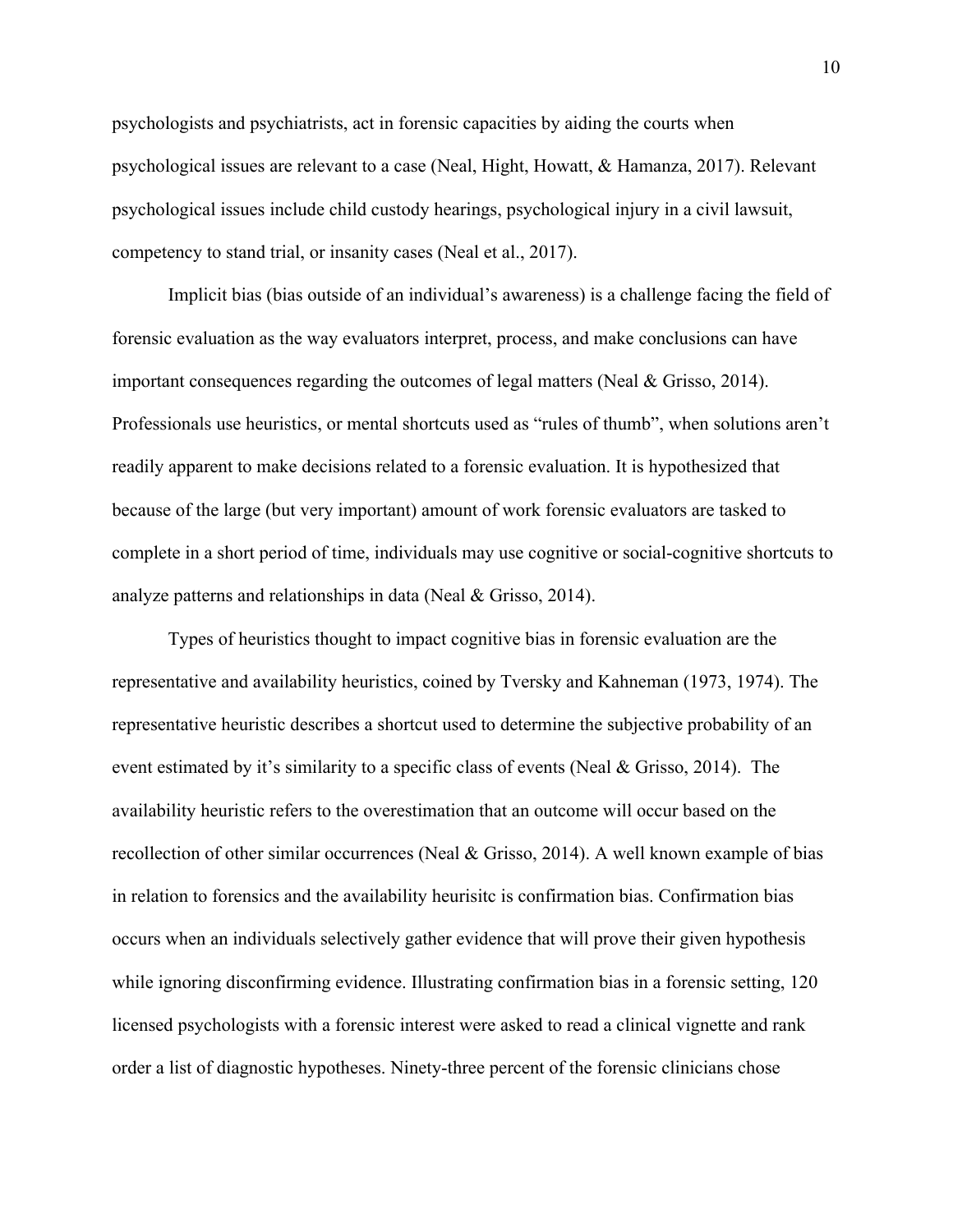confirmatory information (i.e., engaged in confirmation bias) and ignored information that would rule out certain diagnoses (Neal & Grisso, 2014).

The literature also tells us that forensic experts (typically psychologists or psychiatrists) are often influenced by the side who retains them in legal proceedings (Murrie, Boccaccini, Guarnera, & Rufino, 2013). This phenomenon is known as adversarial allegiance, or the degree to which experts tend to make conclusions in support of the side who retained them (Murrie et. al., 2009). Adversarial allegiance is related to another form of cognitive bias known as selfserving bias. For example, forensic experts who were retained by the defense assigned lower risk scores to sexually violent predators, while experts retained by the prosecution assigned higher risk scores to the same offender (Murrie et al., 2009). Further, both psychologists and psychiatrists who believed they were retained by the prosecution assigned significantly higher risk scores to offenders than experts assigned to the defense (Murrie et al., 2013).

There are also social-cognitive biases that affect forensic evaluation. One area of bias is related to perception of oneself such as when forensic psychologists perceive themselves as less vulnerable to biases when compared to their peers (Neal & Brodsky, 2016). This phenomenon, the "bias blind spot", is the tendency to recognize bias in others but not in oneself (Pronin, Lin, & Ross, 2002).

Stereotypes are also a form of social cognitive bias that impact decision making in a variety of contexts including clinical and legal decisions. Specifically implicit and explicit biases related to race are thought to influence decisions made in the criminal justice system. For example, judges in Connecticut set bail amounts for Black defendants that were 25% higher than for White defendants with a similar crime (Aryes & Waldfogel, 1994). Likewise, federal judges imposed sentences that were 12% longer for Black defendants than for White defendants with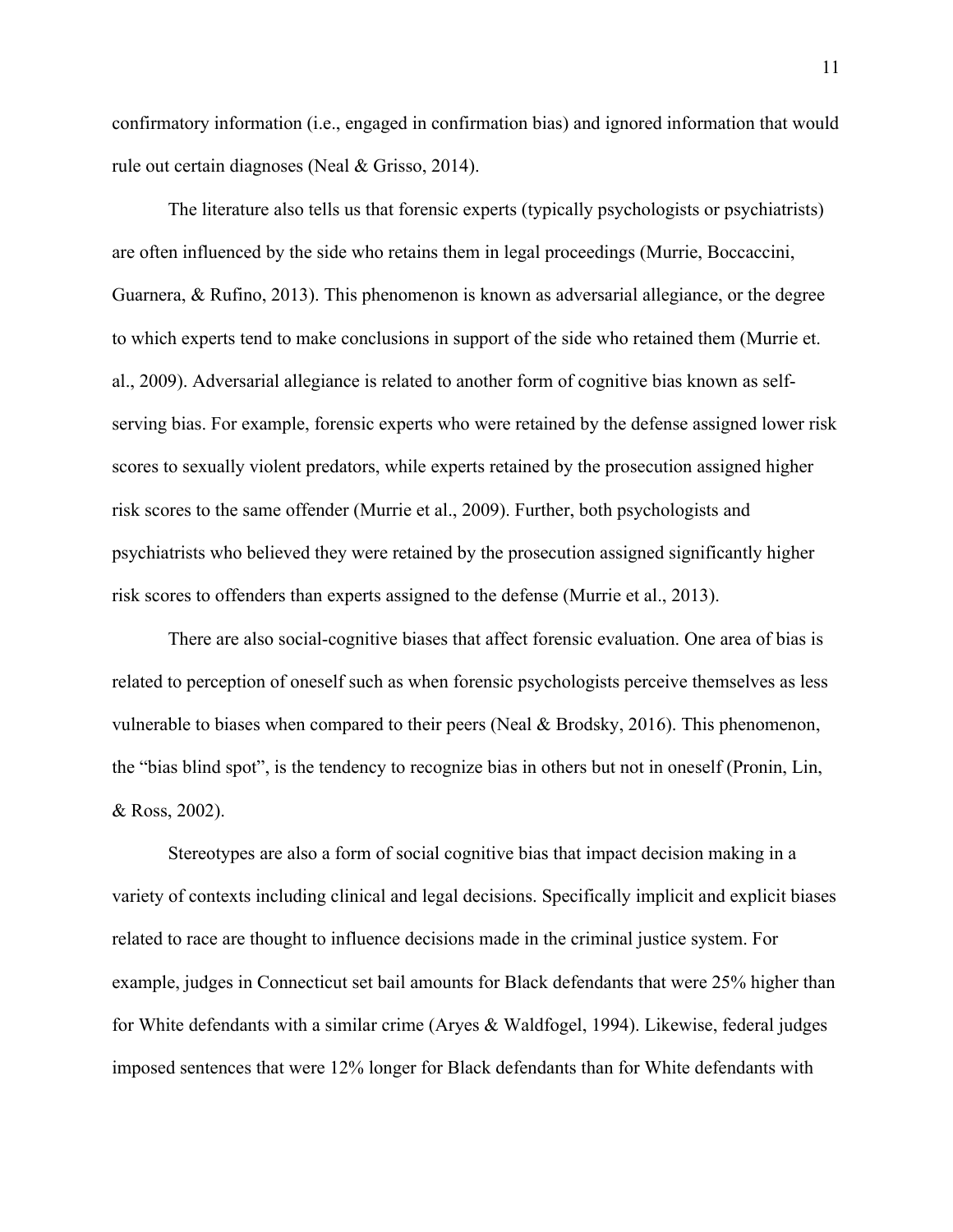similar crimes (Mustard, 2001). Also, Warren et al., 2006 found a small (but significant) racial difference between individuals in Virginia found incompetent to stand trial such that minority individuals were more likely to be found incompetant to stand trial than their White counterparts.

In order to better understand racial disparities in the justice system, Rachlinski, Johnson, Wistrich, and Guthrie (2009) investigated implicit and explicit racial biases in judges' decision making using the Race Implicit Association Test (IAT). In their responses to the Race IAT, White judges showed a signficiant preference for White faces than Black faces, evidenced by White judges pairing positive words with White faces and negative words with Black faces more quickly than they paired negative words with White faces and positive words with Black faces. Importantly, 44.2% of Black judges also showed preference for White faces. The authors suggest that Black judges have more diverse biases (potentially depending on the situation) than White judges. Further, White judges showed a strong preference for White faces 87.1% of the time. In comparing the judges to participants found on the internet (i.e., a community sample), White judges had significantly stronger White preference compared to the White community sample, whereas Black judges showed scores on the IAT similar to the Black community sample. These findings are important, as they potentially indicate the presence of racial biases in a population (i.e., judges) who have significant power over a system in which minorities, and Blacks in particular, are subject to unfair punishment.

A follow-up study using the Race IAT investigated whether racial biases impacted sentencing decisions. Judges were presented with case vignettes and primed with the race of the defendant. Judges who exhibited a White preference on the IAT were more likely to give harsher sentences to defendants if they were primed with words associated with Blacks. However, judges who exhibited a Black preference on the IAT were more likely to give a more lienent sentence to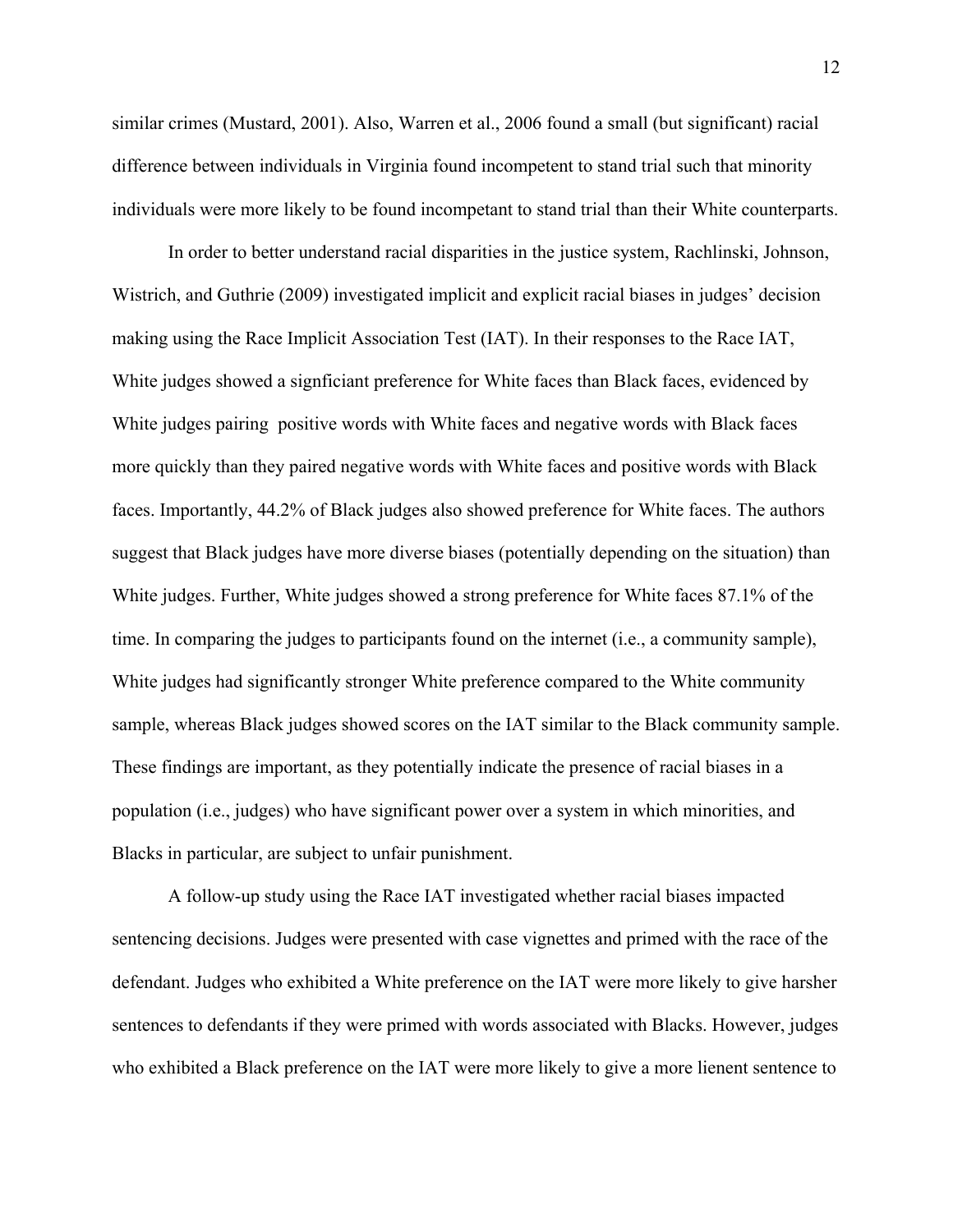defendants if they were primed with words associated with Blacks. Interestingly, when race was made explicit in a vignette given to judges, White judges were equally as likely to convict the defendant regardless of race, whereas Black judges were significantly more likely to convict a White defendant, than if the defendant was explicitly identified as White (Rachlinski et al., 2009). These findings suggest that judges carry implicit racial biases that impact their judgments in cases. As both judges and jurors have both been shown to have negative opinions of Black defendants (and these opinions impact sentencing decisions), these findings raise questions about the role implicit biases play within the criminal justice system (Rachlinski et al., 2009).

The results of the aformentioned studies are striking in that they point to the notion that although individuals make a professional and ethical commitment to view cases objectively, the influence of implicit and explicit biases may indeed override these standards. The prevalence of biases in forensic settings and forensic evaluation call into question the basis upon which risk factors can be objectively assigned to individuals attempting to use the Not Guilty by Reason of Insanity (NGRI) plea and those who are successfully adjudicated. These risk factors shape recommendations for individuals' treatment (i.e., whether they are committed for inpatient hospitalization, conditionally released, or unconditionally released), influence the course of treatment for said individuals (i.e.,what activities and programming they will have to participate in if hospitalized or conditionally released), and may even influence the length of treatment (i.e., a greater number of, or particular, risk factors associated with longer hospitalizations). As such, they are extremely important and ideally should be used as objective markers of risky behavior.

There are 23 risk factors outlined and used by the Virginia Department of Behavorial Health and Developmental Services (DBHDS). These risk factors are not concretely defined, but rather described by empirical research examining the risk factor and its association with violence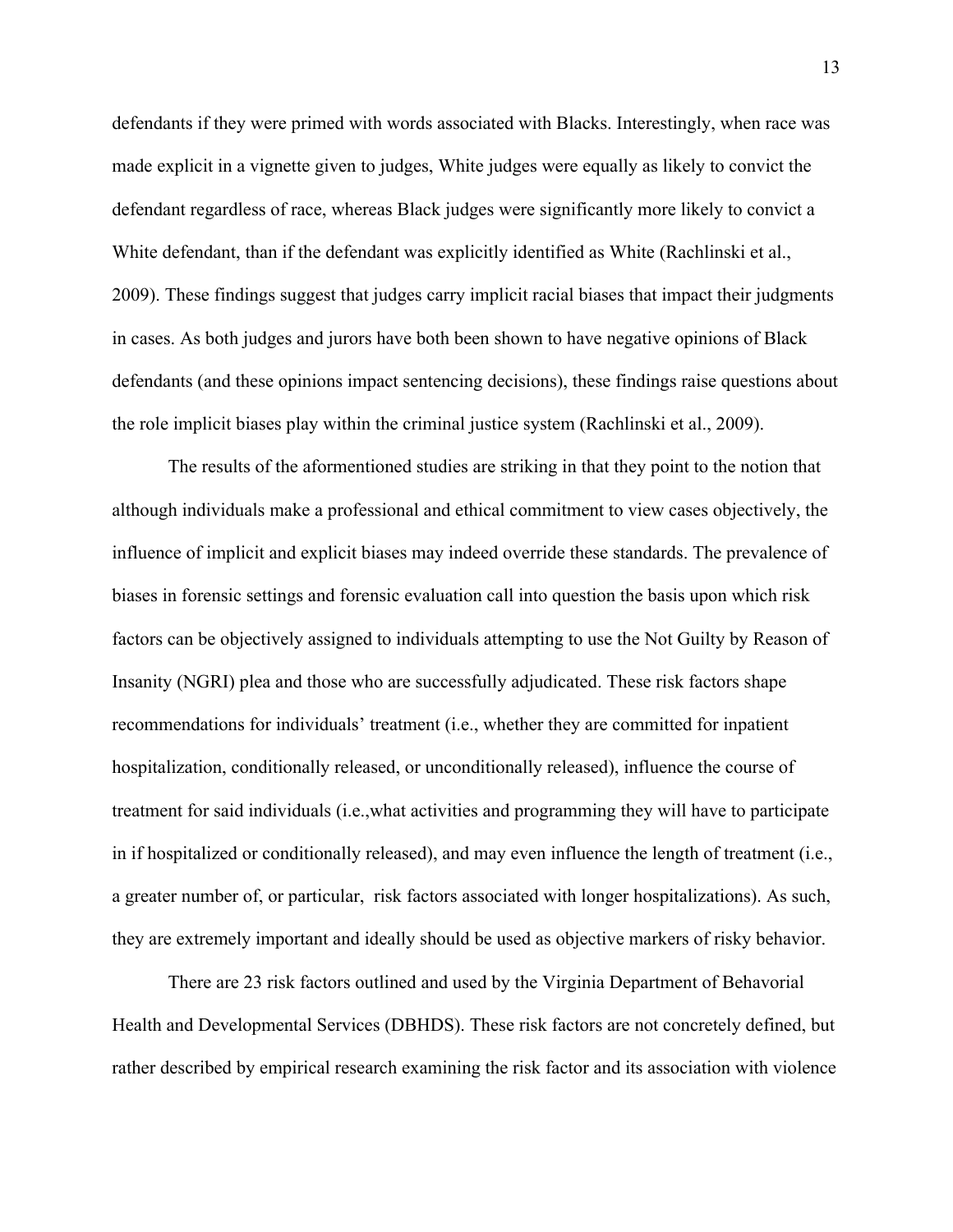or predicition of future violence. Though individuals completing forensic evaluations must be trained and approved by the state, there are no guidelines that outline the steps that must be taken when assigning risk factors. Thus, the weight, rank order, and number of risk factors assigned to a given NGRI acquittee are left to the subjectivity of clinicans (Virginia Department of Behavioral Health and Developmental Services [DBHDS], 2016) creating the opprotunity and potential likelihood that cognitive and social-cognitive biases may affect clinicans' decision making. However, before one can understand the risk factors and their signifcance to the course of hospitalization for acquittees, we must first have an understanding of the NGRI adjudication process, risk assessment, and how the aforementioned risk factors are assigned.

#### **The NGRI Adjudication: Past and Present**

Not Guilty by Reason of Insanity (NGRI) is a plea in which an individual admits commission of a crime, but claims that she/he was mentally ill at the time of the offense, and as a result lacked the necessary mental capacity to commit the crime (US Legal, Inc., 2016). There are multiple variations of the insanity defense, with criteria differing based on the state in which the crime was committed. For example, the M'Naughten Test deems a person insane, "if as a result of mental disease or defect, the defendant was suffering from a defect in reason that caused them not to know the nature and quality of the act OR that the act was wrong" (DBHDS, 2016, p. 3). The Federal Test says an individual is insane if "as a result of severe mental disease or defect [the defendant] was unable to appreciate the nature and quality, or the wrongfulness of his acts at the time of the offense" (DBHDS, 2016, p. 3).

The American Law Institute Test states that a person is insane if, "at the time [of the offense] as a result of mental disease or defect he lacked substantial capacity either to appreciate the criminality/wrongfulness of his conduct or to conform his conduct to the requirements of the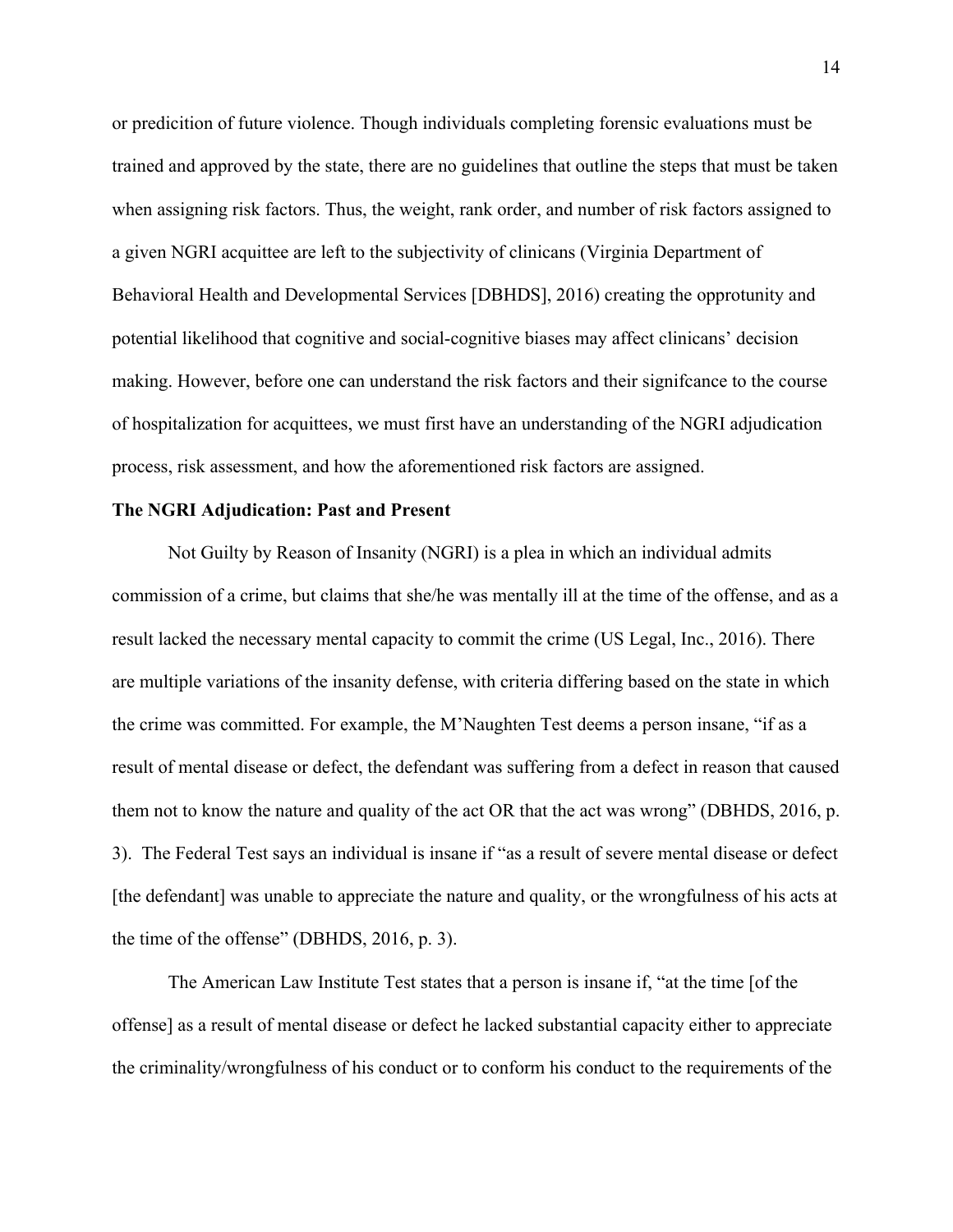law" (DBHDS, 2016, p. 3). The Irresistible Impulse Test deems a person insane if, "as a result of mental disease or defect, the defendant did not possess a will sufficient to restrain the impulse that may have arisen from the diseased mind" (DBHDS, 2016, p.3). It is clear that there are similarities, along with slight differences, that define insanity laws. The presence of severe mental illness is required in all cases; however subtle differences are made regarding what secondary criteria must be met for successful defendants (i.e., not understanding right from wrong, insufficient impulse control, inability to appreciate the criminality of the action, or a combination of these criteria).

 Legal definitions of insanity are created based on historical court cases (case law) or directly defined through state code (DBHDS, 2016). In Virginia, the insanity defense has never been defined by statute (to date), but rather defined by case law. The historical court cases that were used to create Virginia's insanity defense are DeJarnette v. Commonwealth, 75 Va. 867 (1881); Price v. Commonwealth 228 Va. 452, 323 S.E.2d 106 (1984); Thompson v. Commonwealth Va. 704, 70 S.E.2d 284 (1952) (DBHDS, 2016). By definition, a defendant is insane in Virginia if "as a result of mental disease or defect he/she: did not understand the nature, character, and consequence of his/her act, or, was unable to distinguish right from wrong, or, was driven by irresistible impulse to commit the act" (DBHDS, 2003, p. 1.3).

Per this definition, there are both volitional and cognitive components of the insanity defense in Virginia, however certain components are more concretely defined than others. For example, *mental disease or defect* is defined as "a disorder that substantially impairs the defendant's capacity to understand or appreciate his conduct" (DBHDS, 2016, p. 4). However, *nature, character, and consequences of his/her act*, *unable to distinguish right from wrong*, and *irresistible impulse* are not directly defined in legal Virginia code. For example, regarding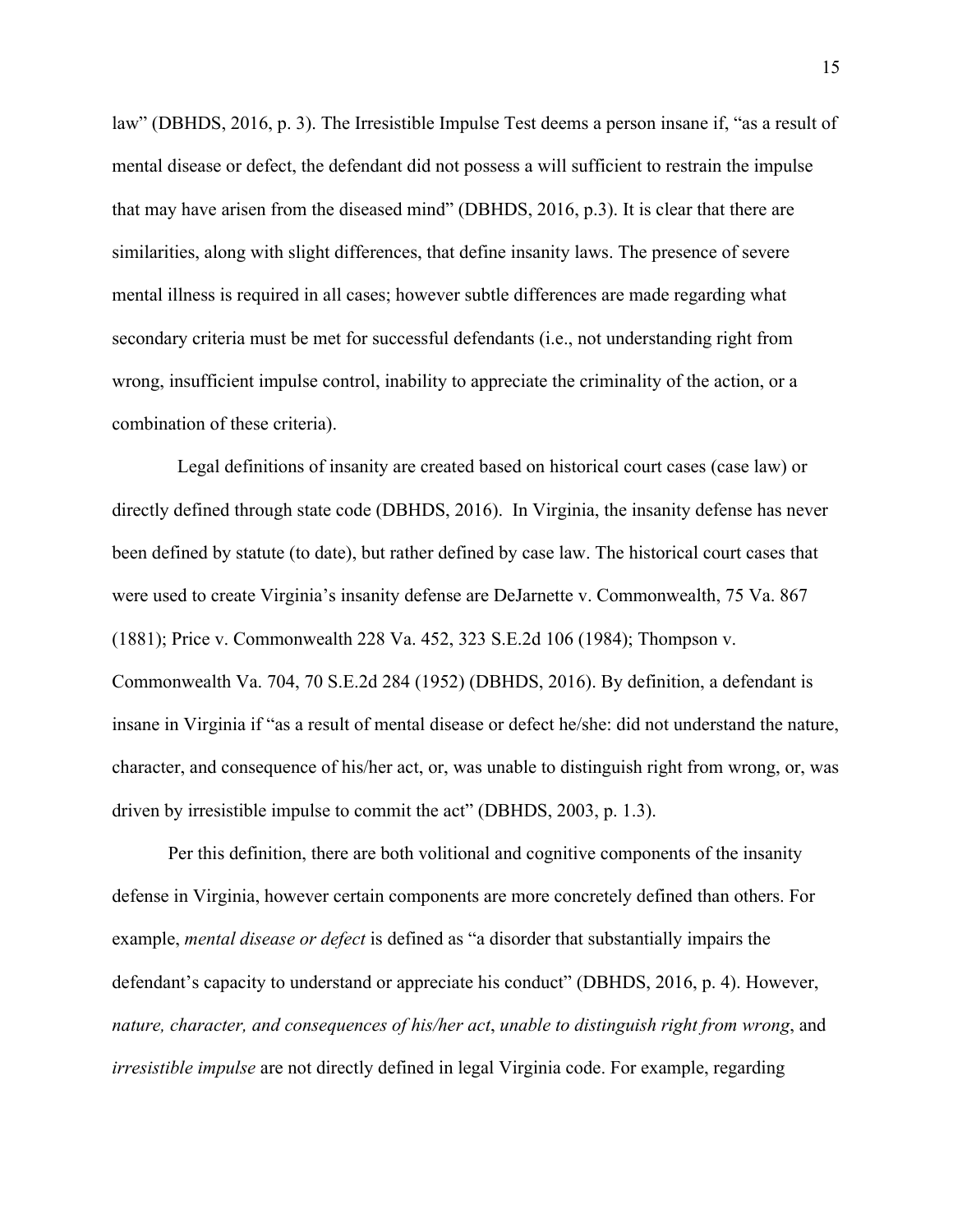*nature, character, and consequences of his/her act*, it is unclear whether a person must believe the act committed was legally justified, or whether believing the act was morally justified is sufficient. The lack of clarity in these definitions presents a potential problem regarding the finding of insanity. Bias can be introduced to decisions in insanity cases, as not all components of the defense are directly defined, and the amount of impairment necessary to adjudicate an individual based on an NGRI plea is left to subjective, social, and value based judgments (either by a jury or judge) (DBHDS, 2016).

In addition to problems with defining components of the NGRI defense, there are certain components to consider when conceptualizing the insanity defense. NGRI is a legal term, not a term created or used by psychology or psychiatry fields. Consequently, this term is used solely in a forensic context. Most rules and regulations related to insanity acquittees and their treatment must go through formal court approval including the important NGRI privileging process. Matriculation through this process is based in part by how assigned risk factors are being handled by acquittees.

Nationally, the use of the insanity defense is very rare, with the plea raised in only 1% of cases, and out of that 1%, it is only successful in cases 25% of the time. In Virginia, the average number of acquittals per year has been increasing. As of 2001 the number of new acquittees per year was 57, however in 2008 that number rose to 80, and in the 2015 there were 90 new acquittees, with 29.3% of these acquittees hospitalized at Eastern State Hospital (DBHDS, 2016). Regionally, Virginia's Eastern Region (i.e., cities such as Hampton, Newport News, Norfolk, Chesapeake, Portsmouth) currently have the highest percentage of new NGRI acquittals for 2003-2015 at 36.5%, followed by the Northern Virginia region (i.e. Ashburn, Alexandria, Fairfax, Manassas) at 16.9%, and the Northwestern Virginia region (i.e. Harrisonburg, Staunton,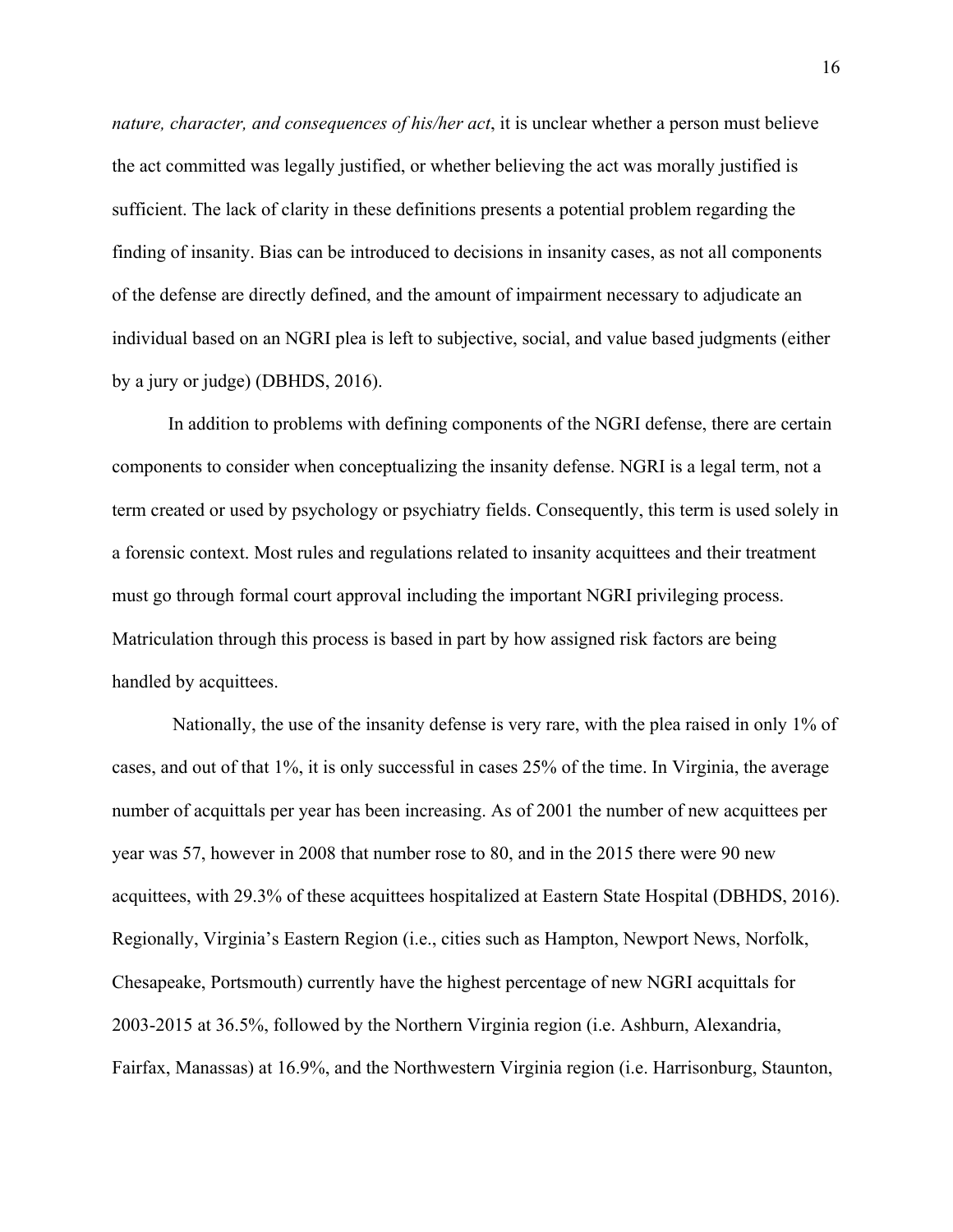Clifton Forge, Waynesboro etc.) at 15.9%. Regarding type of crime (felony vs. misdemeanor), the majority of NGRI acquittals as of 2015 were felony related (93.3%) with only 6.7% involving misdemeanant crimes (DBHDS, 2016).

### **Forensic Assessment**

There are several steps that occur before NGRI adjudication is granted in Virginia. Once the defendant has raised the insanity defense, the Commonwealth can request an evaluation of the individual's sanity at the time of the offense, determined by an evaluation known as the Mental Status at the Time of the Offense (MSO) report. Once an adjudication is granted by the courts, the Temporary Custody for evaluation period begins, in order to determine the course of treatment for the acquittee. This period is a 45-day window during which time a number of evaluations take place at a maximum security inpatient psychiatric facility. Of particular importance are the Temporary Custody Evaluation (TCE) and Initial Analysis of Aggressive Behavior (IAAB) report. The TCE consists of two separate reports (one by a licensed clinical psychologist and one by a psychiatrist) that make one of three potential recommendations to the court regarding the NGRI acquittee: Commitment for inpatient treatment, release into the community with conditions, or release into the community without conditions (DBHDS, 2016). The flow chart presented in Figure 1 illustrates the initial NGRI evaluation process.

The IAAB report is done in conjunction with the TCE to assess the acquittee's risk of aggression, and to develop means to address outlined risk factors. As such, the IAAB functions to outline data collected on past aggression or dangerous behavior, past psychiatric treatment, background and social history, and current functioning. The review of aggressive and dangerous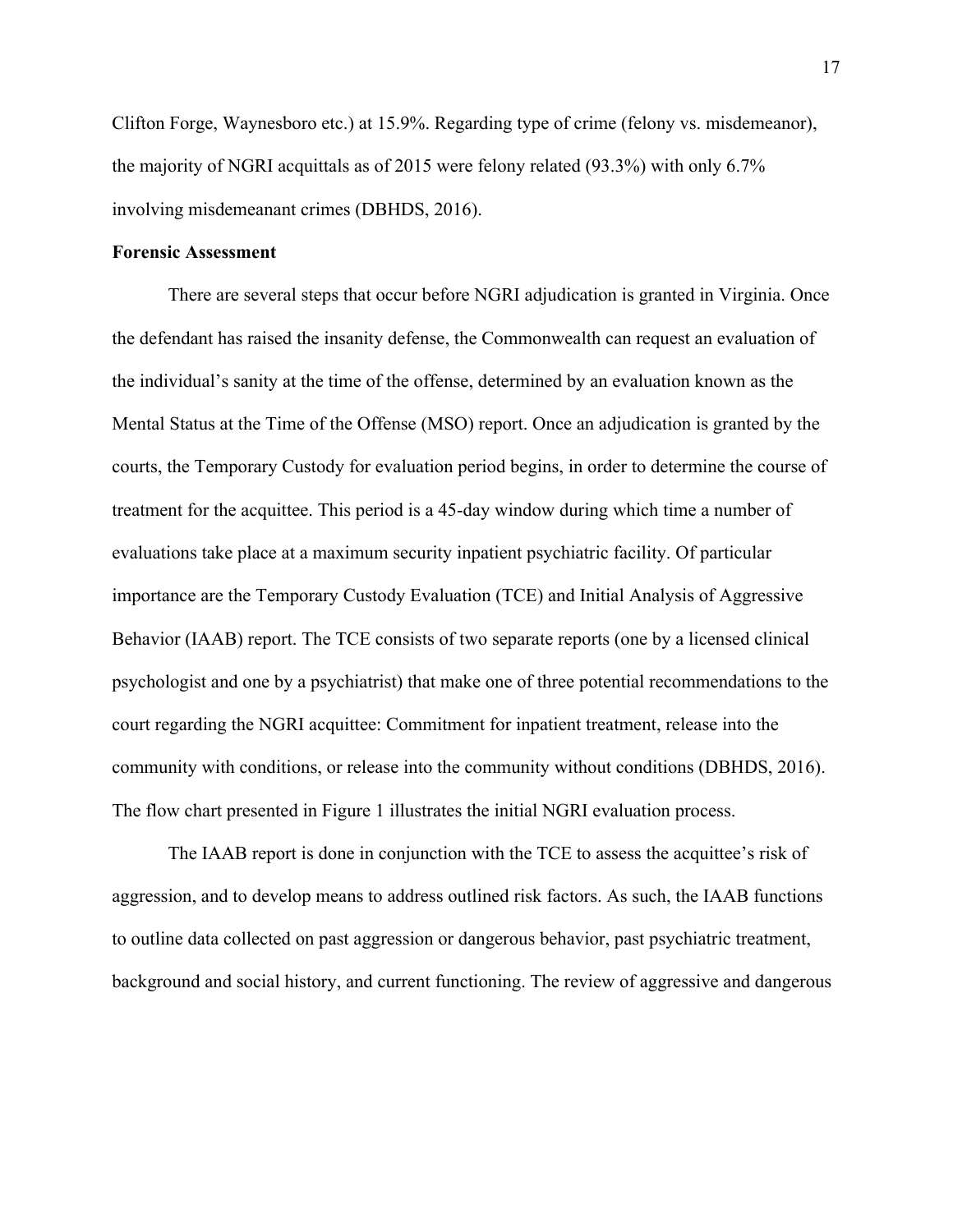### Figure 1

### *Initial NGRI Evaluation Process*

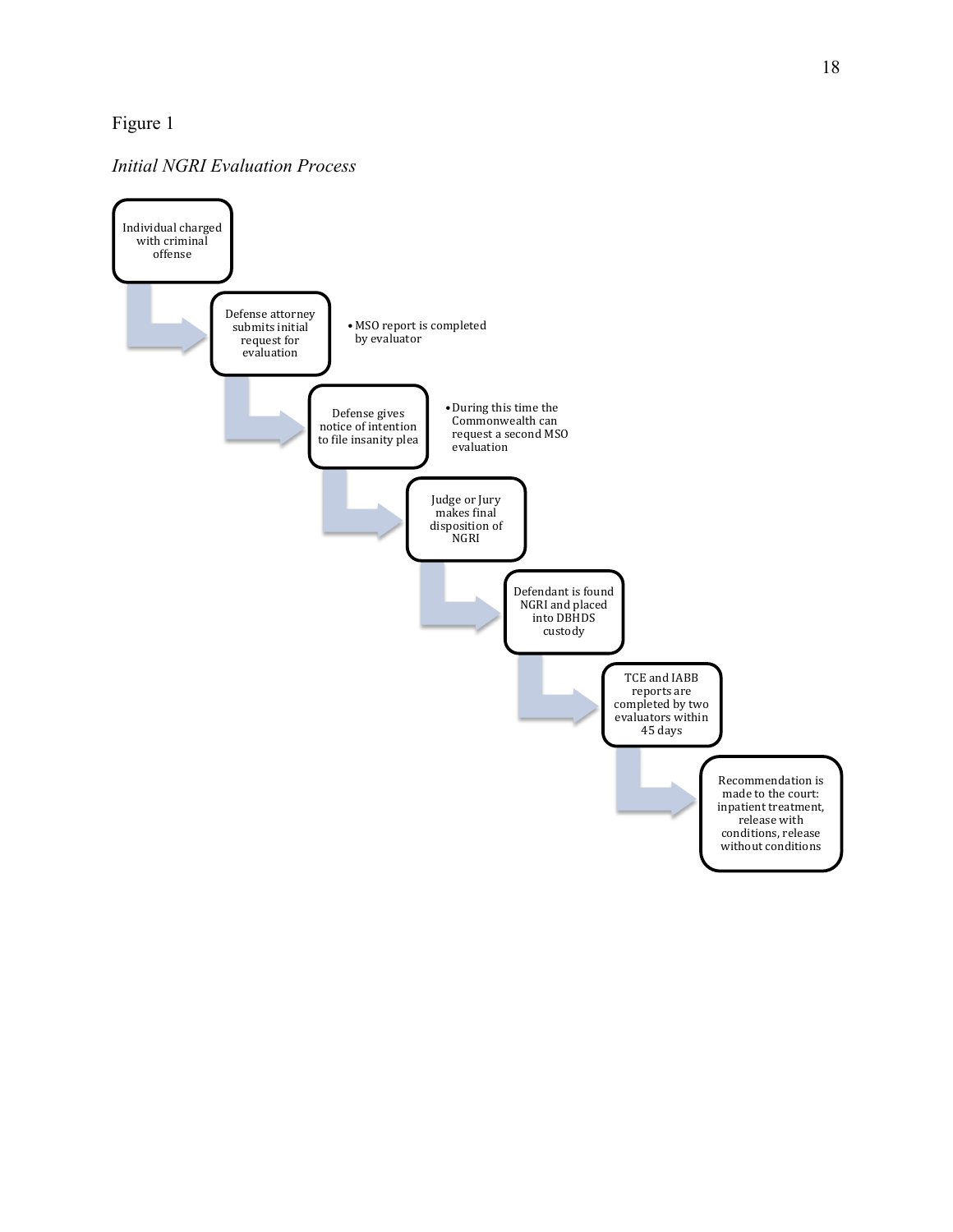behavior is comprehensive, and not simply limited to the NGRI offense. Data collected could include past or present psychiatric disorders, review of psychological assessment scores, or patterns related to aggressive episodes. Once data on each acquittee are collected, clinicians are tasked with determining how patient behavior may be related to future risk of violence. These findings are then used to create individualized risk factors (DBHDS, 2016). Risk factors are identified as characteristics that "relate to the increased risk of aggression toward self or others…each factor will be explained in a narrative and will have a description of strategies that will be used to manage that risk factor" (DBHDS, 2016, p. 22).

#### **NGRI Risk Assessment**

Risk can be defined as the likelihood or probability that within a specific period of time an undesirable event will occur (Institute of Law, Psychiatry, and Public Policy, 2012a). Clinicians involved in risk assessment are often tasked with estimating these probabilities for high stakes issues such as violence toward self or others. Risk assessment involves the estimation of the probability of a specified outcome based on relevant base rates (frequency of occurrence within a specific population) and individual risk factors that may influence a case (Institute of Law, Psychiatry, and Public Policy, 2012a).

The history of risk assessment dates back to 1970, during which time first generation research (research from 1970-1984) on risk assessment was conducted. The focus of early risk assessment was very concrete and based on a yes or no answer to the question of whether an individual posed risk for future dangerousness (i.e. is the individual dangerous? Yes or no). However, this approach posed a problem for clinicians, as similar to the term *insanity*, *dangerousness* is considered a legal rather than clinical term. As such, inaccuracy in the identification of future dangerousness was common, with clinicians being correct only 1 out of 3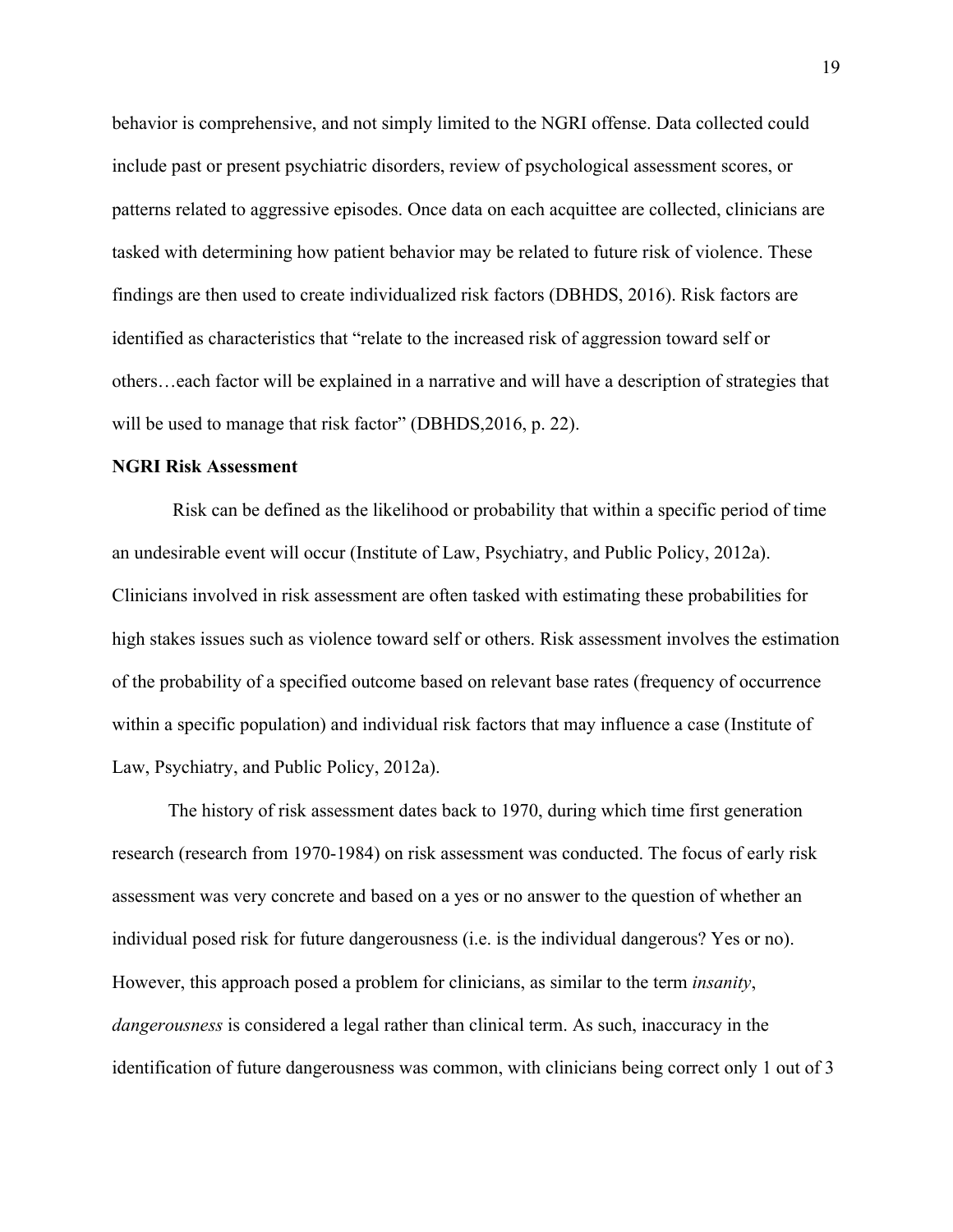times, causing psychology as a field to question whether clinicians should be involved in the prediction of violence at all. In *Barefoot v. Estelle (1983)* the Supreme Court ruled that negating clinicians' ability to predict violence would call into question all other contexts in which psychologists and mental health professionals attempt to predict human behavior. This ruling stated that mental health professionals were the individuals most capable of making such determinations, even though inaccurate predictions may occur (Institute of Law, Psychiatry, and Public Policy, 2012a).

Following the *Barefoot v. Estelle ruling*, flaws in the existing research were reviewed, particularly by Monahan (1984), after which there was a call for a second generation of risk assessment research. This research spanned from 1986 to 1995 and yielded a variety of important findings regarding violence and mental illness, as well as the prediction of violence. For example, Swanson (1994) determined that people with certain symptoms or disorders are more likely to be violent, and the focus shifted from dangerousness in general to specific types of risk factors and how they can help assess risk level. Further, Mossman (1994) conducted a metaanalysis of 58 articles and concluded that short-term predictions of risk were more accurate than long term predictions, history of violence was the best predictor of future violence, and that clinicians were no better at predicting violence than regular people who were simply informed of previous violent behaviors of an individual. The second-generation research opened the door for third generation research (1995-2001) that sought to improve the techniques currently used in risk assessment and focus on probabilistic rather than dichotomous (yes/no) questioning.

The identification of static, dynamic, and protective factors and their relation to violent behaviors were the focus in third generation risk assessment literature. Static factors are risk factors that cannot change (i.e., demographics such as age, race, gender etc.) whereas dynamic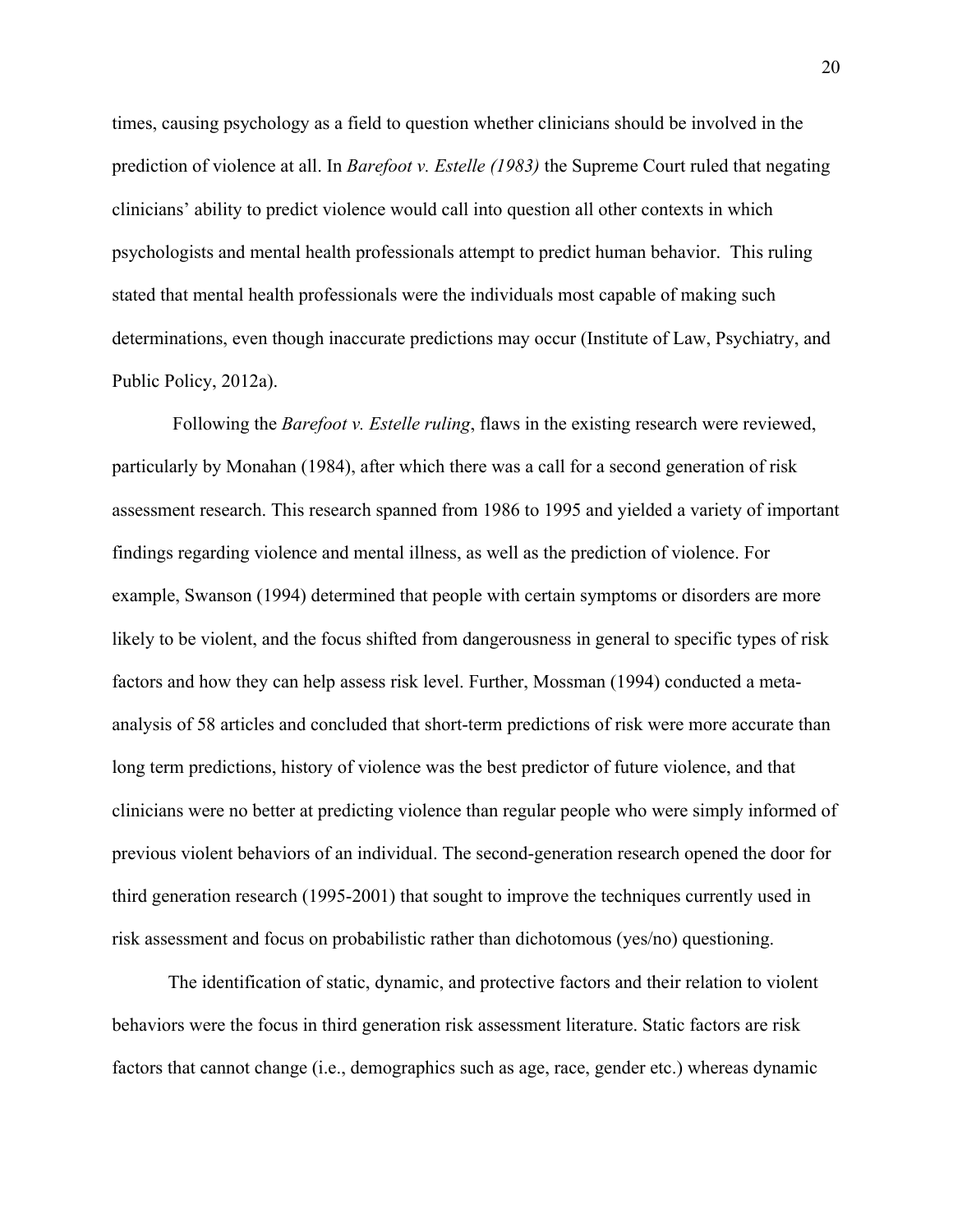risk factors can change or be altered by treatment (i.e., clinical factors such as substance use, psychopathy, and impaired insight etc.). Protective factors (i.e., social support, motivation for treatment, hobbies or leisure activities, etc.) are characteristics or factors that reduce the likelihood that violence will occur (Institute of Law, Psychiatry, and Public Policy, 2012a). Honing in on these risk and protective factors was mainly a result of the *MacArthur Violence Risk Assessment Study* (Monahan et al., 2001) examining 1136 inpatients from three facilities in Pennsylvania, Missouri, and Massachusetts. A total of 134 different risk factors were assessed over the course of a patient's hospitalization. The presence of violence and other aggressive acts committed by the patient in the community prior to and upon discharge, via patient interview, hospital records, and other collateral data were assessed. Results revealed that: [1] Spouses, romantic partners, or family members were the most common victims of violence; [2] The most common method of violence involved beating or hitting someone; [3] Alcohol use was frequently used in the commission of violent acts; [4] One-fourth of patients were not taking their prescribed medication at the time of the event; [5] Few violent incidents occurred when the patient was actively psychotic; and [6] Only a small number of incidents resulted in arrest or hospitalization (Institute of Law, Psychiatry, and Public Policy, 2012a).

The authors also found that when decisions were based exclusively on official reports only (i.e., police or hospital data), a meager 4.5% of the sample would have been predicted to be violent. However, when patient and collateral source information was added, 27.5% of the sample was predicted to be violent (with patients rather than collateral sources reporting incidents most of the time), indicating that the patients themselves were an important source of information related to future risk (Institute of Law, Psychiatry, and Public Policy, 2012). The MacArthur study identified important variables that could be related to the commission of a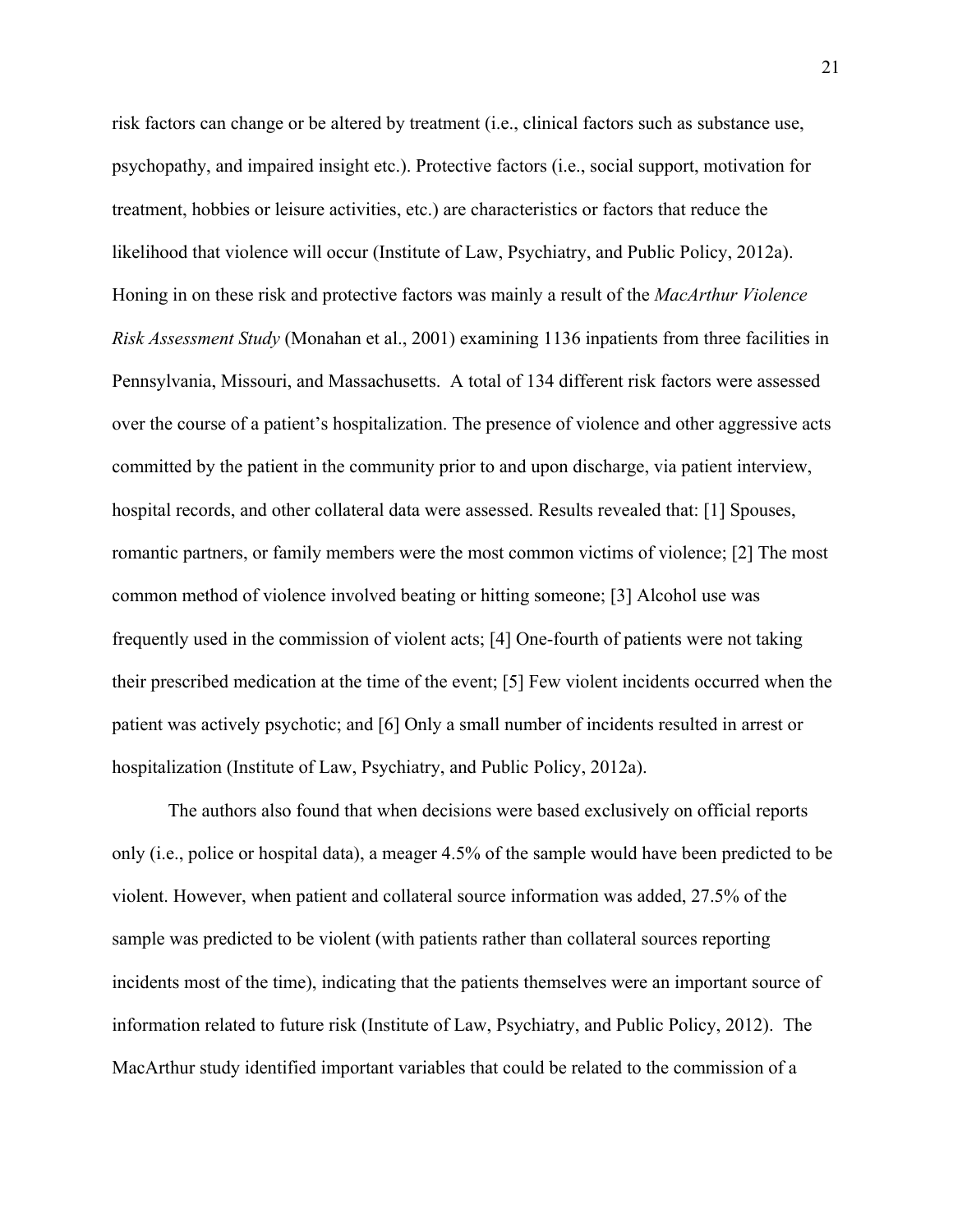criminal offense involving mentally ill persons and demonstrated the importance to using collateral sources of data (as well as patient interview) in order to determine which risk factors present the greatest likelihood of re-offense.

Taken together, the studies on predicting violence among those with mental illness, or comparing mentally ill offenders to the general population, suggest a variety of risk factors important in the prediction of violence. Literature to support the use of these risk factors to predict future violence will thus be discussed in order to understand the origin of the risk factors used in the state of Virginia for NGRI acquittees.

#### **Characteristics of NGRI Acquittees**

Individuals found Not Guilty by Reason of Insanity (NGRI) are a small subset (approximately 1%) of the general population (DBHDS, 2016; Rice & Harris, 1990; Villaverde, 1996). Although common characteristics of individuals who make successful insanity pleas have been identified, there is considerable variability regarding psychological, demographic, and criminal components that lead to a successful NGRI plea or adjudication (Roberts & Golding, 1991). In addition to reviewing characteristics associated with successful insanity please, the commonalities identified in the competency to stand trial (CST) literature will be examined, as CST evaluations are done in conjunction with insanity evaluations and individuals must be opined competent in order to be eligible for the NGRI defense.

**Psychological characteristics.** Psychiatric diagnosis is an important correlate of successful NGRI pleas. A diagnosis of psychosis at the time of the offense by experts has been associated with both successful NGRI pleas (i.e., proceeding with an NGRI trial), and successful adjudications (i.e., the defendant is successfully acquitted NGRI; (Roberts & Golding, 1991). When comparing successful insanity acquittees to those who attempted to use the plea but were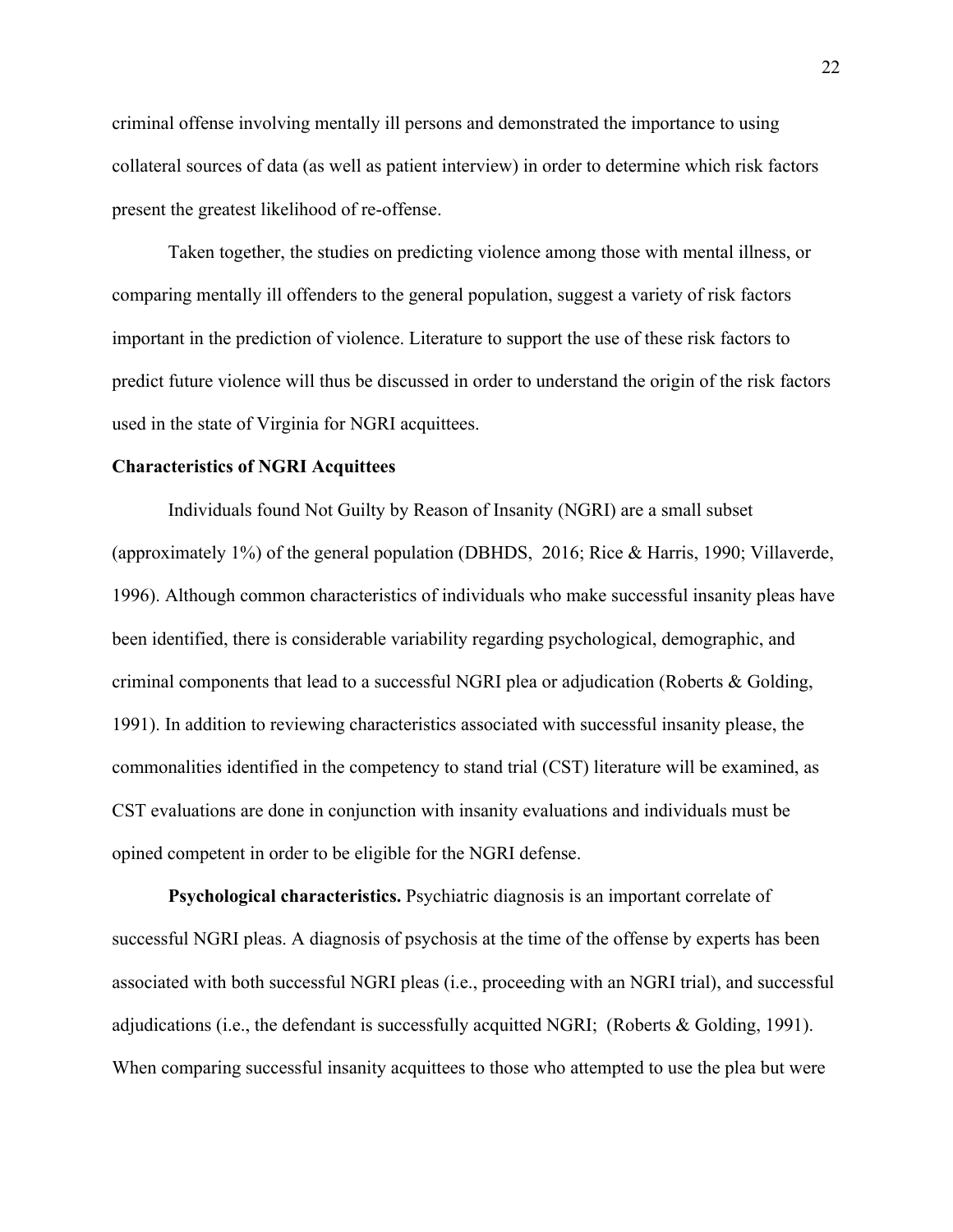unsuccessful, successful acquittees were more likely to have a psychotic disorder rather than a personality disorder (Rice & Harris, 1990). Similarly, in Virginia specifically, a diagnosis of a psychotic or organic brain disorder has been found to be associated with a successful insanity plea (Warren, Murrie, Chauhan, Dietz, & Morris, 2004). Schizophrenia has been identified in multiple studies as a commonality among insanity acquittees (Cochrane, Grisso, & Frederick, 2001; Packer, 1987; Steadman, Keitner, Braff, Arvanities, 1983). In the majority of these cases successful defendants are diagnosed as psychotic by multiple independent examiners (Roberts & Golding, 1991).

In addition to findings that a defendant with a psychotic disorder is most likely to be successful in obtaining NGRI adjudication, there is also evidence that symptoms of psychosis (i.e., delusions vs. a psychotic disorder) can influence insanity cases. For example, the presence of delusional thought content related to the crime committed influenced mock jurors' decision making in insanity cases (Roberts & Golding, 1991). In another study, half of mock jurors participating in the study reached an insanity verdict when delusions related to the crime were present, even when evidence pointed to the crime being planned (Roberts & Golding, 1991). However, in cases where planning was not involved and delusions related to the crime were present, almost all participants reached an insanity verdict (Roberts & Golding, 1991).

There are other characteristics related to psychiatric history and diagnosis that have been explored in the literature. Diagnoses of personality disorders and substance use disorders were most common in cases in which experts supported recommendations of the defendant's sanity Warren et al., 2004). In chart reviews of 5,175 sanity evaluations done in the state of Virginia over a 10-year period, previous hospitalization, no diagnosis of a personality disorder, and no substance use at the time of the offense were related to successful insanity pleas. Diagnosis had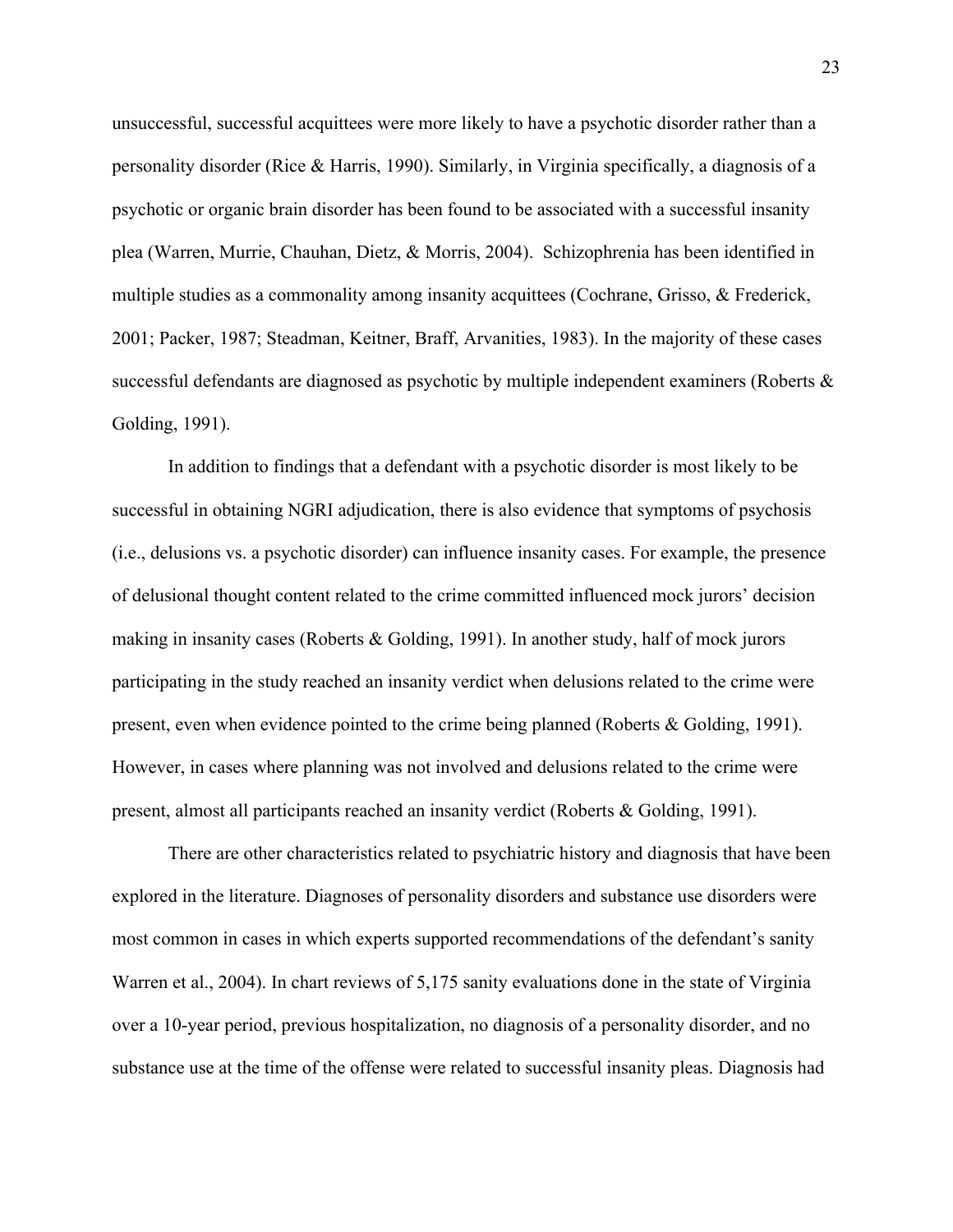the most robust relationship with CST and MSO evaluations such that defendants with psychosis were most likely to be found competent and insane, consistent with previous NGRI research stating that individuals with psychotic disorders are most likely to successfully use the insanity defense (Warren et al., 2004).

**Demographic characteristics.** In addition to psychological characteristics, demographic characteristics are important to understanding NGRI adjudication. For example, insanity acquittees were older in age, described as more physically attractive, were less likely to be employed at the time of the offense, and more likely to have a college education (Rice & Harris, 1990). Findings regarding gender are mixed with some reporting that gender is unrelated to insanity decisions (Daniel et al., 1984; Steadman et al., 1983) whereas others suggest that men are more likely to be found insane in evaluations (Kois et al., 2017; Warren et al., 2004). This discrepancy related to gender may be in part due to the fact that men are being arrested at higher rates than women (Bureau of Justice Statistics, 2019) and are more frequently charged with violent offenses (Krakowski & Czobor, 2004), resulting in greater likelihood of requesting an insanity plea.

Though race is not a characteristic formally listed when considering demographic risk factors and NGRI adjudication, some literature points to its importance in determining outcomes related to insanity. For instance, Whites were more likely than minorities to be found insane at the time of the offense (Warren et al., 2004). Statistics from the Virginia Department of State Police in 2001, showed that there was not a large racial disparity in the number of arrests compared to referrals for insanity evaluation (42% of minorities versus 59% of White suspects arrested, compared to 43% of minorities versus 57% of Whites referred for evaluation) (Warren et al., 2004). However, there was a significant difference in outcomes of the evaluations, with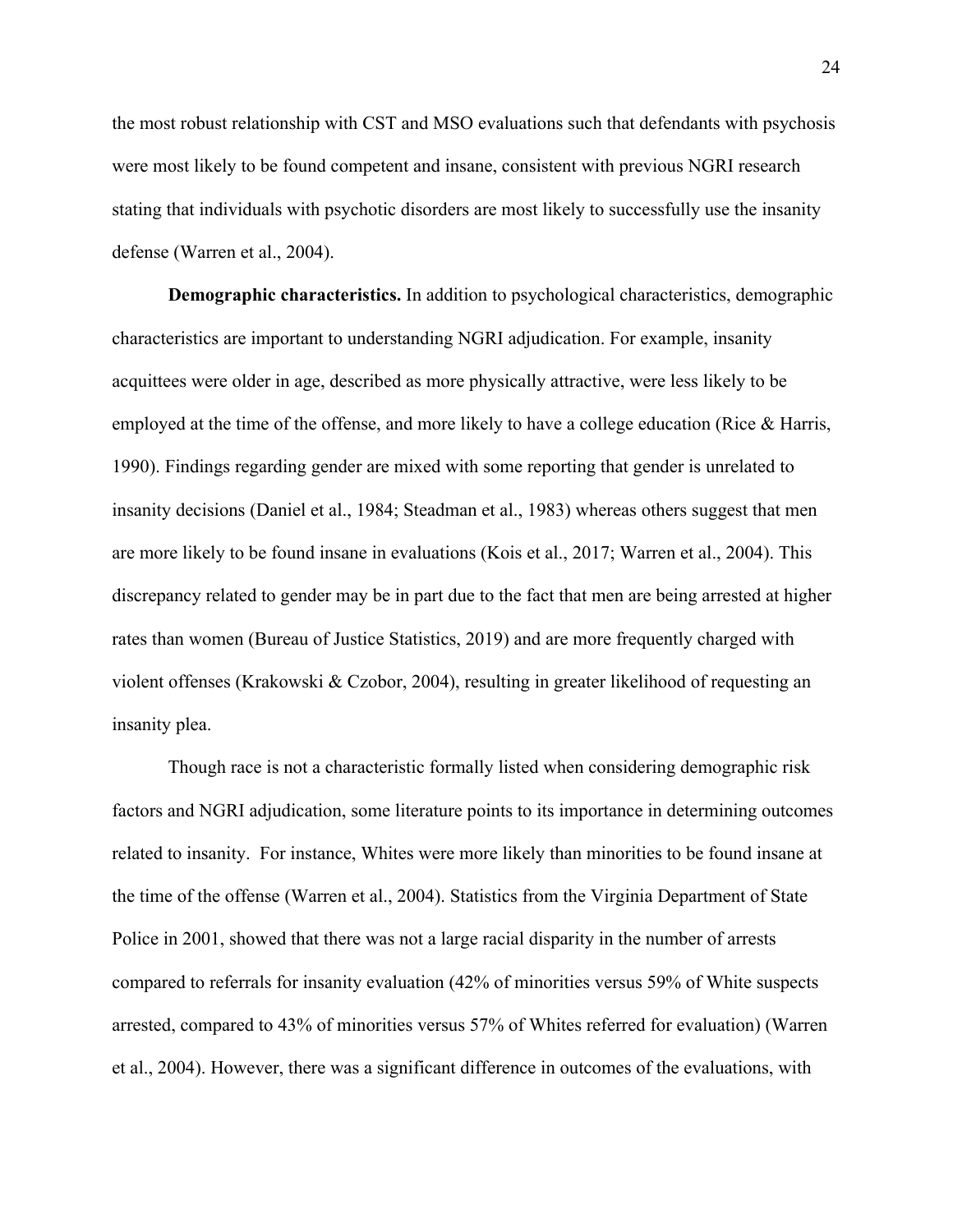Whites more likely to be found insane, and minorities more likely to be charged with their allotted crime, suggesting that race is influential in the determination of sanity in Virginia (Warren et al., 2004). Although these results suggest a racial disparity with regard to determination of sanity, most other studies have not found racial differences in those deemed insane at the time of the offense (Kois et al., 2017, Steadman et al., 1983). These discrepancies may be related due to the sample of participants, as many of the aforementioned studies that found no racial differences related to insanity defense outcomes had more Caucasian than minority participants. Other methodological differences could be that studies that found no racial differences had a small variability in evaluators; that is the majority of evaluations analyzed were done by the same few evaluators.

**Criminal offense characteristics**. There has been contradictory evidence regarding seriousness of offense and successful insanity acquittals, with some research supporting a relationship between felony charges such as murder with successful acquittals (Rice & Harris, 1990), and others citing misdemeanors like trespassing associated with a successful acquittal (Warren, Fitch, Dietz, and Rosenfield, 1991). When characteristics of insanity acquittees were compared to individuals who had attempted an insanity plea but failed to be found NGRI among patients in a Canadian psychiatric facility, successful insanity acquittees were more likely to have serious criminal offenses (i.e. murder, attempted murder) and more witness testimony during trial.

In contrast, Warren et al. (1991) found that less serious crimes were more likely to be associated with legal insanity in Virginia. For example, 48% of eventual insanity acquittees were charged with public order and trespassing crimes, and 18% were charged with property crimes; whereas 9% were charged with sex crimes, and 8% were charged with murder. The authors point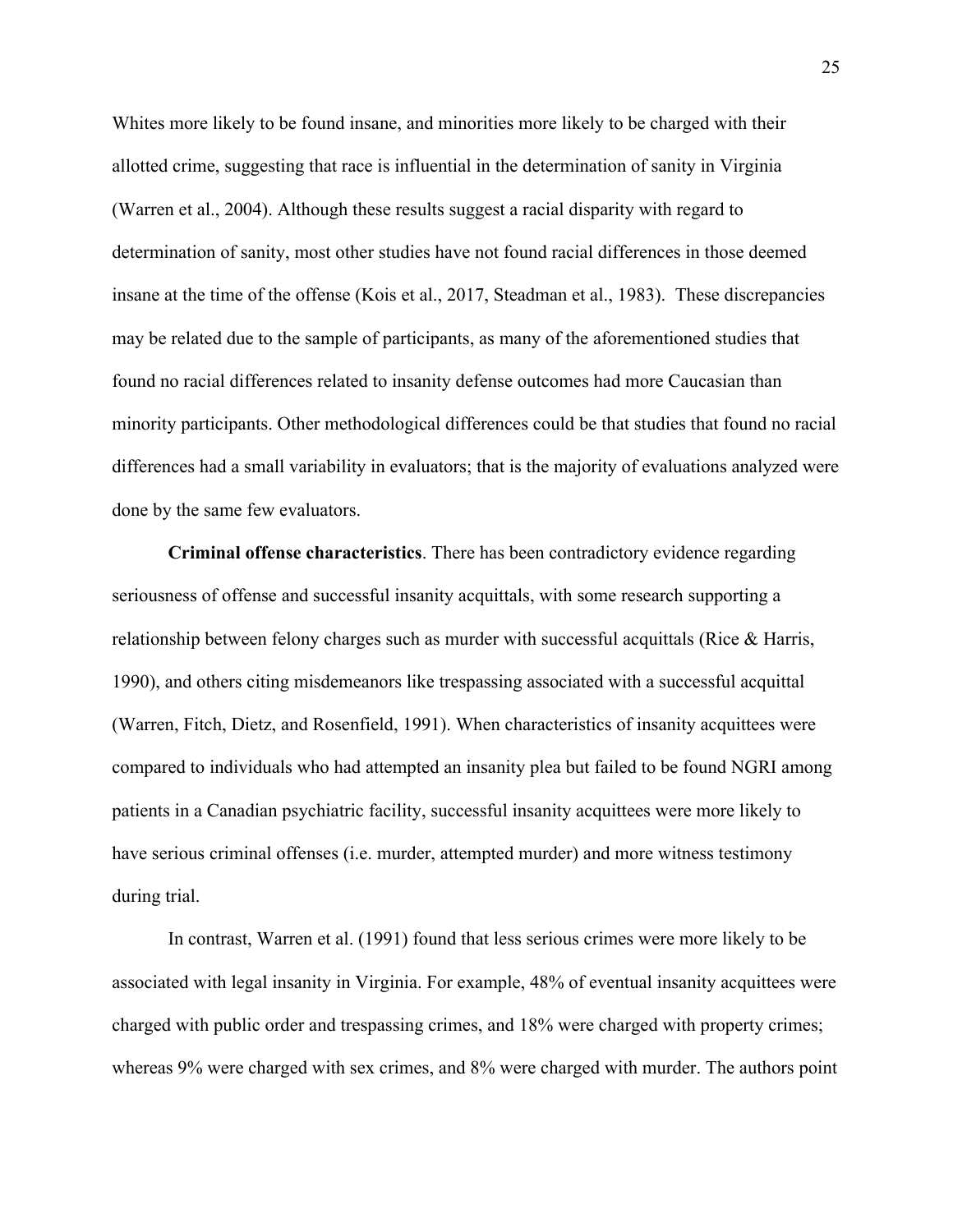out that many offenders in Virginia charged with less serious offenses often face more time as a result of NGRI adjudications (i.e., extensive or indefinite hospitalization) than they would in jail for their respective offenses. They also suggest that the relationship between type of charge and insanity findings may be related to the criminalization of those who are mentally ill, as these individuals frequently come in contact with law enforcement and are charged with minor offenses that often have major consequences (Warren et al., 1991).

Contradictory evidence related to type of crime and successful NGRI adjudication, may have a common link related to previous criminal behavior. A history of criminal behavior (violent or nonviolent) is associated with risk for future violence (Kay et al., 1988; Klassen  $\&$ O'Connor, 1994; Mossman, 1994). We also know that major mental illness is associated with an increased risk of violence (Swanson, 1994). Taken together, regardless of the type of crime committed (felony or misdemeanor), an individual with an extensive criminal history may be likely to have some form of mental illness, and as such their defense may request a sanity evaluation to help their case, eventually leading to a successful adjudication.

**History of criminal behavior**. The association between previous criminal behavior and successful acquittals has also been discussed in the literature. There are some discrepant findings regarding whether a history of criminal behavior helps or hinders an insanity defense. For example, successful insanity acquittees had a less extensive criminal history, though they had more serious felony charges associated with the NGRI offense (i.e., murder) (Rice & Harris, 1990). Similarly, individuals in Virginia who did not have previous criminal history and were not under the influence of substances at the time of the offense were also often found competent and insane (Kois et al., 2017). In contrast, Warren et al. (2004) found individuals with previous criminal convictions, and who were not charged with a drug related offense, were more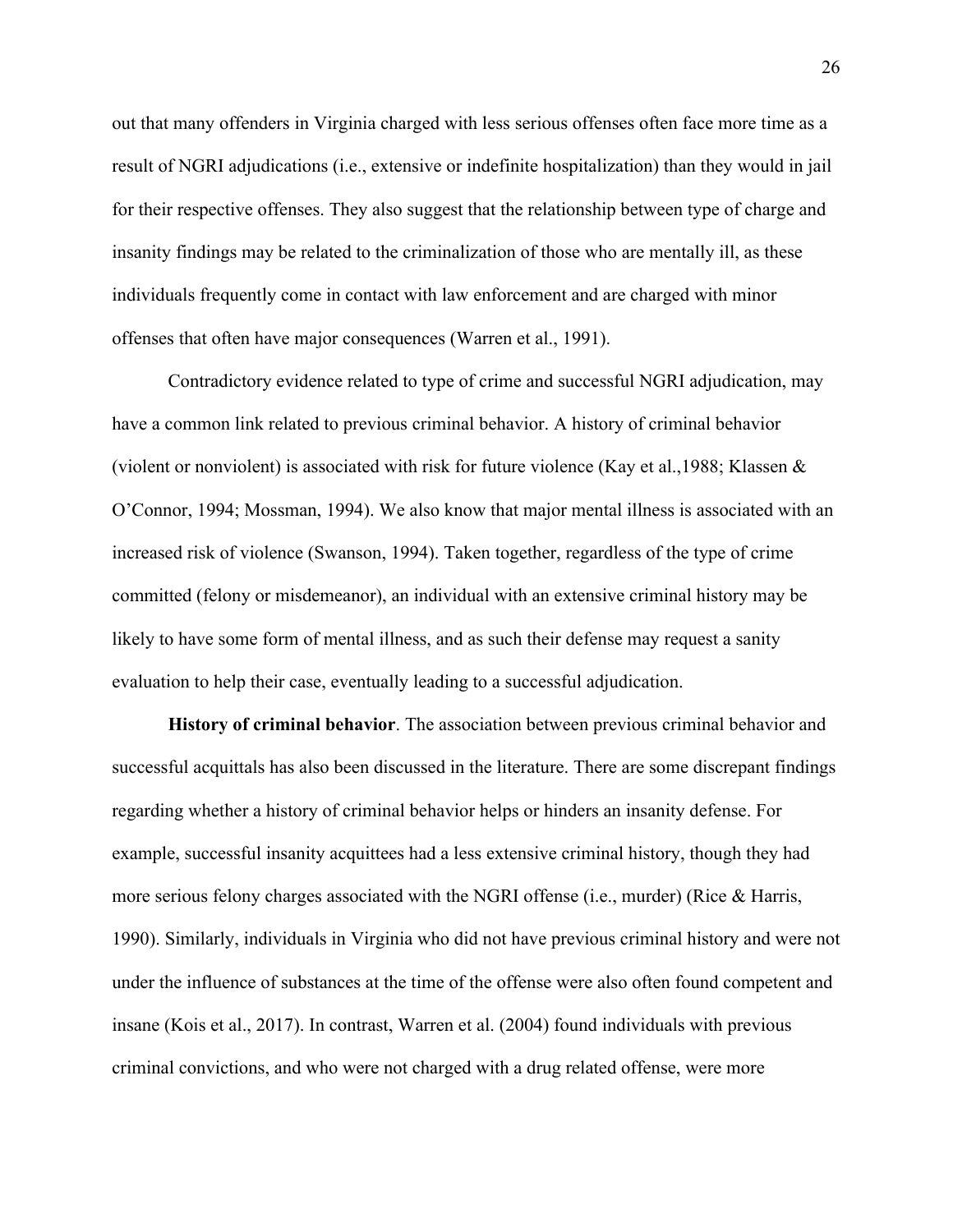successful at obtaining an insanity acquittal. Earlier research found that seriousness of offense was more important than diagnosis or response to treatment as it related to length of inpatient confinement once adjudicated.

These discrepancies related to type of offense and previous criminal behavior may be linked together by the concept of capacity to plan the alleged offense. Planning, and the capacity to plan, the crime in question have also been studied as factors indicative of a successful or unsuccessful NGRI plea. The prosecution for insanity cases commonly uses the capacity for planning as evidence of criminal responsibility on the part of a defendant (Rogers, Dolmetsch, & Cavanaugh 1981; Roberts & Golding, 1991). Even with no expert testimony (on the part of the prosecution) refuting claims by the defense that an individual is insane, if the actions of the defendant show a planned course of events, courts are typically unwilling to overturn a guilty verdict (Roberts & Golding, 1991). As such, regardless of what type of crime was committed, or the amount of previous criminal behavior and arrests, the ability to meaningfully engage in premeditation or planning before a crime, is related to unsuccessful NGRI cases.

**Competency to stand trial**. The determination of competency to stand trial (CST), is done in conjunction with determining mental status at the time of the offense (MSO). However, the opposite is not always case; that is individuals may be found incompetent and participate in an evaluation to be deemed "restored" to competency (DBHDS, 2016) without attempting to use an NGRI plea. Competency, as outlined by *Dusky v. United States*, 1960, is described as the defendant's ability to work in tandem with their attorney to assist in their defense, and their ability to understand general legal proceedings and the charges against them (Kois et al., 2017). In studies of similarities and differences between CST and MSO defendants and outcomes related to their criminal charges, some characteristics remain the same in both cases. For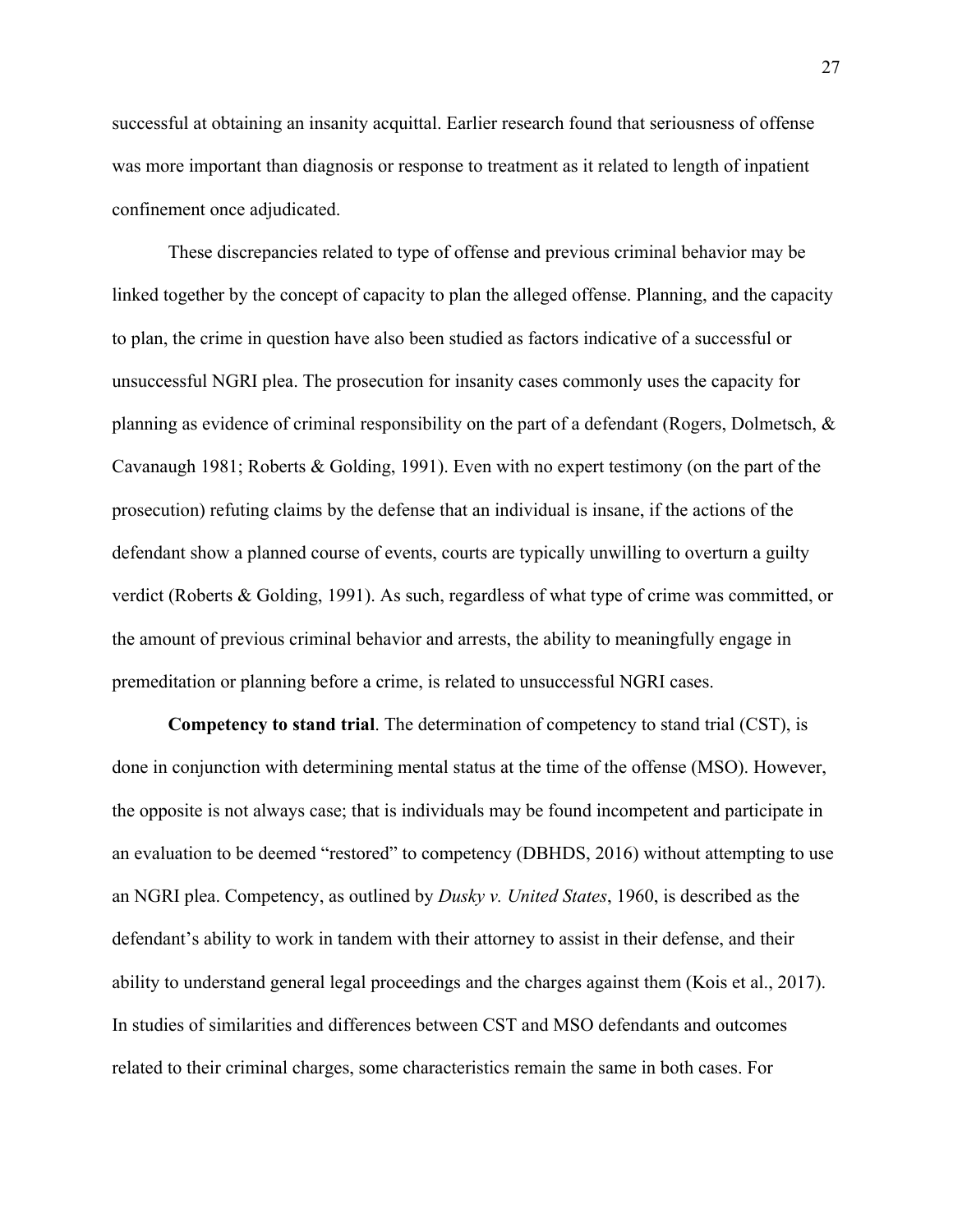example, older defendants, those diagnosed with a psychotic disorder, and those with a history of psychiatric hospitalizations are more likely to be found insane and incompetent (Kois et al., 2017). In contrast, some characteristics of CST defendants and the outcomes of their criminal charges have been found that have not yet been seen in the MSO research. For example, women were more likely to be opined incompetent than men (Crocker et al., 2002) and minorities were more likely to be opined incompetent than Whites (Pirelli, Gottdiener, & Zapf, 2011).

Much of the research related to characteristics of defendants in both competency and sanity evaluations has been done in the state of Virginia, as the University of Virginia's Institute of Law, Psychiatry, and Public Policy is responsible for some of the nation's leading research related to forensic evaluation. The most recent study to date examining both demographic and clinical characteristics of pretrial defendants in a sample of 2,751 combined CST and MSO evaluations done in the state of Virginia from 1990-2005 (Kois et al., 2017). In this study, 10.5% of the sample was found competent-insane, compared to 80.8% of the sample found competentsane, which speaks to the small likelihood of obtaining an NGRI adjudication. The mean age of defendants was 35.63 years, the majority were male (80.9%), White (66.4%), committed a violent offense (64.8%), and were diagnosed with a psychotic (25.6%) or affective (20.5%) disorder. The majority of defendants had prior criminal convictions (66.6%), previous psychiatric hospitalizations (60.2%), were not prescribed medication at the time of the offense (64.1%), and were not under the influence of a substance at the time of the offense (56.9%). Of the 2,751 defendants, only 286 (10.5%) were found competent-insane after the CST and MSO evaluations, which would qualify them for use of the NGRI defense (Kois et al., 2017).

Research regarding characteristics of insanity acquittees has yielded mixed findings over the last three decades. Successful insanity pleas and acquittals are consistently associated with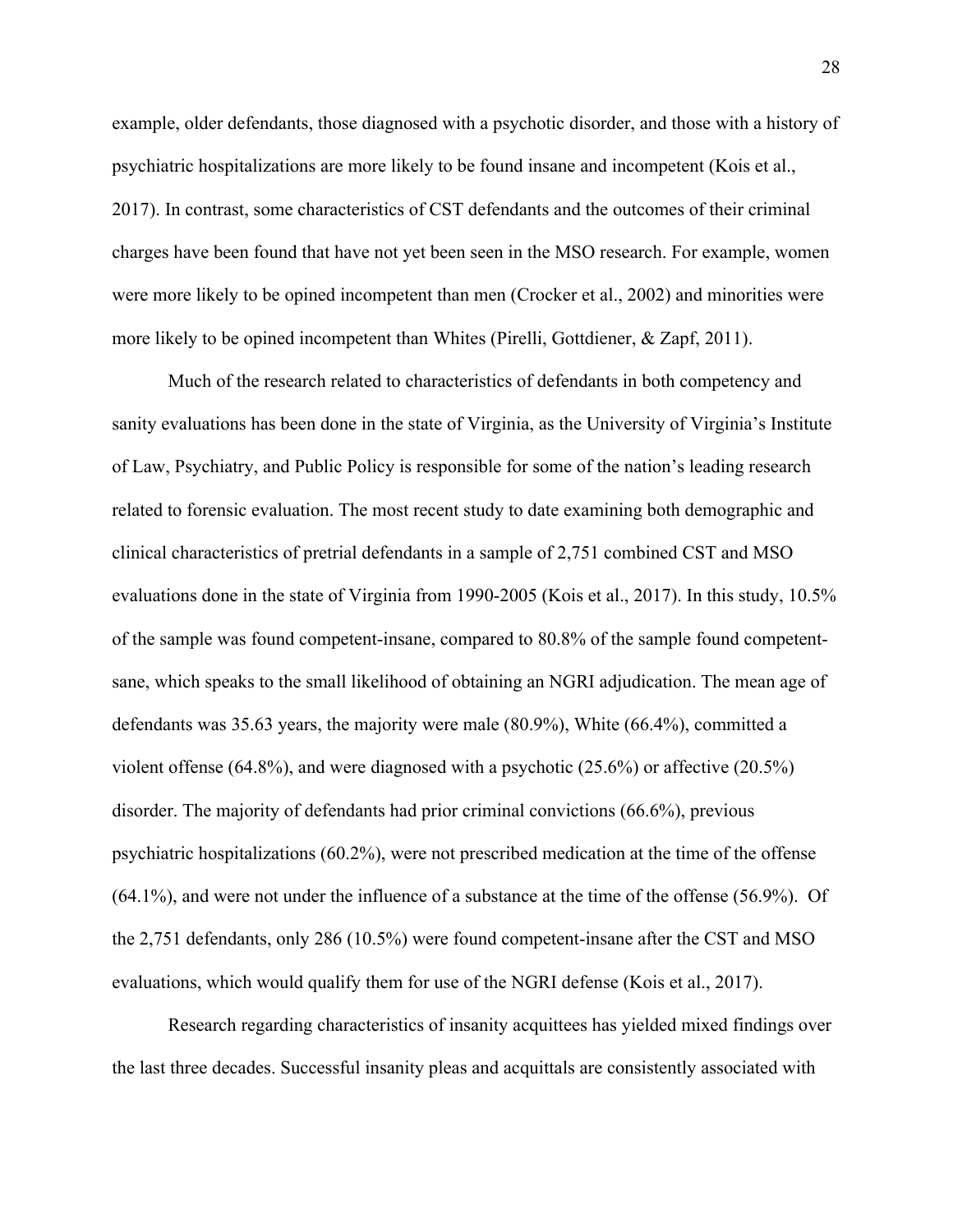diagnoses of psychosis (particularly schizophrenia), previous psychiatric hospitalizations, and not being under the influence of substances at the time of the offense (Cochrane et al., 2001; Kois et al., 2017; Roberts & Golding, 1991; Villaverde, 1996; Warren et al., 1991, 2004). Results regarding demographic and clinical correlates of insanity have been inconsistent, however. Some research suggests that NGRI acquittees were more likely to commit serious, violent offenses (Rice & Harris 1990), whereas others found the individuals with less serious offenses were more likely to be deemed insane (Warren et al., 1991). The current study seeks to outline a clearer picture of characteristics of insanity acquittees, and determine potential associations between characteristics of the individual and variables that contribute to increased risk of future violence. This will be done by analyzing risk factors that assigned to acquittees by clinicians during the forensic evaluation process, while completing the initial analysis of aggressive behavior (IABB) report.

### **Risk Factors**

Regarding individuals determined to be NGRI, the IAAB and identification of risk factors is of particular importance in that it is used to shape the remainder of the acquittees' course of treatment and involvement with the courts. The IAAB is used as a basis for: treatment interventions, privileging and placement considerations, recommendations for conditional release and unconditional release, and community aftercare services (DBHDS, 2016). Thus, the understanding of risk factors, and how they are assigned, is crucial to the potential success or failure of NGRI acquittees as they matriculate through the process of hospitalization and reintegration into the community. Information that should be included in every IAAB report according to DBHDS is as follows: (1) a psychological evaluation including data on acquittee history (past aggressive episodes, treatment history, social history, current functioning); (2) An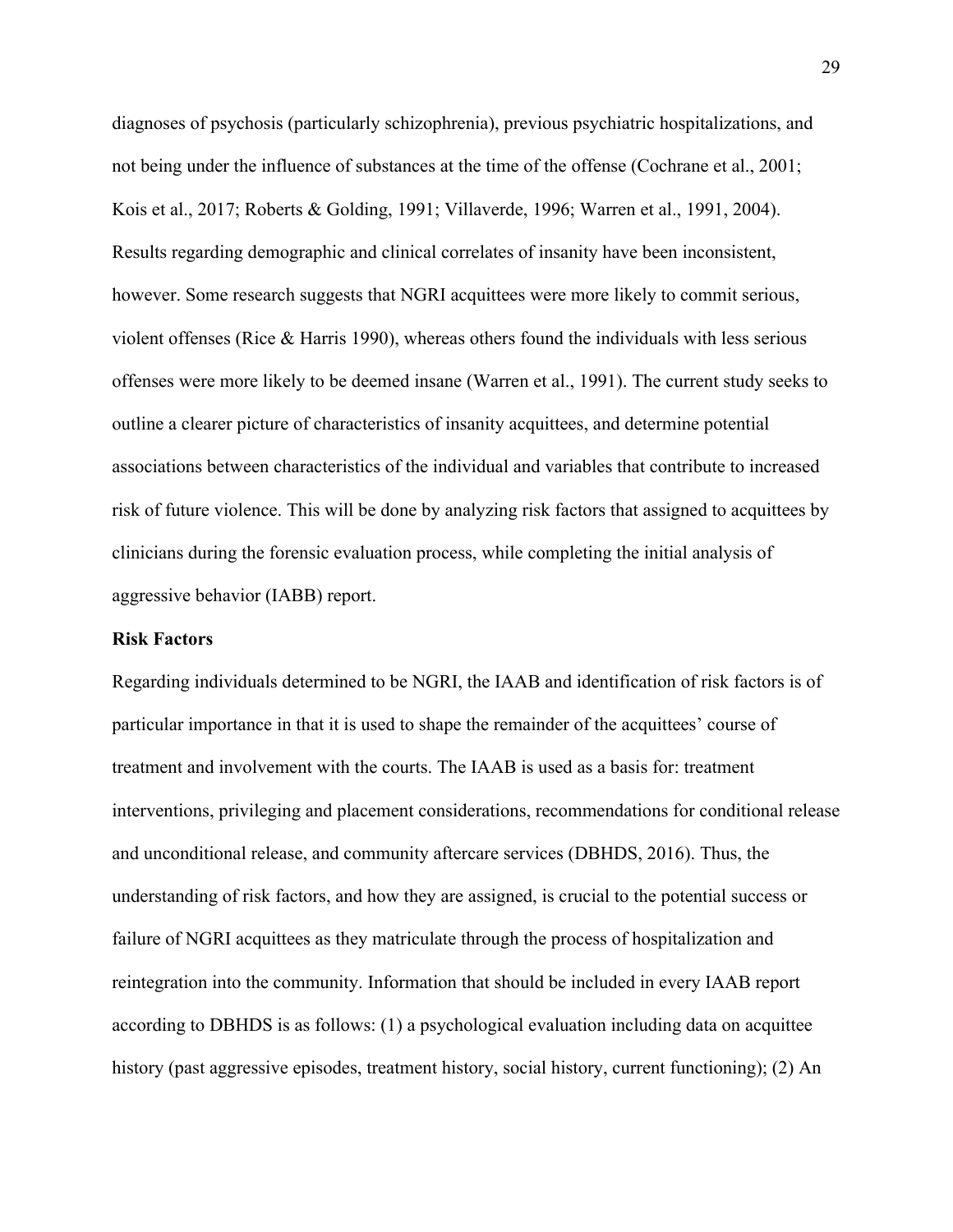anamnestic approach to risk management and assessment using the integration of statistics and base rates for aggressive behaviors; (3) A focus on identification of relevant risk factors for future aggression and for making recommendations for risk management rather than to predict aggression (each risk factor should have a corresponding recommendation); (4) A focus on containment of future aggression as opposed to static predictions of dangerousness (DBHDS, 2016). A sample outline for creating IAAB reports from the DBHDS NGRI Reference Manual demonstrates the requirements for completing these reports (see Appendix A). The 23 risk factors used in Virginia were developed by the Virginia Department of Behavioral Health and Developmental Services and are used in all inpatient hospitals across the state (see Table 1). These were created based on four groups that provide the overarching themes associated with the majority of all risk factors: Demographic, Historical, Clinical, and Contextual. Though each factor in an IAAB report can be individualized to reflect specifics of a case, the standard name of the risk factor should be included or made known upon description of the factor. Each factor has outlined literature on how it is associated with an increased risk of violence. The majority of the literature that subsequently defines these factors comes from the consideration of empirically based literature on factors related to violence. However, it is important to note that clinical judgment and interpretation of a factor are present in the assignment, and rank ordering of risk factors (Institute of Law, Psychiatry, and Public Policy, 2012b). Table 1 illustrates the 23 risk factors broken down by theme.

**Historical group.** Historical factors are classified as important experiences or events that could influence current behavior (Institute of Law, Psychiatry, and Public Policy, 2012b). History of violent behavior is considered the most robust predictor of future violence in psychiatric, community, and criminal samples (Bonta, Law, & Hanson, 1998; Dack et al., 2013;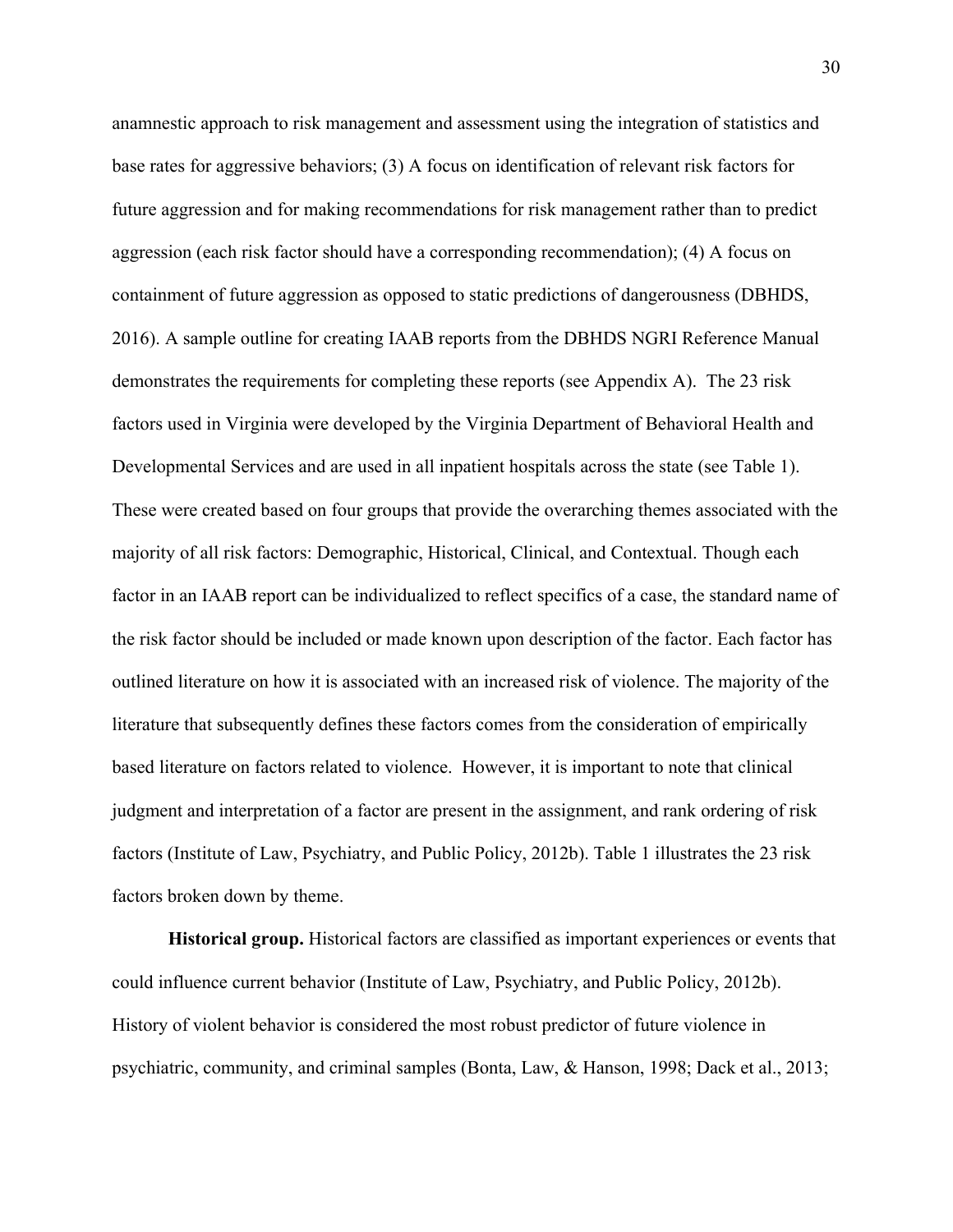Kay, Wolkenfeld, & Murrill, 1988; Kivisto, 2015). Further a history of criminal behavior in general presents risk for future violence (Kay et al.,1988; Klassen & O'Connor, 1994; Mossman, 1994). Adults with a history of arrests as juveniles were almost six times more likely to commit an act of violence than adults with no history of criminal behavior (Elbogen & Johnson, 2009). Risk of violence in the community was lower in individuals who were treatment adherent and endorsed a positive perception related to treatment effectiveness (Elbogen, Van Dorn, Swanson, Swartz, & Monahan, 2006). Suicide attempts and completed suicides have also been associated with violence (Elbogen et al., 2006).

**Clinical group.** Risk factors in the clinical group are described as aspects of individuals' behavioral, emotional, or cognitive functioning (Institute of Law, Psychiatry, and Public Policy, 2012b). Major mental illness (also referred to as severe mental illness) is associated with violence, with individuals diagnosed with bipolar disorder, depression, or schizophrenia two to three times more likely to perpetrate violence than those without such diagnoses (Swanson, 1994). The risk of perpetrating violence is increased if the individual has antisocial personality disorder, or psychopathy (Fazel, Singh, Doll, & Grann, 2012). Individuals who meet criteria for psychopathy via the Hare Psychopathy Checklist- Revised (PCL-R; Hare, 2003) are more likely to engage in threatening, violent, or criminal behavior than those who do not meet criteria (Otto, 2000).

According to a meta-analysis by Douglas, Guy, and Hart (2009), psychosis is associated with a 49%-68% increase in the odds of violence. Further, individuals diagnosed with one or more personality disorders (regardless of the type) also have an increased risk of violence (Tardiff, Marzuk, Leon, Portera, & Wiener, 1997). Some literature points to the idea that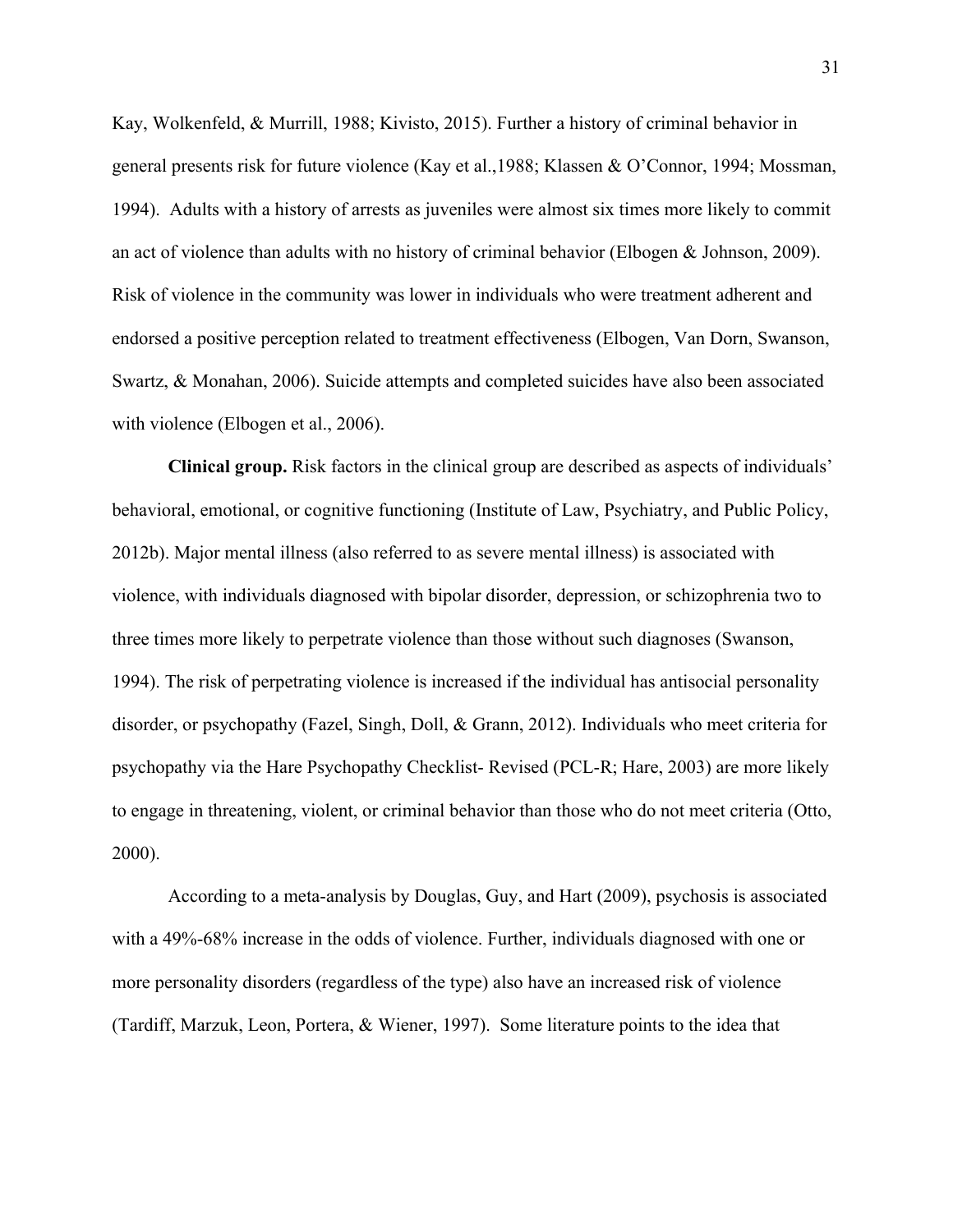| Demographic<br>Group     | <b>Historical Group</b>                           | <b>Clinical Group</b>                                                   | <b>Contextual Group</b>                                                  |
|--------------------------|---------------------------------------------------|-------------------------------------------------------------------------|--------------------------------------------------------------------------|
| $Age*$                   | Aggression/Dangerousness<br>to Others             | Major Mental Illness                                                    | Escape                                                                   |
| Gender*                  | <b>Sexual Assault</b>                             | Psychopathy                                                             | Weapons                                                                  |
| Socioeconomic<br>Status* | Arson                                             | Dementia/Other<br>Neurological<br><b>Disorders</b>                      | Victims                                                                  |
| Marital Status*          | Noncompliance with<br>Treatment and/or Medication | <b>Personality Traits</b>                                               | Family/Psychosocial<br><b>Issues</b>                                     |
|                          | Non-Violent Criminal<br><b>Behavior</b>           | Traumatic Head<br>Injury                                                | Employment/Daytime<br>Activity Issues upon<br><b>Conditional Release</b> |
|                          | Suicide/Self Injury                               | Cognitive<br>Impairment/Mental<br>Retardation<br><b>Substance Abuse</b> | Failure on Previous<br><b>Community Release</b>                          |
|                          |                                                   | Denial/Lack of<br>Insight                                               |                                                                          |
|                          |                                                   | Threat<br>Control/Override<br>Symptoms                                  |                                                                          |
|                          |                                                   | <b>Medical Issues</b>                                                   |                                                                          |

*Virginia Department of Health and Behavior Services Risk Factors*

*Note.* \* All included under "Demographic/Static Factors" risk variable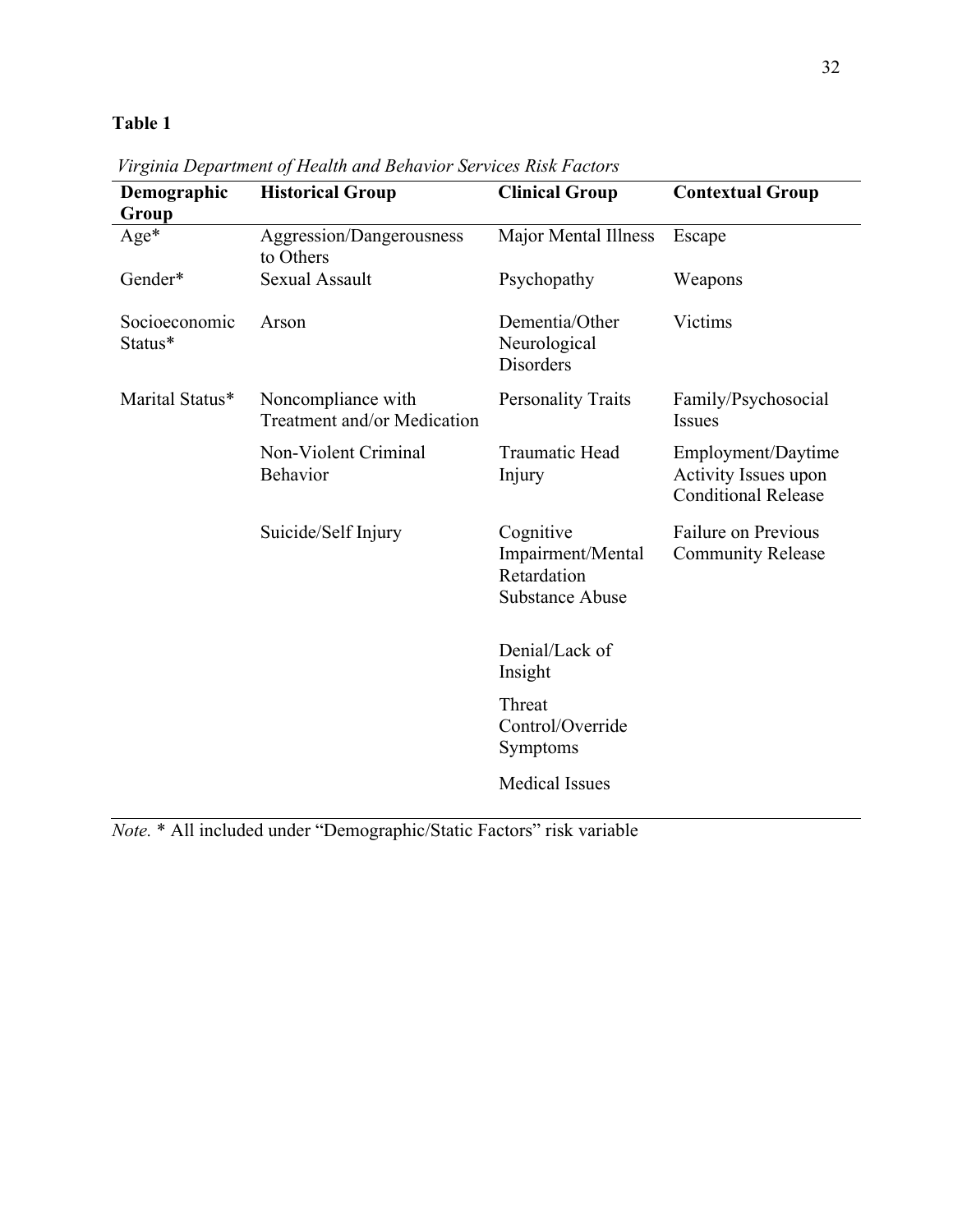substance abuse alone may be an even stronger predictor of violence risk than mental illness (Elobogen & Johnson, 2009); however co-morbid substance use and severe mental illness were associated with higher rates of violence than either substance use or mental illness alone (Swanson, 1990).

Individuals with lower intelligence or some form of neurological impairment engage in increased rates of violence compared to those without such impairments (Krakowski, 1997). Those who have insight into their need for treatment are at lower risk of violent behavior in the community (Elobogen et al., 2006). Anger and impulsivity (encompassed in the Threat Control/Override Factors) are also associated with violence risk in both clinical and non-clinical samples (Novaco, 1994). Craig (1982) cited agitation and anger as the most notable predictors of violence post discharge from an inpatient facility. Anger is also connected in the literature with impulsivity. Impulsivity is often considered as a symptom of diagnoses often linked to higher rates of violence (i.e. psychopathy, intermittent explosive disorder, substance abuse disorder) (Otto, 2000).

**Contextual group**. Contextual factors are situational variables or aspects of an individual's current environment that may influence behaviors (Institute of Law, Psychiatry, and Public Policy, 2012b). For individuals who have lower intellectual functioning or had chronic, severe mental illness, more contact with family or friends was associated with higher rates of violence; whereas family contact and social support served as a protective factor for individuals who were higher functioning with chronic severe mental illness (Swanson et al.,1998). Social support is also linked to stress, and the degree to which stress can impact risk. Stress, in a variety of forms, has been related to increased risk for violence (Borum, 1996; Monahan & Steadman, 1994). Such forms of stress can include unemployment, marital or family problems, health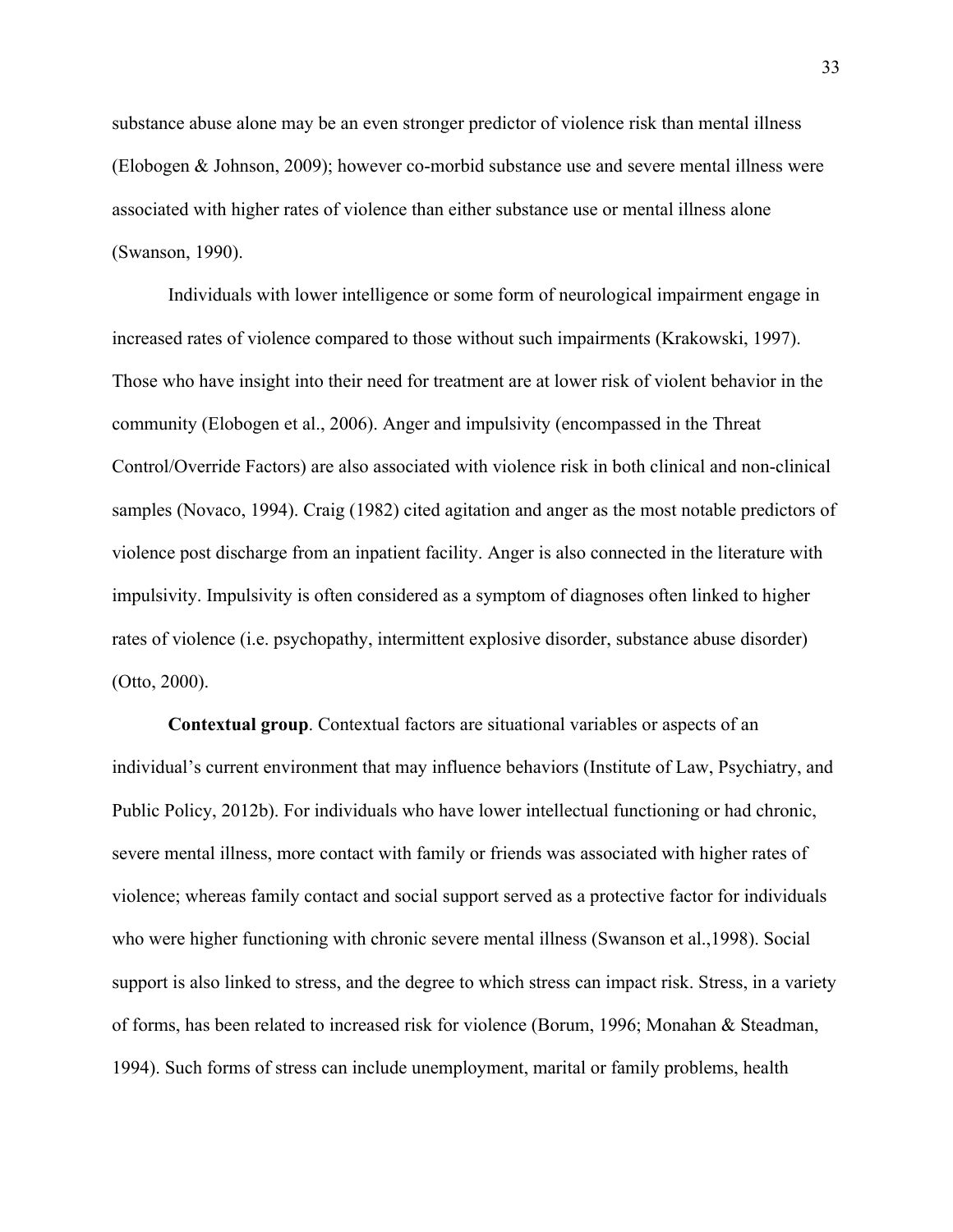issues, or housing (Otto, 2000). Further, a dysfunctional family background and inability to adjust in a work environment have been associated with increased risk of violence (Bonta et al., 1998).

Access to weapons has been indirectly linked to risk of violence perpetration, as individuals who have weapons readily accessible are thought to be more likely to use them when engaging in violence (thus making them at risk for more harmful forms of violent behavior) (Otto, 2000). More direct forms of evidence for this relationship comes from the domestic violence literature. Men who have access to a firearm and are abusive to their female partners are eight times more likely to kill them than men without access to firearms (Campbell et al., 2003). Also, those with access to firearms are more likely to engage in more severe forms of domestic abuse, compared to those who have non-firearm weapons, (Folkes, Hilton, & Harris, 2013).

Access to victims and victim specificity is also considered related to violence risk. Psychiatric inpatients that engaged in violence prior to hospitalization were found likely to attack the same victim upon discharge (Tardiff et al., 1997). As such, if violence is limited to one person (i.e. spouse, boss) versus a broad population (i.e. people who work for the IRS), victim availability should become a more significant concern (Otto, 2000). However, even individuals who perpetrate violence against a specific individual, often victimize different individuals later (Warren, Mullen, Thomas, Olgoff, & Burgess, 2008).

**Demographic group.** The Demographic group consists of one risk factor: Demographic/Static Factors, which serves as a label encompassing several common demographic variables such as age, gender, marital status and socioeconomic status. Demographic factors are considered static in this case as there is little (if anything) treatment interventions can do to change them (Otto, 2000). These characteristics include age, gender,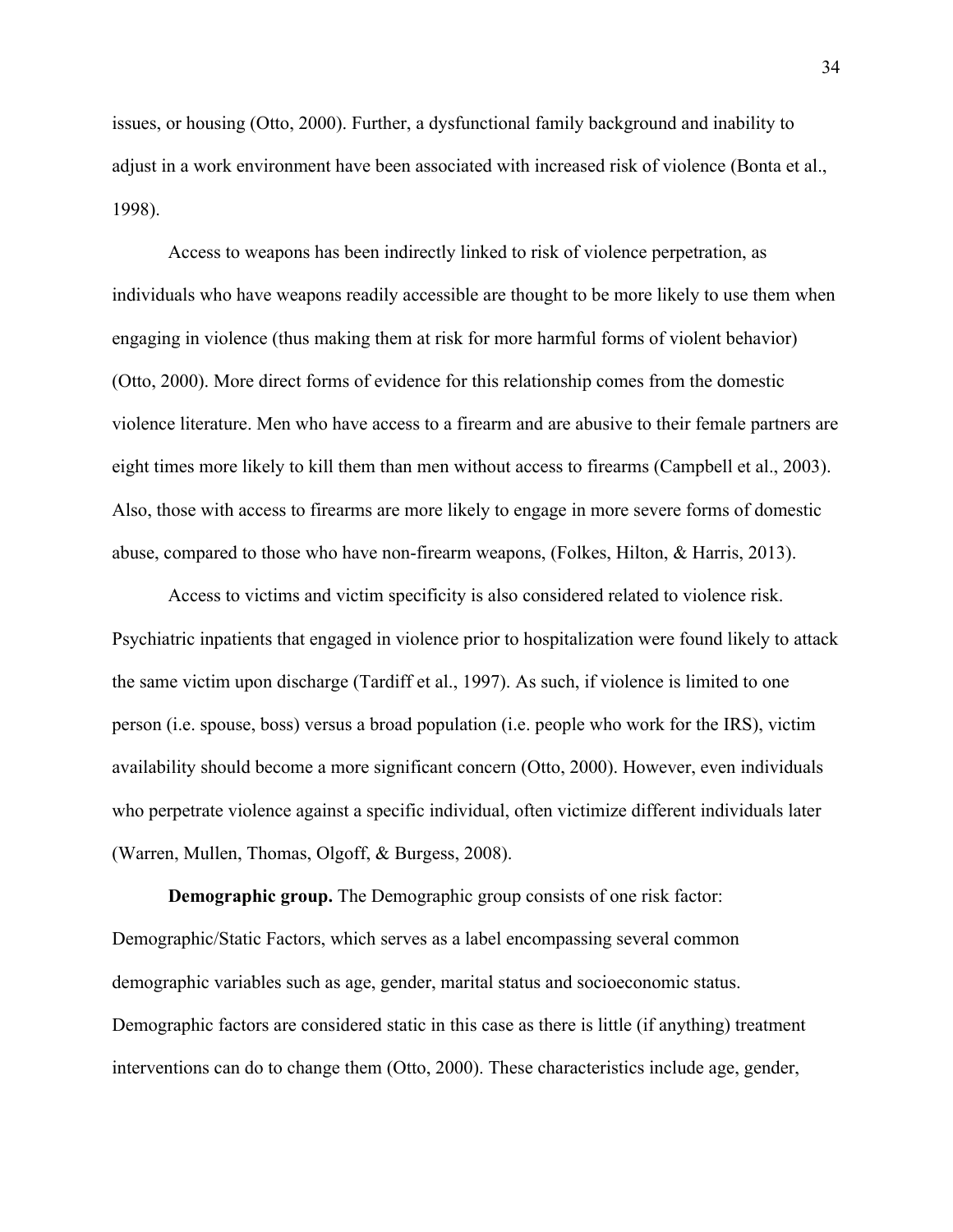marital status, and socioeconomic status. Research points to men who are younger in age, of low socioeconomic status, and unmarried as being at higher risk related to aggressive behavior (Institute of Law, Psychiatry, and Public Policy, 2012b). Being male is associated with the perpetration of violence in the general population, however severe mental illness mitigates gender differences (Krakowski & Czobor, 2004). In 2013 the Federal Bureau of Investigation (FBI) reported that men are four times more likely to commit violent offenses than women (Kivisto, 2015).

The Macarthur Study (2001) found that men were more prone to violence immediately following discharge from an inpatient setting, however this gender difference was no longer significant after one year (Robbins, Monahan, & Silver, 2003). In an emergency room setting, however, women evaluated for psychiatric reasons had comparable or higher rates of violence than men (Lidz, Mulvey, & Gardener, 1993). In an inpatient sample, men were more likely than women to commit a violent act (i.e., acts that resulted in physical injury, sexual assault, or acts involving a weapon) within the first five months of discharge from the hospital, whereas woman were more likely to commit aggressive (i.e. acts that did not involve physical injury). Further, targets of aggression and violence were more likely to be family members for women, and friends or strangers for men (Institute of Law, Psychiatry, and Public Policy, 2012b).

Individuals who are younger in age had higher rates of violence in multiple settings, including in acute psychiatric facilities (Dack, Ross, Papadopoulos, Stewart, & Bowers, 2013), amongst mentally ill offenders (Snowden, Gray, Taylor, & MacCollouch, 2007), and in the general population (Swanson, Holzer, Ganju, & Jono, 1990). Individuals younger than 43 years old were more five times more likely to commit an act of violence in three years post discharge from an inpatient setting than those over 43 years old (Elbogen & Johnson, 2009). Younger age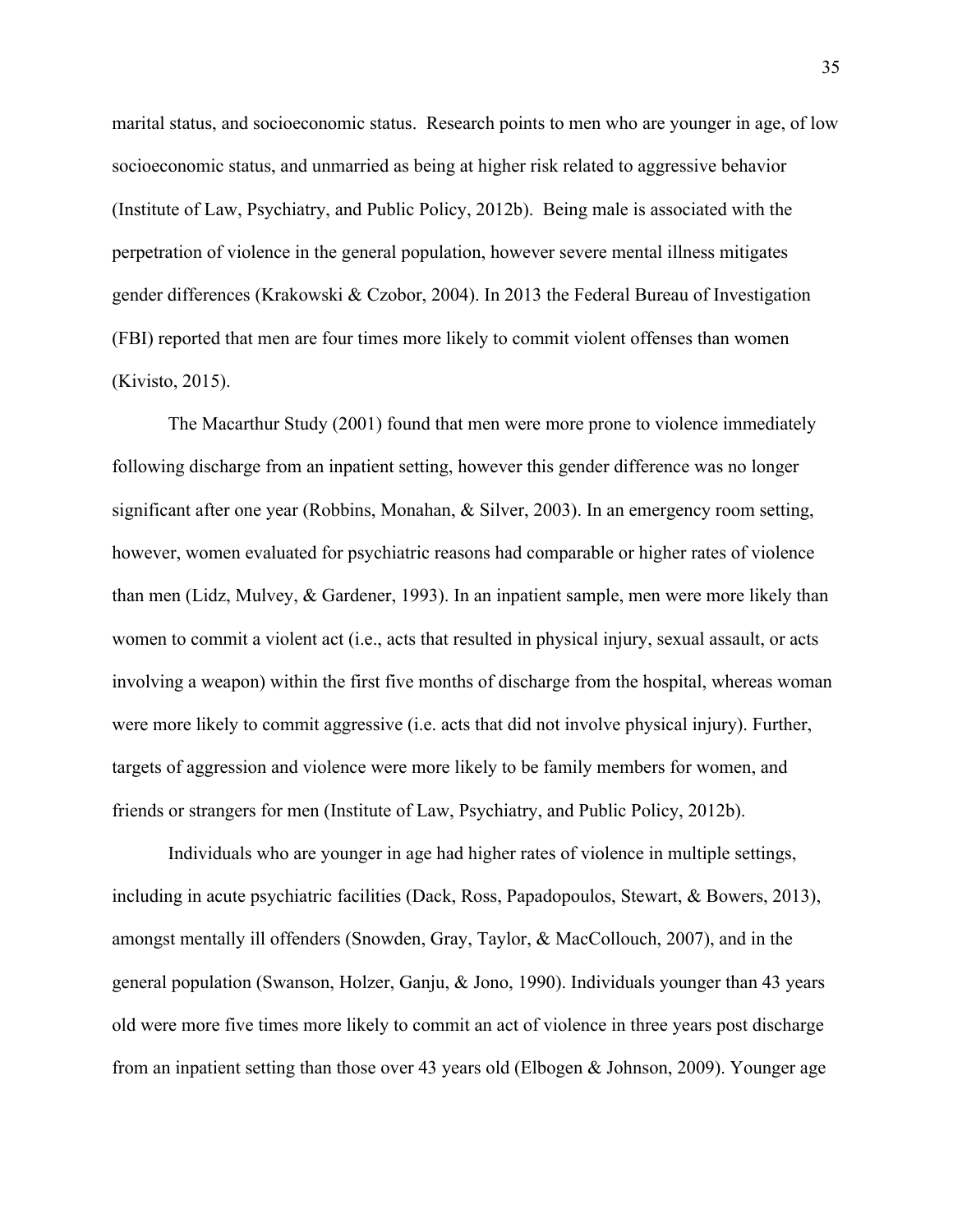at the time of one's first offense has also been found to be a predictor of sexual violence and violence in general (Harris & Rice, 2007); and younger age at the time of first inpatient commitment is associated with violence recidivism (Cottle, Lee, & Heilbrun, 2001). Regarding marital status, Bonta, Law, and Hanson (1998) found that being single was significantly associated with the likelihood of being rearrested or engaging in violent and general criminal behavior.

Though race is not considered an actual factor under the Demographic group, it will be considered in this group for the purpose of the current study. Rates of violent behavior are differentially distributed by race, measured by incarceration rates, arrest rates, and self-report (Otto, 2000). For example, African Americans reported higher rates of participation in violent behavior, being arrested, and being incarcerated than their Caucasian counterparts; however, these differences disappeared when controlling for socioeconomic status (SES) (Swanson, 1994). Bonta et al. (1998) compared mentally disordered offenders to offenders with no mental illness and found a significant correlation between minority race and violence recidivism (i.e. reengaging in violent behavior post incarceration), with a mean effect size of .09, indicating some evidence for an association between violence and race. Though some evidence points to racial differences in violence risk, race is not included as an actual variable under the Demographic/Static Factor.

#### **The Current Study**

The 23 risk factors used by the state of Virginia cover a wide array of characteristics as clinicians attempt to identify and assess risk. However, one that is not listed, though may be unconsciously considered, is race and its potentially cascading impact on a number of associated characteristics that could influence an individual's presentation and how he or she is viewed by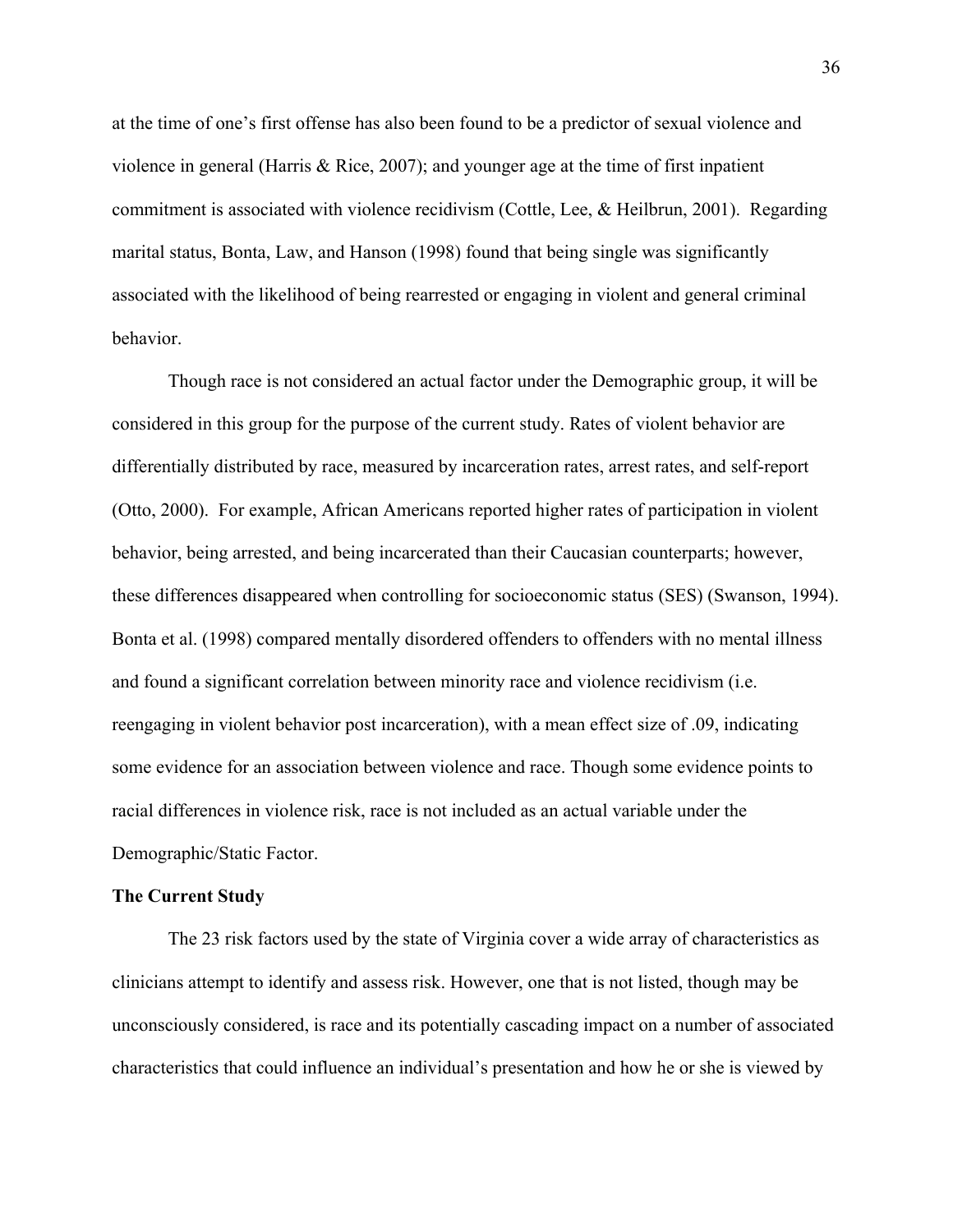those around them. Consciously race is not considered when assigning the Demographic/Static risk factor to an individual and there is no literature to date specifically associating race with an increased or decreased risk of violence. The literature on stereotyping, mental health treatment, mass incarceration, and racial profiling, however, point to the fact that systemic racial biases and stereotypes have infiltrated both the criminal justice and mental health systems in the United States. As such, it is important to consider how race may influence clinicians' assignments of individual risk factors to individuals who are acquitted NGRI.

The purpose of the study was to identify and quantify general demographic characteristics of NGRI acquittees in a Virginia state hospital, using archival data from Initial Analysis of Aggressive Behavior and Temporary Custody evaluation reports. These demographic characteristics included: age, gender, race, marital status, type of criminal offense, education level, and socioeconomic status. Based on the results related to general demographic characteristics of the patient population taken from the archival data, variables (i.e. age, race, criminal offense etc.) that are associated with the assignment of risk factors were identified. Specifically, the degree to which race accounts for a significant proportion of the variation in the assignment of risk factors, when accounting for salient demographic characteristics was assessed.

#### **Hypotheses**

*H1***:** Blacks will be more likely to be diagnosed with a psychotic disorder than their White counterparts.

*H2*: Both race and psychotic symptoms will be associated with the number of assigned risk factors.

*H2a*: Blacks will have more assigned risk factors than Whites.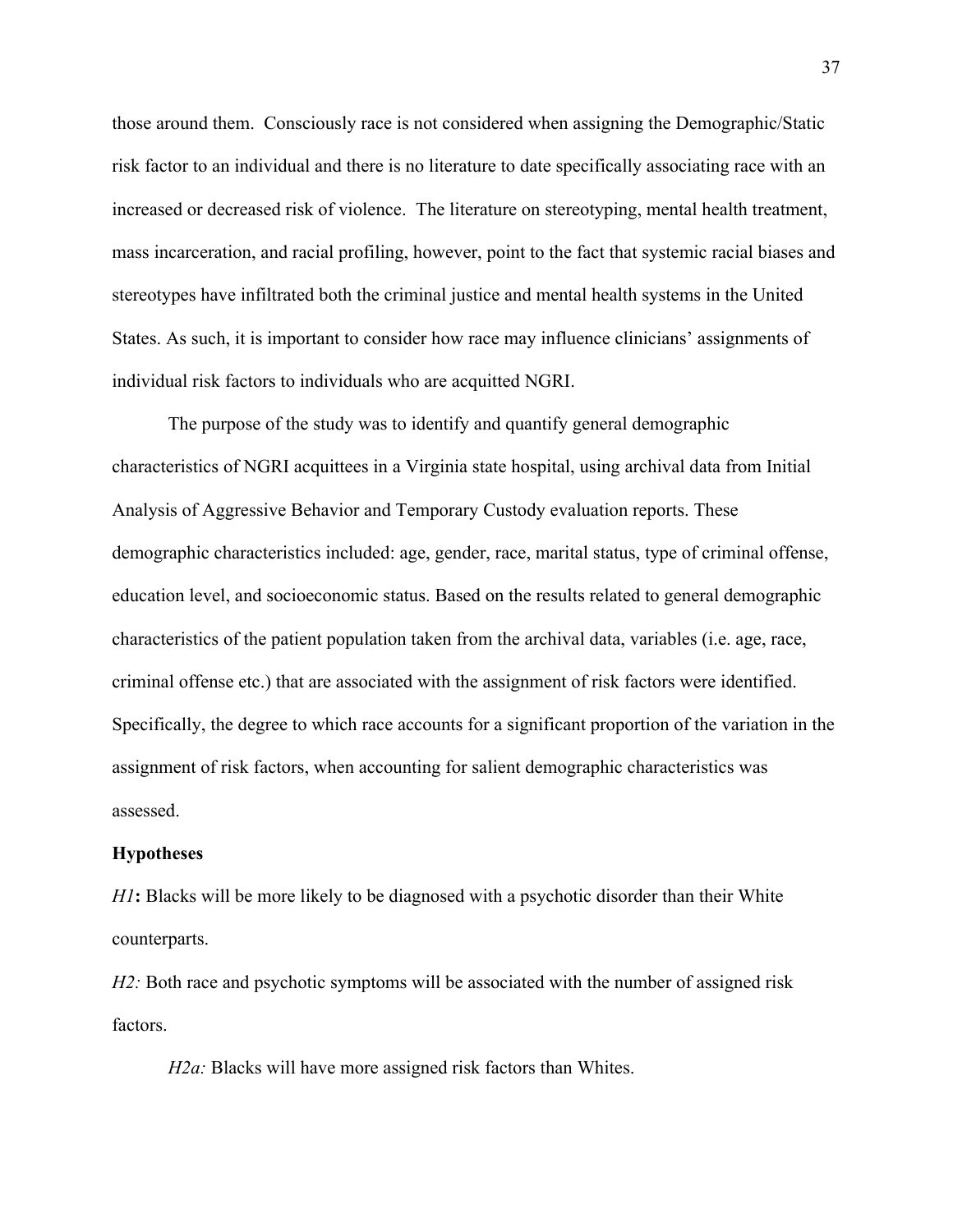*H2b:* Individuals with psychotic symptoms will have more assigned risk factors than individuals who present with no psychotic symptoms.

*H2c*: Blacks who present with psychotic symptoms will have more assigned risk factors than Whites who present with psychotic symptoms, Blacks who present with nonpsychotic symptoms, and Whites who present with non-psychotic symptoms.

*H3*: Demographic variables will be associated with the number of assigned risk factors.

H3a: Age will be inversely associated with the number of risk factors, such that those who are younger in age will have more assigned risk factors

H3b: Gender and race will be associated with assigned risk factors such that Black men will have more assigned risk factors than White men, Black women, and White women

*H4*: Type of criminal offense will be associated with the number of assigned risk factors and longer hospitalizations.

*H4a:* Individuals with a violent felony NGRI offense will have more assigned risk factors than those with a nonviolent felony or misdemeanor offense.

*H4b:* Individuals with a violent felony NGRI offense will have a longer hospitalization than those with a nonviolent felony or misdemeanor offense.

*H5:* The interaction of race and type of criminal offense will be associated with the number of assigned risk factors.

*H5a*: Blacks with a violent offense will have more assigned risk factors than Whites with

a violent offense, Blacks with a nonviolent offense, and Whites with a nonviolent offense *H6:* When all risk factors are considered, race will account for additional variation in the number of risk factors assigned after controlling for historical, clinical, contextual, and other demographic risk factors.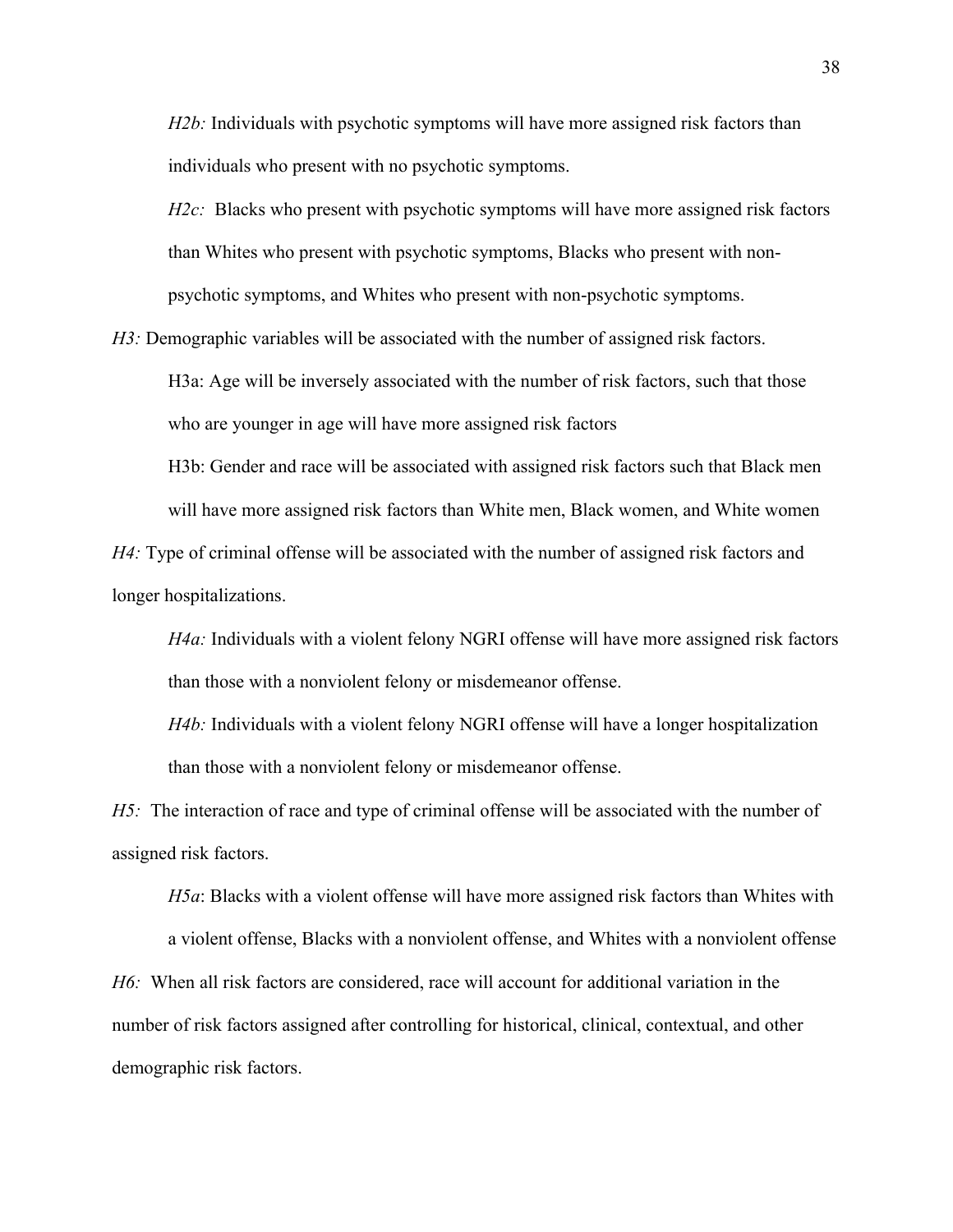# **CHAPTER II**

### **METHOD**

### **Participants**

Data for the study were gathered via chart review. This included archival data from active (i.e., currently hospitalized individuals) and closed (i.e., no longer hospitalized individuals) forensic charts from an inpatient psychiatric facility in the mid-Atlantic United States. The total number of charts reviewed was 380. As the majority of the hypotheses examined differences between Black and White participants, 14 individuals with racial identify classified as either Hispanic or Asian were excluded from the analyses. This exclusion resulted in a final sample size of 366. All participants were adults, over the age of 18, who were adjudicated NGRI in the state of Virginia, after being charged with a criminal offense. After being adjudicated NGRI, participants must have completed a forensic insanity evaluation process, which included TCE, and IAAB evaluations.

The resulting reports from these evaluations from 1982 to 2018 were reviewed for each participant. Exclusion criteria for the study included any individuals who had not been adjudicated NGRI within the inpatient hospital. Though the chart data were identifiable upon initial review, the resultant data file used in this study was de-identified. As a result, the researcher did not have access to the chart data or any identifiable information upon conclusion of data collection. Because of the explicit nature of information required for IAAB reports (see Appendix A), all demographic and risk factor information, including names of risk factors and their order, were recorded verbatim from the chart without subjectivity on the part of the researcher. The Old Dominion University Human Subjects Review Committee and the and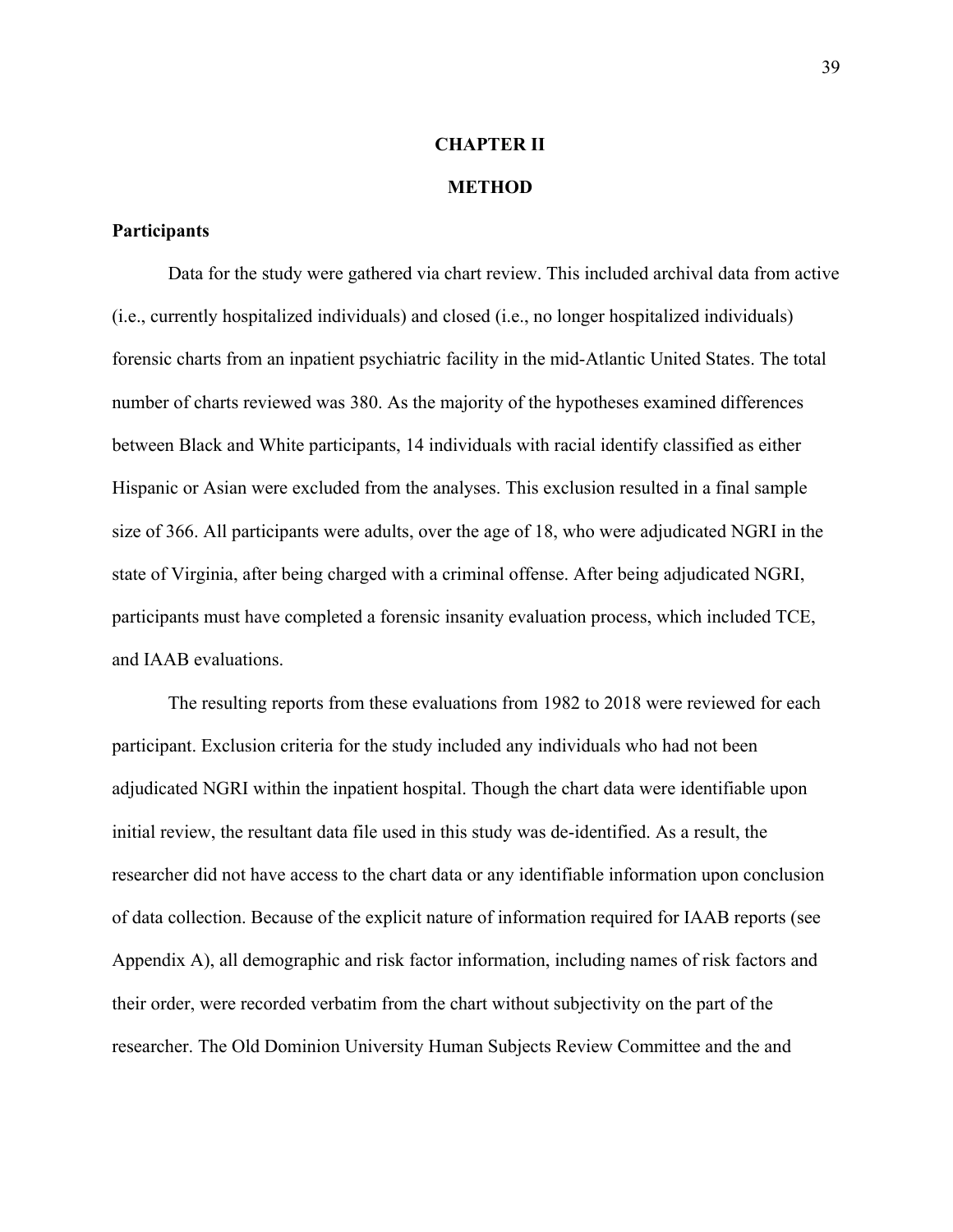Institutional Review Board at the inpatient psychiatric hospital approved the study prior to data collection.

#### **Power Analysis**

In order to evaluate the minimum sample size needed for the study, power analyses were conducted using G\*Power (Faul, Erdfelder, Lang, & Buchner, 2007). The literature does not provide examples specific to the hypotheses in this study that could serve as an estimate of effect size. However, Warren et al. (2004) examined many of the same variables related to determinations of sanity. Information from that study was used to generate estimates of effect size. Relevant effect sizes were typically in the small to medium range. As a result, an effect size of .2 was used for the power analyses for the chi square, analysis of variance (ANOVA), and multivariate analysis of variance (MANOVA) analyses.

Hypothesis 1 was tested using a chi square goodness of fit test. For chi square goodness of fit tests, a small effect size is .10, a medium effect size is .30, and a large effect size is .50, with an effect size index (ES index) represented by *w* (Cohen, 1992). To test Hypothesis 1, using a 2 x 2 contingency table with 1 degree of freedom, an *α* of .05, and a small to medium effect size of 0.2, a sample of 197 participants was needed to achieve a power of .8. A power analysis was also conducted for an ANOVA, as those analyses were used to test Hypotheses 2a-c, 3a-b, and 5. For ANOVA, a small effect size is .10, a medium effect size is .25, and a large effect size is .40, with an ES index represented by *f* (Cohen, 1992). To test Hypotheses 2a-c, 3a-b, and 6 with an  $\alpha$  of .05, and a small to medium effect size of 0.2, a sample of 199 participants was needed to achieve a power of .8. For Hypothesis 3, a correlational analysis was conducted. For a correlation, a small effect size is .1, a medium effect size is .3, and a large effect size is .5, with an ES index represented by *r* (Cohen, 1992). For Hypothesis 3 with an *α* of .05, and a small to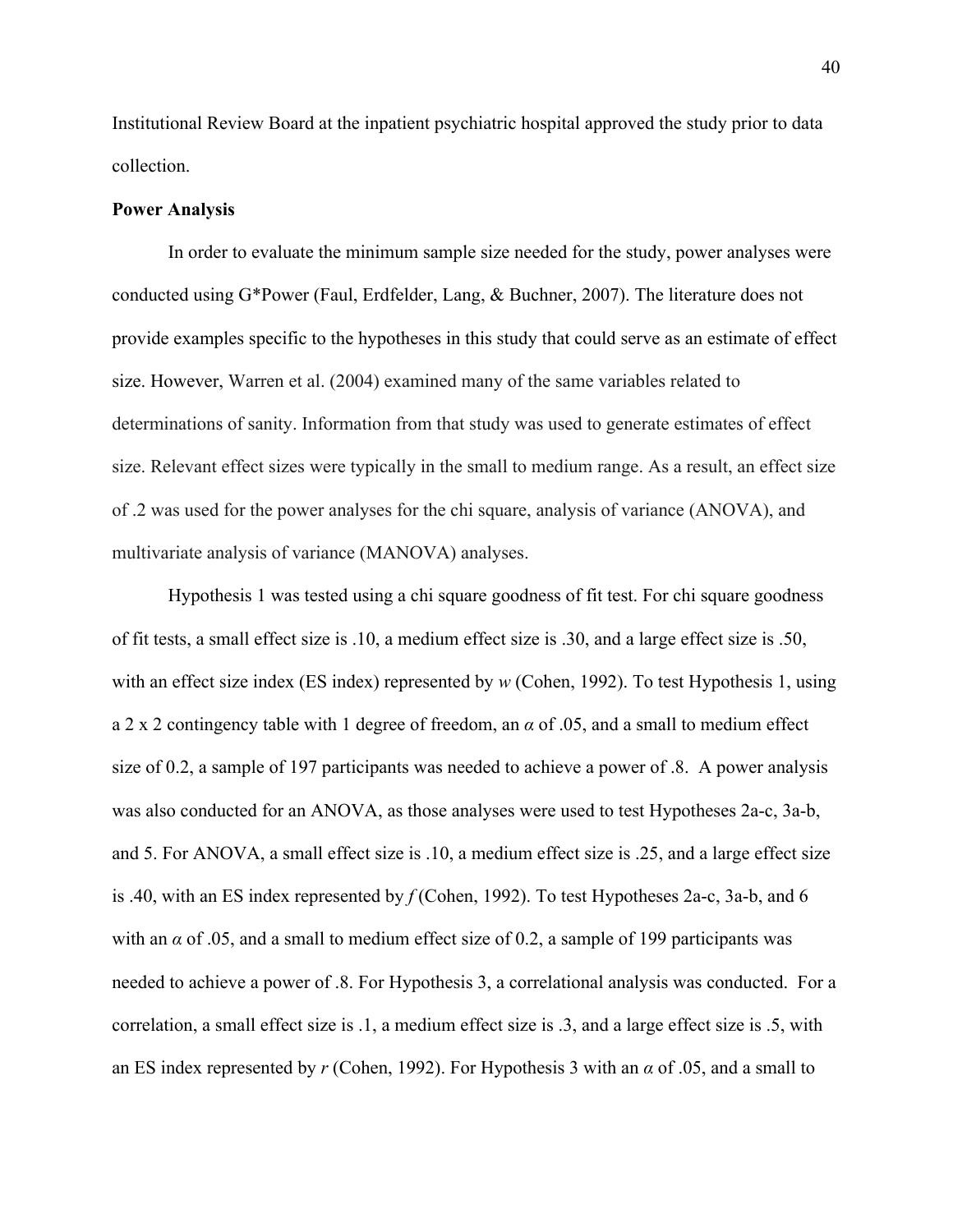medium effect size of 0.2, a sample of 150 participants was needed to achieve a power of .8 To test Hypothesis 4, a multivariate analysis of variance (MANOVA) was utilized. For a MANOVA, a small effect size is .02, a medium effect size is .15, and a large effect size is .35, with an ES index represented by  $f^2$  (Cohen, 1992). For Hypothesis 4 with an  $\alpha$  of .05, 3 groups, and a small to medium effect size of 0.10, a sample of 102 participants was needed to achieve a power of .8

For Hypothesis 6, hierarchical multiple regression was used to determine if race accounts for the majority of variation in the number of risk factors assigned when controlling for other salient demographic variables (age, gender, criminal offense, diagnosis); and whether race accounted for the majority of variance in length of hospitalization when controlling for the same salient demographic variables. For multiple regression, a small effect size is .02, a medium effect size is .15, and a large effect size is .35, with an ES index represented by *f <sup>2</sup>* (Cohen, 1992). To test Hypothesis 5, with an *α* of .05, 5 predictor variables (age, gender, criminal offense, diagnosis, race), and a medium effect size of .15 a sample of 92 participants was needed to achieve a power of .8. Based on the power analyses described above, a minimum of 303 forensic charts in the sample were required to ensure that all analyses were sufficiently powered.

### **Measures**

The measure used for data collection was created specifically for the study. The measure, in the form of an excel spreadsheet, was used to collect data on demographics, clinical characteristics, offense characteristics, and risk factors (see Appendix B). As the forensic charts included archival data, all patient information entered in the spreadsheet was recorded verbatim, as described in the chart. The major characteristic data (including risk factors) that were gathered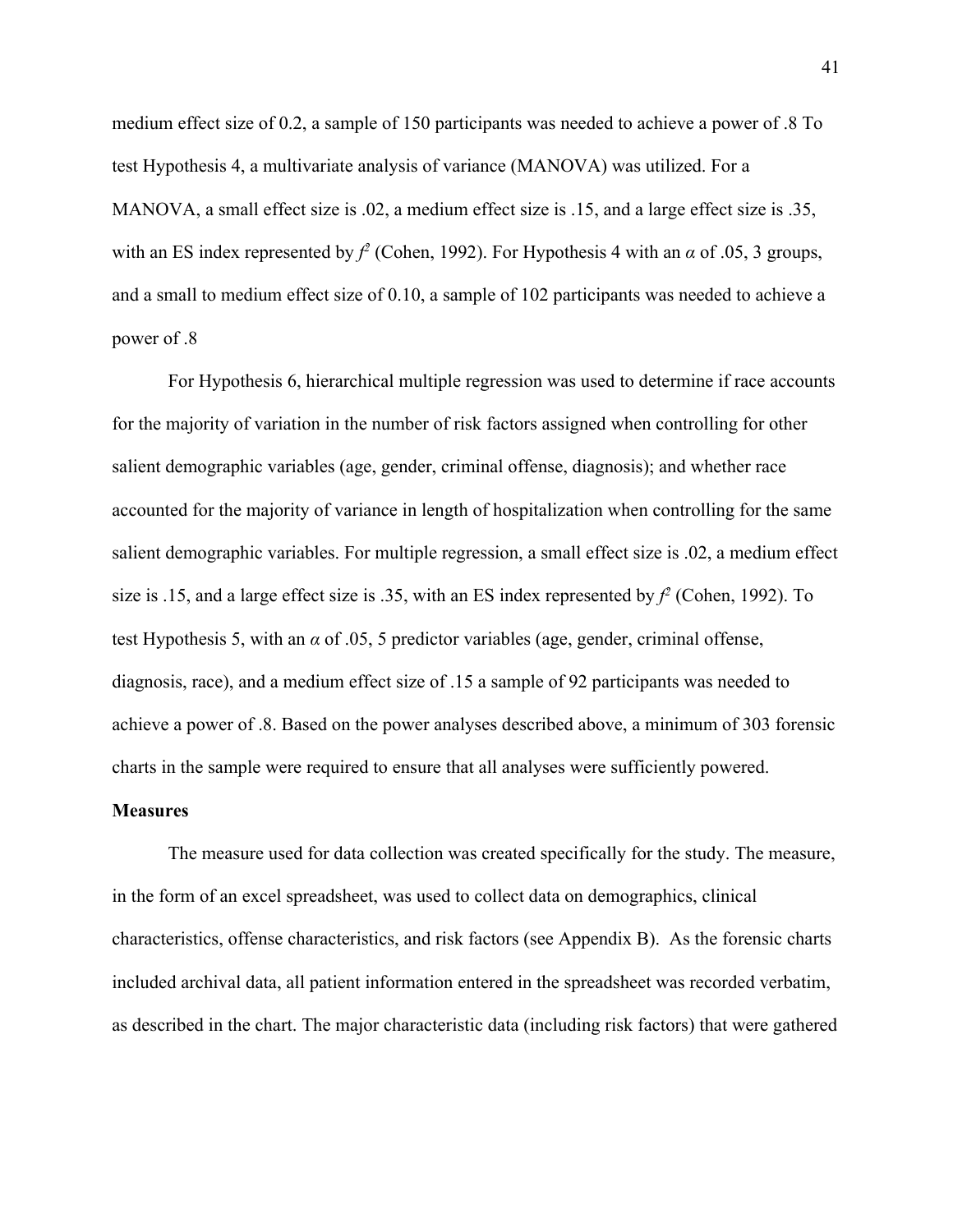from the chart review using the aforementioned spreadsheet measure are described in more detail below.

**Demographic characteristics.** The demographic characteristic data were collected: age (at the time of the offense), gender, race, education, and marital status.

**Clinical characteristics.** Diagnoses were recorded verbatim as listed in the IABB report. Though diagnosis may change through the course of inpatient hospitalization, the diagnosis listed in the IABB report was used to classify psychotic versus non-psychotic disorders as that is the diagnosis used in justification of the assignment of any risk factors related to mental illness (i.e. Major Mental Illness, Psychopathy, Personality Traits). These diagnoses were from the *Diagnostic and Statistical Manual of Mental Disorders* (4<sup>th</sup> and 5<sup>th</sup> eds.; American Psychiatric Association, 1994, 2013) classification system depending on the year the insanity evaluation was completed. Data were also recorded as to whether an acquittee had psychiatric hospitalizations or treatment prior to the commission of the NGRI offense. For purposes of data analyses individuals were classified into groups based on the presence of disorders with and without psychotic features. Additional clinical information was collected for descriptive purposes: education level, substance abuse history, trauma history, previous criminal history, and history of inpatient hospitalizations.

**Offense characteristics.** Data related to offense characteristics included information related to the NGRI offense only. Type of criminal offense was recorded verbatim and then classified as violent felony, non-violent felony or misdemeanor. Further data were collected regarding whether the offense was a felony or misdemeanor charge and whether the acquittee had a history of criminal behavior (i.e. arrests or convictions). Specifics on past criminal behavior was not recorded. If the acquittee was convicted of more than one NGRI offense, only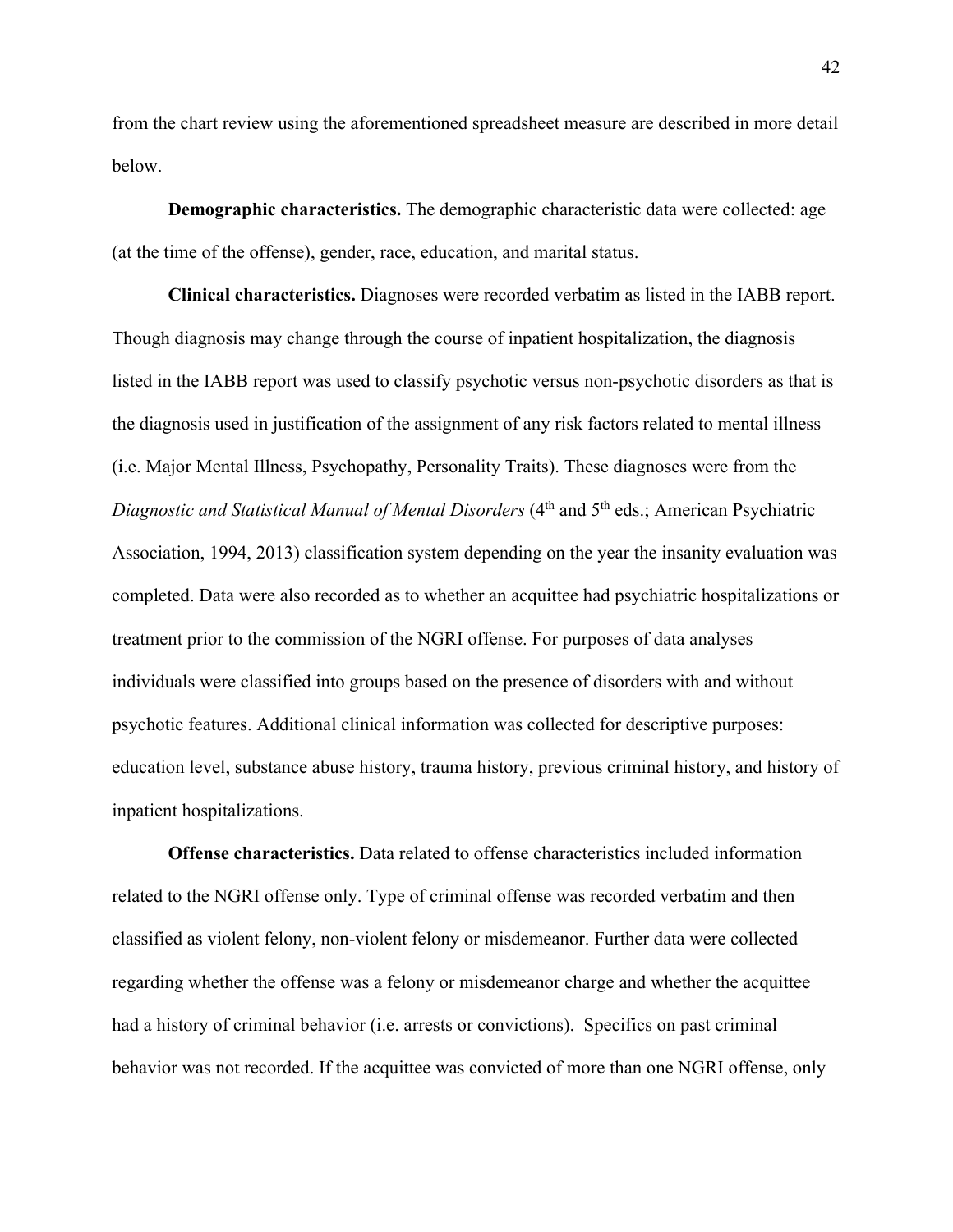the most serious offense was recorded (first offense listed), as this is the offense clinicians would reference related to risk factors in the IABB report.

**Risk factors.** Risk factors were recorded verbatim from forensic charts Further, each individual risk factor was recorded in the order documented via the IABB report, as the order of the risk factors is a representation of what the clinician deemed to be most important and influential in relation to success or failure upon conditional release from inpatient hospitalization. The risk factors were then summed, in order to determine the number of risk factors assigned to the individual acquittee.

### **Procedure**

The study included all available archival forensic chart data located on site in the inpatient facility. Data were collected on site, in a locked office in which the forensic charts are housed. In order to identify potential clerical errors, data were entered in groups of 10 charts, and then reentered into a separate file. These two files were then compared in SPSS statistical software, to identify errors in data entry. If a discrepancy between the two files was identified, the original chart was again examined to verify the correct information. Number and type of error was recorded in a data error log. A total of 8 errors were found in SPSS after manual entry of the data by the researcher. These errors were recorded and then corrected in the excel file. Type of offense was coded using classifications from the Virginia Code on crimes considered to fall under broad categories of violent felony, non-violent felony, and misdemeanor offenses. All participant data were coded to keep acquittee identity anonymous, even though NGRI adjudication data are public record. The spreadsheet developed to collect and record participant data was locked using a password-protected file via Microsoft Excel and stored on a universal serial bus (USB) device.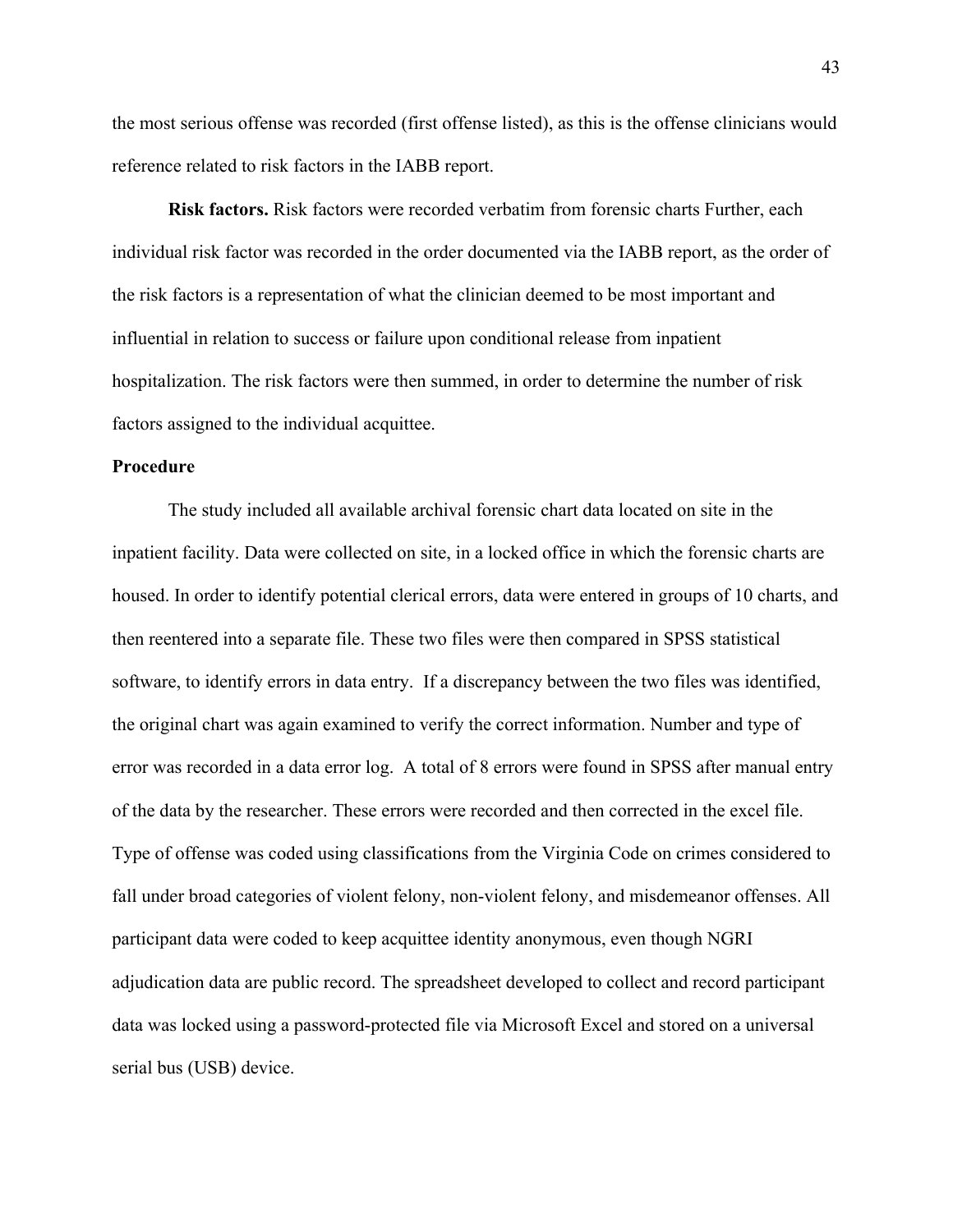### **CHAPTER III**

### **RESULTS**

### **Preliminary Analyses**

Prior to conducting the main analyses, the data were examined for missingness, coding errors, outliers. There were no missing data. Outliers and normality were assessed for the continuous variables: Number of Risk Factors, Age, and Length of Hospitalization. Skewness and kurtosis were within normal limits for the Number of Risk factors and Age, with values of 1.5 to -1.5 for skewness and below 4 for kurtosis (Tabachnik & Fidell, 2013). There were no outliers for Age and Number of Risk factors. For the Length of Hospitalization variable, five extreme outliers were identified, and those values were windsorized. The resultant skew (1.89) and kurtosis (3.69) values were within acceptable limits.

### **Demographics**

Three hundred and eighty charts of patients adjudicated NGRI were reviewed in an inpatient psychiatric hospital in southeastern Virginia for the purposes of the study. Adjudication year for charts ranged from 1982- 2018. Notably, as many of the hypotheses focused specifically at differences between Black and White individuals, 14 charts of individuals who identified as another race/ethnicity (i.e., Hispanic or Asian) were excluded resulting in a final sample of Black and White individuals. Demographic and descriptive information on this resultant sample is presented in Table 2. Individuals in the sample ranged in age from 18 to 73 years, *M*= 37.18, *SD*= 12.58, with a median age of 35 years. The majority of the sample was male, with over half of the sample identifying as Black or of African descent and more than a third identifying as White. Over 60% of the sample was single, and almost one-quarter had at least some high school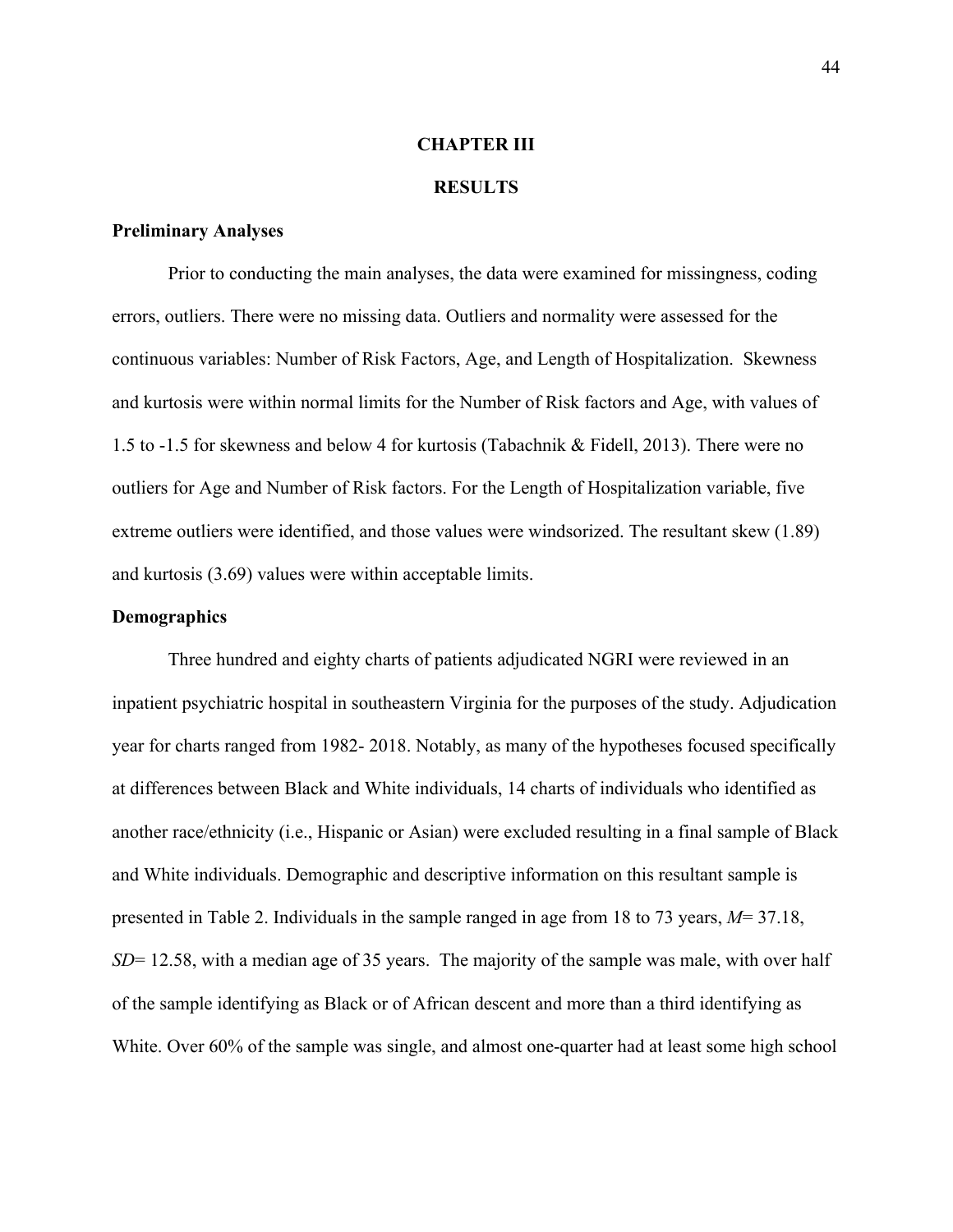| Variable                                   |                          | <b>Black</b>   | White          | Total      |
|--------------------------------------------|--------------------------|----------------|----------------|------------|
|                                            |                          | $n(^{0}/_{0})$ | $n(^{0}/_{0})$ | $N(\%)$    |
| Race/Ethnicity                             |                          |                |                |            |
|                                            | Black/African<br>Descent |                |                | 224 (58.9) |
|                                            | White                    |                |                | 142 (37.4) |
| Gender                                     |                          |                |                |            |
|                                            | Male                     | 172 (76.8)     | 107(75.4)      | 279 (76.2) |
|                                            | Female                   | 52(23.2)       | 35(24.6)       | 87(23.8)   |
| <b>Classification of Mental</b><br>Illness |                          |                |                |            |
|                                            | Psychotic                | 176(78.6)      | 104(73.2)      | 280 (76.5) |
|                                            | Non-psychotic            | 48 (21.4)      | 38(26.8)       | 86 (23.5)  |
| Education                                  |                          |                |                |            |
|                                            | <b>Elementary School</b> | 3(1.3)         | 1(0.7)         | 4(1.1)     |
|                                            | Middle School            | 17(7.6)        | 7(4.9)         | 24(6.6)    |
|                                            | Some High School         | 63(28.1)       | 23(16.2)       | 86 (23.5)  |
|                                            | High School              | 38 (17.0)      | 28(19.7)       | 66 (18.0)  |
|                                            | Diploma                  |                |                |            |
|                                            | Some College             | 45(20.1)       | 38 (26.8)      | 83 (22.7)  |
|                                            | <b>Associates Degree</b> | 7(3.1)         | 4(2.8)         | 11(3.0)    |
|                                            | Bachelor's Degree        | 8(3.6)         | 8(5.6)         | 16(4.4)    |
|                                            | Master's Degree          | 1(0.4)         | 1(0.7)         | 2(0.5)     |
|                                            | Doctoral<br>Professional | 1(0.4)         | 1(0.7)         | 2(0.5)     |
|                                            | <b>Vocational Degree</b> | 1(0.4)         | 1(0.7)         | 2(0.5)     |
|                                            | <b>GED</b>               | 40 (17.9)      | 30(21.1)       | 70(19.1)   |
| <b>Substance Abuse</b>                     |                          |                |                |            |
|                                            | Yes                      | 187(83.5)      | 117(82.4)      | 304(83.1)  |
|                                            | No                       | 37(16.5)       | 25(17.6)       | 62(16.9)   |
| Trauma History                             |                          |                |                |            |
|                                            | Yes                      | 86 (38.4)      | 63 (44.4)      | 149 (40.7) |
|                                            | No                       | 138 (61.6)     | 79 (55.6)      | 217 (59.3) |
| Prior Criminal History                     |                          |                |                |            |
|                                            | Yes                      | 200 (89.3)     | 110(77.5)      | 310 (84.7) |
|                                            | No                       | 24(10.7)       | 32(22.5)       | 56 (15.3)  |
| Prior Inpatient<br>Hospitalization         |                          |                |                |            |
|                                            | Yes                      | 211 (94.2)     | 138 (97.2)     | 349 (95.4) |
|                                            | No                       | 13(5.8)        | 4(2.8)         | 17(4.6)    |
| Number of Risk Factors                     |                          |                |                |            |
|                                            | 3                        | 2(0.9)         | 2(1.4)         | 4(1.1)     |

*Description of Final Sample (Black and White Participants Only)*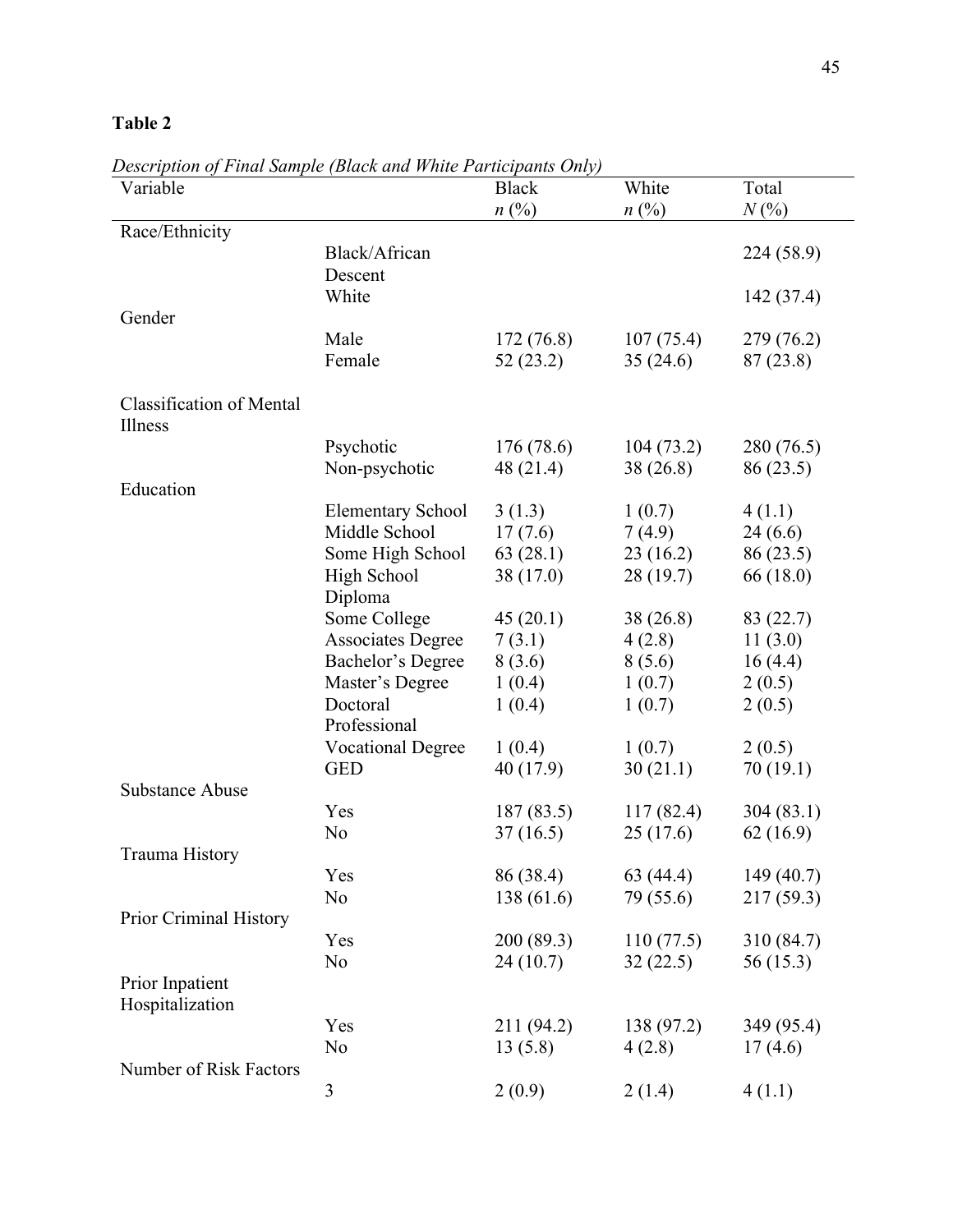| Variable |    | <b>Black</b>   | White          | Total       |
|----------|----|----------------|----------------|-------------|
|          |    | $n(^{0}/_{0})$ | $n(^{0}/_{0})$ | $N(\%)$     |
|          | 4  | 11 $(4.9)$     | 9(6.3)         | 20(5.5)     |
|          | 5  | 14(6.3)        | 9(6.3)         | 24(6.3)     |
|          | 6  | 28(12.5)       | 29(20.4)       | 57 (15.6)   |
|          |    | 29(12.9)       | 19(13.4)       | 48(13.1)    |
|          | 8  | 27(12.1)       | 17(12.0)       | 44 (12.0)   |
|          | 9  | 28(12.5)       | 22(15.5)       | 50(13.7)    |
|          | 10 | 34(15.2)       | 12(8.5)        | 46(12.6)    |
|          | 11 | 31(13.8)       | 12(8.5)        | 43 $(11.7)$ |
|          | 12 | 15(6.7)        | 7(4.9)         | 22(6.0)     |
|          | 13 | 2(0.9)         | 3(2.1)         | 5(1.4)      |
|          | 14 | 2(0.9)         | 1(0.7)         | 3(0.8)      |
|          | 15 | 1(0.4)         | 0(0.0)         | 1(0.3)      |

### **Table 2 continued**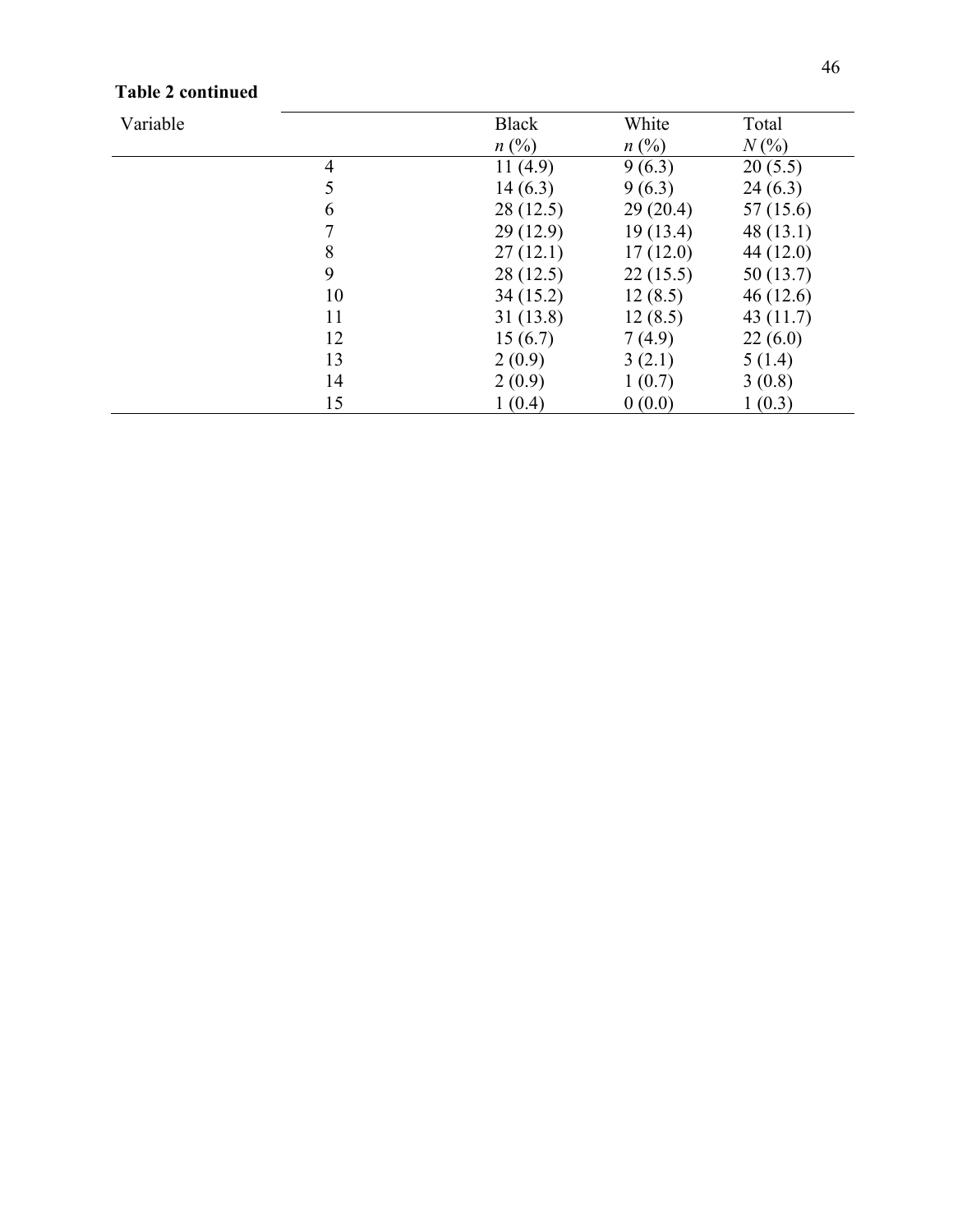education or a college degree. Over 80% identified as having a substantial substance use history (i.e. substance abuse was included as a risk factor), 40% reported a trauma history (i.e. experiencing psychological, physical, or sexual abuse), and over 80% had been arrested prior to the commission of their NGRI offense. There was a large range of NGRI offenses that led to eventual adjudication, with the most common being malicious wounding, assault on a law enforcement officer, murder, and grand larceny. Related to diagnosis, over 75% of the sample were classified as having a psychotic disorder, (for example Schizoaffective Disorder, Bipolar Type, Schizophrenia, Paranoid Type etc.). Over 95% of the sample had at least one prior inpatient hospitalization before the commission of their NGRI offense.

#### **Main Analyses**

**Race and diagnostic outcomes.** For Hypothesis 1, a Chi Square test was used to examine the proportion of Black and White individuals with psychotic and non-psychotic disorders. Assumptions including adequate sample size and independence of observations were met (Tabachnik and Fidell, 2013). The results indicated that there was no significant difference in the proportion of Black versus White individuals diagnosed with a psychotic disorder,  $\chi^2(1, N =$  $366$ ) = 1.37,  $p = 0.24$ . There were high rates of psychotic disorders in both racial groups; 79% and 73% for Blacks and Whites, respectively (see Table 3). For Hypothesis 2, a 2 (Race) x 2 (Psychotic Symptoms) ANOVA was used to examine associations between Race, Psychotic Symptoms, and Number of Risk Factors. Assumptions of independence, normality, and homogeneity of variance were met after review of scatterplots according to Tabachnik and Fidell (2013) guidelines. The ANOVA (see Table 4) revealed a significant main effect of Race on the number of risk factors assigned,  $F(1,365) = 8.99$ ,  $p < .01$ , partial  $\eta^2 = .024$ , with Blacks having more risk factors assigned than Whites (see Table 5 for *M*s and *SD*s)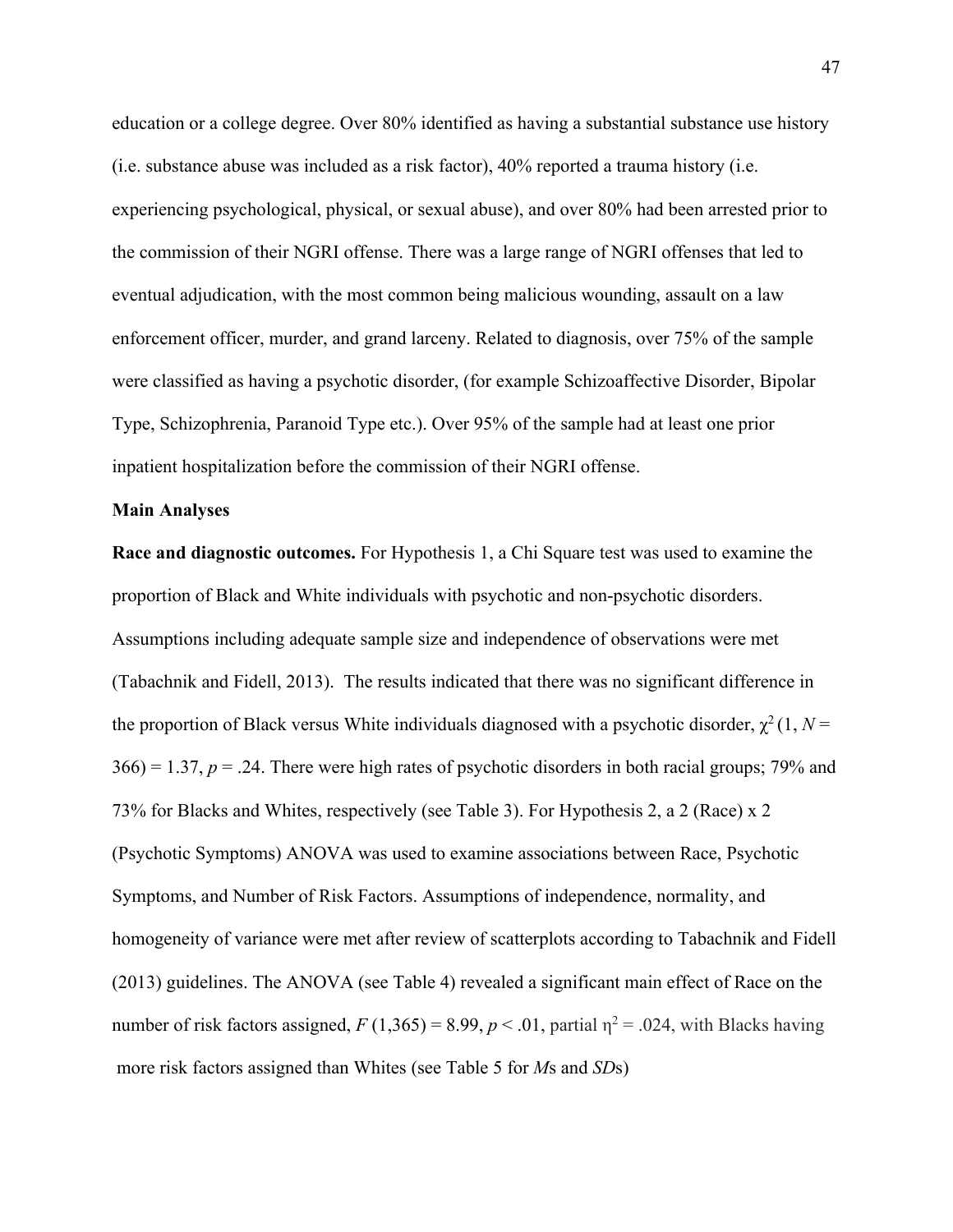|              |               | Diagnosis     |               |
|--------------|---------------|---------------|---------------|
|              | Non-psychotic | Psychotic     | Total         |
| <b>Black</b> | 48 $(13.1\%)$ | $176(48.6\%)$ | $224(61.2\%)$ |
| White        | 38 $(10.4\%)$ | $104(28.4\%)$ | 142 (38.8%)   |
| Total        | $86(23.5\%)$  | 280 (76.5%)   | 366           |

*Frequencies for Diagnosis by Race*

*Note.* Percentages reported in each cell are *n* for that cell out of the total *N*.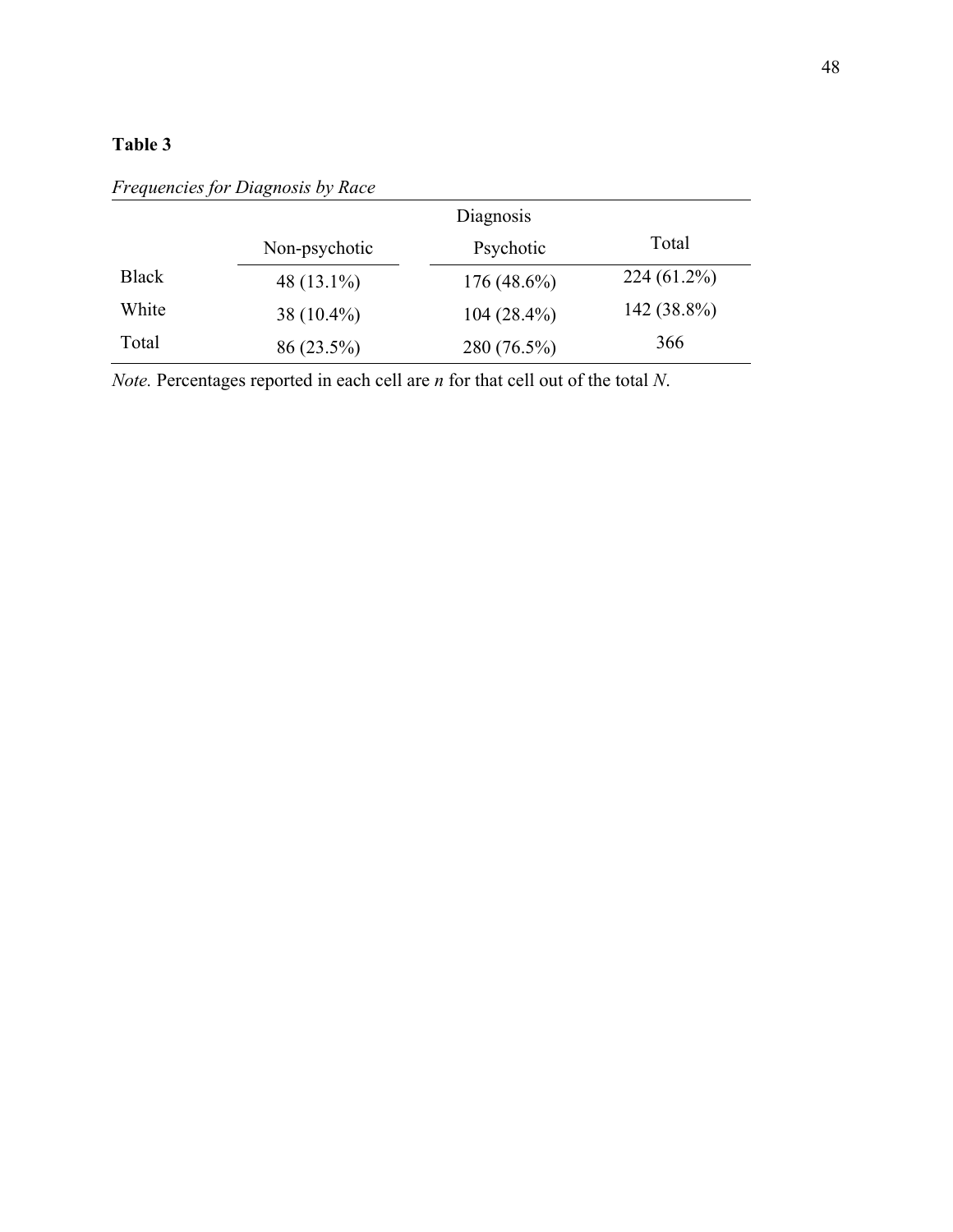| Duighosis on ivamper of Risk Pactors Assigned |                               |    |                |       |      |
|-----------------------------------------------|-------------------------------|----|----------------|-------|------|
| Variable                                      | Type III<br>Sum of<br>Squares | df | Mean<br>Square | F     | р    |
| Race                                          | 51.495                        |    | 51.495         | 8.996 | .003 |
| Psychotic Non                                 | 12.945                        |    | 12.945         | 2.261 | .134 |
| Race*Psychotic Non                            | 22.315                        |    | 22.315         | 3.898 | .049 |

*Analysis of Variance Summary for Main Effects and Interaction of Race and Classification of Diagnosis on Number of Risk Factors Assigned*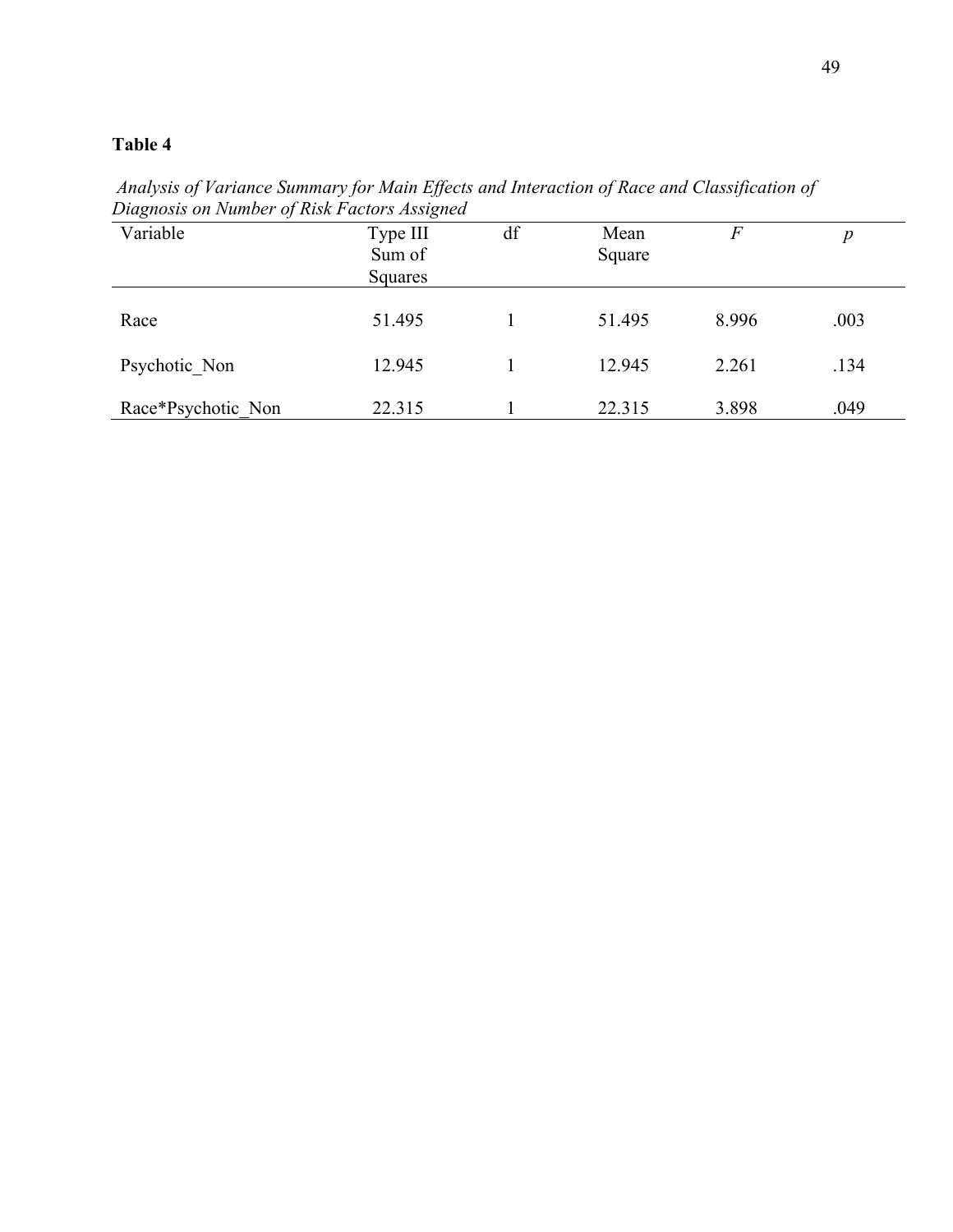There was no main effect of psychotic symptoms on number of risk factors assigned,  $F(1,365)$  = 2.26,  $p$ = .134, partial  $\eta$ <sup>2</sup> = .006. but a significant interaction between Race and Psychotic Symptoms on Number of Risk Factors,  $F(1,365) = 3.90, p < .05$ , partial  $\eta^2 = .011$ . Simple effects analyses revealed for Blacks that the mean number of risk factors assigned was related to diagnosis  $F(1,222) = 7.16$ ,  $p = .008$ , partial  $\eta^2 = .031$ . Specifically, Blacks with a non-psychotic disorder had more assigned risk factors than Blacks with psychotic disorders. The number of risk factors assigned for Whites did not differ as a function psychotic disorder, *F* (1,140) = .095, *p*= .758, partial  $\eta^2$  = .001. Interestingly this interaction was not in the direction expected, as Black individuals with a diagnosis classified as non-psychotic (i.e. Depressive Disorder, Substance Use Disorder, Personality Disorder, etc.) had more assigned risk factors than those who had a diagnosis classified as psychotic (i.e. Schizophrenia, Schizoaffective Disorder, Bipolar Disorder with psychotic features, etc.)

**Demographic variables and risk outcomes.** Hypothesis 3 examined the potential associations among Age, Gender, Race and Number of Risk Factors. Hypothesis 3a was tested with a Pearson correlation, to determine if there was an association between Age and Number of Risk Factors. Assumptions for the correlational analysis were met after review of scatterplots and boxplots revealing linearity, normality, and no significant outliers. Hypothesis 3a was not supported with no significant association between Age and Number of Risk Factors, *r* (366) = -.02, *p* > .05. Hypothesis 3b was tested with a 2 (Gender) x 2 (Race) ANOVA on the Number of Risk Factors assigned see Table 6). Significant main effects of Gender *F* (1,365) = 4.38, *p* < .05, partial  $\eta^2 = .012$ , and Race *F* (1,365) = 5.56, *p* = < .05, partial  $\eta^2 = .015$  emerged. As noted, before, Blacks (*M*= 8.43, *SD*= 2.46) had more assigned risk factors than Whites (*M*= 7.87, *SD*= 2.40). Risk Factors assigned see Table 6). Significant main effects of Gender *F* (1,365)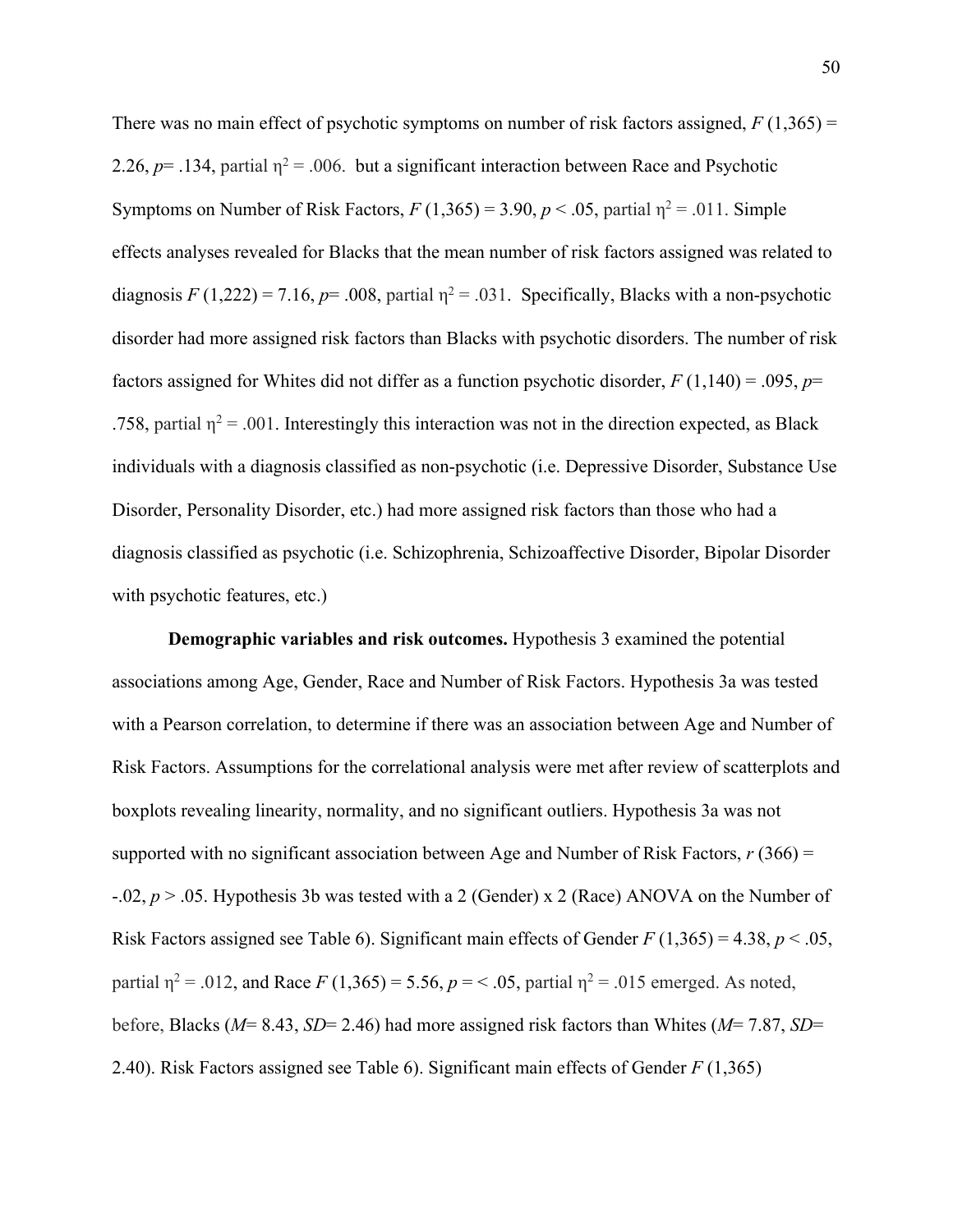|              | Non-psychotic |    |            | Psychotic |            | Total |  |
|--------------|---------------|----|------------|-----------|------------|-------|--|
|              | M(SD)         | n  | M(SD)      | n         | M(SD)      | n     |  |
| <b>Black</b> | 9.25(2.63)    | 48 | 8.21(2.32) | 176       | 8.43(2.42) | 224   |  |
| White        | 7.76(2.38)    | 38 | 7.90(2.41) | 104       | 7.87(2.40) | 142   |  |
| Total        | 8.59(2.61)    | 86 | 8.10(2.35) | 280       | 8.21(2.42) | 366   |  |

*Number of Risk Factors Assigned for Race by Diagnosis*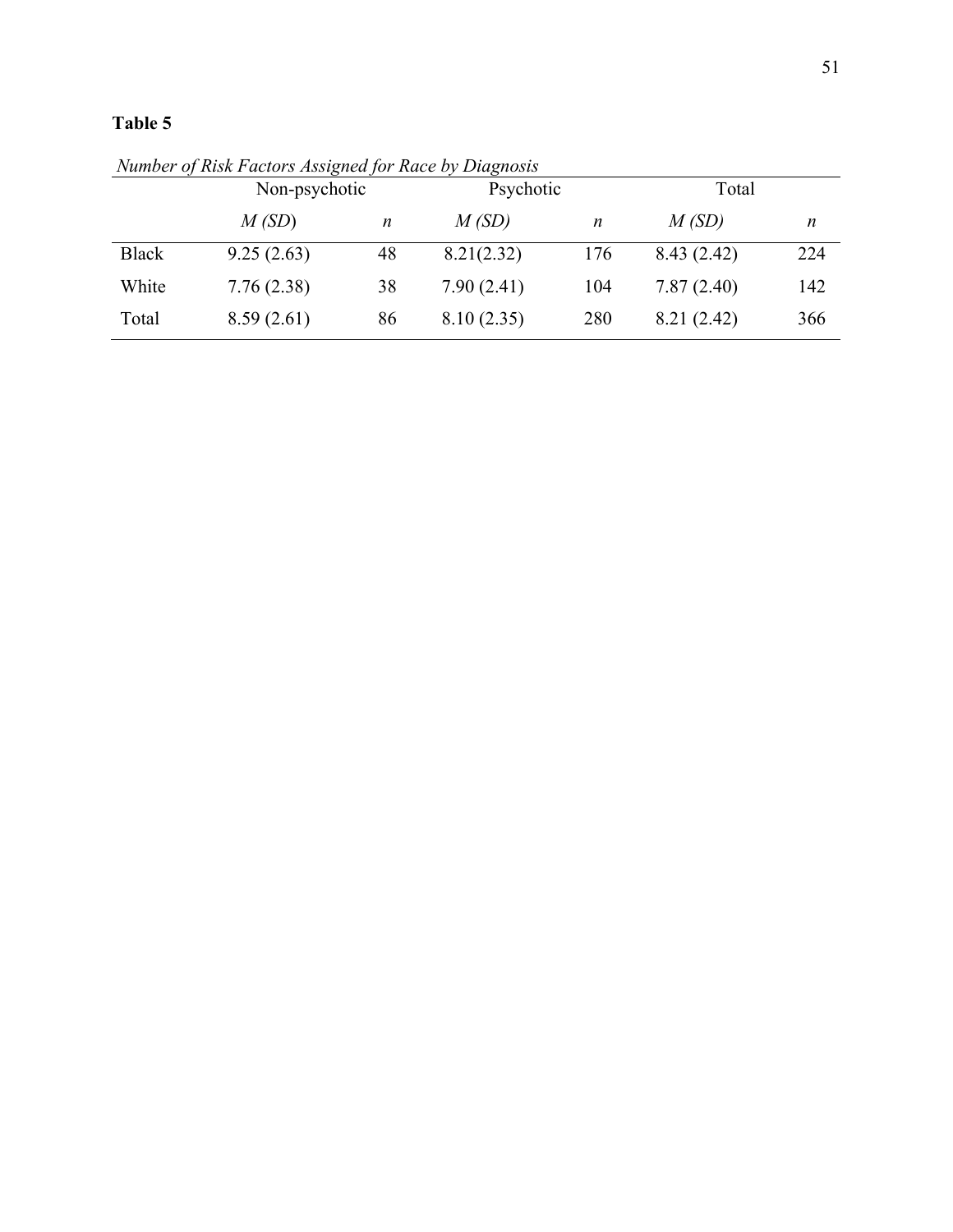*Analysis of Variance Summary for Main Effects and Interaction of Gender and Race on Number of Risk Factors Assigned*

| $\check{ }$            |                |    |        |                |                  |
|------------------------|----------------|----|--------|----------------|------------------|
| Variable               | Type III       | df | Mean   | $\overline{F}$ | $\boldsymbol{p}$ |
|                        | Sum of         |    | Square |                |                  |
|                        | <b>Squares</b> |    |        |                |                  |
| <b>Corrected Model</b> | 54.921         | 3  | 18.307 | 3.176          | .024             |
| Gender                 | 25.238         |    | 25.238 | 4.379          | .037             |
| Race                   | 32.017         |    | 32.017 | 5.555          | .019             |
| Gender*Race            | 5.407          |    | 5.407  | .938           | .333             |
|                        |                |    |        |                |                  |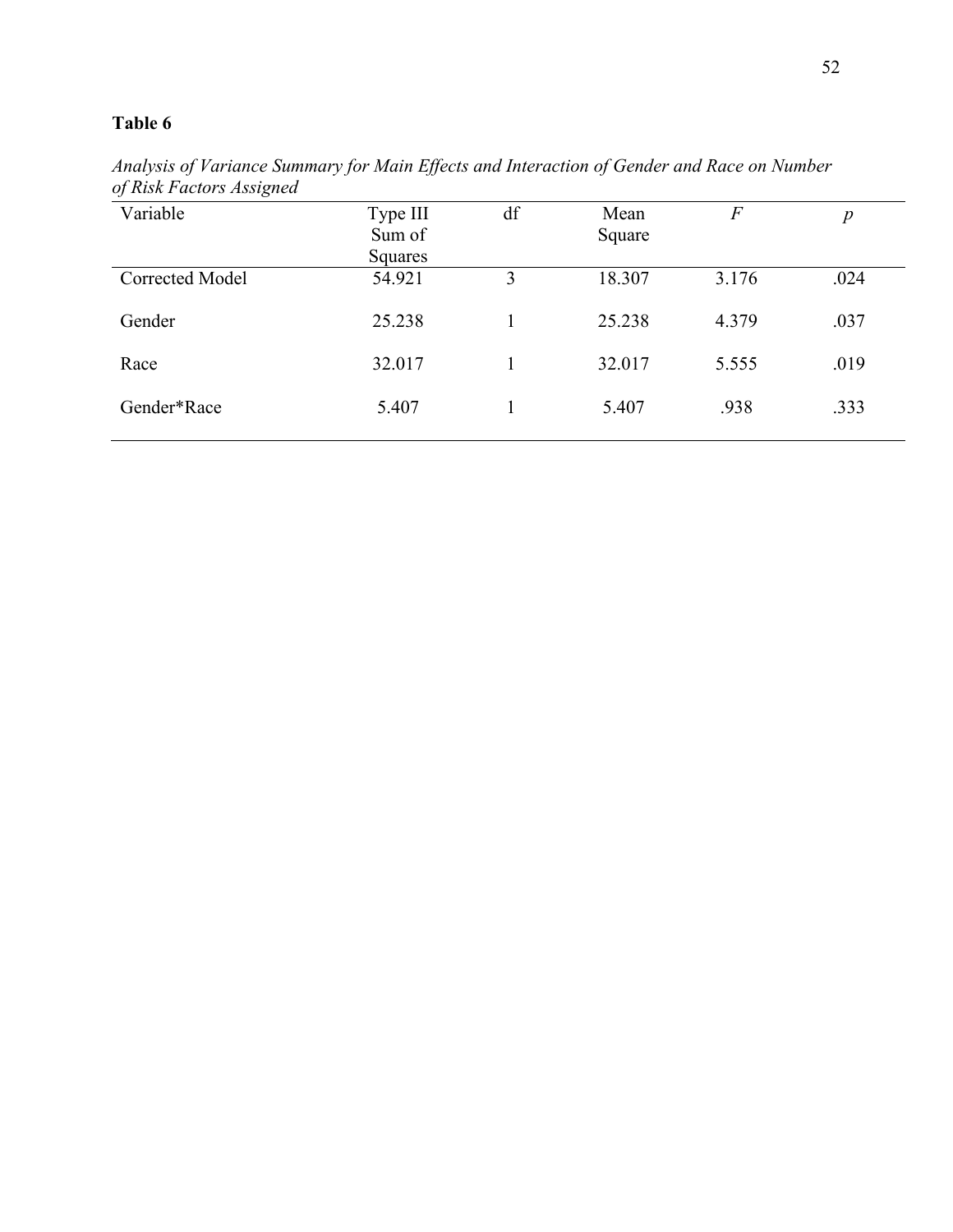$= 4.38, p < .05$ , partial  $\eta^2 = .012$ , and Race *F* (1,365) = 5.56, *p* = < .05, partial  $\eta^2 = .015$  emerged. As noted, before, Blacks (*M*= 8.43, *SD*= 2.46) had more assigned risk factors than Whites (*M*= 7.87, *SD*= 2.40). Men (*M*= 8.35, *SD*=2.44) had more assigned risk factors than women (*M*= 7.77, *SD*= 2.31). There was no significant interaction between Gender and Race on Number of Risk actors assigned,  $F(1,365) = .94$ ,  $p = .33$ , partial  $\eta^2 = .003$ .

### **Felony offenses, misdemeanor offenses, risk factors, and length of hospitalization.**

Hypothesis 4a, was tested with a one-way MANOVA to determine if individuals with a violent felony offense would have more assigned risk factors than individuals with a non-violent felony offense or misdemeanor offense. The dependent variables were Number of Risk Factors and Length of Hospitalization, with the grouping variable of Criminal Offense (violent felony, nonviolent felony, misdemeanor). Individuals whose charts indicated that they were still currently hospitalized were not included in this analysis, resulting in *n* 242 charts. Frequency and descriptive analyses revealed no significant univariate or multivariate outliers, and assumptions of normality, homogeneity of variance and covariance (assessed with the Levene's Test), linearity, and multicollinearity (assessed by the VIF value) were all met according to recommendations of Tabachnik and Fidell (2013). A Pearson correlation indicated a significant, but modest, negative association between Length of Hospitalization (*M*=5.02 years, *SD*= 4.65) and Number of Risk Factors ( $M=8.21$ ,  $SD=2.42$ ),  $r(242) = -.13$ ,  $p < .05$ . The multivariate *F* was significant, using Wilks' Lambda criterion as suggested by Tabachnik and Fidell (2013), *F*   $(4,480) = 3.53, p < 0.05$ , partial  $\eta^2 = 0.03$  (see Table 7). Follow-up univariate *F*'s revealed no difference in the Number of Risk Factors as a function of offense type, *F* (1,242) = .08, *p* = .92, partial  $\eta^2$  = .001 (Hypothesis 4a). However, length of hospitalization varied as a function of type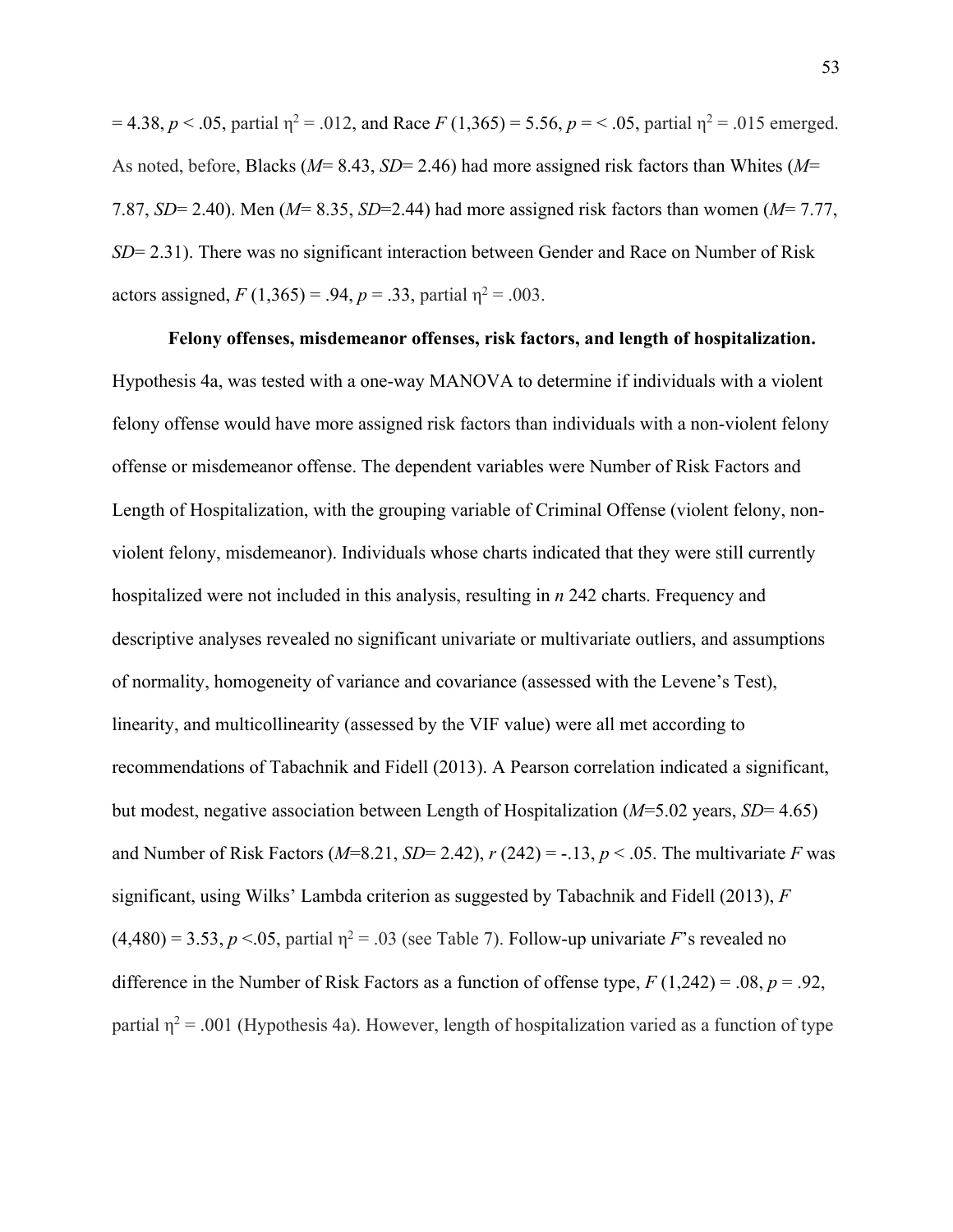| Source       | Dependent       | Type III | df | Mean    |       |      |
|--------------|-----------------|----------|----|---------|-------|------|
|              | Variable        | Sum of   |    | Square  |       |      |
|              |                 | Squares  |    |         |       |      |
| Crim Offense | Length Hosp     | 294.791  |    | 147.395 | 7.155 | .001 |
|              | Num RiskFactors | .975     |    | .487    | .082  | .921 |

*Multivariate Analysis of Variance Summary for Type of Criminal Offense, Number of Risk Factors, and Length of Hospitalization*

 $$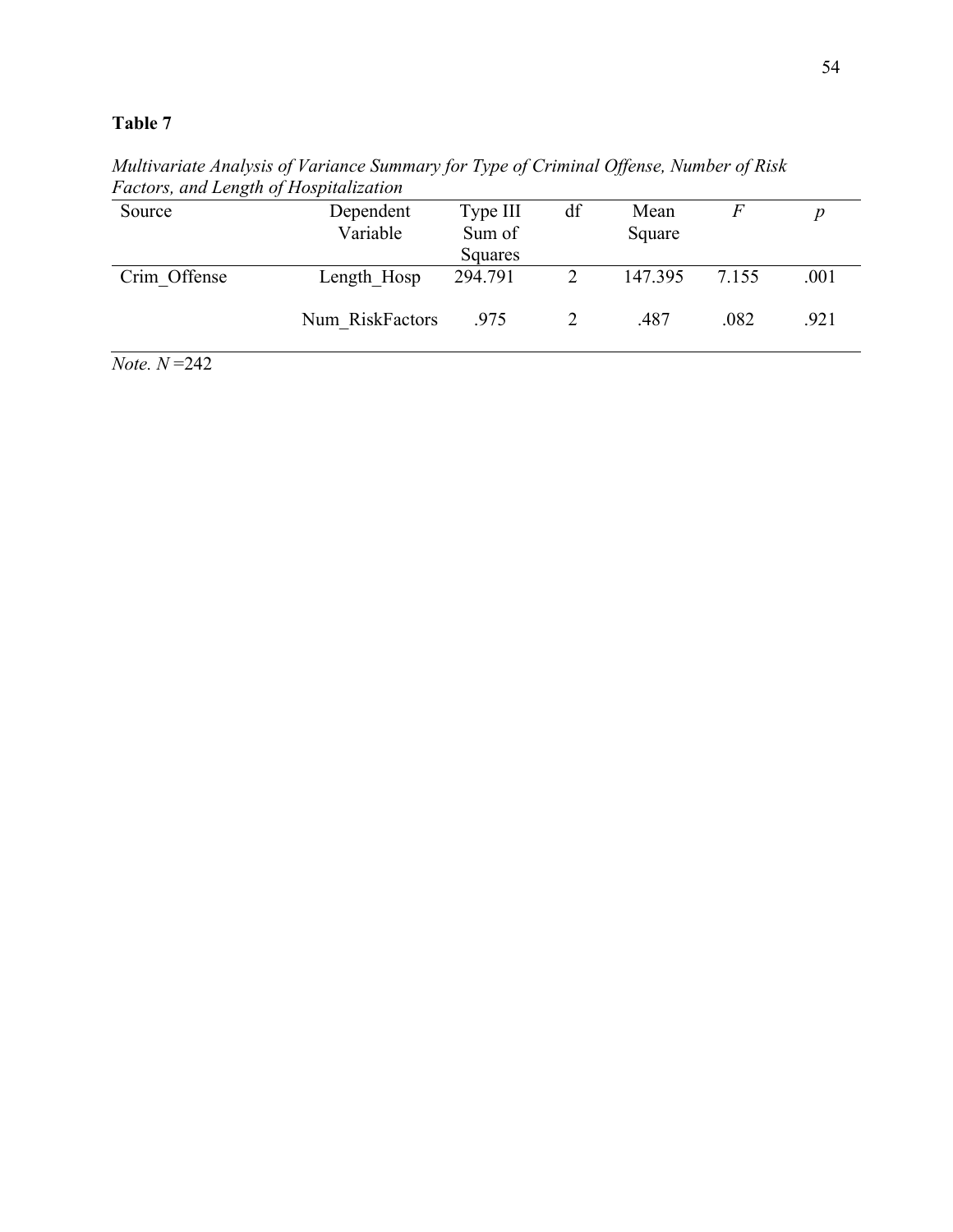of criminal offense,  $F(1,242) = 7.155$ ,  $p < .01$ , partial  $\eta^2 = .056$  (Hypothesis 4b). Post Hoc analyses Scheffe analyses indicated that the average length of stays in the hospital were that individuals who with both violent and non-violent felony offenses both had significantly longer hospitalizations than those with misdemeanor offenses (see Table 8).

**Violent/nonviolent crime and race outcomes.** For Hypothesis 5a, a 2 (Race) x 2 (Crime: Non-violent vs. Violent) ANOVA on Number of Risk Factors assigned to examine if Black individuals with a violent offense (regardless of classification as felony or misdemeanor) would have more risk factors than Blacks with a non-violent offense, Whites with a violent offense, and Whites with a non-violent offense. Assumptions of independence, normality, and homogeneity of variance were met after review of scatterplots based on Tabachinik and Fidell (2013) guidelines. The ANOVA revealed no significant interaction effect between Race and Nonviolent/Violent Crime on Number of Risk Factors assigned *F* (1,365) = 2.430, *p* =.089, partial  $\eta^2$  = .013. Means and standard deviations are presented in Table 9.

**Race, salient variables, and risk factors.** Hypothesis 6 was tested with a hierarchical multiple regression analysis to determine whether salient demographic variables explained a significant amount of variance in the number of assigned risk factors. All assumptions of the regression model were met, including collinearity statistics, which were within acceptable limits. Assessments for linearity (assessed using scatterplots), multicollinearity (VIF value less 10), and homoscedasticity (assessed using scatterplots) were completed according to Tabachinik and Fidell (2013) guidelines. The following variables were entered into a hierarchical multiple regression: Age, Gender (male = 0, female = 1), and Diagnosis (psychotic = 0, non-psychotic = 1) were entered in Block 1. Type of Criminal Offense was entered next, dummy coded such that violent felony offenses was the reference group and the two other groups (non-violent felony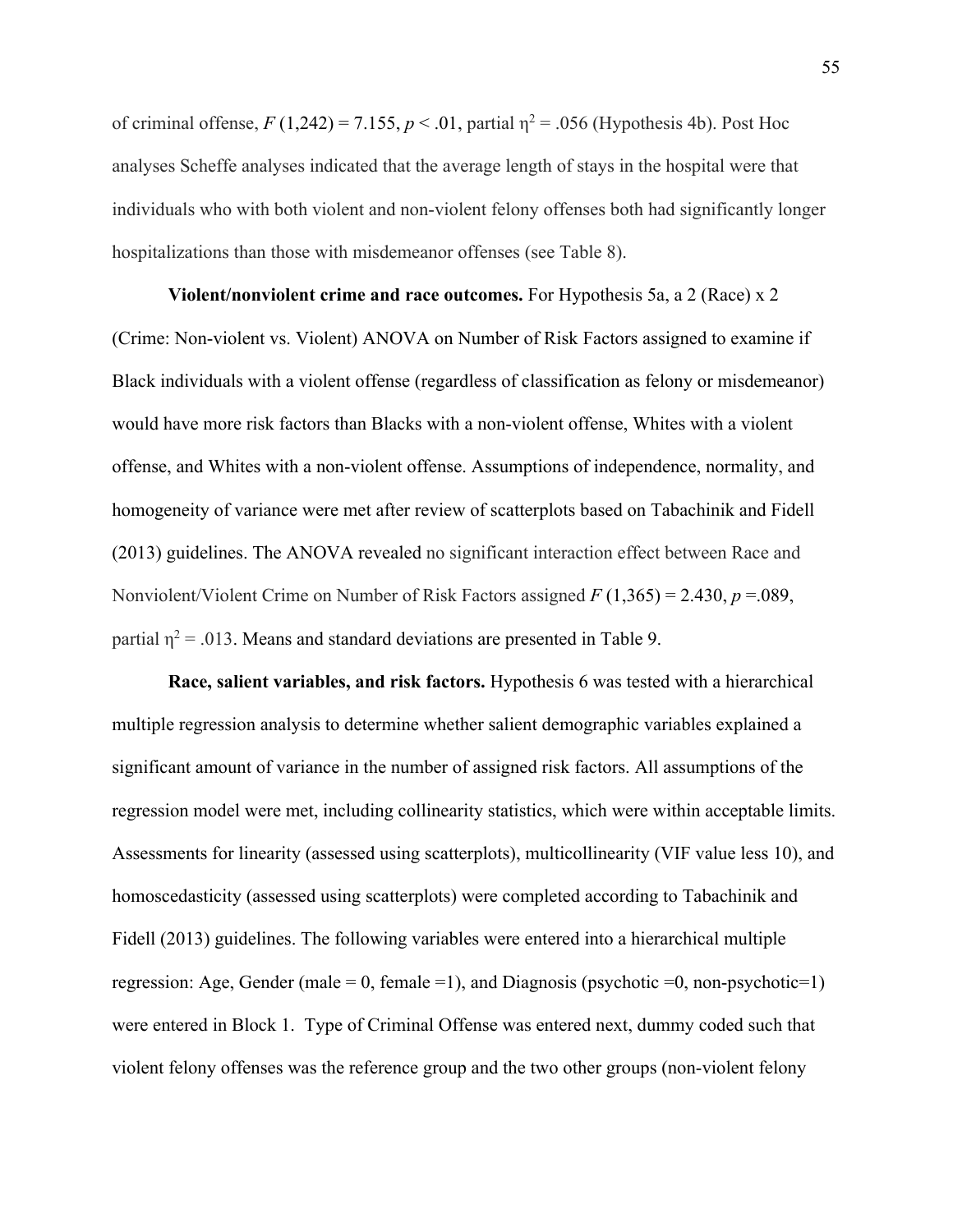|                    | Length of Hospitalization<br>M(SD) | Number of Risk Factors<br>M(SD) | $\boldsymbol{n}$ |
|--------------------|------------------------------------|---------------------------------|------------------|
| Violent Felony     | 5.60 $(4.74)$ <sub>a</sub>         | 7.77(2.47)                      | 171              |
| Non-violent Felony | 4.70(4.12) <sub>a</sub>            | 7.90(2.65)                      | 42               |
| Misdemeanor        | $2.27(3.92)_{b}$                   | 7.90(1.92)                      | 31               |
| Totals             | 5.02(4.65)                         | 7.81(2.42)                      | 244              |

*Means for Length of Hospitalization and Number of Risk Factors by Criminal Offense*

*Note.* Different subscripts indicate significant mean differences,  $p < 0.05$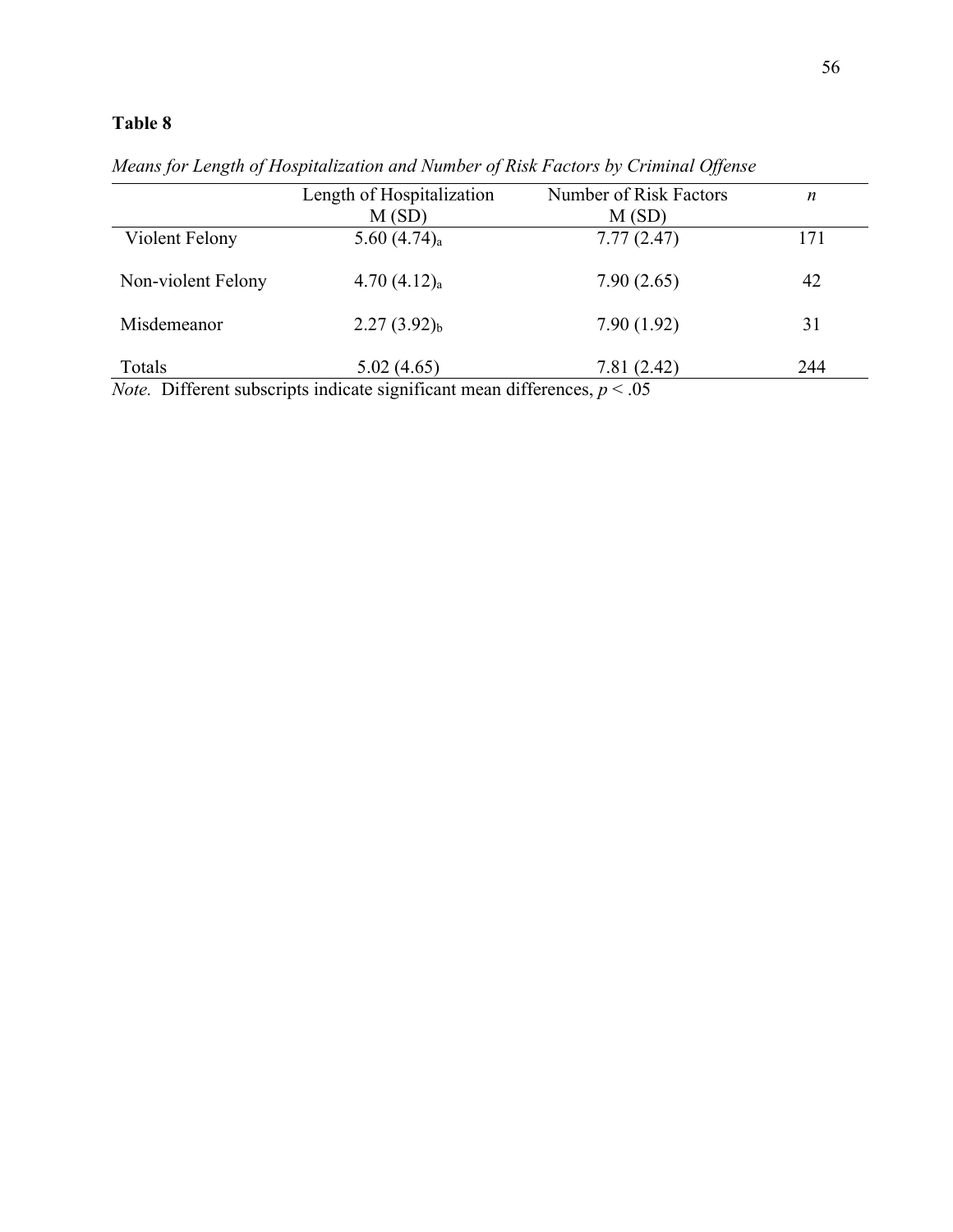*Means and Standard Deviations for Race and Criminal Offense Outcomes on Number of Risk Factors* 

|              | Violent Offense<br>M(SD) | Non-Violent Offense<br>M(SD) | Total      |
|--------------|--------------------------|------------------------------|------------|
| <b>Black</b> | 8.40(2.36)               | 8.54(2.62)                   | 8.43(2.42) |
| White        | 7.59(2.27)               | 8.81(2.59)                   | 7.87(2.40) |
| Total        | 8.09(2.35)               | 8.64(2.60)                   | 8.21(2.42) |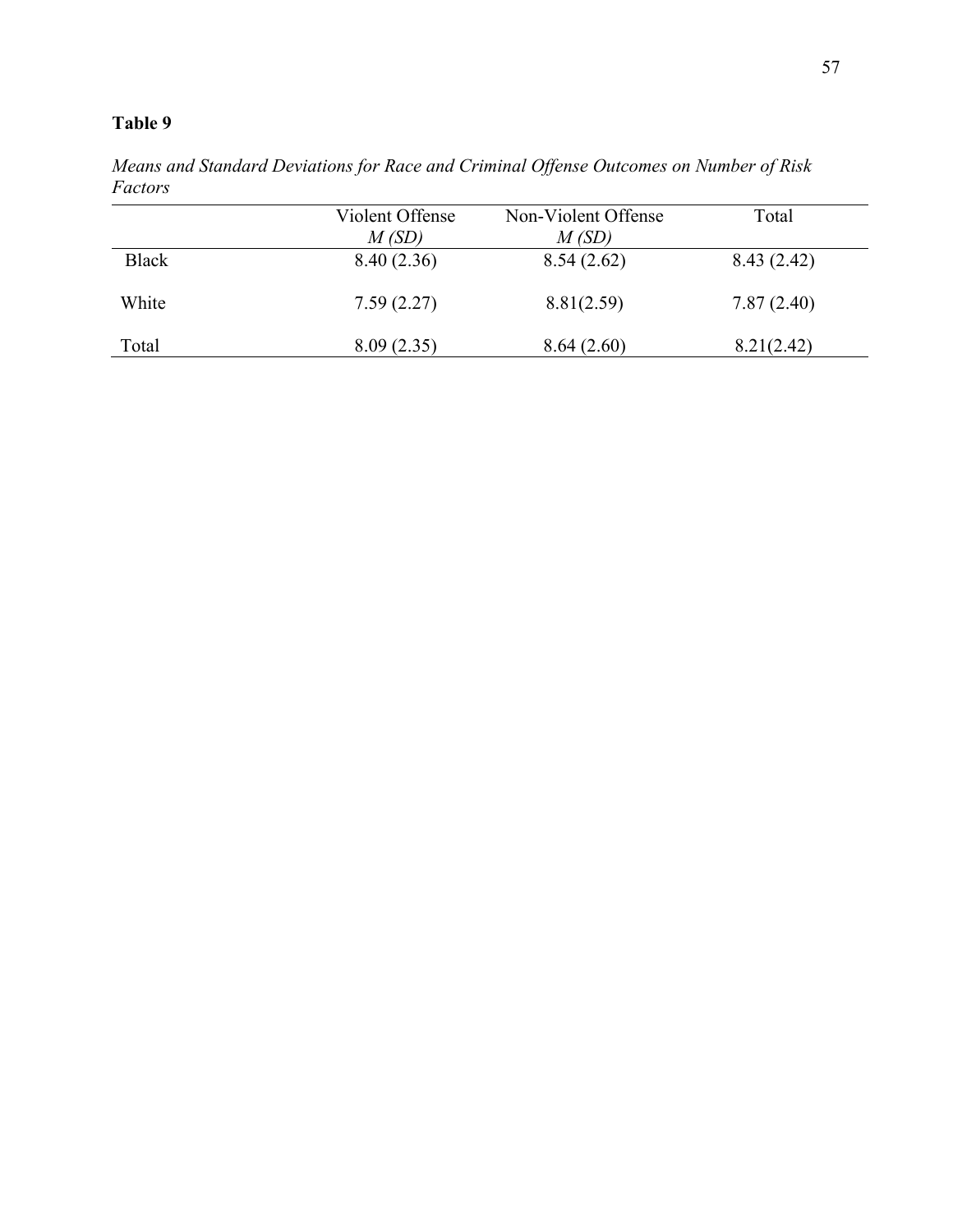offense and misdemeanor) were entered in Block 2. Then, Race (Black=0, White=1) was entered on Block 3. Race was input last as the hypothesis sought to determine whether race accounted for additional variance in the assignment of risk factors above and beyond the other salient demographic variables. Correlations revealed that none of the independent variables were highly correlated with one another (see Table 10). The hierarchical regression results are presented in Table 11. At Block 1, Age, Gender, and Diagnosis did not result in a significant regression model  $F(3,362) = 2.51$ ,  $p = .06$ , accounting for 2.0% of the variance in number of risk factors assigned. Introducing the Criminal Offense variable in Block 2 accounted for a total of 2.6% of the variance in number of risk factors assigned  $F(3,362) = 1.92$ ,  $p = .09$ . Finally, introducing the Race variable in Block 3 resulted in a significant regression model *F* (3,362) = 2.48, *p* = .023 accounting for 4.0% of the variance in number of risk factors assigned. This change in  $R^2$  was significant. The final model revealed that diagnosis and gender were important considerations in the assignment of risk factors, but most notable Race entered at Block 3 explained additional variance above and beyond the other demographic variables (see regression Table 11).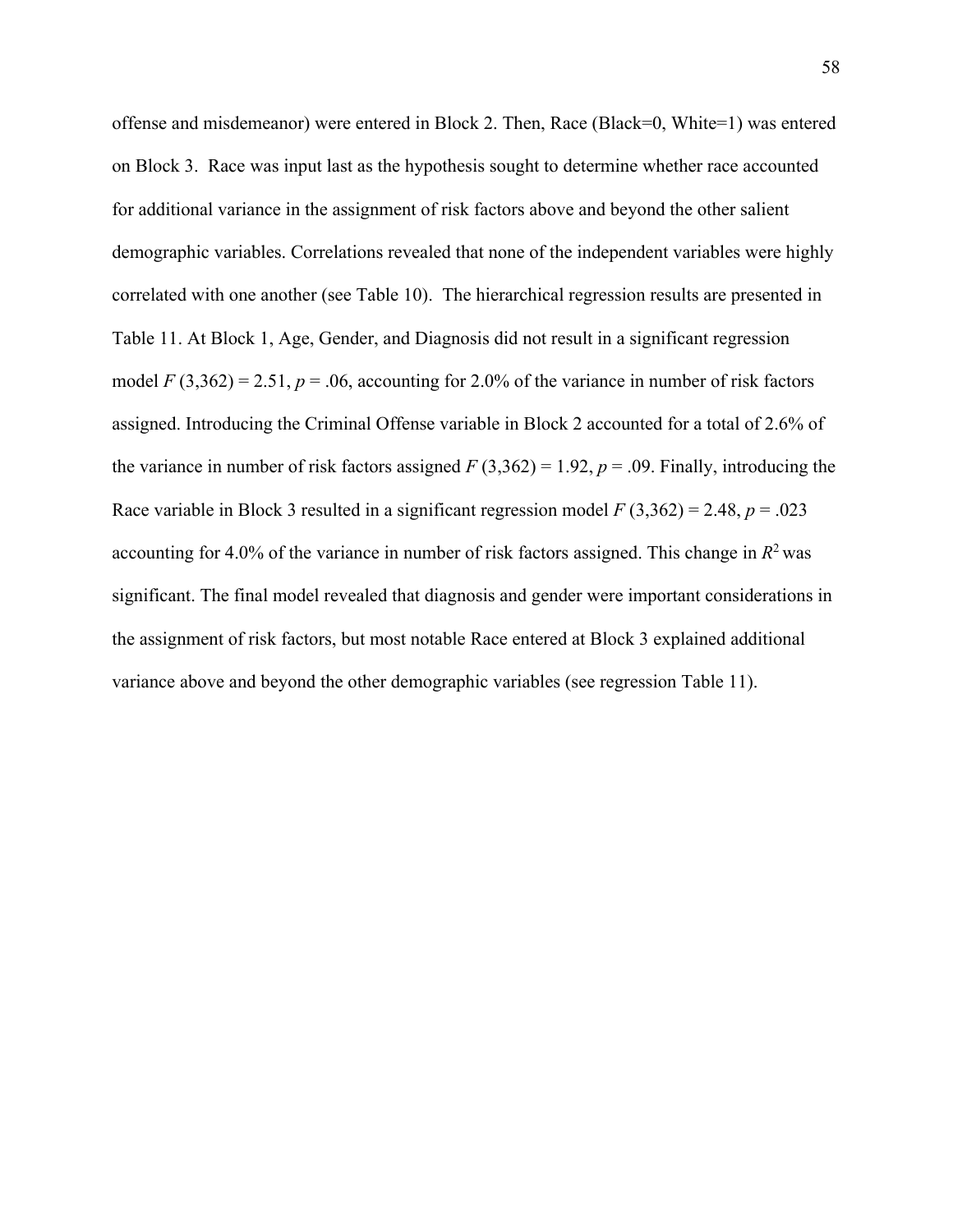|                                    |            | $\epsilon$     |         |                |           |         |
|------------------------------------|------------|----------------|---------|----------------|-----------|---------|
|                                    | <b>NOR</b> | $\overline{2}$ | 3       | $\overline{4}$ | 5         | 6       |
| 2. AGE ATO                         | $-.024$    |                |         |                |           |         |
| 3. Gender                          | $-.102*$   | .042           | -       |                |           |         |
| 4. Diagnosis                       | $.087*$    | $-162*$        | $.114*$ |                |           |         |
| 5. Non-Violent Criminal<br>Offense | .082       | $-.011$        | $-.063$ | .005           |           |         |
| 6. Misdemeanor Offense             | $-.022$    | .060           | .016    | $-.062$        | $-.179**$ |         |
| 7. Race                            | $-.114*$   | $.121**$       | .016    | .061           | $-.036$   | $.110*$ |

*Correlations for Variables in Hierarchical Regression Analysis*

*Note.* NOR = Number of Risk Factors \*  $p < .05$ ; \*\*  $p < .01$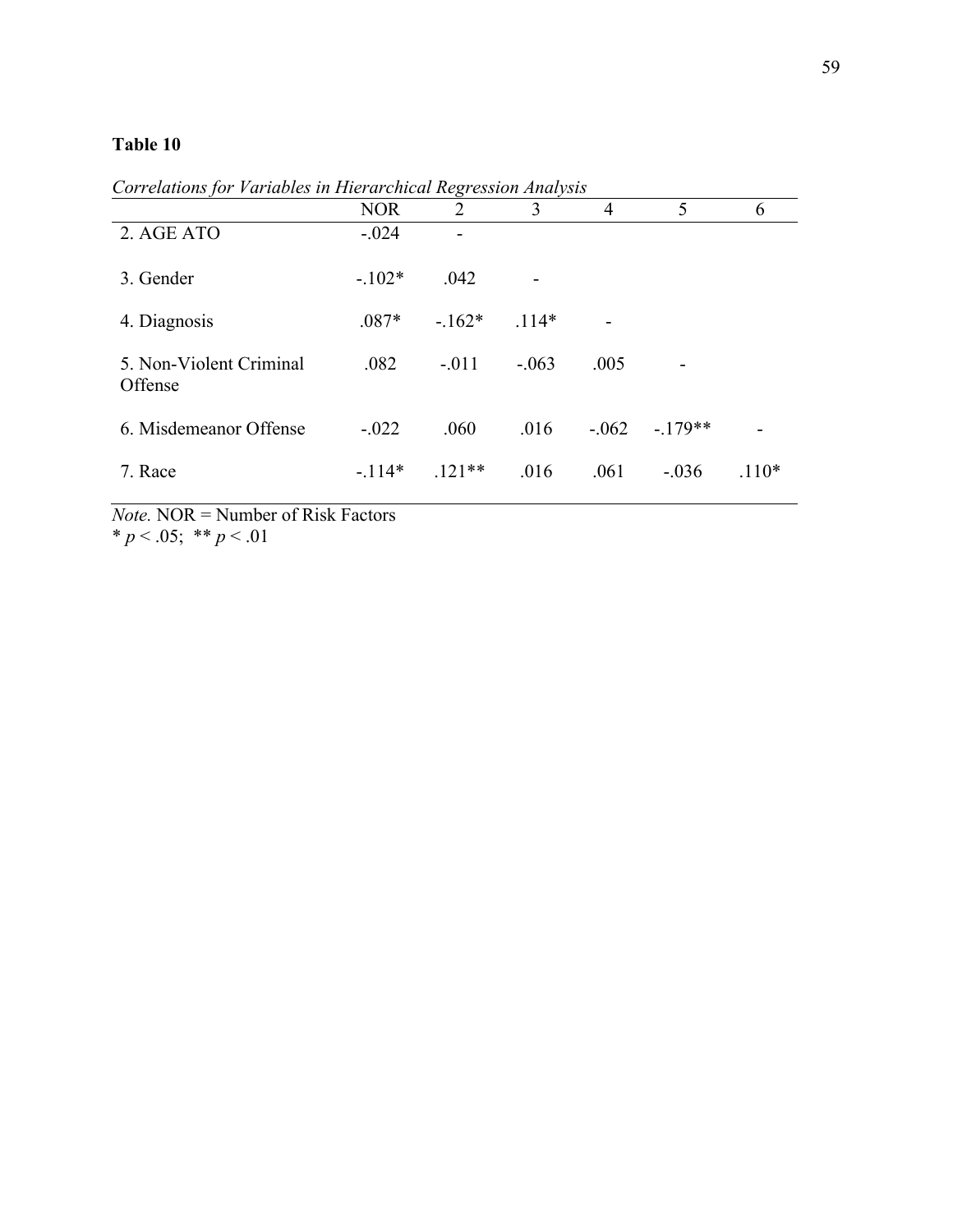| <b>Step and Predictor Variables</b> | $\boldsymbol{B}$ | SEB     | β | $R^2$ | $\Delta R^2$ |
|-------------------------------------|------------------|---------|---|-------|--------------|
| Step 1                              |                  |         |   | .020  | .012         |
| Age OTO                             | $-.001$          | .010    |   |       |              |
| Gender                              | $-.645$          | .298    |   |       |              |
| Diagnosis                           | .568             | .303    |   |       |              |
| Step 2                              |                  |         |   | .026  | .012         |
| Age OTO                             | .000             | .010    |   |       |              |
| Gender                              | $-.618$          | .299    |   |       |              |
| Diagnosis                           | .563             | .303    |   |       |              |
| Nonviolent F                        | .459             | .324    |   |       |              |
| Misdemeanor                         | $-.002$          | .398    |   |       |              |
| Step 3                              |                  |         |   | .040  | $.024*$      |
| Age OTO                             | .003             | .010    |   |       |              |
| Gender                              | $-.619$          | $.297*$ |   |       |              |
| Diagnosis                           | .624             | $.303*$ |   |       |              |
| Non-Violent F                       | .447             | .322    |   |       |              |
| Misdemeanor                         | .092             | .398    |   |       |              |
| Race                                | $-.593$          | $.261*$ |   |       |              |

*Hierarchical Regression Analysis of Predictors of Number of Risk Factors Assigned*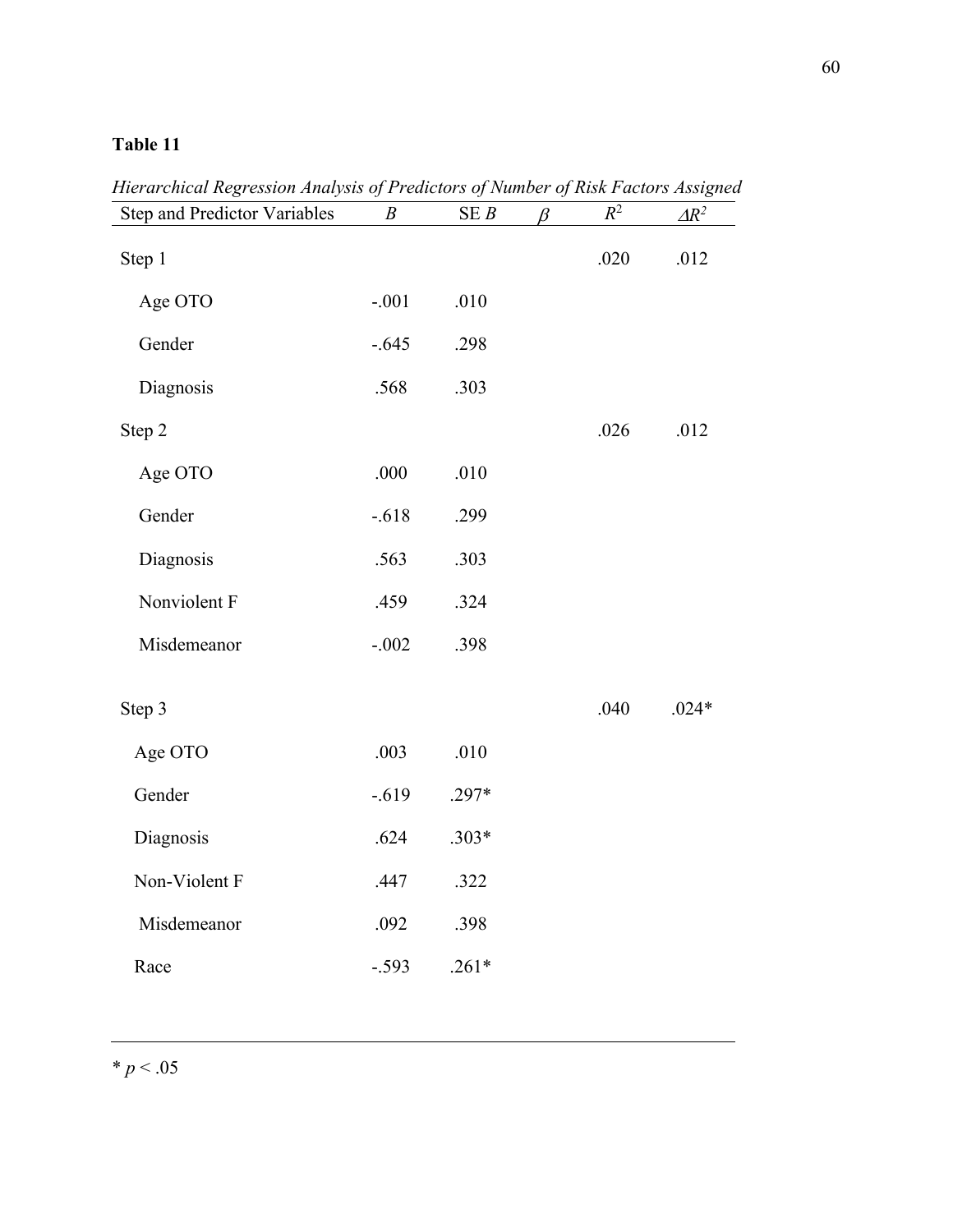#### **CHAPTER IV**

### **DISCUSSION**

The study identified and quantified general demographic characteristics of NGRI acquittees in a Virginia state hospital, with specific focus on race related differences between Black and White acquittees as it relates to the assignment of risk factors found in Initial Analysis of Aggressive Behavior (IAAB) reports and Temporary Custody evaluations (TCE). General demographic information related to age, gender, race, socioeconomic status, marital status, and education was collected. Additional information potentially important to understanding NGRI populations specifically was also collected including diagnosis, trauma history, substance use history, criminal offense history, type of NGRI offense, prior hospitalizations, year hospitalized, year conditionally released, number of risk factors assigned, and name and order of risk factors identified.

### **Descriptive Characteristics of NGRI Acquittees**

Schizophrenia was the most common diagnosis of participants which coincides with literature from multiple studies that identified Schizophrenia as a commonality among NGRI acquittees (Cochrane et al., 2001; Packer, 1987; Rice & Harris, 1990; Roberts & Golding, 1991; Steadman et al., 1983). It is possible that related to forensic evaluation, it is not so much the label of the diagnosis that is important but how symptoms manifest and impact risk. Regardless of race, the presence of a psychotic disorder such as Schizophrenia and how symptoms may impact an individual's perception (i.e., inability to determine right from wrong per Virginia Code), may make it more likely for them to meet criteria for NGRI adjudication. This may explain why the current sample was compromised mainly of individuals with Schizophrenia and other psychotic disorders.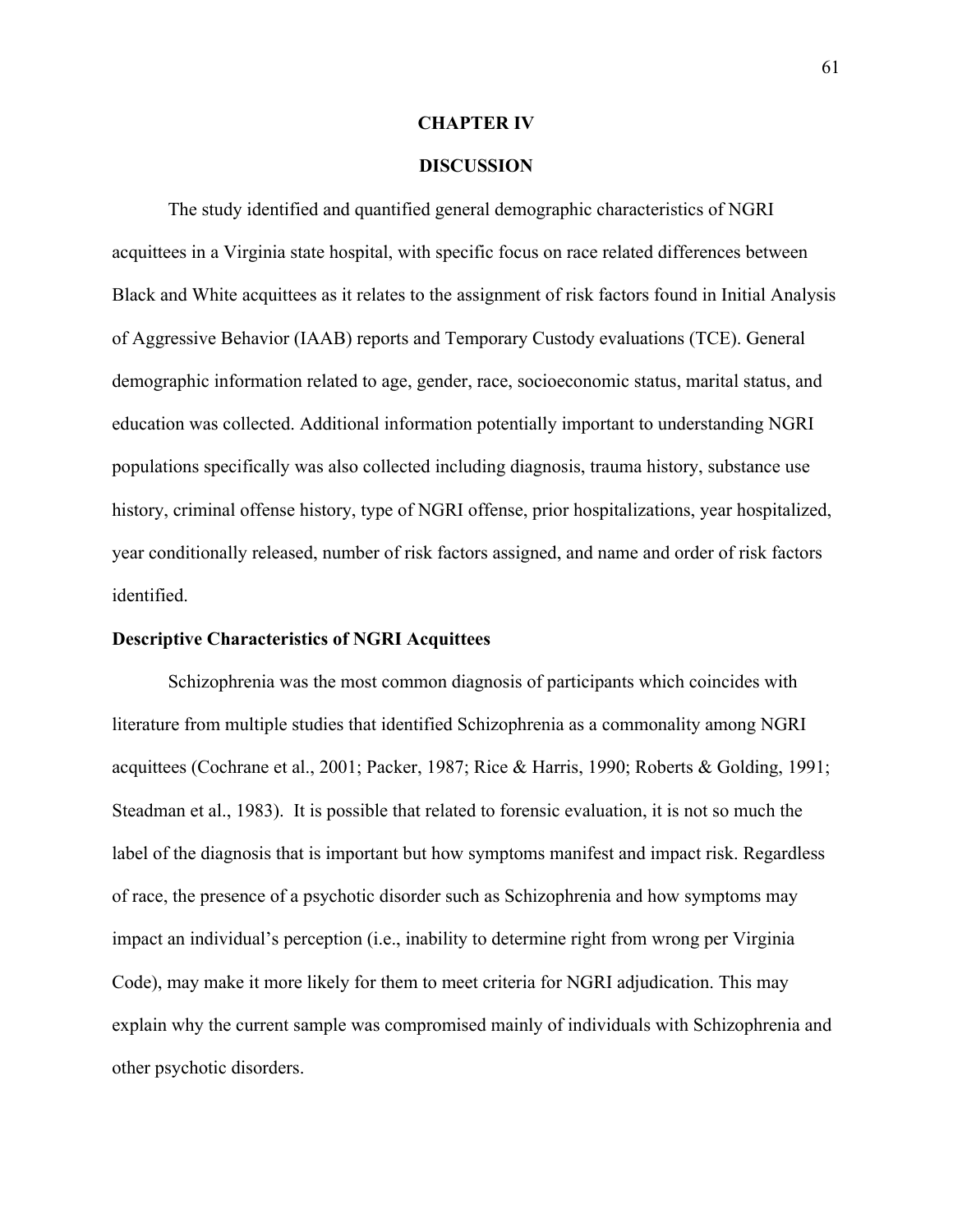The majority of the sample was male, single, had a criminal history prior to commission of their NGRI offense, had prior inpatient hospitalizations, and had substantial substance use history. These findings are consistent with much of the extant literature that indicates that men are more likely to be found insane in evaluations (Kois et al., 2017, Warren et al., 2004), and that men are four times more likely to commit violent offenses than women (Kivisto, 2015). Further, being an unmarried male (Institute of Law, Psychiatry, and Public Policy, 2012b), and having a history of criminal behavior in general (Kay et al., 1988; Mossman, 1994; Klassen & O'Connor, 1994) presents risk for future violence. Lastly, successful insanity pleas and acquittals are consistently associated with previous psychiatric hospitalizations (Cochrane et al., 2001; Kois et al., 2017; Roberts & Golding, 1991; Villaverde, 1996; Warren et al., 1991, 2004), and some literature points to the idea that substance abuse alone may be an even stronger predictor of violence risk than mental illness (Elobogen & Johnson, 2009).

It was hypothesized that Blacks would be more likely to receive a psychotic disorder diagnosis compared to Whites. In the current study no significant difference, however, was found in the proportion of Black and White participants diagnosed with a psychotic disorder; both groups had high rates of psychotic disorders (79% vs 73% respectively). This finding conflicts with some of the stereotyping literature, which cites Black as being more likely to be diagnosed with a psychotic disorder than their White counterparts, but supports the notion that there is indeed no meaningful difference related to prevalence rates of these disorders between racial groups (Eack  $\&$  Newill, 2012). It may be that the clinical approach to risk management is different than the forensic/legal approach to risk management. Clinical diagnostic decisions are made in the context of a structured classification system in which certain criteria must be met to receive a specific diagnosis. In forensic decision making, however, additional information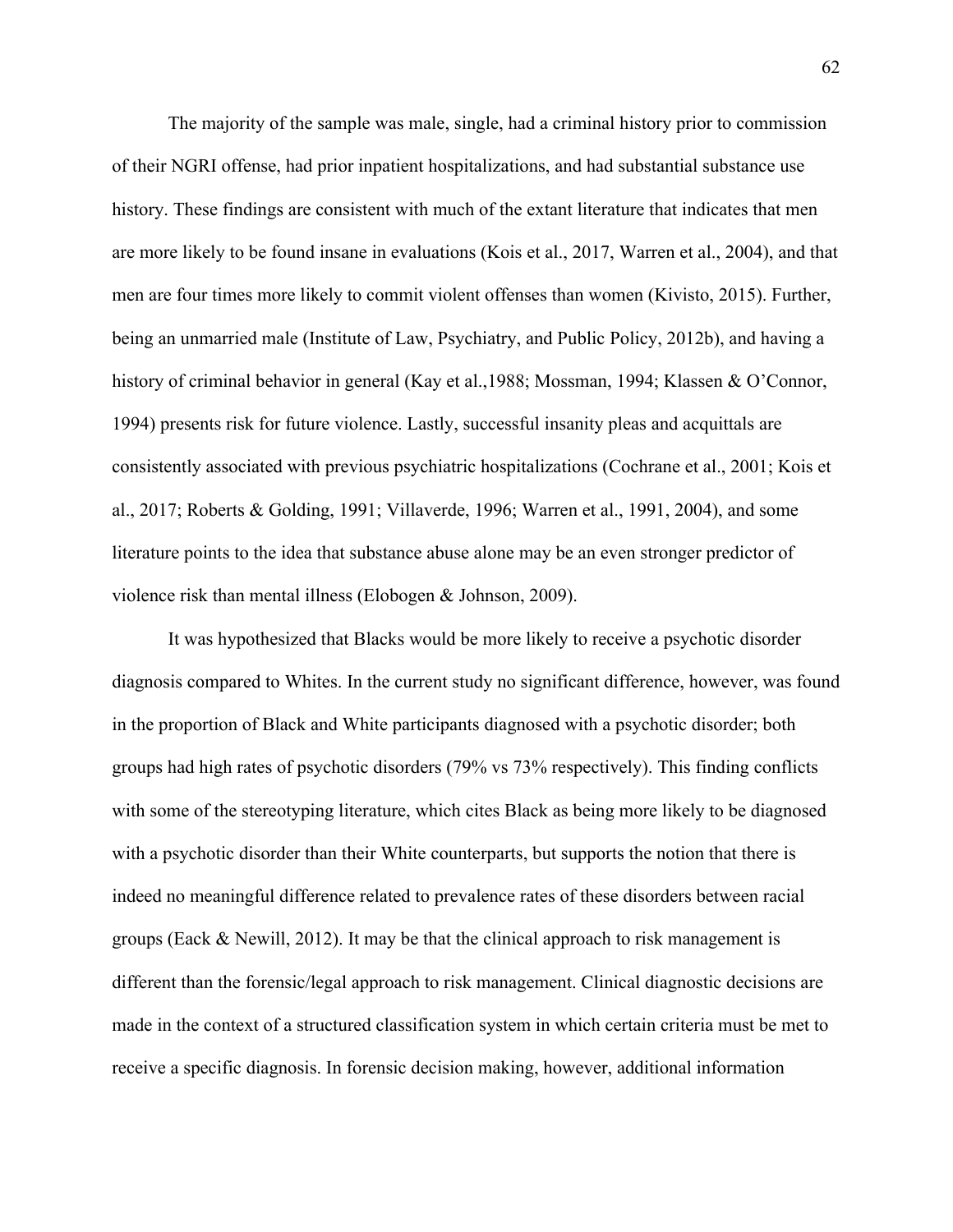beyond diagnostic criteria must be considered such as whether the psychiatric symptoms impacted the commission of a crime, and the level of risk the person is to the community without treatment. The absence of a particular structure for the forensic decision may result in a more subjective and fluid process. Differences in clinical and forensic decision-making processes should be explored further in future research.

## **Correlates of Assignment of Risk Factors**

**Race and diagnosis.** It was predicted that both Race and a Psychotic Diagnosis would be associated with the Number of Risk Factors assigned. Our hypothesis was partially supported, as Blacks were assigned more risk factors than Whites. Contrary to expectations however, a psychotic disorder diagnosis was not associated with the number of risk factors assigned. Further, it was expected that Black individuals with a psychotic diagnosis would be assigned the most risk factors. Though this interaction was significant, it was in an unexpected direction. According to simple effects analysis Blacks with non-psychotic disorders had more assigned risk factors than Blacks with a non-psychotic disorder. Both of the aforementioned findings may be explained by the lack of consideration of comorbid disorders in the analyses. Specifically, comorbid substance use or personality disorder that were not primary diagnoses may have contributed to additional risk factors being assigned upon evaluation.

In previous research, co-morbid substance use and severe mental illness were associated with higher rates of violence than either substance use or mental illness alone (Swanson, 1990), and individuals diagnosed with one or more personality disorders (regardless of the type) also have an increased risk of violence (Tardiff et al., 1997). These personality or substance use concerns may have created multiple other problem areas for these individuals related to risk (i.e. lack of employment, lack of social support, psychosocial and family issues, psychopathy,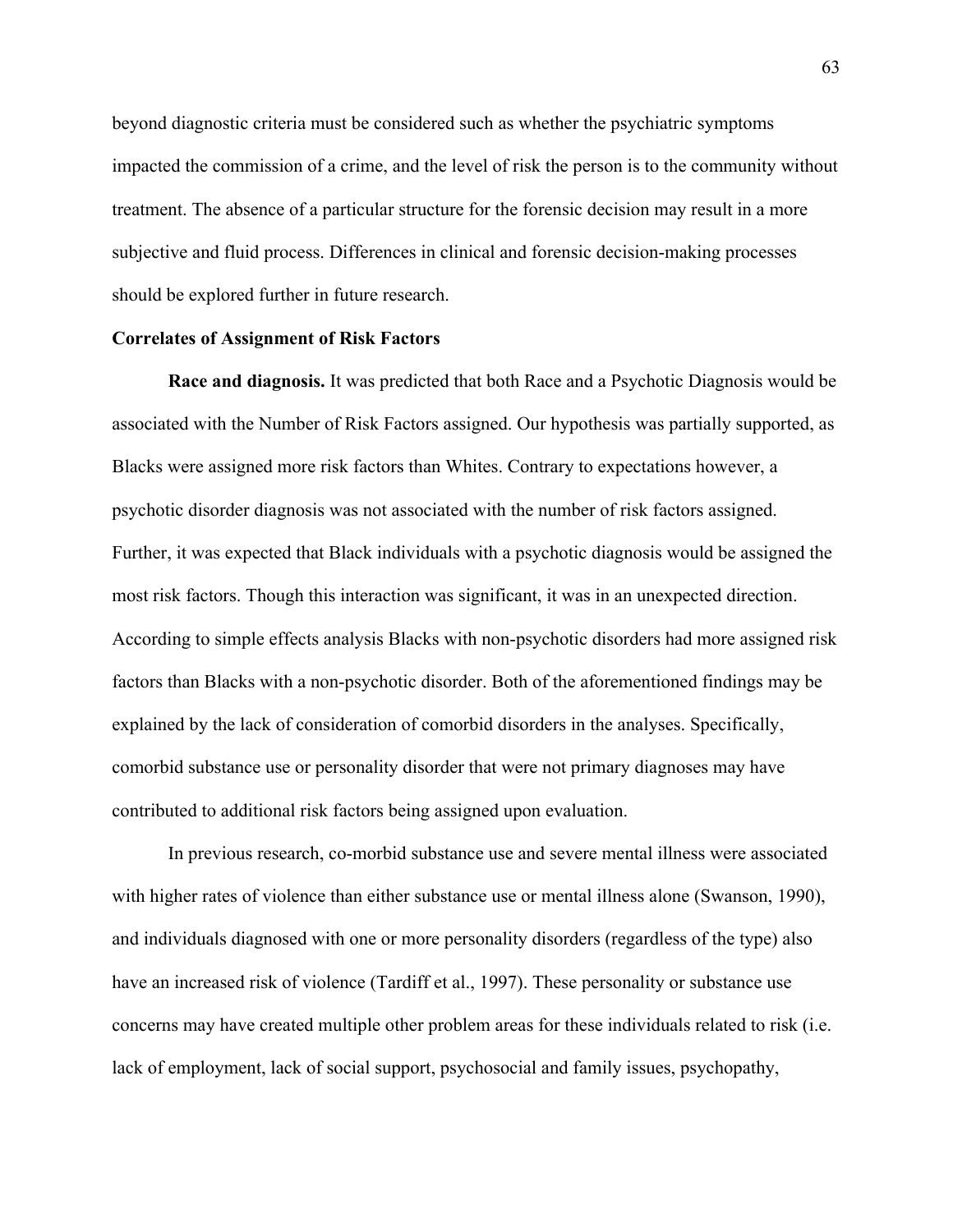noncompliance with treatment, etc.) that are each additional factors to potentially be added into an IAAB report. The psychosocial issues that accompany the presence of substance use or personality disorders may further account for the additional risk factors for Blacks with nonpsychotic disorders.

**Age.** It was hypothesized that age would be inversely associated with the number of assigned risk factors, such that those who were younger in age would have more assigned risk factors. There was no significant correlation found between age and number of risk factors assigned, however. Previous research has suggested that younger individuals had higher rates of violence in multiple settings, including in acute psychiatric facilities (Dack et al., 2013); and being young and male have repeatedly been considered as static risk factors associated with violence in persons with mental illness (Varshney et al., 2016). Related to our sample, it may be that the Demographic risk factor was automatically assigned to individuals who are younger in age and male at the time of their NGRI offense; whereas older individuals may have the risk factors that could be considered under demographics assigned individually (i.e. employment issues, lack of social support (not married).

**Gender.** It was also hypothesized that gender would be associated with assigned risk factors, such that men would have more risk factors than women. Also, an interaction of race and gender was expected such that Black men would have more assigned risk factors than White men, and Black and White women. As expected, men had more assigned risk factors than women. When considering risk, these results are consistent with previous research in which being male was associated with the perpetration of violence in the general population (Krakowski & Czobor, 2004). Also, men are four times more likely to be arrested for violent offenses than women (Kivisto, 2015). Men across age groups are also more likely to use illicit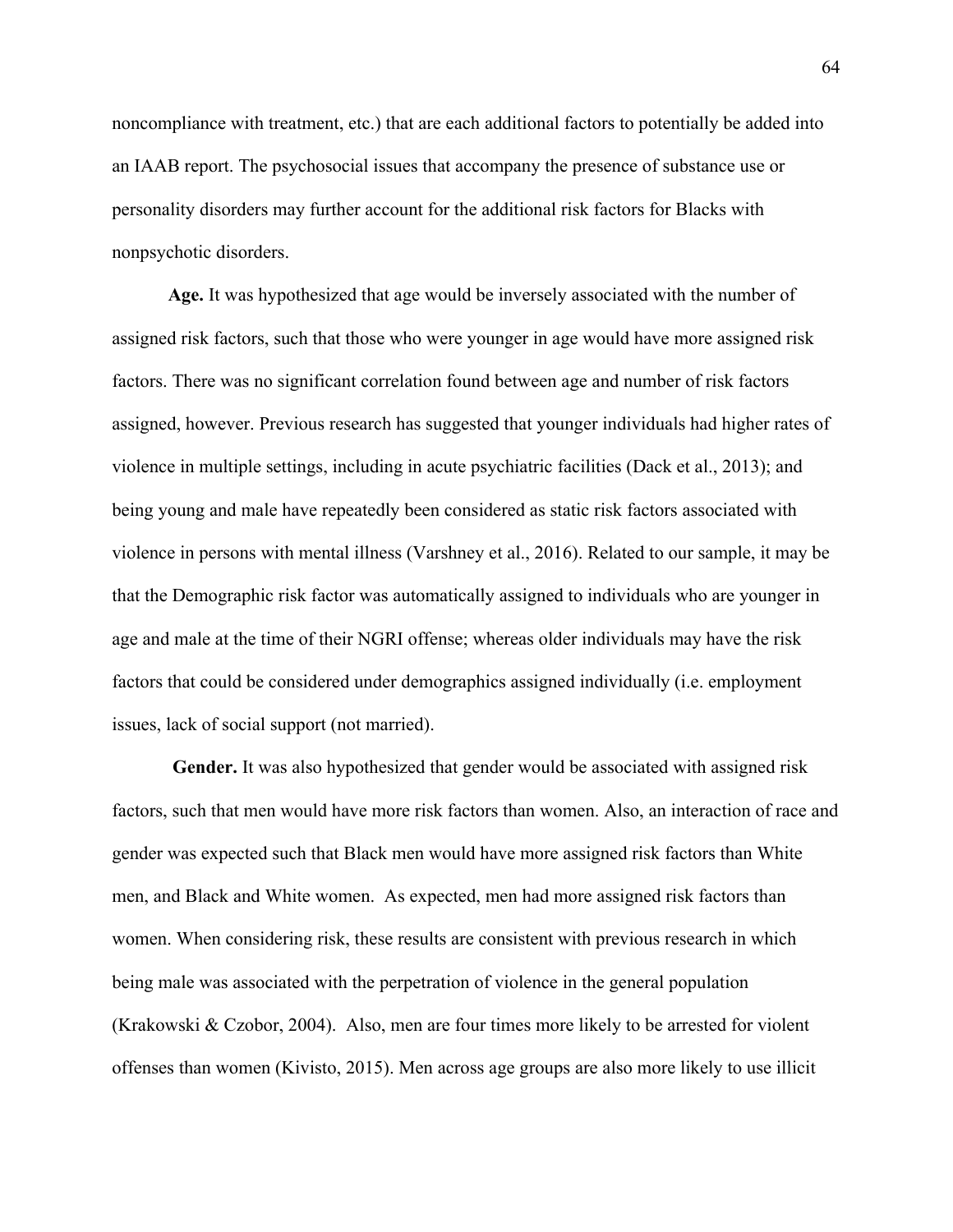substances and alcohol than women (National Institute on Drug Abuse, 2018), have higher rates of traumatic brain injury than women (Munivenkatappa et al., 2016), are more likely to be unemployed (Albanesi & Sahin, 2018), and are more likely to be diagnosed with psychopathy than women (Wynn, Hoiseth, and Petterson, 2012). The current finding that men are assigned more risk factors by clinicians is consistent with a large body of previous literature demonstrating substantial risk, across a variety of domains for men compared to women.

Counter to expectations, there was no significant interaction between race and gender on number of risk factors assigned. Assignment of risk factors was related to both race and gender, but not concurrently. It is possible that there are unforeseen variables that are not being accounted for in this model, and that race may be serving in this case as a proxy to another potential moderating variable. More research is needed to better understand these phenomena and what other moderating variables may be impacting the model (i.e. related to diagnosis of personality/substance use disorder, criminal history, psychosocial history, treatment compliance etc.). The presence of moderating variables may better explain why there was no significant interaction between gender and race on number of risk factors.

## **Criminal Offense Outcomes**

There have been discrepant findings in previous research related to whether or not previous criminal convictions help or hinder an insanity defense. Related to general demographic findings, the majority of our sample (83.4%), had a criminal history before adjudication, indicating that they had been charged, even if not convicted, with a criminal offense at some point before their NGRI offense was committed. These findings lend support to previous literature that indicates prior criminal convictions are related to success in obtaining an insanity acquittal (Warren et al., 2004). Regarding the NGRI adjudication offense, it was predicted that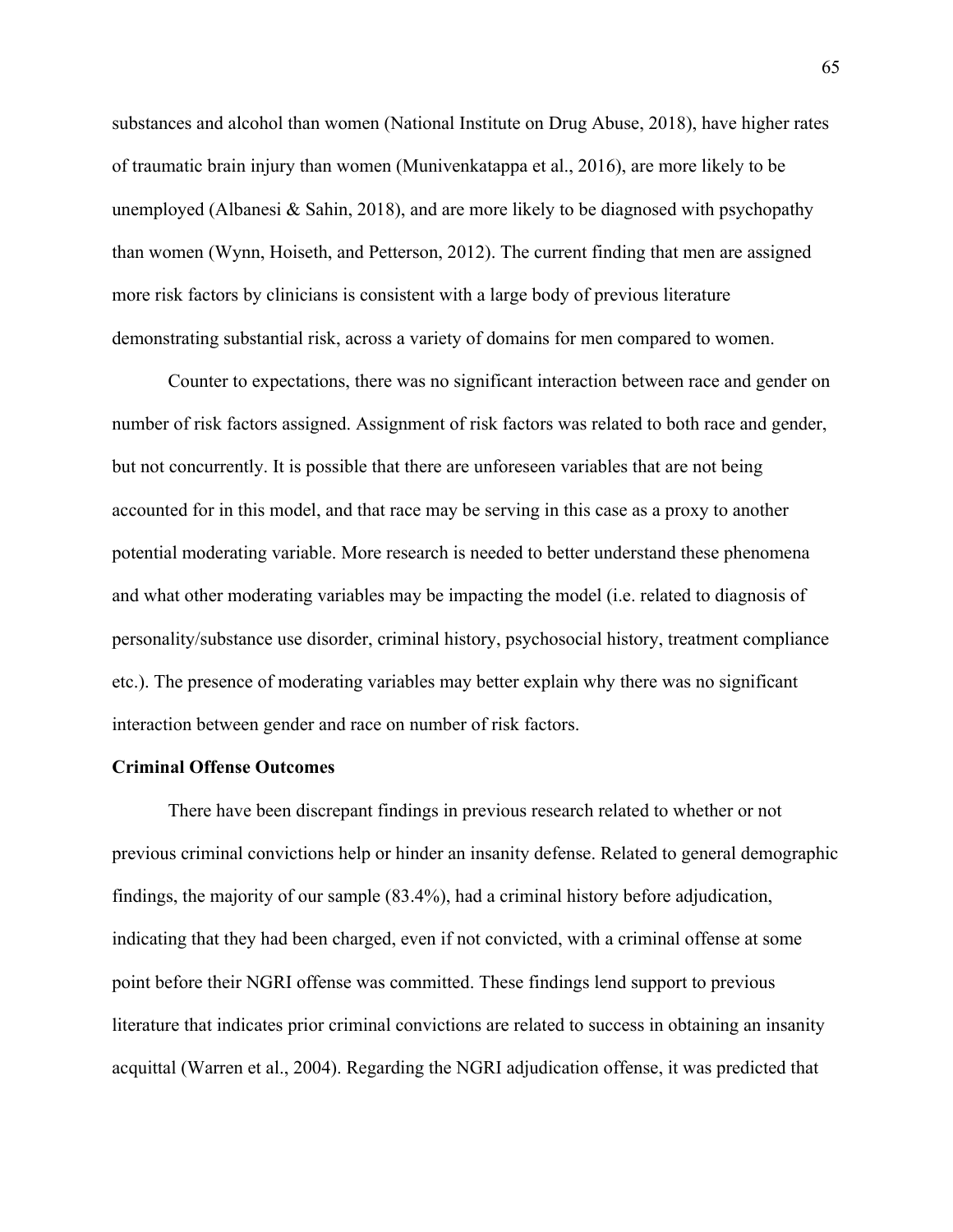individuals with a violent felony NGRI offense would have more assigned risk factors than those with a nonviolent felony or misdemeanor offense. It was also predicted that individuals with a violent felony NGRI offense would have a longer hospitalization than those with a nonviolent felony or misdemeanor offense.

**Felony versus misdemeanor crime.** Counter to expectations, type of offense (violent felony, nonviolent felony, or misdemeanor) was unrelated to Number of Risk Factors assigned. Perhaps examiners may be privileging mental health over criminal behavior as in order to be eligible for an NGRI adjudication one must be diagnosed with a mental illness that hinders their ability in some form (i.e. to understand right from wrong, understand the nature or consequence of their actions). Treatment of mental health concerns may then alleviate a large portion of risk for commission of crime in future. Consistent with the notion of privileging mental health, "severe mental illness" was most commonly listed as individual's number one risk factor regardless of whether the disorder was psychotic or non-psychotic in nature. Taken together, these results support the theory that the NGRI process was put in place in order to avoid unethically punishing the mentally ill (DBHDS, 2016).

Interestingly, type of offense (violent felony, nonviolent felony, or misdemeanor) was related to length of hospitalization such that individuals with a violent felony offense or a nonviolent felony offense had longer courses of hospitalization than individuals with misdemeanor offenses. Per Virginia Code, misdemeanant NGRIs can only be hospitalized for 12 months before a recommendation must be made for civil commitment or conditional release (DBHDS, 2016). Thus, somewhat by default, misdemeanants should have a shorter course of hospitalization compared to those with a felony offense per Virginia Code. Individuals with felony crimes (which by law carry would longer jail or prison sentences than misdemeanor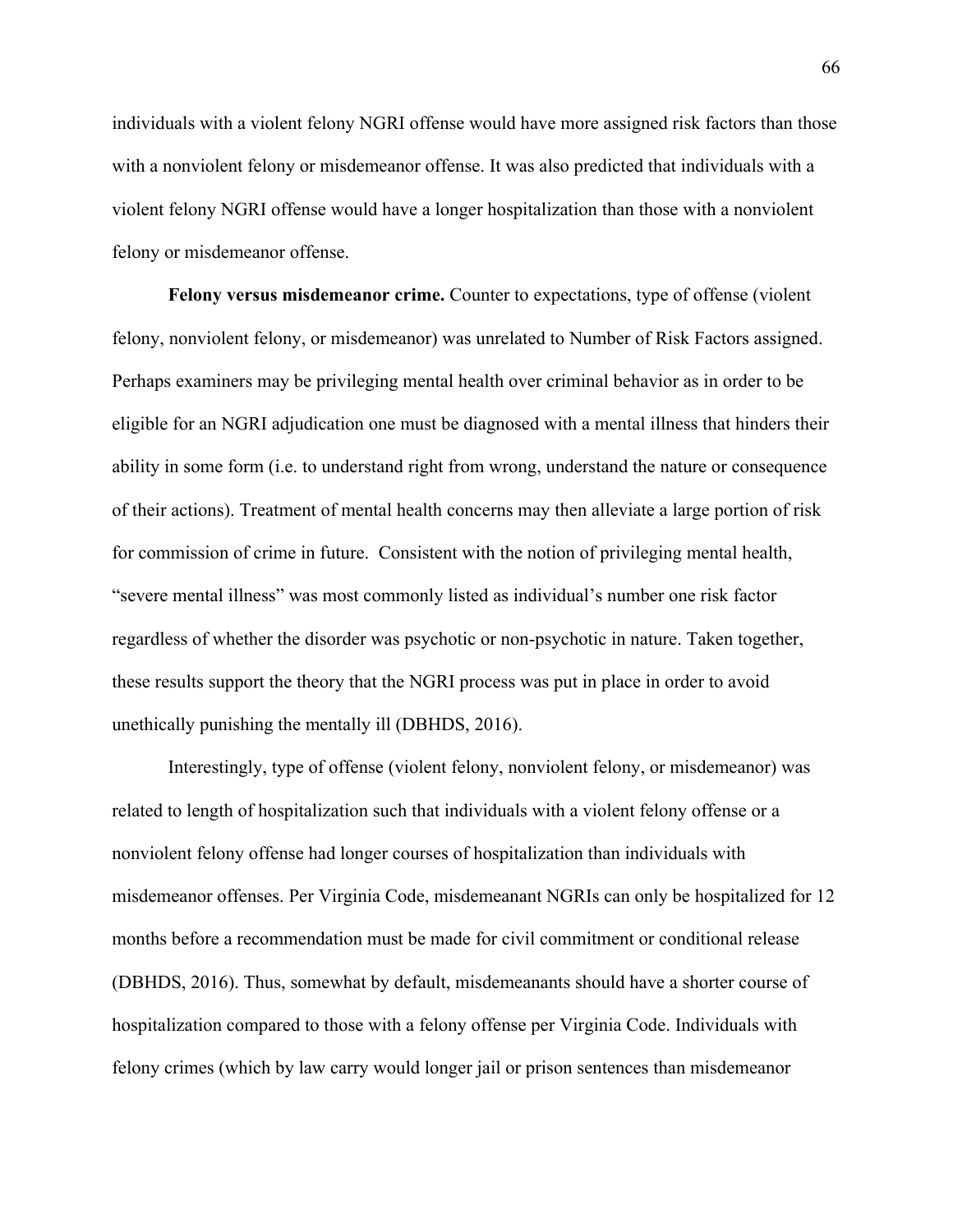violent or non-violent crimes) may be viewed by the criminal justice system as needing more treatment in a controlled setting to assure risk to the community has been remediated than those with non-violent felony crimes.

**Violent versus nonviolent crime.** It was predicted that race and type of violent/nonviolent crime would be associated with the number of assigned risk factors, such that Blacks with a violent offense would have more assigned risk factors than Whites with a violent offense, Blacks with a nonviolent offense, and Whites with a nonviolent offense. Though there was a significant main effect related to violent/non-violent crime, it was contrary to what was predicted, as individuals with a non-violent offense (regardless of classification as felony or misdemeanor) had more assigned risk factors than individuals with a violent offense. Literature suggests that violent behavior is considered the most robust predictor of future violence in psychiatric, community, and criminal samples (Bonta, Law, & Hanson, 1998; Dack et al., 2013; Kivisto, 2015; Kay, Wolkenfeld, & Murrill, 1988), However, Warren et al. (1991) point out that many offenders in Virginia charged with less serious offenses often face more time as a result of NGRI adjudications (i.e., extensive or indefinite hospitalization) than they would in jail for their respective offenses (potentially influenced by stability of illness, which influences insight and judgment and also been connected to an increased risk of violence (Swartz et al., 1998)). This supports the idea that the mentally ill are criminalized in the state due to multiple encounters with the criminal justice and mental health systems. Since judges ultimately make the decision whether or not conditional release is approved, it should be considered that type of crime committed (in this case violent crime) could influence perception on how long an individual should remain hospitalized. In particular, if a case is high profile or a captial case, judges may be influenced by community perception as it relates to outcomes (i.e. push for harsher punishment).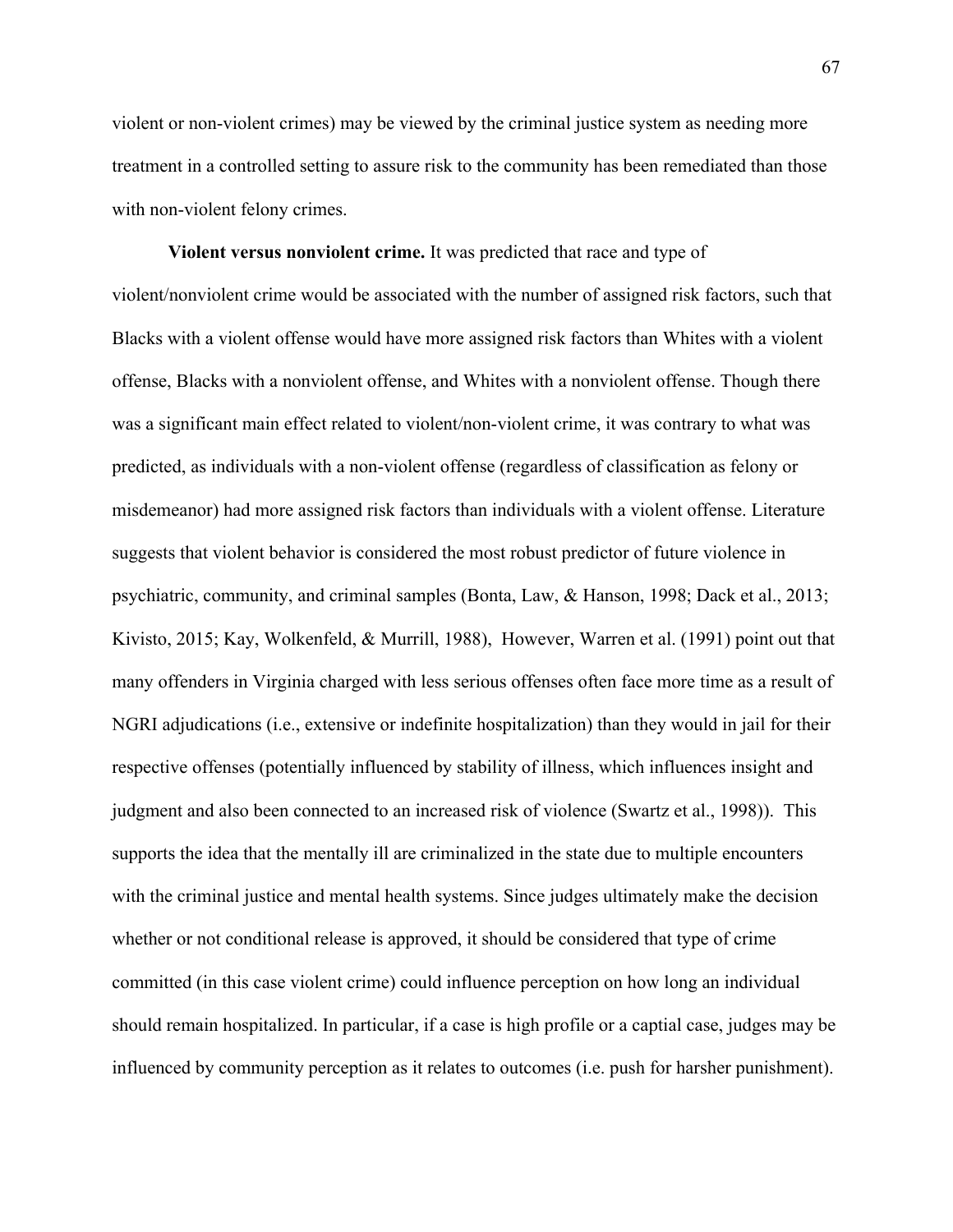Therefore it may take individuals with violent felony crimes more time to matriculate through the NGRI privledge levels, increasing their time spent hospitalized, regardless of how many risk factors they have been assigned.

#### **Race and Potential Implicit Biases in Forensic Decision Making**

It was predicted that race, above and beyond the demographic variables of age, gender, diagnosis, and criminal offense would explain a significant amount of the variance in the assignment of risk factors. All of these variables together accounted for 4% of variance in assignment of risk factors. As predicted, race accounted for an additional 2.4% of the variance in the number of risk factors assigned above and beyond these demographic variables. As these demographic variables accounted for a relatively small amount of the variance in the assignment of risk factors overall (4%) it is important to consider that other clinical, demographic, and environmental characteristics are likely important to the assignment of risk factors. Such characteristics could include family history of mental illness, socioeconomic status, previous suicide attempts, whether or not the individual is generally treatment or medication adherent, or homelessness. Future research that examines additional contributors to the assignment of risk factors is warranted.

The additional variance accounted for by race in the assignment of risk factors, though small, suggests that racial biases may infiltrate the forensic evaluation process and impact the subjectivity of clinician ratings. Previous literature suggests that racial minorities with mental illness are likely to be stigmatized more harshly than individuals of the racial majority (Corrigan et al., 2001; Eack & Newhill, 2012; Rosenfield, 1984). The results of the current study lend themselves in support of previous stereotyping literature related to racial minorities and mental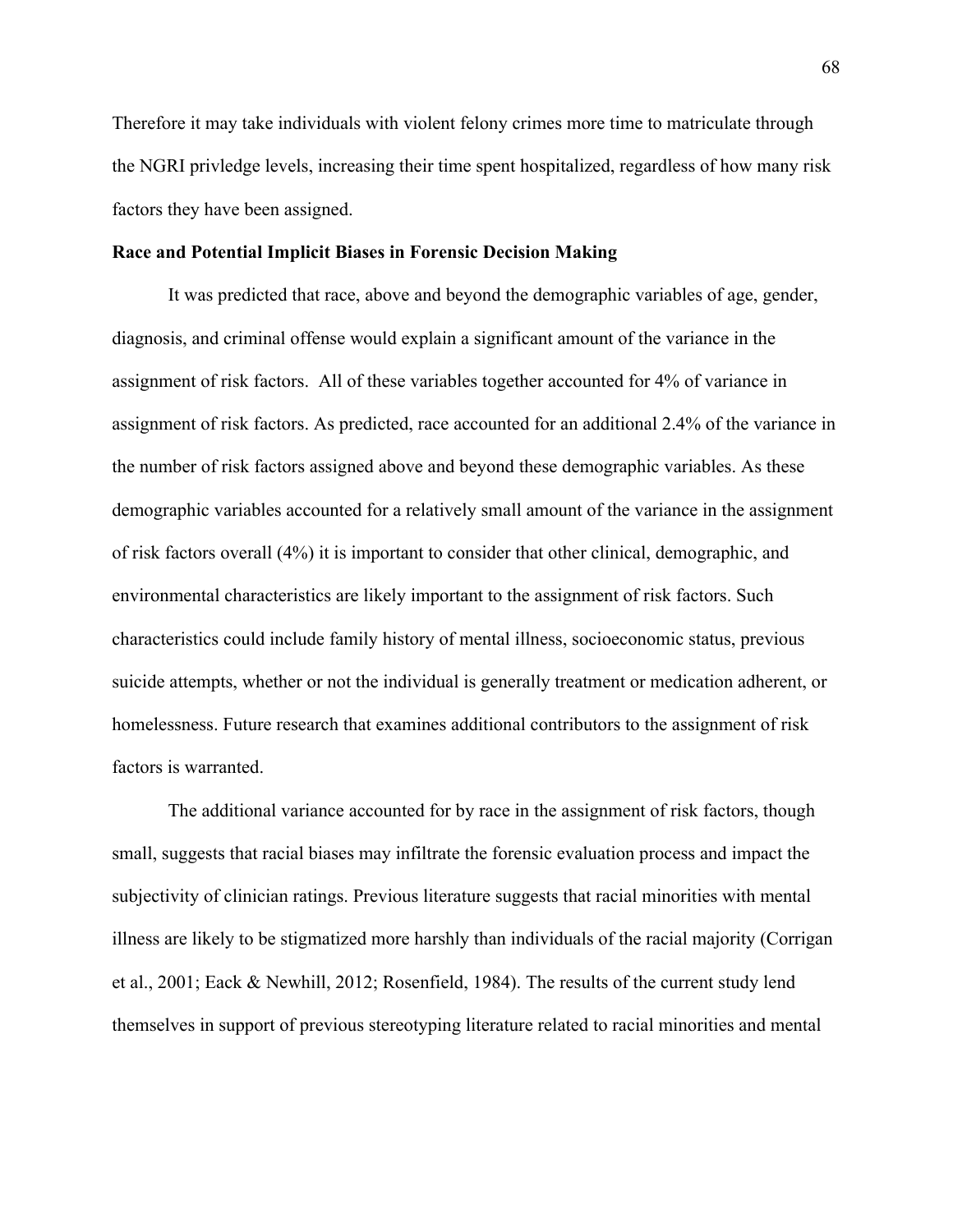illness, suggesting that simply being a Black person could potentially increase the likelihood of being assigned more risk factors than White counterparts.

The NGRI privileging process attempts to balance two uniquely different systems of criminal justice and mental health. The literature on racial biases and discriminatory practices within the criminal justice system is extensive, and the basis of risk assessment and forensic evaluation for NGRI's comes as an extension of the research around violence recidivism (also a product of the criminal justice system and literature related to it). The criminalization of Black persons, combined with the criminalization of the mentally ill, may unconsciously influence decisions made related to risk assessment for NGRI acquittees of color; and as such the importance of race as it relates to assignment of risk factors cannot be overlooked. Examples of racial bias infiltrating varied situations and tasks is clear, and points toward the influence of abstract instances even when unintentional. For example, literature indicates that the concept of perceptual illusions impact how Whites view Blacks through varied situations or tasks. Black faces are sometimes perceived as angrier than White faces (even with the same expression), abstract images and words paired with Black faces are thought to be bad more often than when paired with White faces, and harmless objects in the hands of Black men are more often thought to be weapons than in the hands of White men (Payne, Niemi, Doris, 2018.

The forensic evaluation literature continues to stress the necessity of objectivity, though it acknowledges that subjectivity continues to infiltrate the process. The results of the current study suggest the same, indicating that even when accounting for major demographic and dynamic variables, race may still influence clinicians' decisions to assign risk factors. Black individuals receiving more risk factors than their White counterparts may be indicative of underlying implicit or explicit biases related to race, which is concerning as it relates to forensic evaluation.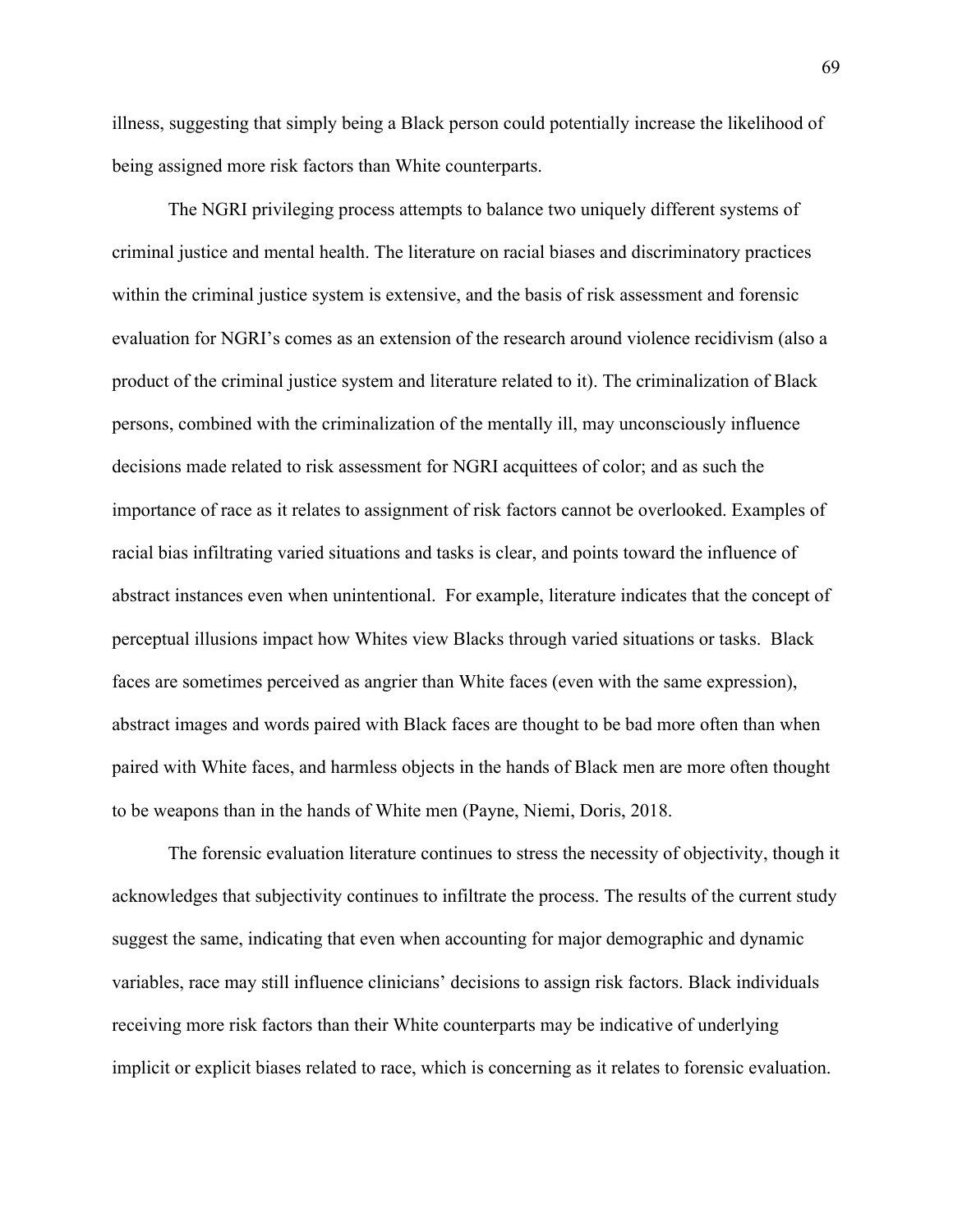Particularly, even though clinicians may want to, or think they, are objective as it relates to risk factor assignment, implicit associations made based on race may unconsciously impact not only the assignment of risk factors themselves, but the subsequent recommendations made on how the risk factor should be remediated.

The results of the current study also create concern as the literature acknowledges that implicit biases create overgeneralizations about a group and can lead to discrimination even when people believe they are displaying fairness (Payne et al., 2018). As such it may be that simply based on race, stereotyped generalizations and assumptions may be applied to Black individuals with uniquely different presentations, diagnoses, and risk levels, impacting the assignment of risk factors. Assumptions or generalizations based on race may result in unfair and unethical treatment of Black NGRIs if they are assigned risk factors that are inappropriate for their given presentation. Results of the current study indicate that the objectivity in completing the initial analysis of aggressive behavior evaluation could be compromised in some situations based on biases, explicit or implicit, about race and what race means about Black NGRI acquittees. Further, forensic evaluators may implicitly or explicitly utilize race as the basis for decisions made related to risk and assignment of risk factors rather than factors such as symptom presentation and diagnosis, criminal behavior, or other psychosocial and environmental factors. It should be considered that this could be indicative of pervasive, systemic, discriminatory practices based on race within the specific inpatient hospital setting itself, as well as the larger mental health system of Virginia and processes such as forensic assessment within said system.

## **Strengths of the Study**

This is the first study to address the associations between the 23 risk factors used in Virginia NGRI risk assessment and demographic variables related to NGRI populations. This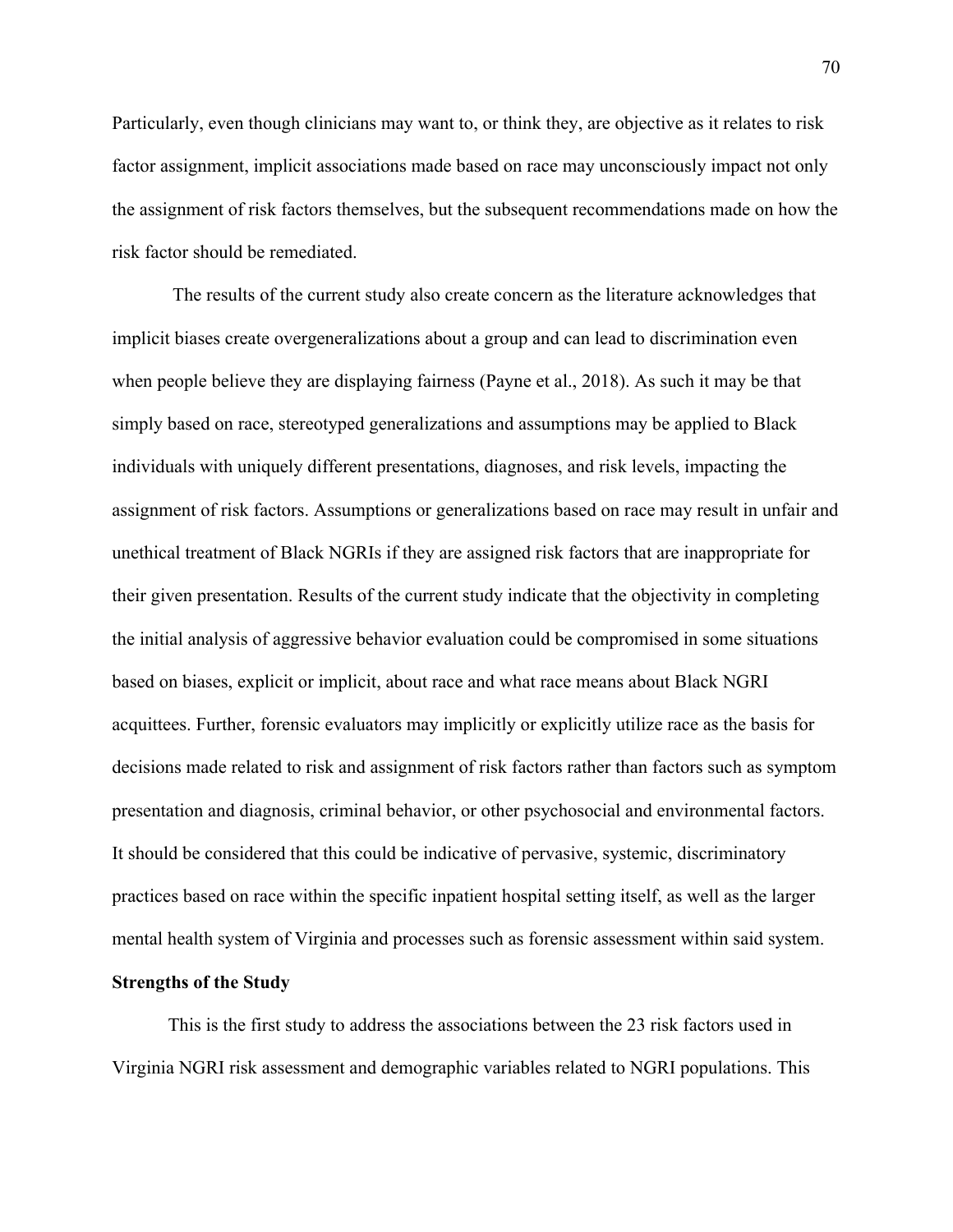study provides support for the change made by the state of Virginia related to risk assessment procedure in late fall of 2018. The change includes transitioning from the use of the HCR-20V3 and the subjective assignment of the 23 risk factors discussed in this study, to the use of the HCR-20V3 only. The results point to the influence of subjective clinical judgment as well as possible implicit racial biases on the number of risk factors assigned to NGRI acquittees and highlights the need for actuarial assessment as it relates to risk. Further, results highlight the potential necessity for taking a hard look at the mental health system as a whole, including at the individual inpatient hospital level, and identifying areas that systemic racism or discrimination based on race may be negatively contributing to outcomes for Black individuals and other patients of color.

The study results further add to the literature on NGRI acquittees as a unique clinical population, which does not have a dearth of research behind it as do other inpatient populations. By examining the demographic differences of this population, clinicians and providers can continue to parse out the unique aspects of NGRI populations, which could positively impact approaches to treatment. Further, using the results to think more critically about specific barriers to treatment based on common characteristics of this population may be helpful to improving acquittees success upon conditional release.

#### **Limitations of the Study**

In addition to strengths of the study, there are limitations that must be considered. The study utilized a convenience sample of NGRI's from one state hospital in Virginia. Only participants' primary diagnosis was listed, which did not account for comorbidities and how that may be associated with symptom presentation or assignment of certain risk factors. The majority of the sample had prior inpatient hospitalizations, and thus had patient records which examiners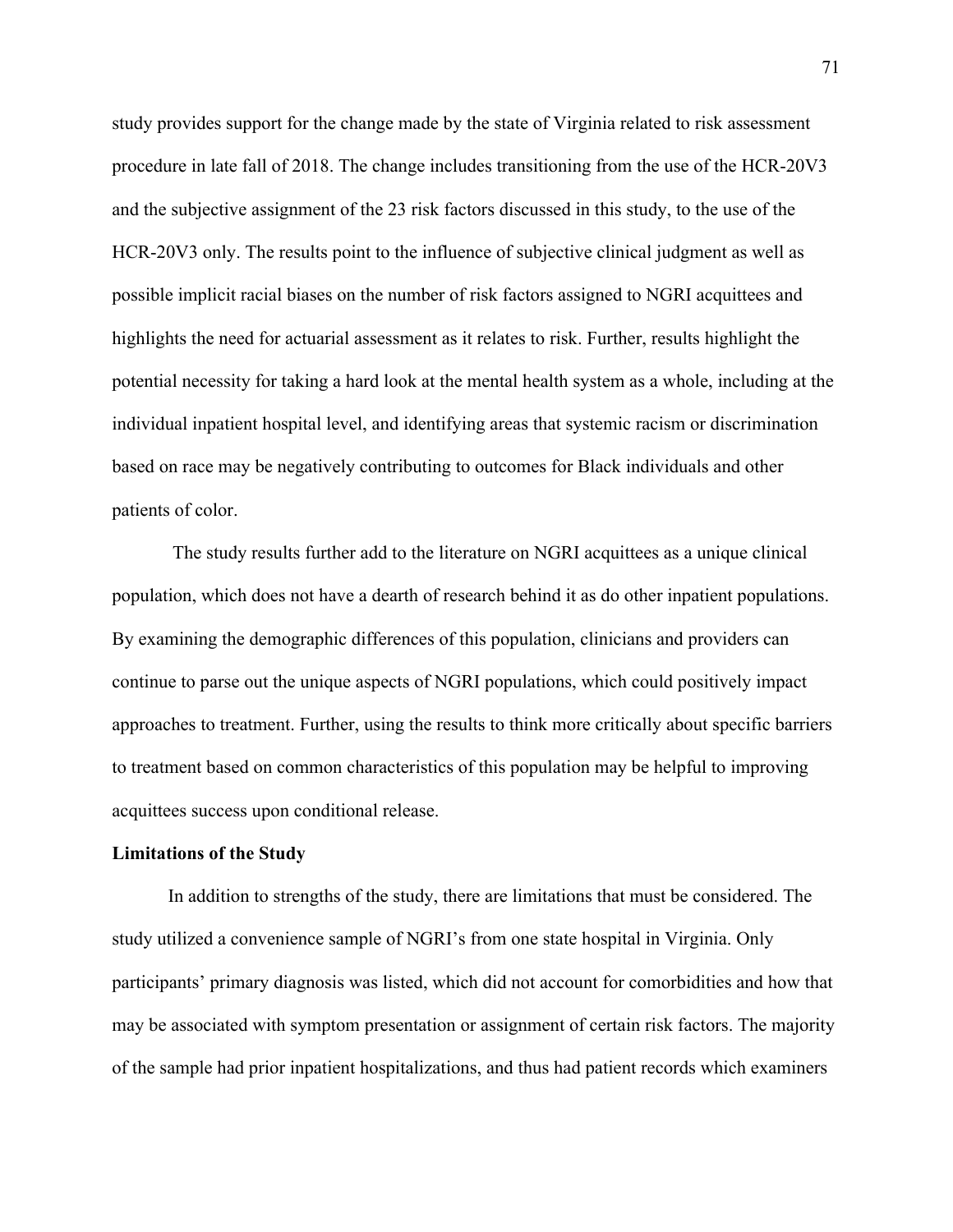could review prior to completion of IAAB and Temporary Custody reports. Though these prior hospitalizations were recorded, there was no way to accurately determine how prior record review and information about participant history could influence examiners assignment of risk factors during the evaluation period. Only participants' most recent NGRI adjudication was documented, so individuals who had a previous NGRI adjudication and subsequent revocation may have had additional risk factors added or carried over; however, there was no way to accurately determine which if any were listed only because of revocation. Similarly, only the first NGRI offense was listed (the most serious).

The generalizability of these results to other NGRI populations must be done with caution, as this sample was a small subset of individuals, solely based in the state of Virginia, and the analyses were done with Black and White participants only. Further, the assignment of the 23 risk factors previously used in IAAB and Temporary Custody evaluations are only applicable to risk assessment in the state of Virginia. Finally, this sample was relatively homogeneous in that all had a diagnosis of severe mental illness, with the majority with psychotic disorders and/or substance use), resulting in a restricted range on variables of interest that may have impacted the results. Time is also a limitation of the study, as there have been substantial changes to various aspects of mental health treatment and guidelines, such as diagnostic criteria (different versions of the Diagnostic and Statistical Manual) and personnel changes (requirements to be able to complete forensic evaluations in the state). Furthermore, given the wide range of dates of initial NGRI adjudication, attitudes and beliefs related to both mental illness and race should be considered. Issues of civil rights, deinstitutionalization, criminality, and progress in understanding mental illness as a whole has shifted and changed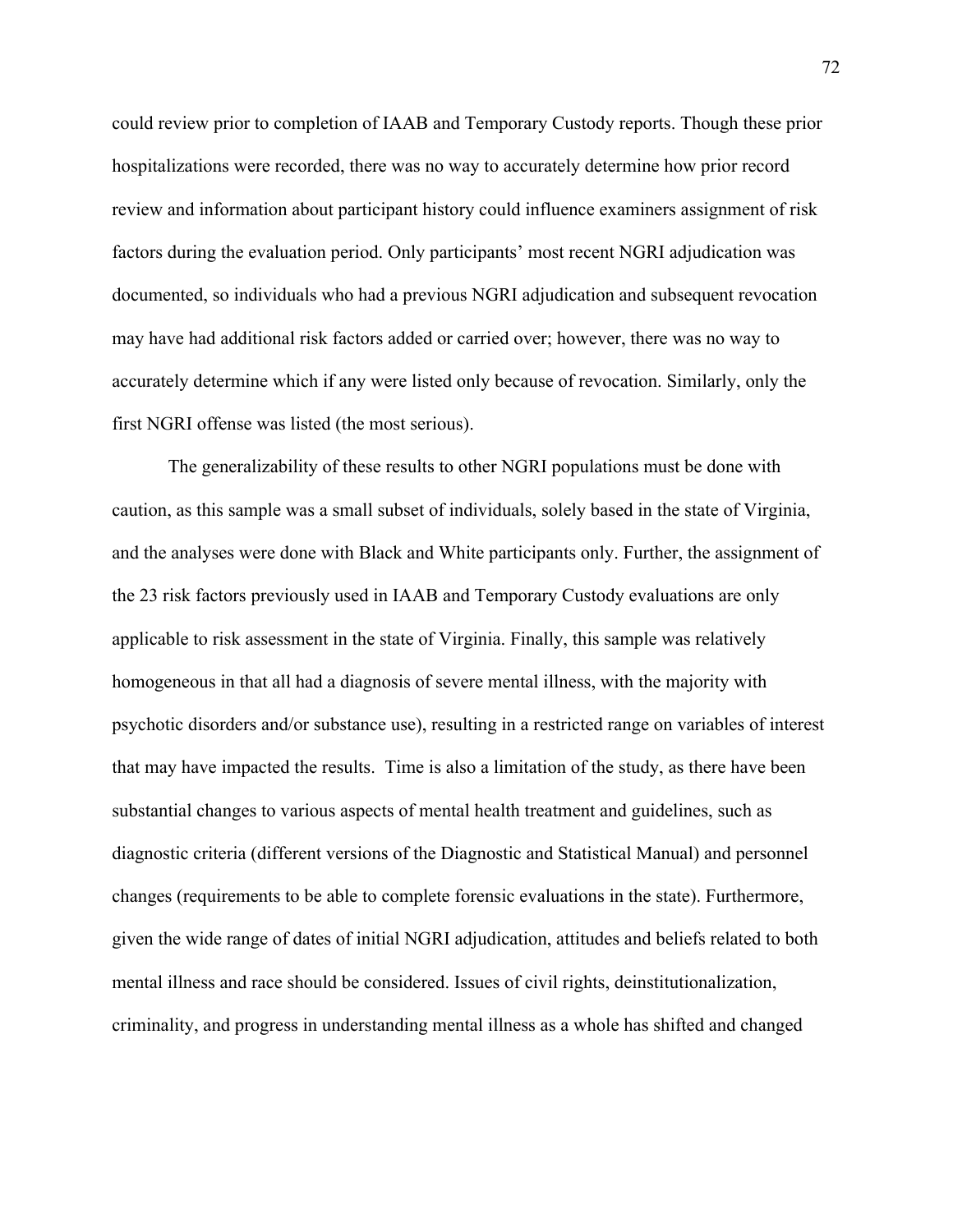between the early 1980's and 2018. As a result, we should consider how the cultural climate of the greater nation may have had influence on evaluator understanding and underlying biases.

# **Future Directions**

**Clinical implications.** The subjectivity in the assignment of risk factors in Temporary Custody and IAAB reports cannot be ignored as it relates to risk assessment for NGRI populations in Virginia. Results of the present study suggest that implicit biases based on gender, diagnosis, type of offense committed, and race all may potentially impact the assignment of risk factors in IAAB and Temporary Custody evaluations. Given what we know about psychological assessment in general (i.e., the importance of reliability, validity, normative samples, and standardization of procedures etc.), work toward developing a standardized process of risk assessment appears necessary. Importantly, the commonwealth of Virginia recognized the importance of standardization resulting in changes to risk assessment in the temporary custody phase of evaluation. As of late fall 2018 (post completion of data collection), DBHDS began utilizing only the HCR-20V3 as the method of risk assessment in IAAB and Temporary Custody evaluations, removing the 23 risk factors from the process completely. This change was in response to acknowledgment of subjectivity and the dependency on clinical judgment needed to use the 23 risk factors described in this study. The use of the HCR- 20V3 allows for more actuarial assessment of violence risk and management, with a multitude of empirical evaluations and data sets testing its utility. Though many variations of the 23 risk factors can be found within the HCR-20V3, the difference is in the provision of guidelines for how to evaluate the relevance of these risk factors, and how to make meaning of them related to current and future violence risk and recommendations for treatment (Guy et al., 2013). However, though a step in the right direction, the HCR-20V3 is not free from the subjectivity of clinician ratings. Data has shown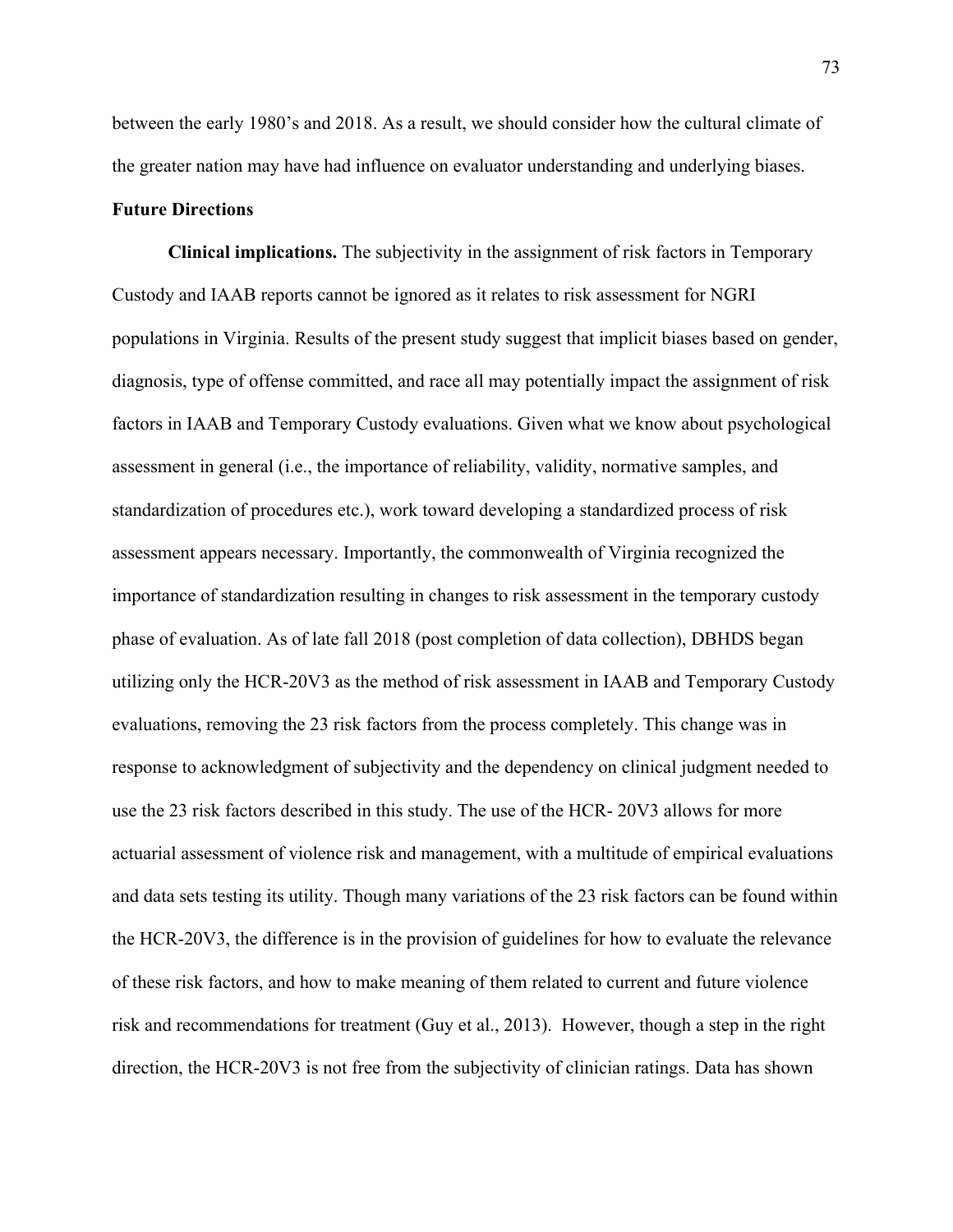evidence of its ability to estimate levels of risk, but less research has shown its ability to accurately manage or reduce risk as a result (Shepard & Sullivan, 2006), which is the ultimate goal of the NGRI privileging process.

**Forensic assessment implications.** The mass incarceration literature points toward biases, stereotyping, prejudices, and racism as having created a broken criminal justice system in which even core policies contribute to the incarceration of Black and Brown persons at higher rates than their majority counterparts. Literature dating back to the creation of the Constitution indicates that there have been differences in sentencing practices based on race, with Black individuals in particular being sentenced more harshly than their White counterparts for similar crimes (Levinson et al., 2014). Black males in particular are also being incarcerated at six times the rate of White males nationally as of the end of 2017 (Bureau of Justice Statistics, 2019). The literature cited that even judges are not immune to the infiltration of implicit biases in sentencing practices (Rachlinski et al., 2009). Individuals involved in forensic evaluation, particularly forensic psychologists, think of themselves as less vulnerable to biases than their peers even though this is unrealistic (i.e. the bias bling spot) (Neal & Brodsky, 2016; Pronin et al., 2002). The current study suggests that these biases also exist within smaller systems, in this case an inpatient mental health system, where identifying as Black added more predictive power than diagnosis or criminal offense committed. These are two factors that the NGRI literature have consistently demonstrated as being heavily linked to successful NGRI pleas and adjudication, as well as behavior while hospitalized, and violence recidivism post conditional release.

Discussion on implicit biases in forensic evaluation, as well as cultural competence training around social and cultural factors of Blacks and other racial/ethnic minority groups, may be helpful as an addition to the Virginia Forensic Examiners training. Specifically, focus on how

74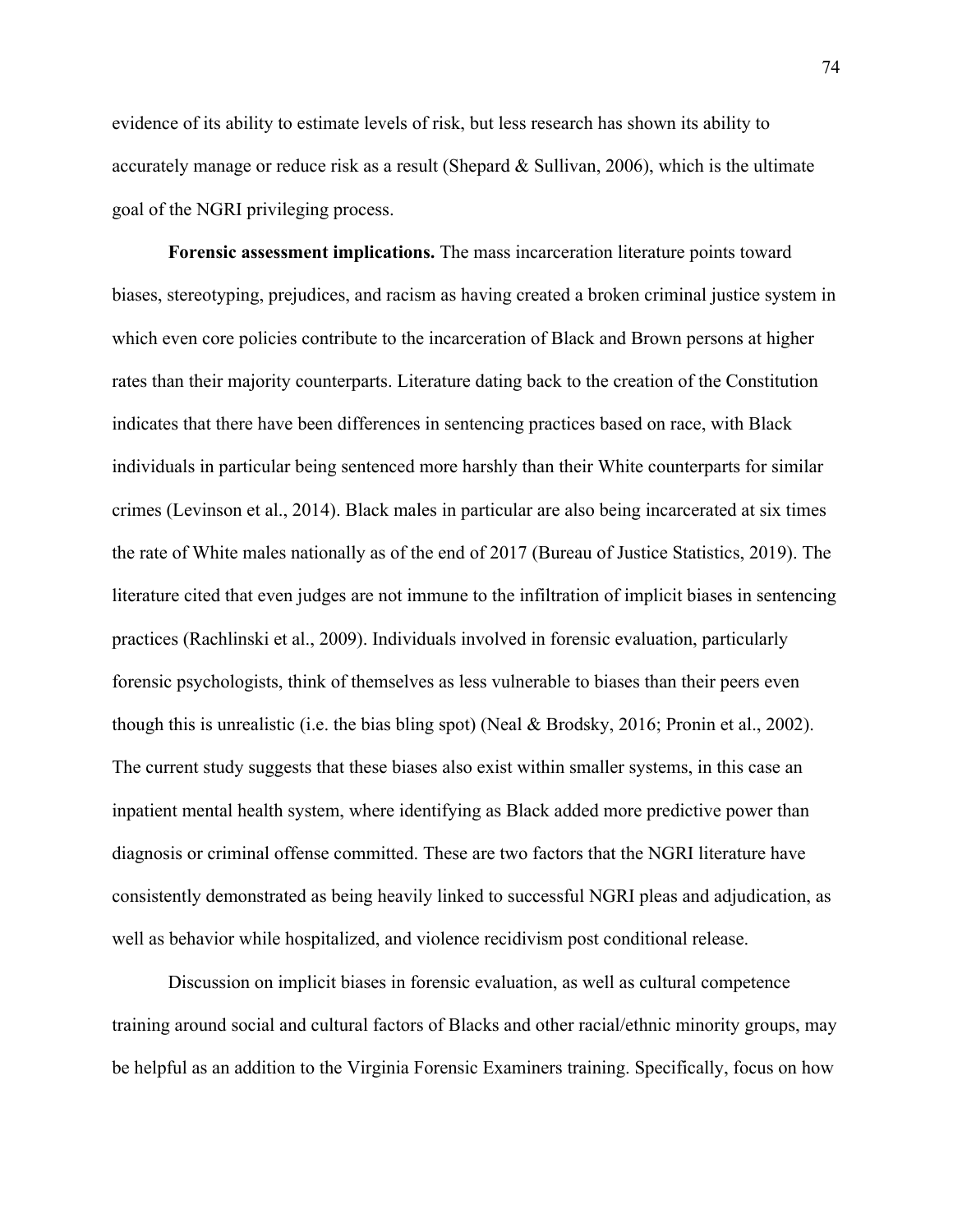race and culture can influence symptom presentation and behavior could be beneficial. This knowledge could influence objectivity in conceptualization of patient risk, as we know the majority of mental health services are rooted in Western assumptions, and providers should be responsive to ethno-cultural differences of patients and clients served (Marsella, 2011). The literature shows benefits of cultural sensitivity training healthcare settings, and that it is feasible for large healthcare systems to implement and train around cultural awareness and interventions to bolster patient outcomes (Majumdar, Browne, Roberts, & Caprio, 2004).

Though some social psychology literature points to the fact that many organizations attempt to push a color-blind perspective in hopes of combating the social categorization of race, a study by Richeson and Nussbuam (2003) found that those exposed to a color blind perspective were more likely to display automatic racial bias on the race IAT measure compared to those who were exposed to a multicultural perspective. This suggests that attempting to ignore racial diversity and how it impacts systems may potentially breed more implicit bias than openly speaking about differences in culture. The implementation of diversity training in conjunction with the forensic examiners training could bolster honest discussion about how culture impacts forensic evaluation and risk assessment in psychology, and possibly allow for clinicians to consider a holistic view of NGRI acquittees when making decisions related to risk assessment and recommendations.

**Research directions.** Recommendations for future research include examining risk assessment outcomes for individuals with non-psychotic disorders, differences in risk assessment outcomes for individuals with co-morbid diagnoses versus a single diagnosis, and differences in risk assessment outcomes for specific types of disorders such as psychotic, non-psychotic, personality, and substance use disorders. More research in general is needed to increase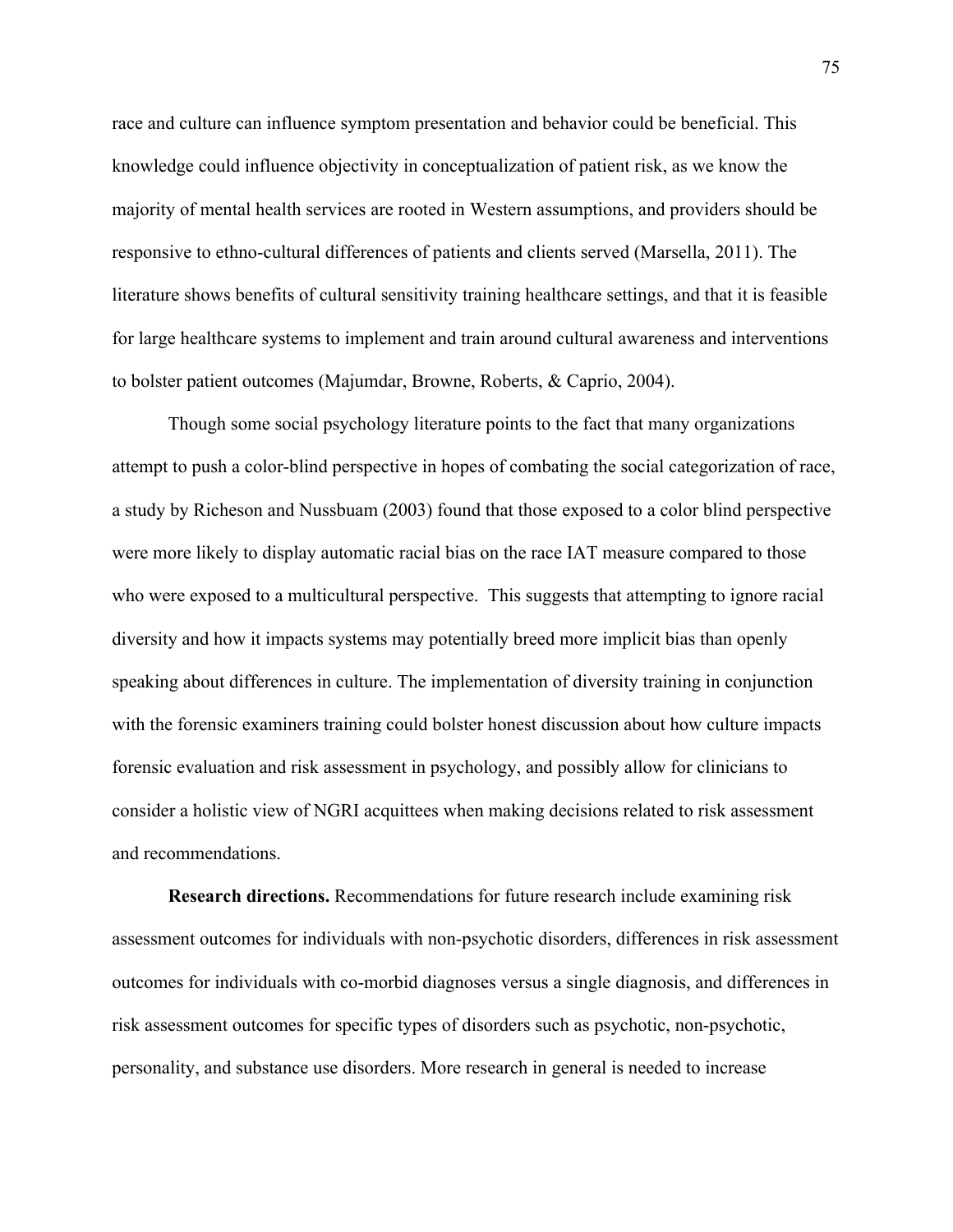understanding of the NGRI populations, as there is much more literature related to inpatient and civilly committed populations than NGRI's, who are a unique subset of the inpatient population. Further, research on whether or not differences exist based on race of forensic examiner on outcomes of risk assessment may be beneficial to examine potential in group and out group biases. Research looking at moderators as it relates to the association between certain demographic variables and number of risk factors could be useful to parse out more specific details on what variables are salient to the clinical decision-making process. Finally, there may be core differences in the study and translation of violence risk that do not fully encompass the unique characteristics and needs of NGRI acquittees. Identifying where these differences are and how they may impact the forensic evaluation process related to how clinicians think about risk should be further explored. A specific area of future research that could be explored by looking at differences in clinical decision making versus forensic/risk related decision making as it relates to diagnosis.

#### **Conclusion**

The current study utilized a diverse sample of 380 individuals adjudicated NGRI, between the ages of 18 and 73, to identify demographic characteristics related to NGRI populations as a whole, and examine differences in certain characteristics based on race and other demographic variables on number of risk factors assigned. The general demographic profile of the sample revealed the majority of participants were single, Black, men, with a psychotic disorder, who had committed a violent crime. Other demographic findings included that the majority of the sample had substantial substance use, did not endorse a history of physical or sexual abuse, had a prior criminal history, prior inpatient hospitalizations, and an average of 8 risk factors assigned. Overall, Black participants were assigned more risk factors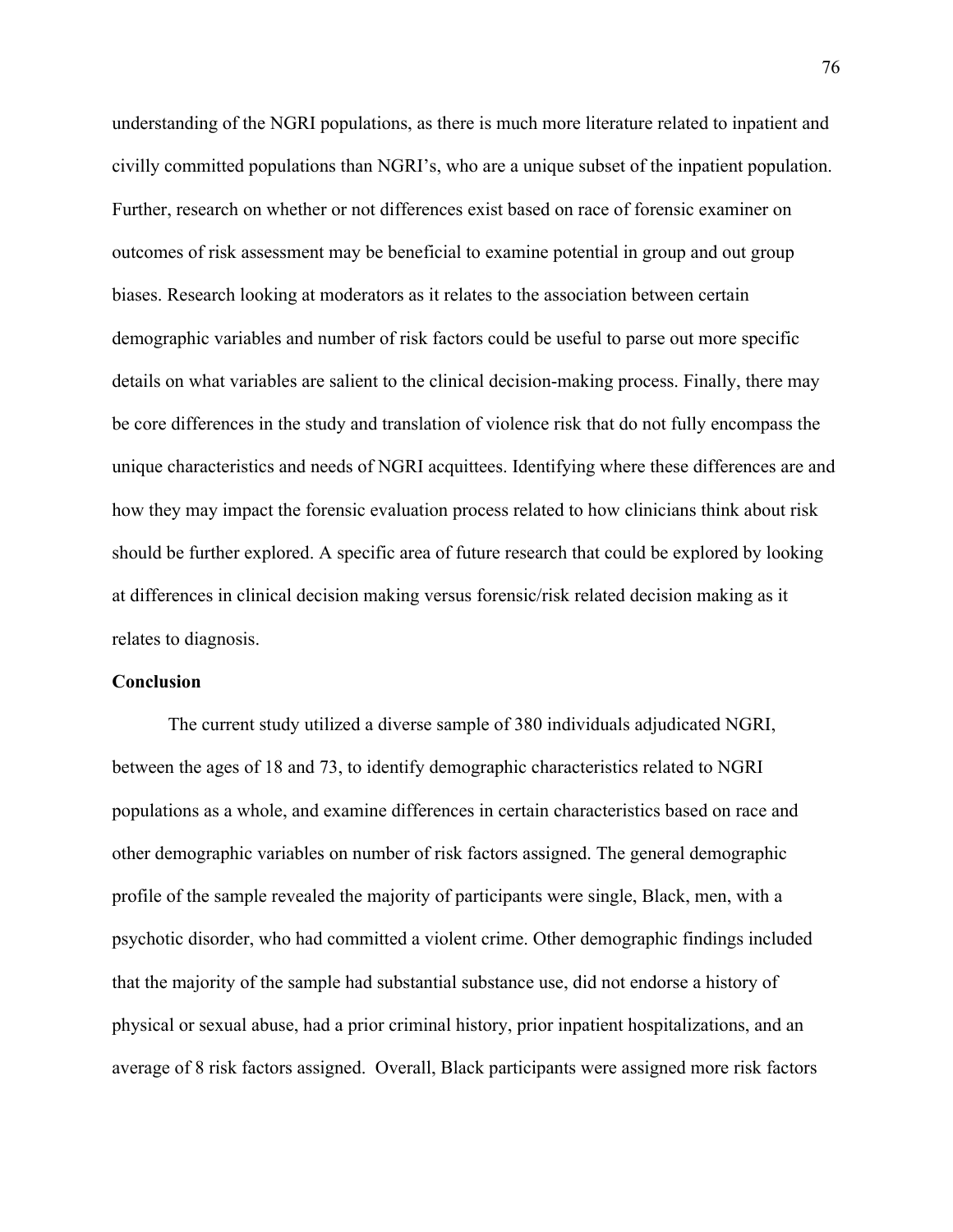than their White counterparts, men were assigned more risk factors than women, and individuals with a felony offense stayed longer in the hospital than individuals with a misdemeanor offense. Failure to find some hypothesized differences may be due to certain variables like diagnosis or criminal offense were recorded, as only primary diagnosis (no comorbidities) and primary NGRI offense was accounted for.

Race was determined to be an important demographic factor, accounting for additional variance in the assignment of risk factors above and beyond age, gender, diagnosis, and type of criminal offense. Implications of this finding include the need to consider incorporating cultural sensitivity training and education around implicit biases into forensic examiner training. The results of this study offer meaningful support for the Commonwealth of Virginia's change to a more actuarial method of risk assessment in IAAB and Temporary Custody evaluations, as the use of the 23 risk factors showed evidence of the potential infiltration of subjective biases based on race and other demographic characteristics such as gender, and diagnosis.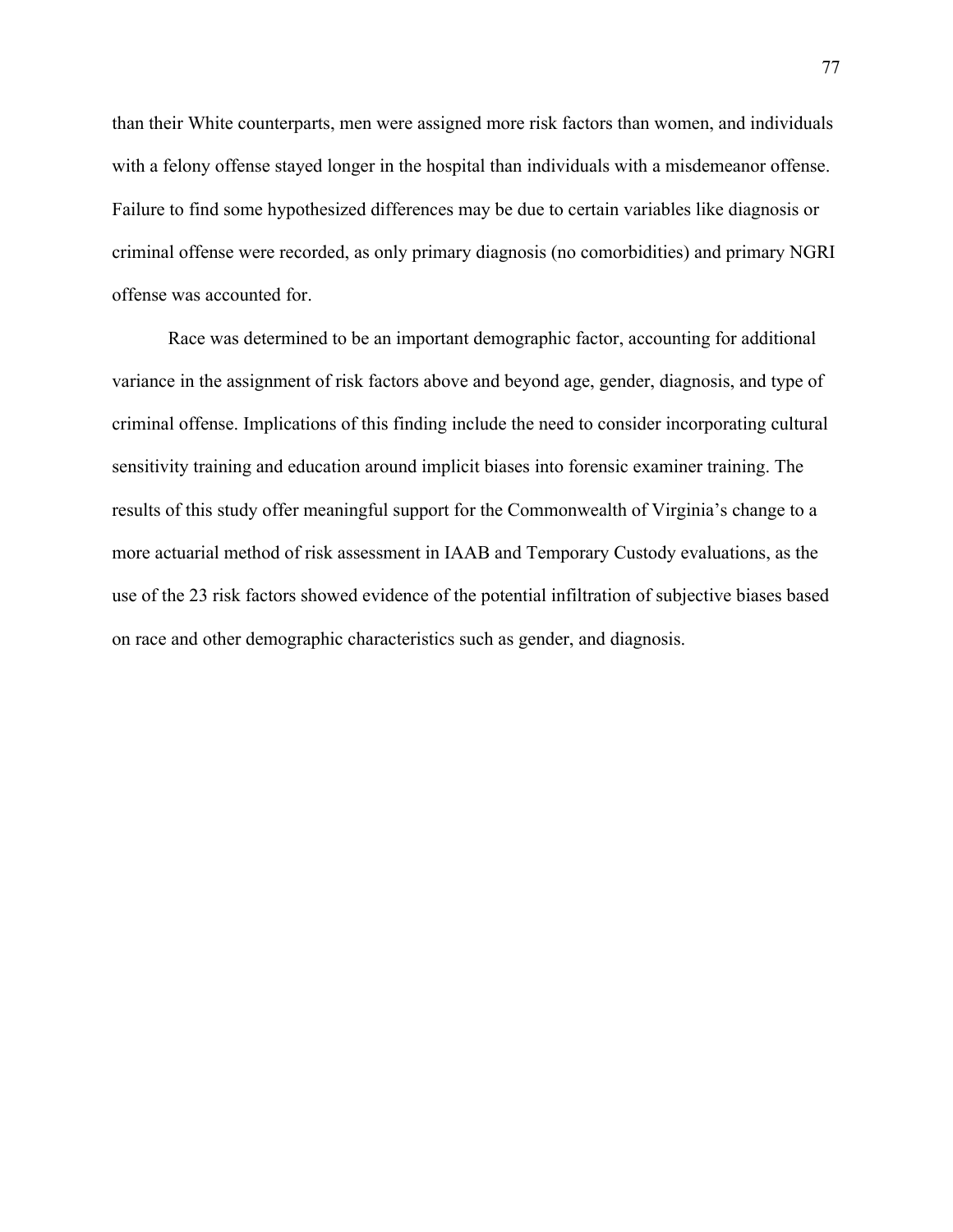#### **REFERENCES**

- Abraham, L., & Appiah, O. (2006). Framing news stories: the role of visual imagery in priming racial stereotypes. *The Howard Journal of Communications, 17*, 183-203. doi:10.1080/10646170600829584
- Ayres, I., & Waldfogel, J. (1994). A market test for race discrimination in bail setting. *Stanford Law Review,46,* 987-1047. Retrieved from http://digitalcommons.law.yale.edu//fss\_papers/1527
- Barnes, A. (2008). Race and hospital diagnoses of schizophrenia and mood disorders. *Social Work*, *53*, 77-83. Retrieved from https://www.ncbi.nlm.nih.gov/pubmed/18610823
- Bonta, J., Law, M., & Hanson, K. (1998). The prediction of criminal and violent recidivism among mentally disordered offenders: A meta-analysis. *Psychological Bulletin, 123*, 123- 142. doi:10.1037/0033-2909.123.2.123
- Borum, R., & Grisso, T. (1995). Psychological test use in criminal forensic evaluations. *Professional Psychology: Research and Practice, 26,* 465–473. doi:10.1037/0735- 7028.26.5.465
- Bureau of Justice Statistics. (December 29,2016). *Prisoners in 2015.*Washington D.C., 2-35. Retrived from https://www.bjs.gov/content/pub/pdf/p15.pdf
- Bureau of Justice Statistics. (April 25,2019). *Prisoners in 2017.* Washington D.C., 1-44. Retrieved from https://www.bjs.gov/content/pub/pdf/p17.pdf
- Campbell, C. P. (1995). *Race, myth and the news*. Thousand Oaks: Sage Publications.
- Campbell, J. C., Webster, D., Koziol-McLain, J., Block, C., Campbell, D., Curry, M. A., ... & Sharps, P. (2003). Risk factors for femicide in abusive relationships: Results from a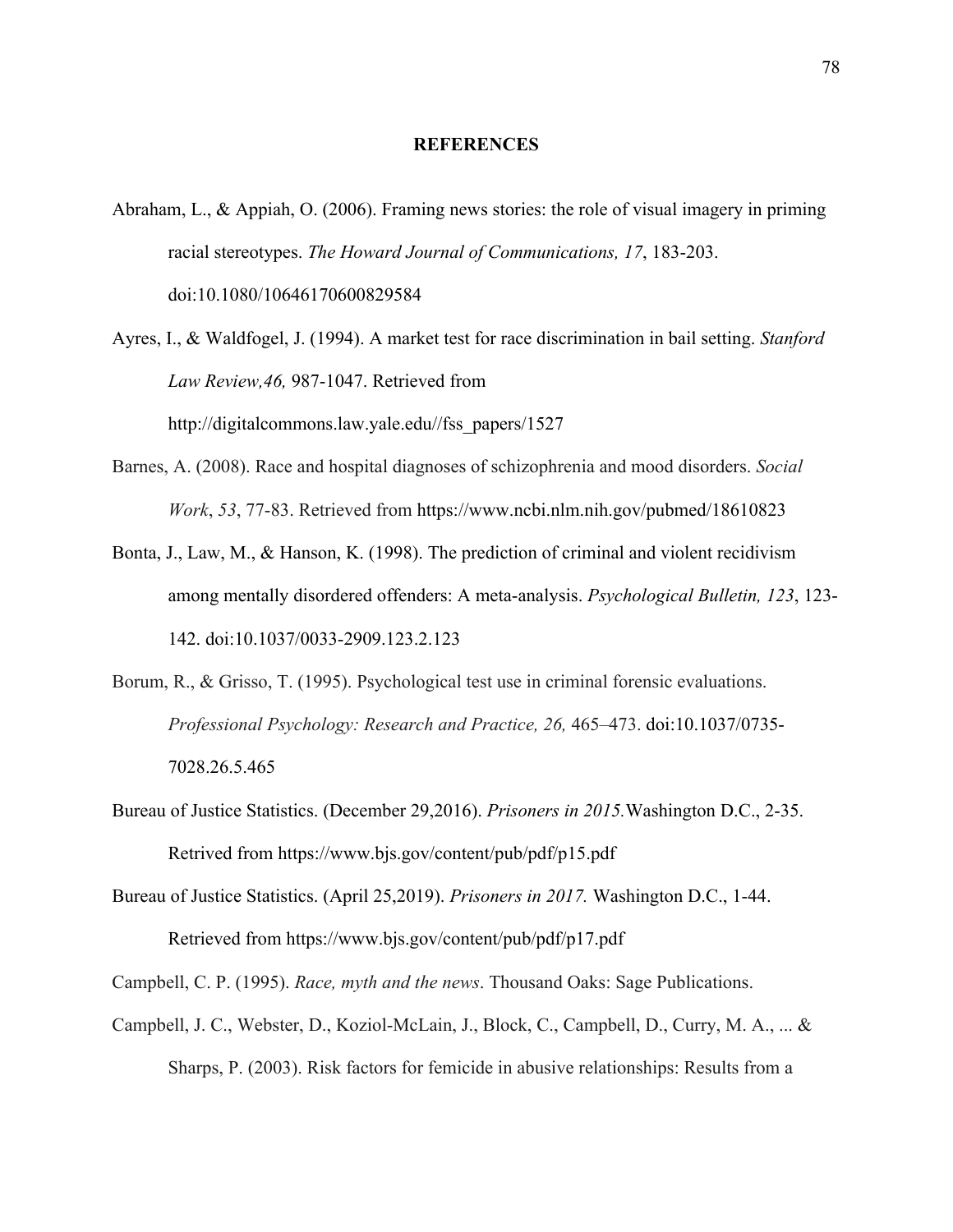multisite case control study. *American Journal of Public Health*, *93*, 1089-1097. doi:10.2105/93.7.1089

- Citrome, L., Levine, J., & Allingham, B. (1996). Utilization of depot neuroleptic medication in psychiatric inpatients. *Psychopharmacology Bulletin*, *32*, 321-326. Retrieved from https://psycnet.apa.org/record/1996-06932-004
- Cochrane, R. E., Grisso, T., & Frederick, R. I. (2001). The relationship between criminal charges, diagnoses, and psycholegal opinions among federal pretrial defendants . *Behavioral Sciences and the Law, 19*, 565-582. Retrieved from https://www.ncbi.nlm.nih.gov/pubmed/11568961
- Corrigan, P. W., Edwards, A. B., Green, A., Diwan, S. L., & Penn, D. L. (2001). Prejudice, social distance, and familiarity with mental illness. *Schizophrenia Bulletin, 17*, 219-225. doi:/10.1093/006868
- Cottle, C., Lee, R. J., & Heilbrun, K. (2001). Prediction of criminal recidivism in juveniles: a meta-analysis. *Criminal Justice and Behavior, 28*, 367-394. doi:/10.1177/0093854801028003005
- Craig, T. J. (1982). An epidemiologic study of problems associated with violence among psychiatric inpatients. *American Journal of Psychiatry*, *139*, 1262-1266. doi:/10.1176/139.10.1262
- Crocker, A. G., Favreau, O. E., & Caulet, M. (2002). Gender and fitnes to stand trial a 5 year review of demands in Quebec. *International Journal of Law and Psychiatry, 25*, 67-84.
- Dack, C., Ross, J., Papadopoulos, C., Stewart, D., & Bowers, L. (2013). A review and meta-analysis of the patient factors associated with psychiatric in-patient aggression. *Acta Psychiatrica Scandinavica, 127*, 255-268. doi:10.1111/12053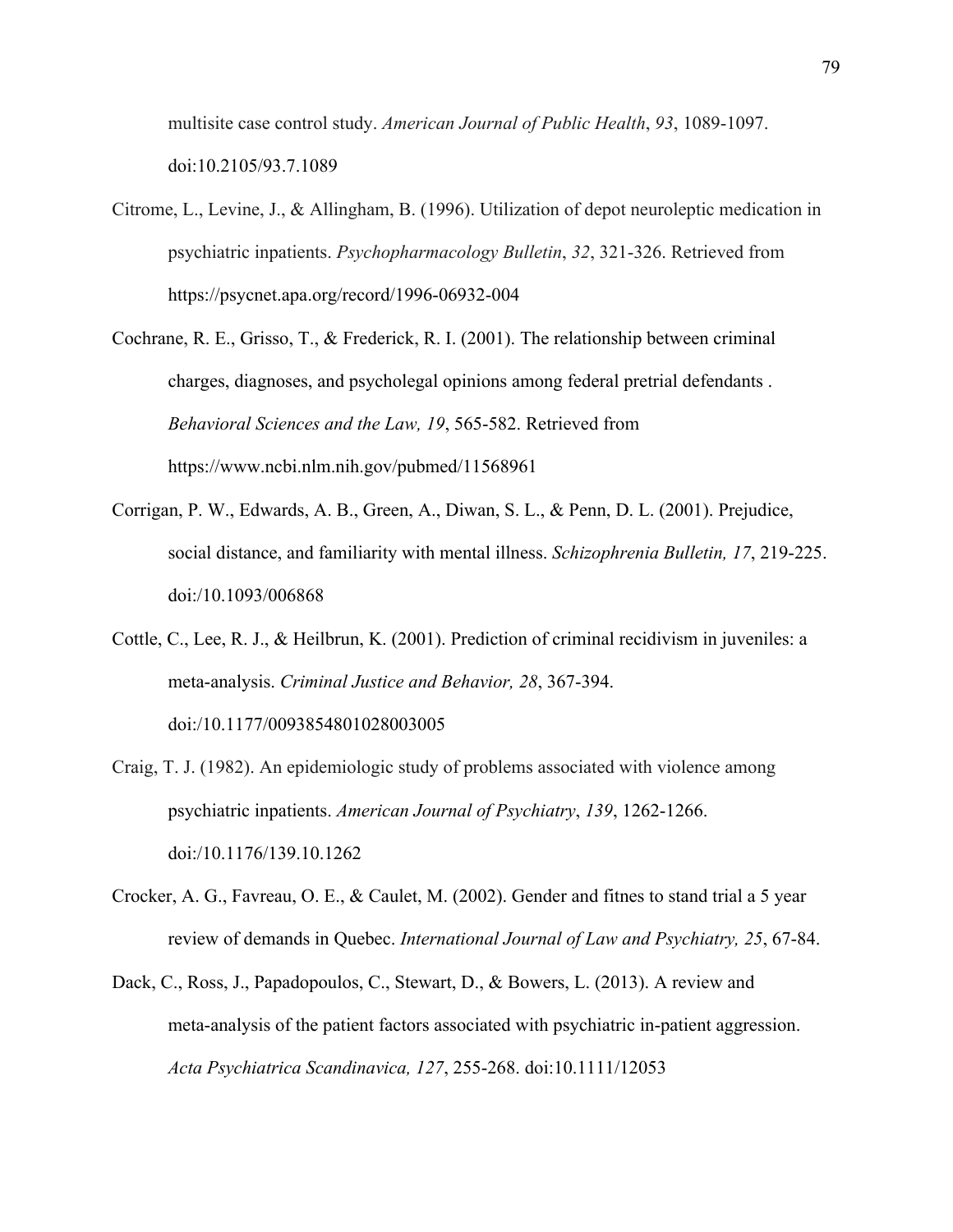- Dictionary.com Unabridged. (2017). *stereotype*. Retrieved April 30, 2017, from Dictionary.com: http://www.dictionary.com/browse/stereotype
- Douglas, K. S., Guy, L. S., & Hart, S. D. (2009). Psychosis as a risk factor for violence to others: A meta-analysis. *Psychological Bulletin, 135,* 679-706. doi:10.1037/a0016311
- Douglas, K.S., Shaffer, C., Blanchard, A. J. E., Guy, L. S., Reeves, K., Weir, J. (2014). *HCR-20 violence risk assessment scheme: Overview and annotated bibliography.* HCR-20 Violence Risk Assessment White Paper Series, #1. Burnaby, Canada: Mental Health, Law, and Policy Institute, Simon Fraser University.
- Eack, S. M., & Newhill, C. E. (2012). Racial disparities in mental health outcomes after psychiatric hospital discharge among individuals with severe mental illness. *Social Work Research*, *36,* 41-52. doi:10.1093/swr/014
- Elbogen, E. B., & Johnson, S. C. (2009). The intricate link between violence and mental disorder: results from the National Epidemiologic Survey on Alcohol and Related Conditions. *Archives of General Psychiatry*, *66*, 152-161. doi:10.1001/2008.537.
- Elobogen, E. B., Van Dorn, R. A., Swanson, J. W., Swartz, M. S., & Monohan, J. (2006). Treatment engagement and violence risk in mental disorders . *The British Journal of Psychiatry: The Journal of Mental Science, 189*, 354-360. doi:10.1192/105.017913
- Fazel, S., Singh, J. P., Doll, H., & Grann, M. (2012). Use of risk assessment instruments to predict violence and antisocial behaviour in 73 samples involving 24,827 people: systematic review and meta-analysis. *BMJ, 345* e4692, Published 2012 July 24,. doi:10.1136/4692.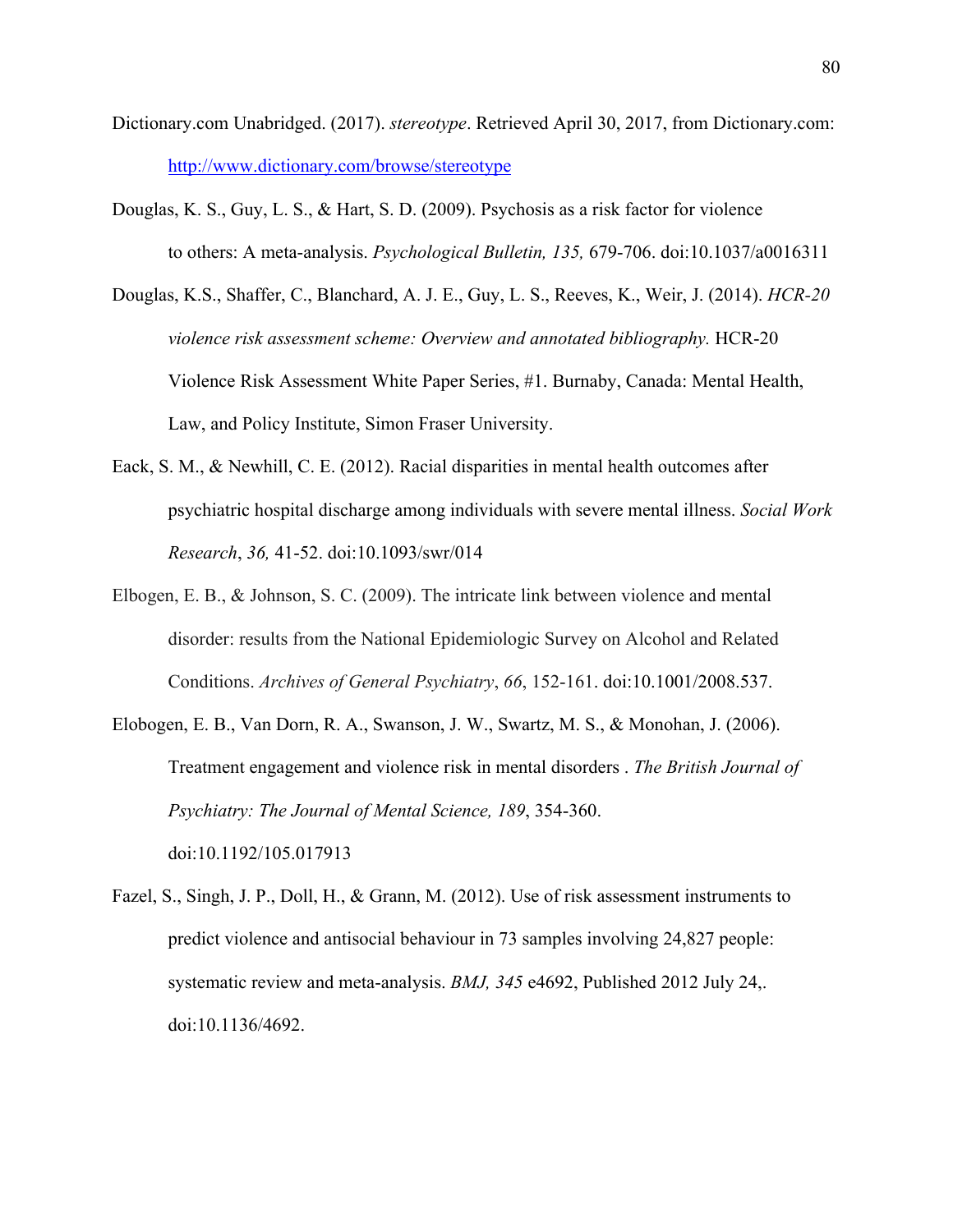- Folkes, S. E., Hilton, Z. N., & Harris, G. T. (2012). Weapon use increases the severity of domestic violence but neither weapon use nor firearm access increases the risk or severity of recidivsim . *Journal of Interpersonal Violence, 28*, 1143-1156. doi:10.1177/0886260512468232
- Feigelman, W., Joiner, T., Rosen, Z., & Silva, C. (2015). Investigating correlates of suicide among male youth: questioning the close affinity between suicides and deaths. *Suicide and Life Threatening Behavior*, *46,* 2-16. doi:10.1016/2016.03.046
- Gelman, A., Fagan, J., & Kiss, A. (2007). An analysis of the new york city police department's "stop and frisk" policy in the context of claims of racial bias. *Journal of the American Statistical Association, 102*, 813-823. doi:10.1198/016214506000001040
- Guy, L. S., Wilson, C. M., Douglas, K. S., Hart, S. D., Webster, C. D., & Belfrage, H. (2013). *HCR-20 Version 3: Item-by-item summary of violence literature*. HCR-20 Violence Risk Assessment White Paper Series, #3. Burnaby, Canada: Mental Health, Law, and Policy Institute, Simon Fraser University.
- Hare, R. D. (2003). Manual for the Revised Psychopathy Checklist (2nd ed.). Toronto, ON, Canada: Multi-Health Systems.
- Hurwitz, J., & Peffley, M. (2005). Playing the race card in the post–Willie Horton era: The impact of racialized code words on support for punitive crime policy. *Public Opinion Quarterly*, *69*, 99-112. doi:/10.1093/poq/nfi004
- Institute of Law, Psychiatry, and Public Policy. (2012a). *Assessing the risk for violence in clinical practice.* Charlottesville: ILPPP, University of Virginia. Retrieved from https://www.ilppp.virginia.edu/PublicationsAndPolicy/Index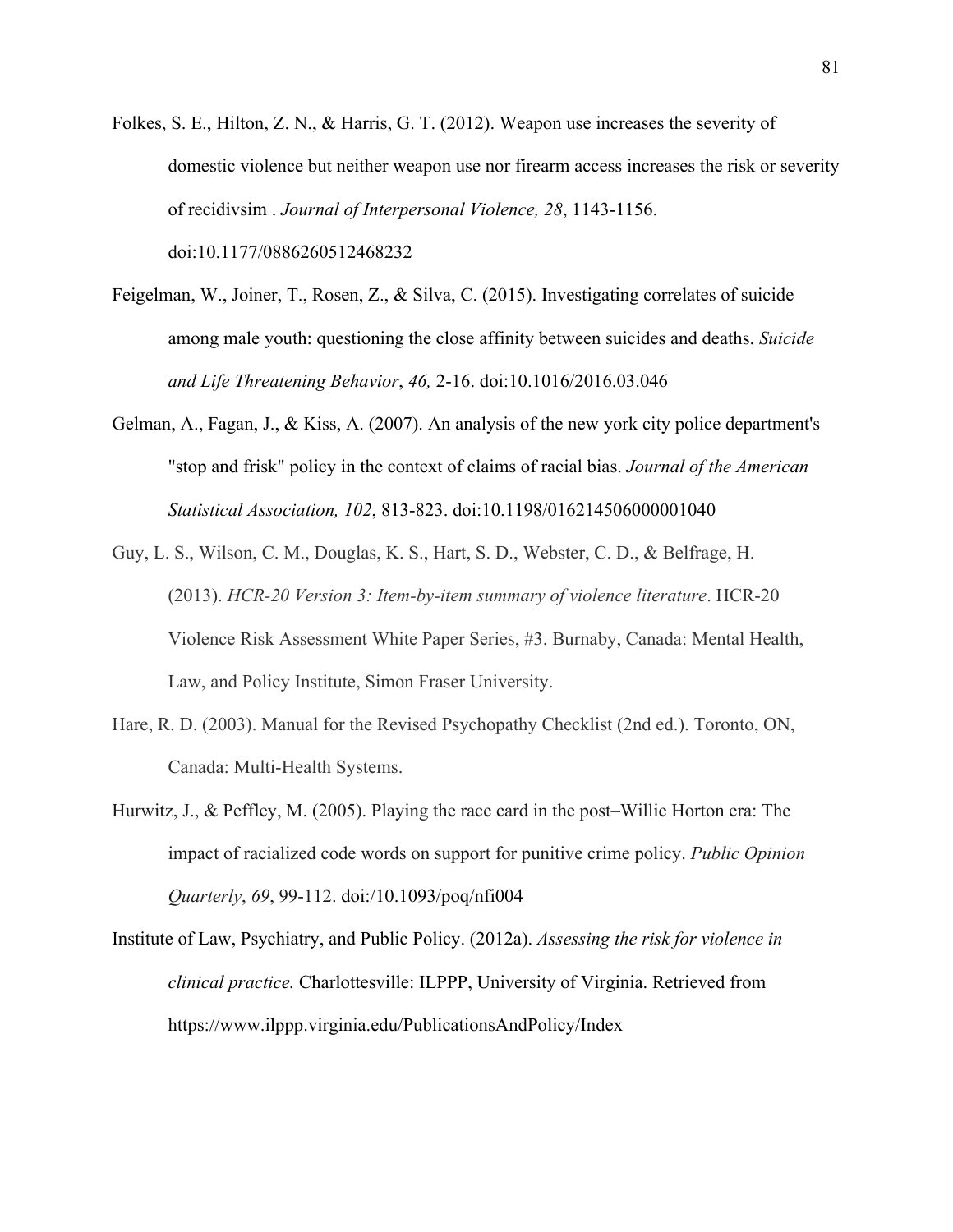- Institute of Law, Psychiatry, and Public Policy. (2012b). *Chapter 5: Empirically supported risk factors.* Charlottesville: ILPPP, University of Virginia.
- Kay, S. R., Wolkenfeld, F., & Murrill , L. M. (1988). Profiles of aggression among psychiatric patients. I. Nature and prevalence. *The Journal of Nervous and Mental Disease, 176*, 539- 546. doi:10.1097/00005053-198809000-00007
- Kivisto, A. J. (2015). Violence risk assessment and management in outpatient clinical practice. *Journal of Clinical Psychology*, *72,* 3-29. doi:10.1002/jclp.22243.
- Kois, L., Wellbeloved-Stone, J. M., Chauhan, P., & Warren, J. I. (2017). Combined evaluations of competency to stand trial and mental state at the time of the offense: An overlooked methodological consideration? *Law and Human Behavior*, *41,* 1-21. doi:10.1037/lhb0000236
- Klassen, D., & O'Connor, W. A. (1994). Demographic and case history variables in risk assessment. In J. Monahan & H.J. Steadman (Eds.), *Violence and mental disorder: developments in risk assessment*, (pp.229-258). Chicago: University of Chicago Press.
- Krakowski , M., & Czobor, P. (2004). Gender differences in violent behaviors: relationship to clinical symptoms and psychosocial factors*, The American Journal of Psychiatry 161*, 459-465. doi:/10.1176/161.3.459
- Levinson, J. D., Smith, R. J., & Young, D. M. (2014). Devaluing Death: An Empirical Study of Implicit Racial Bias on Jury Eligible Citizens in Six Death Penalty States. *New York University Law Review, 89*, 515-579. Retrieved from https://www.nyulawreview.org/wpcontent/uploads/2018/08/NYULawReview-89-2-LevinsonSmithYoung.pdf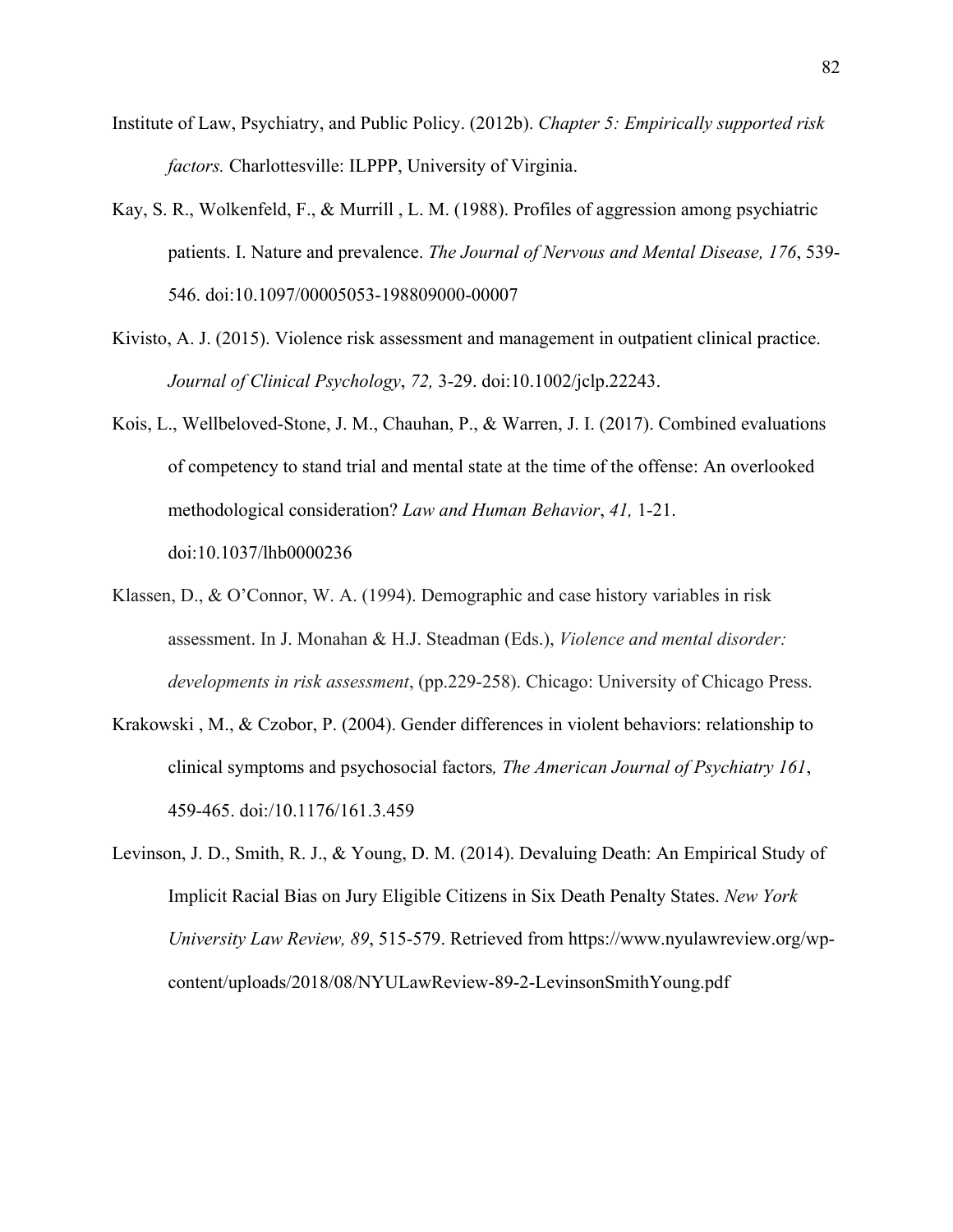- Lidz, C. W., Mulvey, E. P., & Gardener, W. (1993). The accuracy of predictions of violence to others. *The Journal of The American Medical Association, 269*, 1007-1011. doi:10.1001/1993.03500080055032
- Majumdar, B., Browne, G., Roberts, J., & Carpio, B. (2004). Effects of cultural sensitivity training on healthcare provider attitudes and patient outcomes. *Journal of Nursing Scholarship*, *32,* 161-166. doi:/10.1111/j.1547-5069.2004.04029.x
- Massey, D. S., & Denton, N. A. (1993). *American Apartheid: Segregation and the Making of the Underclass*. Cambridge: Harvard University Press.
- Mears, D. P., Pickett, J., Golden, K., Chiricos, T., & Gertz, M. (2013). The effect of interracial contact on whites' perceptions of victimization risk and black criminality. *Journal of Research in Crime and Delinquency*, *50*, 272-299. doi:/10.1177/0022427811431156
- Monahan, J. (1984). The prediction of violent behavior: Toward a second generation theory and policy. *American Journal of Psychiatry, 141,* 10-15. doi:10.1176/ajp.141.1.10.
- Monahan, J., Steadman, H., Silver, E., Appelbaum, P., Robbins, P., Mulvey, E., et al. (2001). *Rethinking risk assessment: The MacArthur study of mental disorder and violence*. New York: Oxford University Press.
- Mossman, J. (1994). Assessing predictions of violence:being accurate about accuracy. *Journal of Consulting and Clinical Psycholog*y*, 62*, 783-792. doi:/10.1037/0022-006X.62.4.783
- Murphy, N. A., Fatoye, F., & Wibberley, C. (2013). The changing face of newspaper representations of the mentally ill. *Journal of Mental Health*, *22*, 271-282. doi: 10.3109/09638237.2012.734660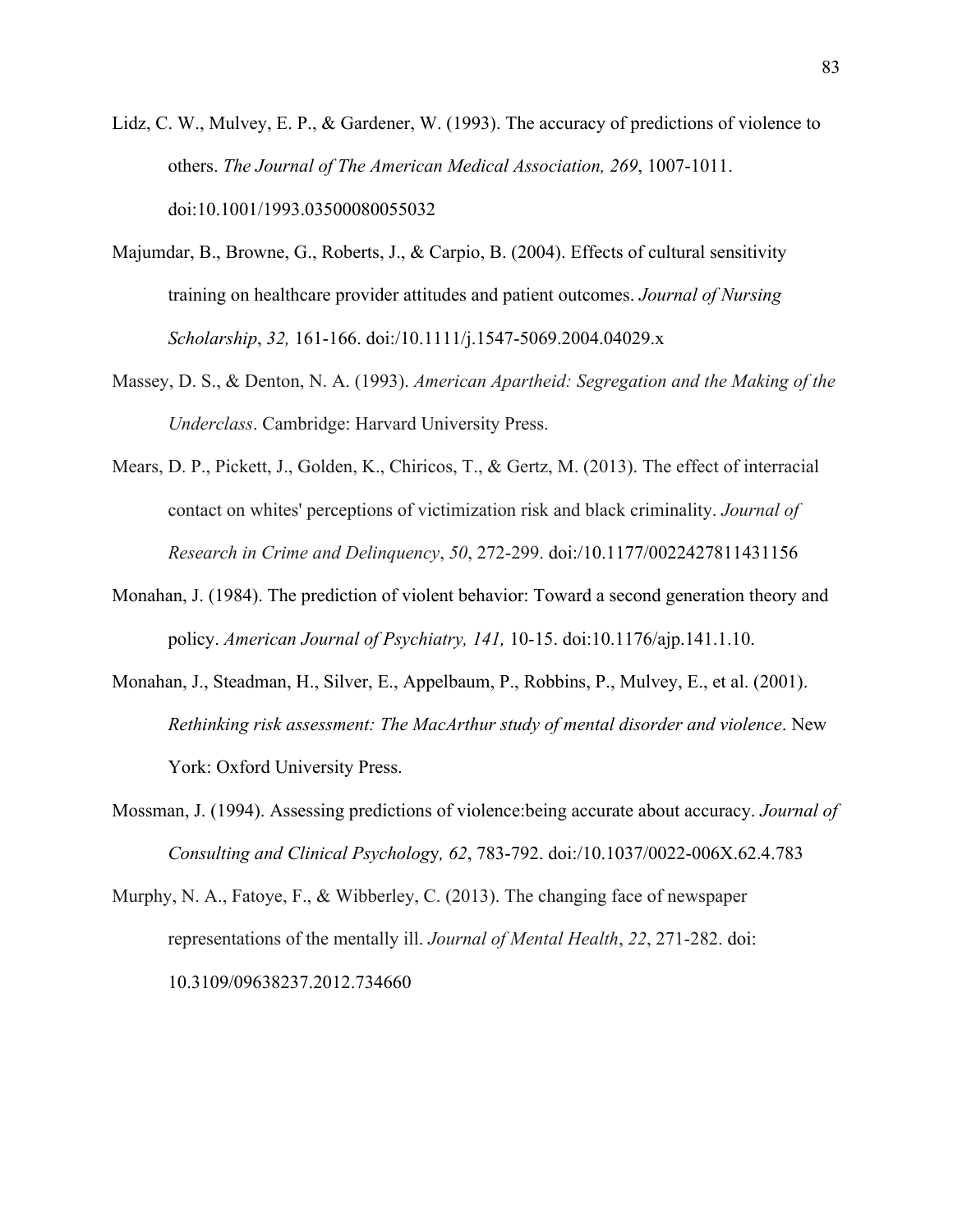- Murrie, D. C., Boccaccini, M. T., Guarnera, L. A., & Rufino, K. A. (2013). Are forensic experts biased by the side that retained them? *Psychological Science, 24*, 1889-1897. doi:/10.1177/0956797613481812
- Murrie, D. C., Boccaccini, M. T., Turner, D., Meeks, M., Woods, C., & Tussey, C. (2009). Rater (dis)agreement on risk assessment measures in sexually violent predator proceedings: Evidence of adversarial allegiance in forensic evaluation? *Psychology, Public Policy, and Law, 15*, 19-53. doi:10.1037/a0014897
- Mustard, D. B. (2001). Racial, ethnic, and gender disparities in sentencing: Evidence from the US federal courts. *The Journal of Law and Economics*, *44*, 285-314. Retrieved from https://people.terry.uga.edu/mustard/sentencing.pdf
- Neal, T.M.S. & Brodsky, S.L. (2016). Forensic psychologists' perceptions of bias and potential correction strategies in forensic mental health evaluations. *Psychology, Public Policy, and Law, 22,* 58-76*.* doi:/10.1086/320276
- Neal, T. M. S., & Grisso, T. (2014). The cognitive underpinnings of bias in forensic mental health evaluations. *Psychology, Public Policy, and Law, 20,* 200–211. doi:10.1037/a0035824
- Neal, T. M., Hight, M., Howatt, B., & Hamanza, C. (2017). The cognitive and social psychological bases of bias in forensic mental health judgments. In M. K. Miller, & B. H. Bornstein (Eds.), *Advances in Psychology and Law: Volume 3* (pp. 3-45). New York: Springer.
- Nellis, A. (2016). *The color of justice: racial and ethnic disparity in state prisons.* Washington D.C.: The Sentencing Project. Retrieved from https://www.sentencingproject.org/wp-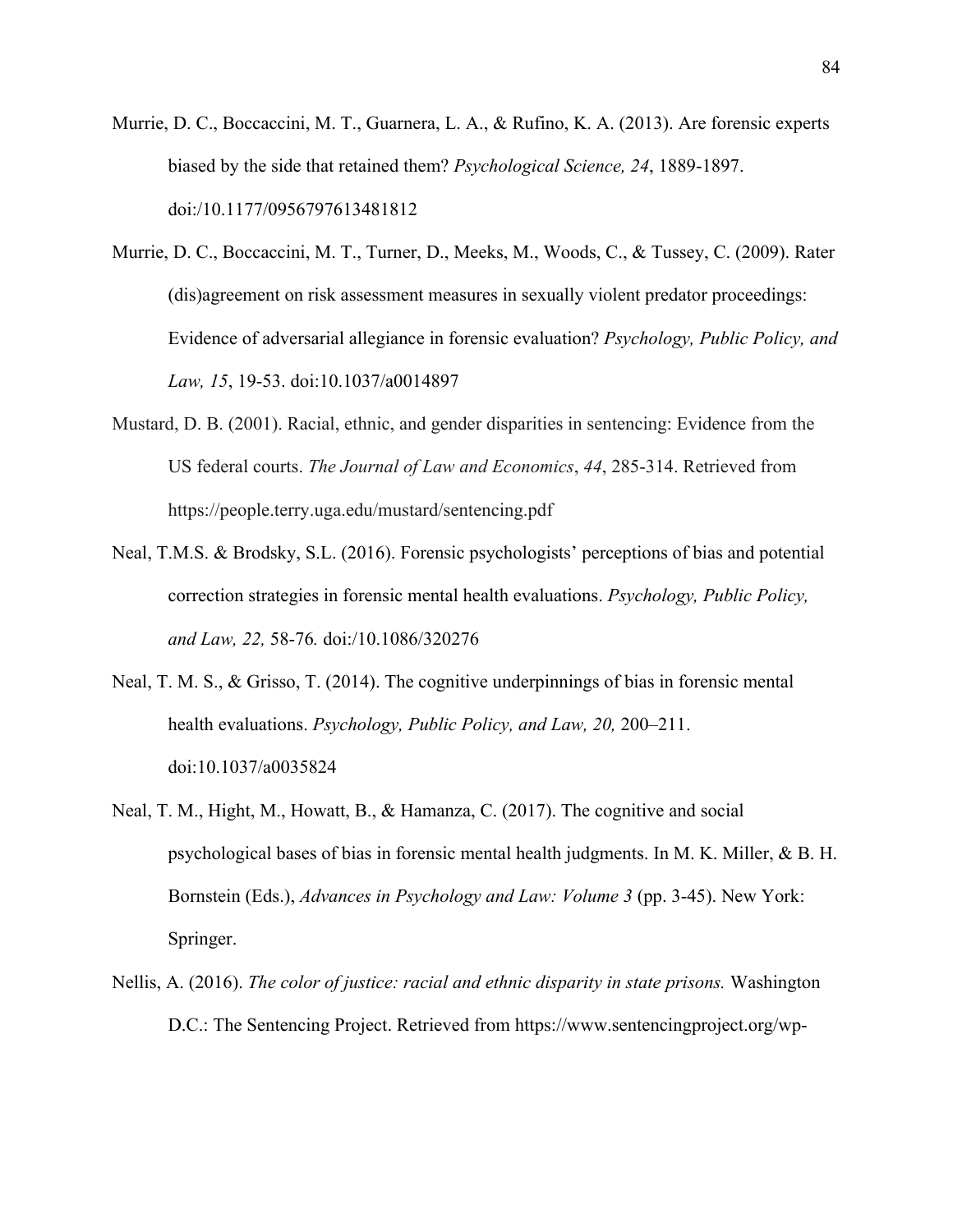content/uploads/2016/06/The-Color-of-Justice-Racial-and-Ethnic-Disparity-in-State-Prisons.pdf

- Novaco, R. W. (1994). Anger as a risk factor for violence among the mentally disordered. In J. Monahan & H.J. Steadman (Eds.), *Violence and mental disorder: developments in risk assessment*, (pp.21-59). Chicago: University of Chicago Press.
- Otto, R. K. (2000). Assessing violence risk in outpatient settings. *Journal of Clinical Psychology, 56*, 1239-1262. doi:/10.1002/1097-4679(200010)56:10<1239::AID-JCLP2>3.0.CO;2-J
- Payne, K., Niemi, L., & Doris, J. M. (March, 27, 2018). How to think about "implicit bias". Retrieved from https://www.scientificamerican.com/article/how-to-think-about-implicitbias/
- Pirelli, G., Gottdiener, W. H., & Zapf, P. A. (2011, January 17). A meta-analytic review of competency to stand trial research. *Psychology, Public Policy, and Law, 17,* 1-53. doi:10.1037/a0021713
- Plous, S., & Williams, T. (1995). Racial stereotyping from the days of american slavery: a continuing legacy. *Journal of Applied Social Psychology, 25*, 795-817. doi:10.1111/j.1559-1816.1995.tb01776.x
- Pronin, E., Lin, D. Y., & Ross, L. (2002). The bias blind spot: Perceptions of bias in self versus others. *Personality and Social Psychology Bulletin*, *28*, 369-381. doi:/10.1177/0146167202286008
- Rachlinski, J. J., Johnson, S., Wistrich, A. J., & Guthrie, C. (2009). Does unconcious racial bias affect trial judges? *Notre Dame Law Review, 84*, 1195-1246. Retrieved from https://scholarship.law.cornell.edu/facpub/786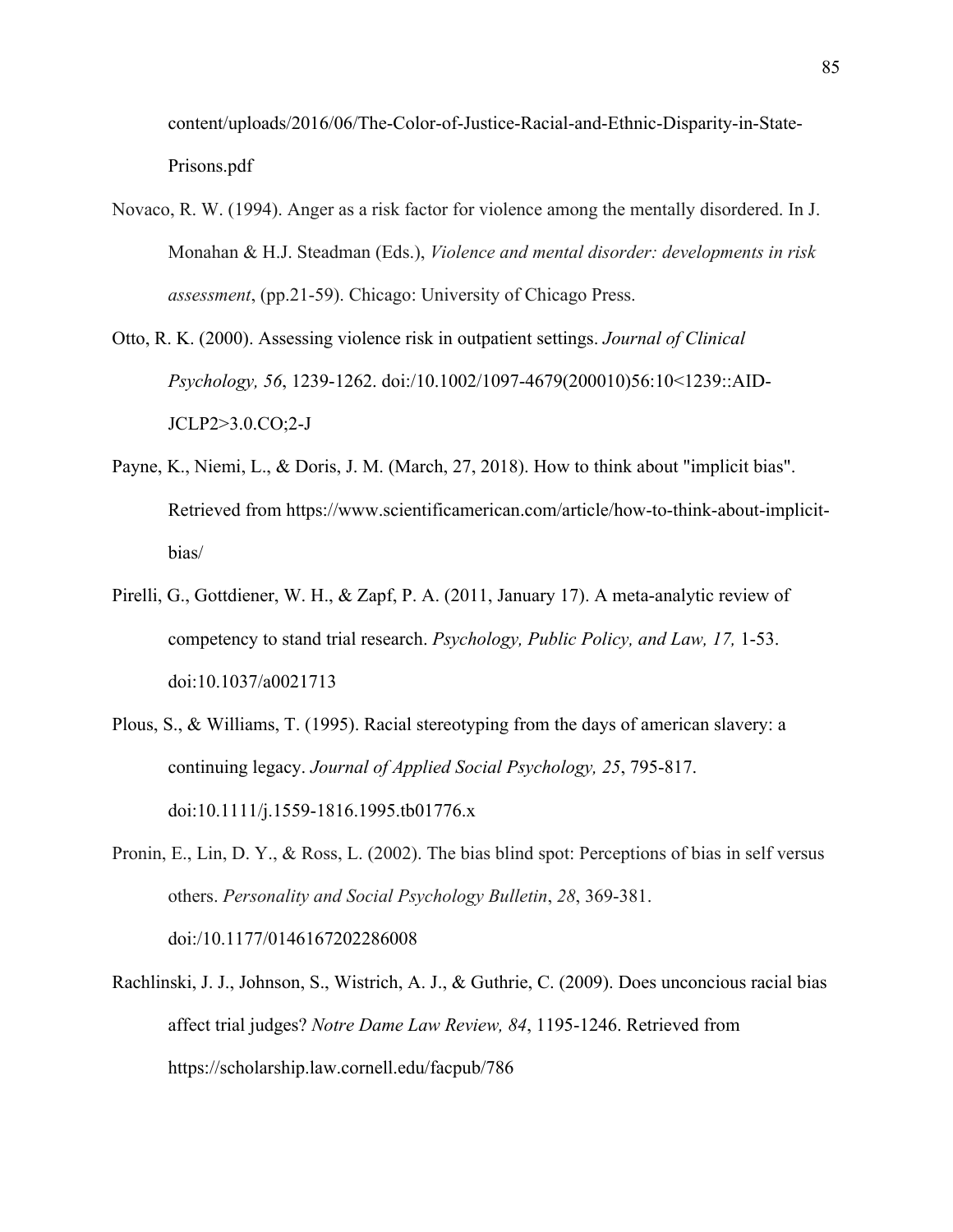- Rice, M., & Harris, G. T. (1990). The predictors of insanity acquittal. *International Journal of Law and Psychiatry, 13*, 217-224. doi:1076-8971/97/
- Richeson, J. A., & Nussbaum, R. J. (2004). The impact of multiculturalism versus color blindness on racism. *Journal of Experimental Social Psychology* , 417-423. doi:/10.1016/j.jesp.2003.09.002
- Roberts, C. F., & Golding, S. L. (1991). The social construction of criminal responsibility and insanity. *Journal of Law and Human Behavior, 15*, 349-376. doi:/10.1007/BF02074076
- Rogers, R., Dolmetsch, R., & Cavanaugh, J. L. (1981). An empirical approach to insanity evaluations. *Journal of Clinical Psychology*, *37*, 683-687. doi:/10.1002/1097- 4679(198107)37:3<683::AID-JCLP2270370343>3.0.CO;2-F
- Schied, T. L., & Brown, T. N. (2010). *A Handbook for the Study of Mental Health, Second Edition: Social Contexts Theories, and Systems.* New York: Cambridge Unviersity Press.
- Seabrook, R., & Wyatt-Nichol, H. (2016). The ugly side of America: Instituional oppression and race. *Journal of Public Management and Social Policy, 23*, 1-29. Retrieved from https://digitalscholarship.tsu.edu/jpmsp/vol23/iss1/3
- Shepard, S., & Sullivan, D. (2016). Covert and implicit influences on the interpretation of violence risk instruments. *Psychiatry, Psychology, and Law*, *24,* 1-10. doi:/10.1080/13218719.2016.1197817
- Snowden, L. R., & Cheung, F. K. (1990). Use of inpatient mental health services by members of ethnic minority groups. *American Psychologist*, *45*, 347-355. doi:/10.1037/0003- 006X.45.3.347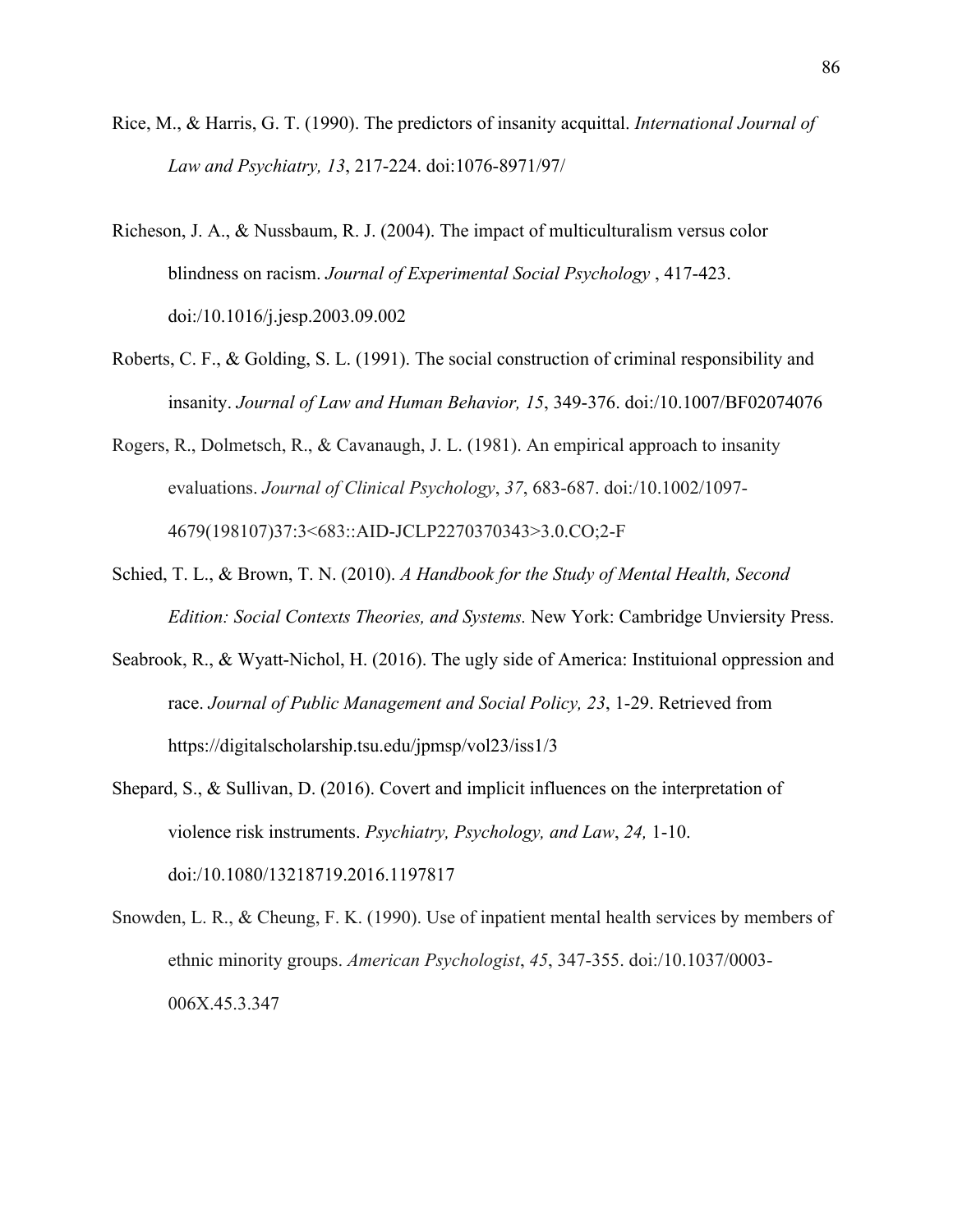- Strakowski, S. M., Shelton, R. C., & Kolbrener, M. L. (1993). The effects of race and comorbidity on clinical diagnosis in patients with psychosis. *The Journal of Clinical Psychiatry*, *54,* 96-102. Retrieved from https://www.ncbi.nlm.nih.gov/pubmed/8096843
- Swanson, J. W. (1994). Mental disorder, substance abuse, and community violence: an epidemiological approach. In J. Monohan, & H. J. Steadman (Eds.), *Violence and mental disorder developments in risk assessment* (pp. 101-136)*.* Chicago: The University of Chicago Press.
- Swanson, J., Holzer, C., Ganju, V., & Jono, R. (1990). Violence and psychiatric disorder in the community: evidence from the epidemiologic catchment area surveys. *Journal of Hospital and Community Psychiatry, 41*, 761-770. doi:10.1176/ps.41.7.761
- Swanson, J., Swartz, M., Estroff, S., Borum, R., Wagner, R., & Hiday, V. (1998). Psychiatric impairment, social contact, and violent behavior:Evidence from a study of outpatient committed persons with severe mental disorders. *Social Psychiatry and Psychiatric Epidemiology, 33*, 586-594. Retrieved from

https://www.ncbi.nlm.nih.gov/pubmed/9857785

- Swantek, S. S. (2008). Media, minorities, and the stigma of mental illness. In S. Loue, & M. Sajatovic (Eds.), *Determinants of minority mental health* (pp. 73-87). New York City: Springer.
- Tardiff, K., Marzuk, P. M., Leon, A. C., Portera, L., & Weiner, C. (1997). Violence by patients admitted to a psychiatric hospital . *The American Journal of Psychiatry, 154*, 88-93. doi:/10.1176/ajp.154.1.88
- Tversky, A., & Kahneman, D. (1973). Availability: A heuristic for judge frequency and probability. *Cognitive Psychology, 5,* 207-232. doi:10.1016/0010-0285(73)90033-9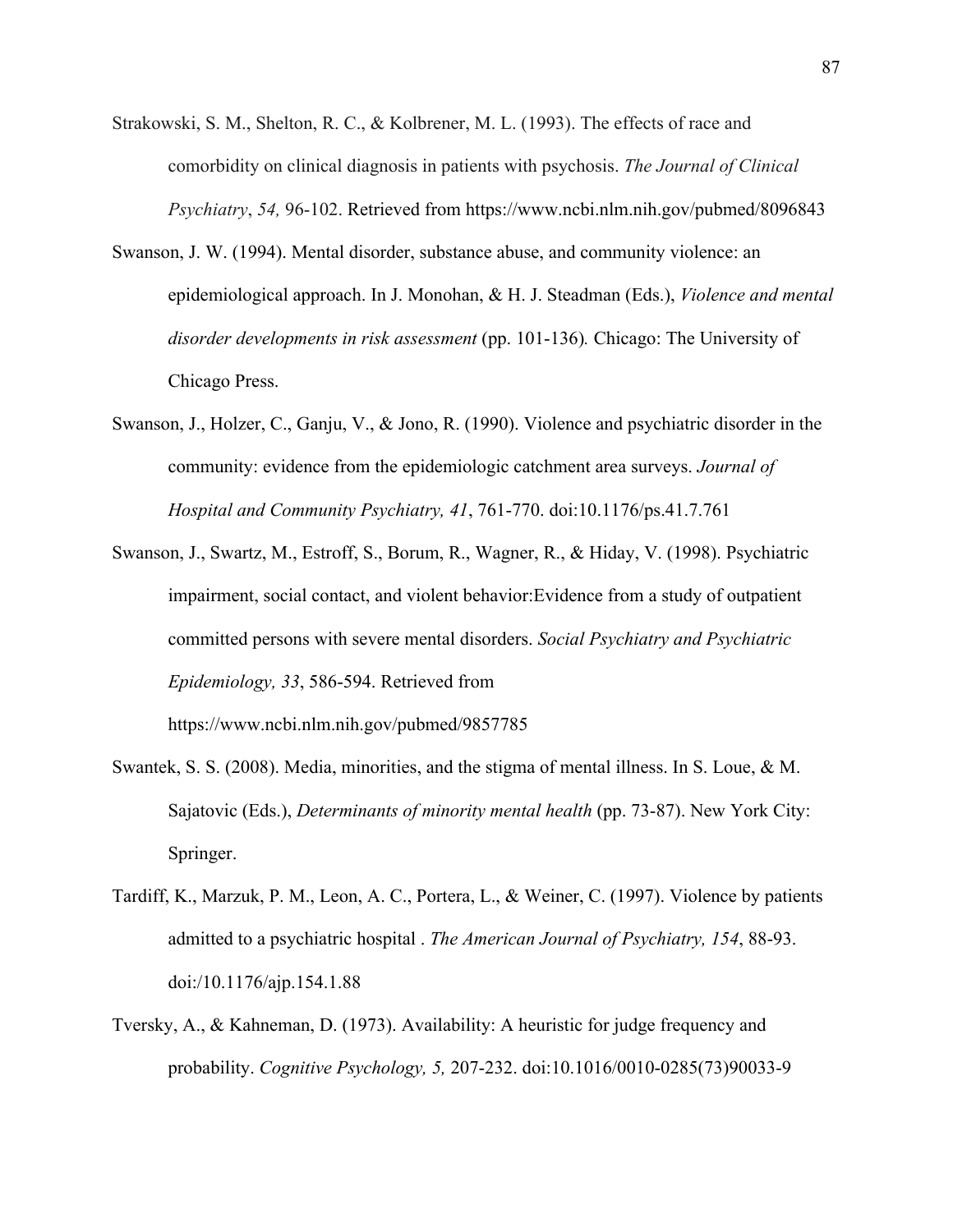- Tversky, A., & Kahneman, D. (1974). Judgment under uncertainty: Heuristics and biases. *Science, 185,* 1124-1131. doi:10.1126/science.185.4157.1124
- US Legal, Inc. (2016, April 16). *Not guilty by reason of insanity law and legal definition* . Retrieved April 16, 2016, from USLegal.com: https://definitions.uslegal.com/n/notguilty-by-reason-of-insanity/
- Varshney, M., Mahapatra, A., Krishnan, V., Gupta, R., Sinha, K.S. (2016). Violence and mental illness: what is the true story. *Journal of Empidemiological and Community Health, 70,*  223-225. doi:10.1136/jech-2015-205546
- Villaverde, H. B. (1996, October 1). *Racism in the Insanity Defense.* Retrieved November 10, 2017, from University of Miami Law School Institutional Repository: Retrieved from http://repository.law. miami.edu/umlr/vol50/iss1/13.
- Virginia Department of Behavioral Health and Developmental Services (DBHDS). (2003). *Guidelines for the Management of Individuals Not Guilty by Reason of Insanity (NGRI)- 2003.* Richmond: Virginia Department of Behavioral Health and Developmental Services. Retrieved from http://www.dbhds.virginia.gov/forensic-services/ngri-guidelines
- Virginia Department of Behavioral Health and Developmental Services (DBHDS). (2016). *Not Guilty by Reason of Insanity: Reference Manual for Community Service Boards & Behavioral Health Authorities.* Richmond: Virginia Department of Behavioral Health and Developmental Services.
- Warren, J. I., Fitch, L., Dietz, P. E., & Rosenfield, B. (1991). Criminal offense, psychiatric diagnosis, and psycholegal opinion: an analysis of 894 pretrial referrals. *The Bulletin of the American Academy of Psychiatry and Law, 19*, 63-69. Retrieved from https://pdfs.semanticscholar.org/34a5/42877560ae8a50d6841aabcd1b5229d94483.pdf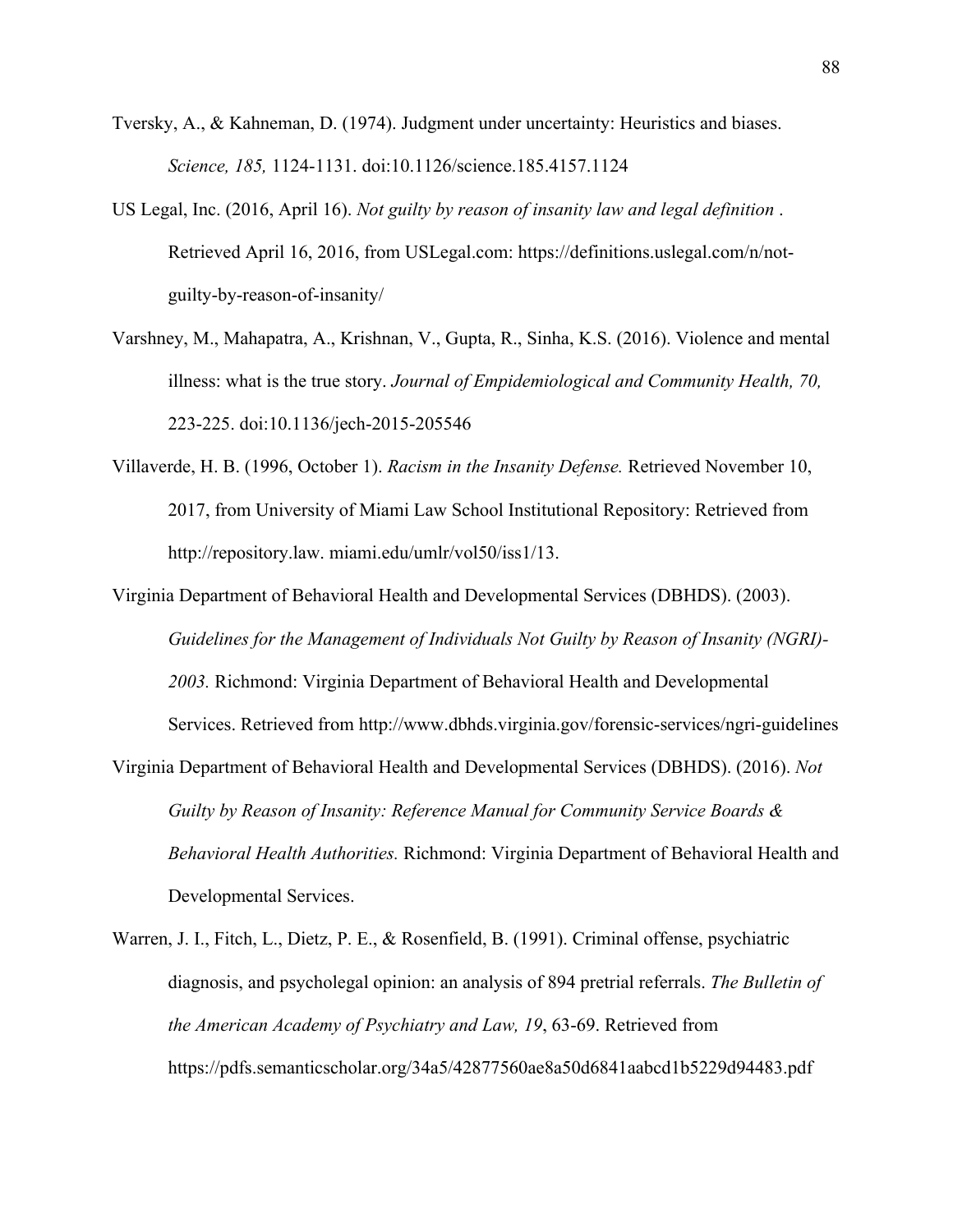- Warren, J. I., Murrie, D. C., Chauhan, P., Dietz, P. E., & Morris, J. (2004). Opinion formation in evaluating sanity at the time of the offense: An examination of 5175 pre-trial evaluations. *Behavioral Sciences and the Law, 22*, 171-186. doi:/10.1002/bsl.559
- Warren, J. I., Murrie, D. C., Stejskal, W., Colwell, L. H., Morris, J., Chauhan, P., et al. (2006). Opinion formation in evaluating the adjudicative competence and restorability of criminal defendants: A review of 8000 evaluations. *Behavioral Sciences and the Law, 24*, 113- 132. doi:org/10.1002/bsl.699
- Wildeman, C. (2012, April 24). *Mass incarceration*. Retrieved May 01, 2017, from Oxford Bibliographies: http://www.oxfordbibliographies.com/view/document/obo-9780195396607/obo-9780195396607-0033.xml
- Wynn, R., Hoiseth, M., & Petersen, G. (2012). Psychopathy in women: theoretical and clinical persepectives. *International Journal of Womens Health*, *4*, 257-263. doi:/10.2147/IJWH.S25518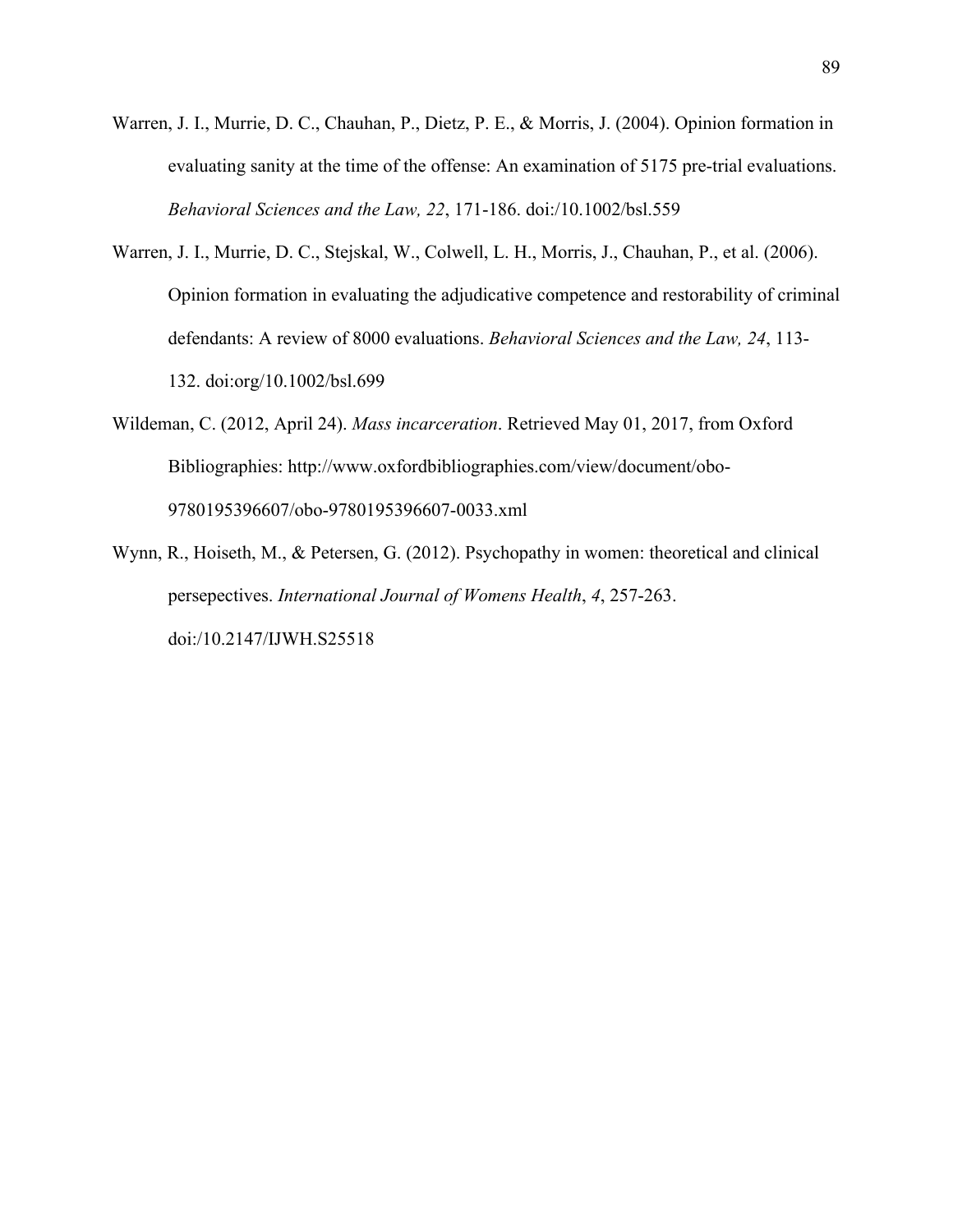## **APPENDIX A**

*Formatting Outline of IAAB Reports per Virginia DBHDS* 

- 1. Identifying Information
- 2. Purpose of Evaluation
- 3. Statement of nonconfidentiality
- 4. Sources of Information
- 5. Relevant Background Information
- 6. NGRI Offense
	- a. Acquittee's Account of the NGRI Offense
	- b. Collateral Accounts of the NGRI Offense
- 7. Behavioral Observations and Mental Status Examination
- 8. Psychological Testing Results
- 9. Diagnostic Impression
- 10. Patient Strengths Which Mitigate the Probability of Future Aggressions
- 11. Analysis of Aggressive Behaviors

a. Narrative description of current risk factors

- (1) Include past instances of occurrence of that factor
- (2) Frequency of occurrence
- (3) Intensity

(4) Conditions under which factor is exhibited

- (5) Dates of occurrence(s) if available
- (6) Any other relevant information regarding why this factor represents a risk for
- this particular acquittee
- b. Current status of risk factors

(1) Indicate whether or not the acquittee has exhibited recent behavior relevant to the risk factor

(2) Indicate whether the acquittee demonstrates insight into the factor or any gains or losses towards managing the risk factor

c. Means of addressing risk factors

(1) Include a detailed description of interventions to be utilized in order to assure, to the extent possible, that the probability of the individual exhibiting this factor will be minimized.

(2) Strategies for managing risk factors may be extensive and could involve medications, different forms of therapy, sanctions, etc.

(3) Some management strategies will apply to more than one risk factor, and some risk factors will require more than one management strategy.

12. Factors which Mitigate the Probability of Future Aggression Positive findings about the acquittee that could contribute to a decrease in the acquittee exhibiting inappropriate aggression are also important and can be integrated into risk management and treatment planning.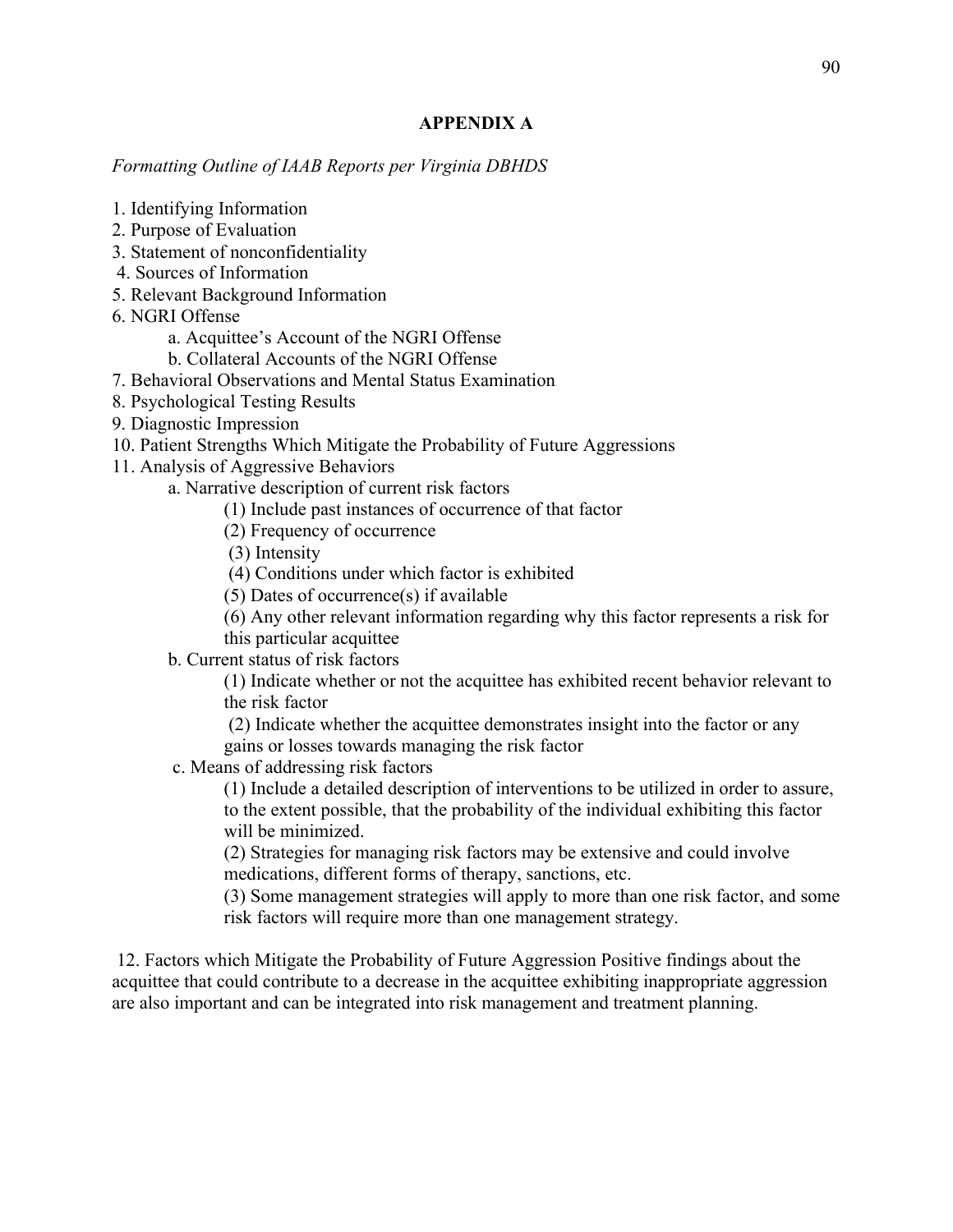# *Data Entry Spreadsheet Example*

| Variable                       | Example                |  |
|--------------------------------|------------------------|--|
| <b>Chart Number</b>            | A035                   |  |
| Age_ATO                        | 38                     |  |
| Gender                         | Male                   |  |
| Race                           | <b>Black</b>           |  |
| <b>Marital Status</b>          | Divorced               |  |
| Education                      | HS Diploma             |  |
| <b>Substance Abuse History</b> | Yes                    |  |
| Trauma History                 | N <sub>o</sub>         |  |
| Criminal History               | Yes                    |  |
| <b>NGRI Offense</b>            | Murder                 |  |
| Felony                         | Violent                |  |
| Misdemeanor                    | <b>NA</b>              |  |
| Diagnosis                      | Schizophrenia          |  |
| Psychotic/Non                  | Psychotic              |  |
| Prior Hospitalizations         | Yes                    |  |
| Number of Risk Factors         | 9                      |  |
| Risk Factor 1                  | Major Mental Illness   |  |
| Risk Factor 2                  | Denial/Lack of Insight |  |